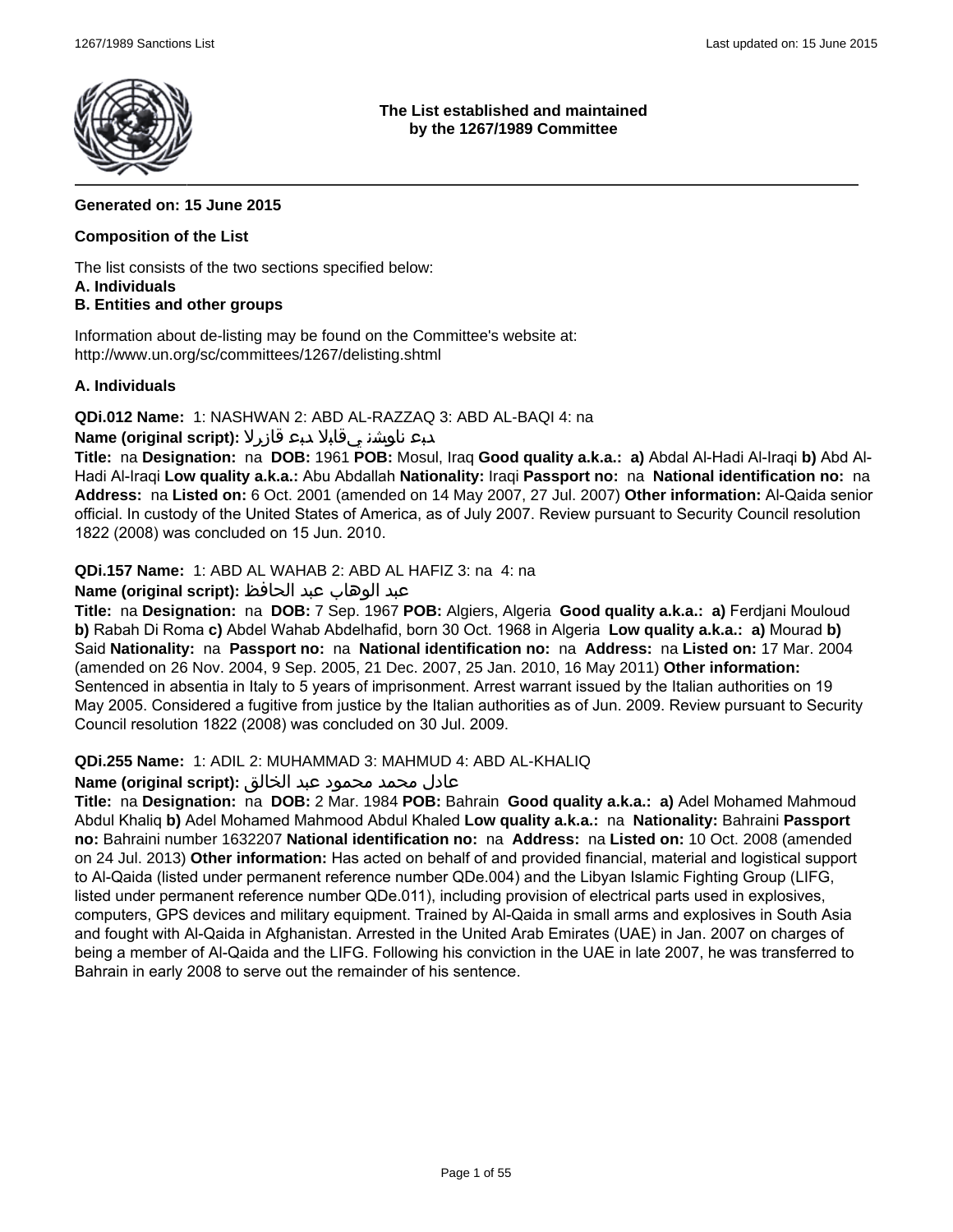# **QDi.289 Name:** 1: SAID JAN 2: 'ABD AL-SALAM 3: na 4: na

#### سعید جان عبد السلام **:(script original (Name**

**Title:** na **Designation:** na **DOB: a)** 5 Feb. 1981 **b)** 1 Jan. 1972 **POB:** na **Good quality a.k.a.: a)** Sa'id Jan 'Abdal-Salam **b)** Dilawar Khan Zain Khan, born 1 Jan. 1972 **Low quality a.k.a.: a)** Qazi 'Abdallah **b)** Qazi Abdullah **c)** Ibrahim Walid **d)** Qasi Sa'id Jan **e)** Said Jhan **f)** Farhan Khan **g)** Aziz Cairo **h)** Nangiali **Nationality:** Afghan **Passport no: a)** Afghan number OR801168, issued on 28 Feb. 2006 (expires 27 Feb. 2011, under name Said Jan 'Abd al-Salam) **b)** Pakistani number 4117921, issued on 9 Sep. 2008 (expires 9 Sep. 2013, issued under name Dilawar Khan Zain Khan) **National identification no:** (Kuwaiti Civil Identification number 281020505755, under name Said Jan 'Abd al-Salam) na **Address:** na **Listed on:** 9 Feb. 2011 **Other information:** In approximately 2005, ran a "basic training" camp for Al-Qaida (QDe.004) in Pakistan.

### **QDi.192 Name:** 1: ABD ALLAH 2: MOHAMED 3: RAGAB 4: ABDEL RAHMAN

### عبد الله محمد رجب عبد الرحمن **:(script original (Name**

**Title:** na **Designation:** na **DOB:** 3 Nov. 1957 **POB:** Kafr Al-Shaykh, Egypt **Good quality a.k.a.: a)** Abu Al-Khayr **b)** Ahmad Hasan **c)** Abu Jihad **Low quality a.k.a.:** na **Nationality:** Egyptian **Passport no:** na **National identification no:** na **Address:** (Believed to be in Pakistan or Afghanistan) **Listed on:** 29 Sep. 2005 (amended on 13 Dec. 2011) **Other information:** Member of Egyptian Islamic Jihad (QDe.003). Review pursuant to Security Council resolution 1822 (2008) was concluded on 1 Jun. 2010.

### **QDi.054 Name:** 1: MAJEED 2: ABDUL CHAUDHRY 3: na 4: na

**Title:** na **Designation:** na **DOB: a)** 15 Apr. 1939 **b)** 1938 **POB:** na **Good quality a.k.a.: a)** Majeed, Abdul **b)** Majeed Chaudhry Abdul **c)** Majid, Abdul **Low quality a.k.a.:** na **Nationality:** Pakistani **Passport no:** na **National identification no:** na **Address:** na **Listed on:** 24 Dec. 2001 **Other information:** Review pursuant to Security Council resolution 1822 (2008) was concluded on 1 Jun. 2010.

### **QDi.109 Name:** 1: ZULKIFLI 2: ABDUL HIR 3: na 4: na

**Title:** na **Designation:** na **DOB: a)** 5 Jan. 1966 **b)** 5 Oct. 1966 **POB:** Muar Johor, Malaysia **Good quality a.k.a.: a)** Musa Abdul Hir **b)** Muslimin Abdulmotalib **c)** Salim Alombra **d)** Armand Escalante **e)** Normina Hashim **f)** Henri Lawi **g)** Hendri Lawi **h)** Norhana Mohamad **i)** Omar Salem **j)** Ahmad Shobirin **k)** Bin Abdul Hir Zulkifli **Low quality a.k.a.: a)** Abdulhir Bin Hir **b)** Hassan **c)** Hogalu **d)** Hugalu **e)** Lagu **f)** Marwan **Nationality:** Malaysian **Passport no:** A 11263265 **National identification no: a)** 660105-01-5297 **b)** driver license D2161572, issued in California, USA **Address:** Seksyen 17, Shah Alam, Selangor, Malaysia **Listed on:** 9 Sep. 2003 (amended on 25 Jan. 2010) **Other information:** The Court for the Northern District of California, USA, issued a warrant of arrest for him on 1 Aug. 2007. At large in the Southern Philippines. Mother's name is Minah Binto Aogist Abd Aziz. Review pursuant to Security Council resolution 1822 (2008) was concluded on 19 Jun. 2009.

#### **QDi.200 Name:** 1: DIEMAN 2: ABDULKADIR IZZAT 3: na 4: na

#### ديمان عبد القادر عزت **:(script original (Name**

**Title:** na **Designation:** na **DOB:** 4 Jul. 1965 **POB:** Kirkuk, Iraq **Good quality a.k.a.:** Deiman Alhasenben Ali Aljabbari, born 4 Jul. 1965 **Low quality a.k.a.:** na **Nationality:** Iraqi **Passport no:** (German travel document ("Reiseausweis") A 0141062 (revoked as at Sep. 2012)) **National identification no:** na **Address:** Bavaria, Germany **Listed on:** 6 Dec. 2005 (amended on 25 Jan. 2010, 13 Dec. 2011, 15 Nov. 2012) **Other information:** Review pursuant to Security Council resolution 1822 (2008) was concluded on 30 Jul. 2009.

### **QDi.019 Name:** 1: ABDULLAH 2: AHMED 3: ABDULLAH 4: EL ALFI

### عبد الله احمد عبدالله الالفي **:(script original (Name**

**Title:** na **Designation:** na **DOB:** 6 Jun. 1963 **POB:** Gharbia, Egypt **Good quality a.k.a.:** na **Low quality a.k.a.: a)** Abu Mariam **b)** Al-Masri, Abu Mohamed **c)** Saleh **Nationality:** Egyptian **Passport no:** na **National identification no:** na **Address:** na **Listed on:** 17 Oct. 2001 (amended on 26 Nov. 2004) **Other information:** Afghanistan. Review pursuant to Security Council resolution 1822 (2008) was concluded on 21 Jun. 2010.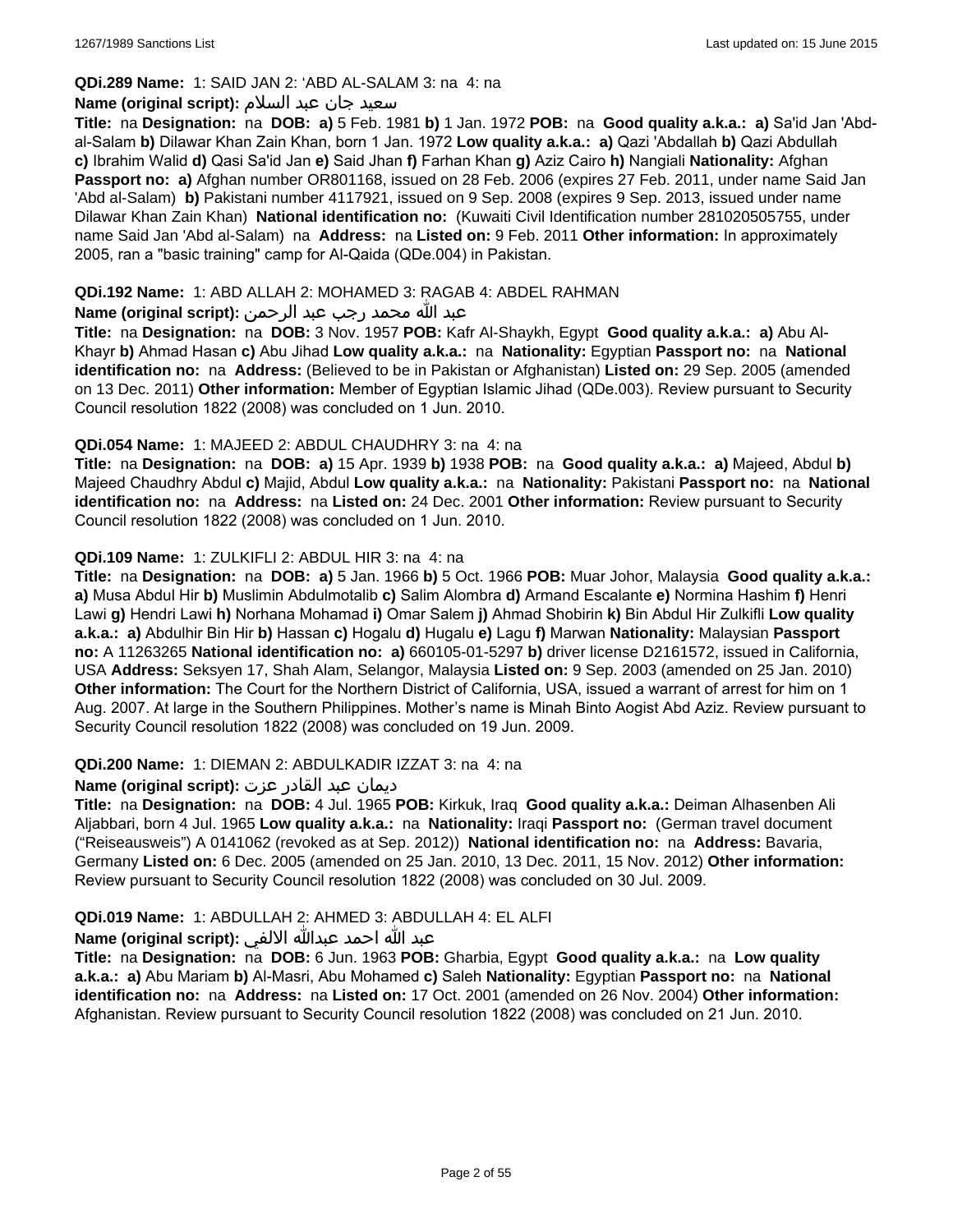### **QDi.018 Name:** 1: ABDUL MANAN AGHA 2: na 3: na 4: na

#### عبد المنان آغا **:(script original (Name**

**Title:** Haji **Designation:** na **DOB:** na **POB:** na **Good quality a.k.a.:** Abdul Manan **Low quality a.k.a.: a)** Abdul Man'am Saiyid **b)** Saiyid Abd al-Man (formerly listed as) **Nationality:** na **Passport no:** na **National identification no:** na **Address:** na **Listed on:** 17 Oct. 2001 (amended on 26 Jun. 2013) **Other information:** Pakistan. Review pursuant to Security Council resolution 1822 (2008) was concluded on 15 Jun. 2010.

#### **QDi.295 Name:** 1: MUHAMMAD 2: JIBRIL 3: ABDUL RAHMAN 4: na

**Title:** na **Designation:** na **DOB: a)** 28 May 1984 **b)** 3 Dec. 1979 **c)** 3 Mar. 1979 (from false passport) **POB:** East Lombok, West Nusa Tenggara, Indonesia **Good quality a.k.a.: a)** Mohammad Jibril Abdurrahman **b)** Muhammad Jibriel Abdul Rahman **c)** Mohammad Jibriel Abdurrahman **d)** Muhamad Ricky Ardhan, born 8 Aug. 1980 (appears in false Indonesian passport number S335026) **e)** Muhammad Ricky Ardhan bin Muhammad Iqbal **f)** Muhammad Ricky Ardhan bin Abu Jibril **Low quality a.k.a.: a)** Muhammad Yunus **b)** Heris Syah **Nationality:** Indonesian **Passport no:** na **National identification no: a)** Indonesian national identity card number 3219222002.2181558 **b)** Identification number 2181558 **Address: a)** Jalan M. Saidi RT 010 RW 001 Pesanggrahan, South Petukangan, South Jakarta, Indonesia **b)** Jalan Nakula of Witana Harja Complex Block C, Pamulang, Banten, Indonesia **Listed on:** 12 Aug. 2011 **Other information:** Senior member of Jemaah Islamiyah (QDe.092) directly involved in obtaining funding for terrorist attacks. Sentenced in Indonesia to five years in prison on 29 Jun. 2010. Father's name is Mohamad Iqbal Abdurrahman (QDi.086).

#### **QDi.229 Name:** 1: ALY 2: SOLIMAN 3: MASSOUD 4: ABDUL SAYED

**Title:** na **Designation:** na **DOB:** 1969 **POB:** Tripoli, Libyan Arab Jamahiriya **Good quality a.k.a.: a)** Ibn El Qaim **b)** Mohamed Osman **Low quality a.k.a.:** Adam **Nationality:** Libyan **Passport no:** Libyan Passport No. 96/184442 **National identification no:** na **Address:** Ghout El Shamal, Tripoli, Libyan Arab Jamahiriya **Listed on:** 8 Jun. 2007 (amended on 13 Dec. 2011) **Other information:** Member of Libyan Islamic Fighting Group (QDe.011). Review pursuant to Security Council resolution 1822 (2008) was concluded on 24 Nov. 2009.

#### **QDi.086 Name:** 1: MOHAMAD 2: IQBAL 3: ABDURRAHMAN 4: na

**Title:** na **Designation:** na **DOB: a)** 17 Aug. 1957 **b)** 17 Aug. 1958 **POB: a)** Korleko-Lombok Timur, Indonesia **b)** Tirpas-Selong Village, East Lombok, Indonesia **Good quality a.k.a.: a)** Rahman, Mohamad Iqbal **b)** A Rahman, Mohamad Iqbal **c)** Abu Jibril Abdurrahman **d)** Fikiruddin Muqti **e)** Fihiruddin Muqti **f)** Abdul Rahman, Mohamad Iqbal **Low quality a.k.a.:** na **Nationality:** Indonesian **Passport no:** na **National identification no:** 3603251708570001 **Address:** Jalan Nakula, Komplek Witana Harja III Blok C 106-107, Tangerang, Indonesia **Listed on:** 28 Jan. 2003 (amended on 26 Nov. 2004, 16 May 2011, 10 Jun. 2011) **Other information:** Review pursuant to Security Council resolution 1822 (2008) was concluded on 8 Jun. 2010.

#### **QDi.309 Name:** 1: ABDUR REHMAN 2: na 3: na 4: na

#### **Name (original script):** الرحمن عبد

**Title:** na **Designation:** na **DOB:** 3 Oct. 1965 **POB:** Mirpur Khas, Pakistan **Good quality a.k.a.: a)** Abdul Rehman; Abd Ur-Rehman; Abdur Rahman **b)** السيندي الرحمن عبد) Abdul Rehman Sindhi; Abdul Rehman al-Sindhi; Abdur Rahman al-Sindhi; Abdur Rehman Sindhi; Abdurahman Sindhi) **c)** السندي عبدالله) Abdullah Sindhi) **Low quality a.k.a.:** Abdur Rehman Muhammad Yamin **Nationality:** Pakistani **Passport no:** (Pakistani passport number CV9157521, issued on 8 Sep. 2008, expires on 7 Sep. 2013) **National identification no:** (Pakistani national identity card number 44103-5251752-5) na **Address:** Karachi, Pakistan **Listed on:** 14 Mar. 2012 **Other information:** Has provided facilitation and financial services to Al-Qaida (QDe.004). Associated with Harakatul Jihad Islami (QDe.130), Jaish-I-Mohammed (QDe.019), and Al-Akhtar Trust International (QDe.121).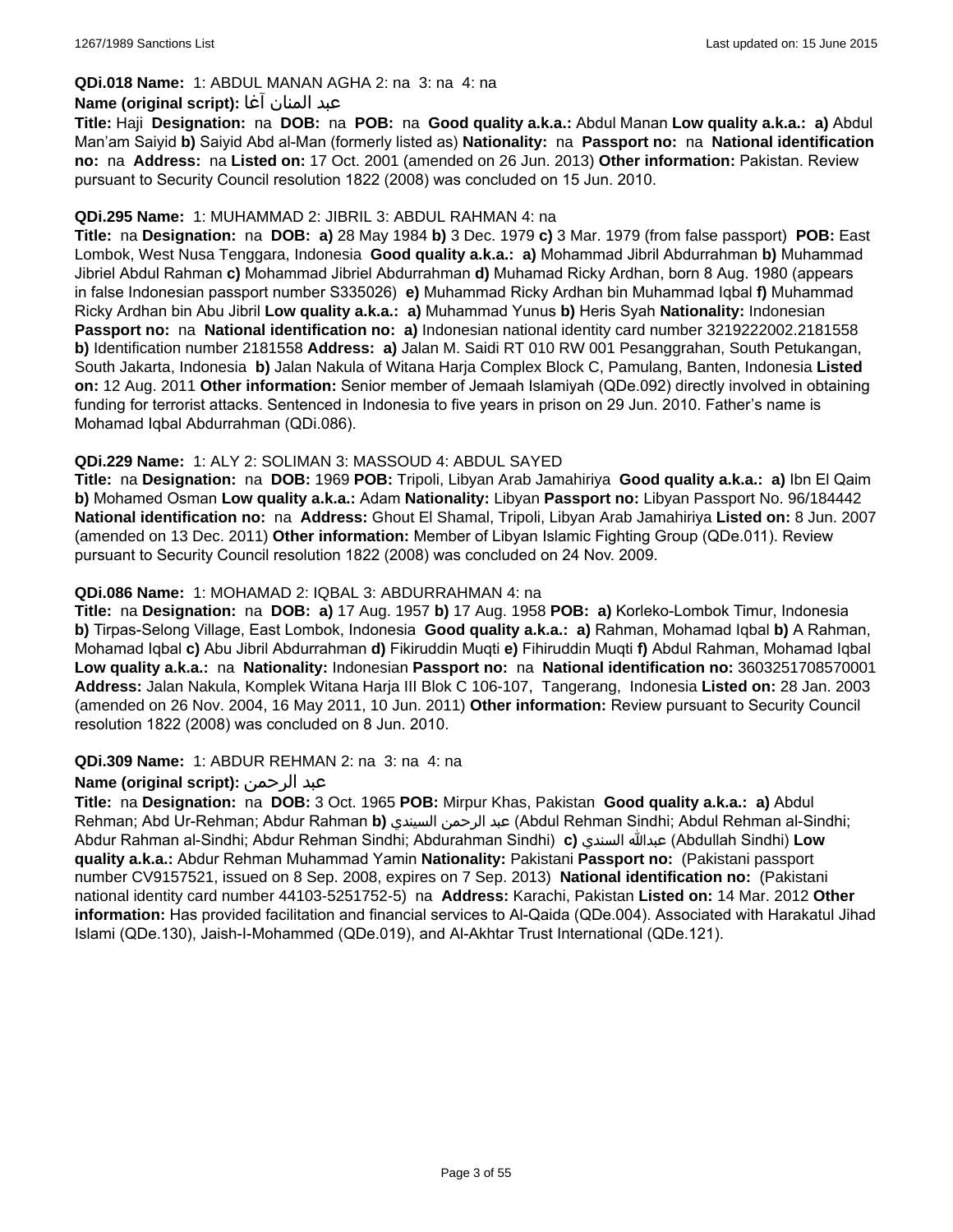#### **QDi.285 Name:** 1: MUHAMMAD 2: ABDALLAH 3: HASAN 4: ABU-AL-KHAYR

#### محمد عبدالله حسن أبو الخير **:Name (original script**)

**Title:** na **Designation:** na **DOB: a)** 19 Jun. 1975 **b)** 18 Jun. 1975 **POB:** Al-Madinah al-Munawwarah, Saudi Arabia **Good quality a.k.a.: a)** Mohammed Abdullah Hassan Abul-Khair **b)** Muhammad Abdallah Hasan Abu-al-Khayr **c)** Muhammad Bin- 'Abdullah Bin-Hamd Abu-al-Khayr **d)** Abdallah al-Halabi **e)** 'Abdallah al-Halabi al-Madani **f)** Abdallah al-Makki **g)** Abdallah el-Halabi **h)** Abdullah al-Halabi **i)** Abu 'Abdallah al-Halabi **Low quality a.k.a.: a)** Abu Abdallah al-Madani **b)** Muhannad al-Jaddawi **Nationality:** Saudi Arabian **Passport no:** Saudi Arabian number A741097, issued on 14 Nov. 1995 (and expired on 19 Sep. 2000.) **National identification no:** Saudi Arabian 1006010555 **Address:** na **Listed on:** 24 Aug. 2010 **Other information:** Appears on a 2009 list of 85 persons wanted by the government of Saudi Arabia.

### **QDi.130 Name:** 1: MOHAMED 2: GHASSAN 3: ALI 4: ABU DHESS

# محمد غسان علي أبو دهيس **:Name (original script**)

**Title:** na **Designation:** na **DOB:** 22 Jun. 1966 **POB:** Irbid, Jordan **Good quality a.k.a.: a)** Yaser Hassan, born 1 Feb. 1966 in Hasmija **b)** Abu Ali Abu Mohamed Dhees, born 1 Feb. 1966 in Hasmija **c)** Mohamed Abu Dhess, born 1 Feb. 1966 in Hashmija, Iraq **Low quality a.k.a.:** na **Nationality:** Jordanian **Passport no: a)** German International Travel Document 0695982 (expired) **b)** German International Travel Document 0785146 (valid until 8 Apr. 2004) **National identification no:** na **Address:** Germany **Listed on:** 23 Sep. 2003 (amended on 23 Dec. 2008, 11 Mar. 2010, 10 Jun. 2011) **Other information:** Father's name is Mouhemad Saleh Hassan. Mother's name is Mariam Hassan, neé Chalabia. Associated with Ismail Abdallah Sbaitan Shalabi (QDi.128), Djamel Moustfa (QDi.129) and Aschraf Al-Dagma (QDi.132). Review pursuant to Security Council resolution 1822 (2008) was concluded on 19 Jan. 2010.

### **QDi.201 Name:** 1: YASSER 2: MOHAMED 3: ISMAIL 4: ABU SHAWEESH

# ياسر محمد اسماعيل أبوشاويش :Name (original script)

**Title:** na **Designation:** na **DOB:** 20 Nov. 1973 **POB:** Benghazi, Libyan Arab Jamahiriya **Good quality a.k.a.:** Yasser Mohamed Abou Shaweesh **Low quality a.k.a.:** na **Nationality:** Stateless Palestinian **Passport no: a)**  (Passport substitute C00071659 issued by the Federal Republic of Germany) **b)** (Egyptian passport 0003213) **c)** (Egyptian travel document 939254) **d)** (Egyptian passport 981358) **National identification no:** na **Address:** Germany (In prison ) **Listed on:** 6 Dec. 2005 (amended on 7 Sep. 2007, 11 Mar. 2010, 28 Sep. 2010, 13 Dec. 2011, 15 Jun. 2015) **Other information:** Sentenced to 5 years and 6 months imprisonment in Germany on 6 Dec. 2007. Review pursuant to Security Council resolution 1822 (2008) was concluded on 24 Nov. 2009.

#### **QDi.304 Name:** 1: MOCHAMMAD 2: ACHWAN 3: na 4: na

**Title:** na **Designation:** na **DOB: a)** 4 May 1948 **b)** 4 May 1946 **POB:** Tulungagung, Indonesia **Good quality a.k.a.: a)** Muhammad Achwan **b)** Muhammad Akhwan **c)** Mochtar Achwan **d)** Mochtar Akhwan **e)** Mochtar Akwan **Low quality a.k.a.:** na **Nationality:** Indonesian **Passport no:** na **National identification no:** (Indonesian National Identity Card Number 3573010405480001 under name Mochammad Achwan) na **Address:** Jalan Ir. H. Juanda 8/10, RT/RW 002/001, Jodipan, Blimbing, Malang, Indonesia **Listed on:** 12 Mar. 2012 **Other information:** Acting emir of Jemmah Anshorut Tauhid (JAT) (QDe.133). Associated with Abu Bakar Ba'asyir (QDi.217), Abdul Rahim Ba'aysir (QDi.293) and Jemaah Islamiyah (QDe.092).

#### **QDi.316 Name:** 1: IYAD 2: AG GHALI 3: na 4: na

### اياد اغ غالي **:(script original (Name**

**Title:** na **Designation:** na **DOB:** 1958 **POB:** Abeibara, Kidal Region, Mali **Good quality a.k.a.:** Sidi Mohamed Arhali, born 1 Jan. 1958 in Bouressa, Bourem Region, Mali **Low quality a.k.a.:** na **Nationality:** Malian **Passport no:** Malian passport number A1037434 (issued on 10 Aug. 2001, expires on 31 Dec. 2014) **National identification no:** Malian birth certificate number 012546 **Address:** Mali **Listed on:** 25 Feb. 2013 (amended on 23 Sep. 2014) **Other information:** Founder and leader of Ansar Eddine (QDe.135). Member of the Tuareg Ifogas tribe. Linked to the Organization of Al-Qaida in the Islamic Maghreb (QDe.014) and Mouvement pour l'Unification et le Jihad en Afrique de l'Ouest (MUJAO) (QDe.134). Name of father is Ag Bobacer Arhali, name of mother is Rhiachatou Wallet Sidi.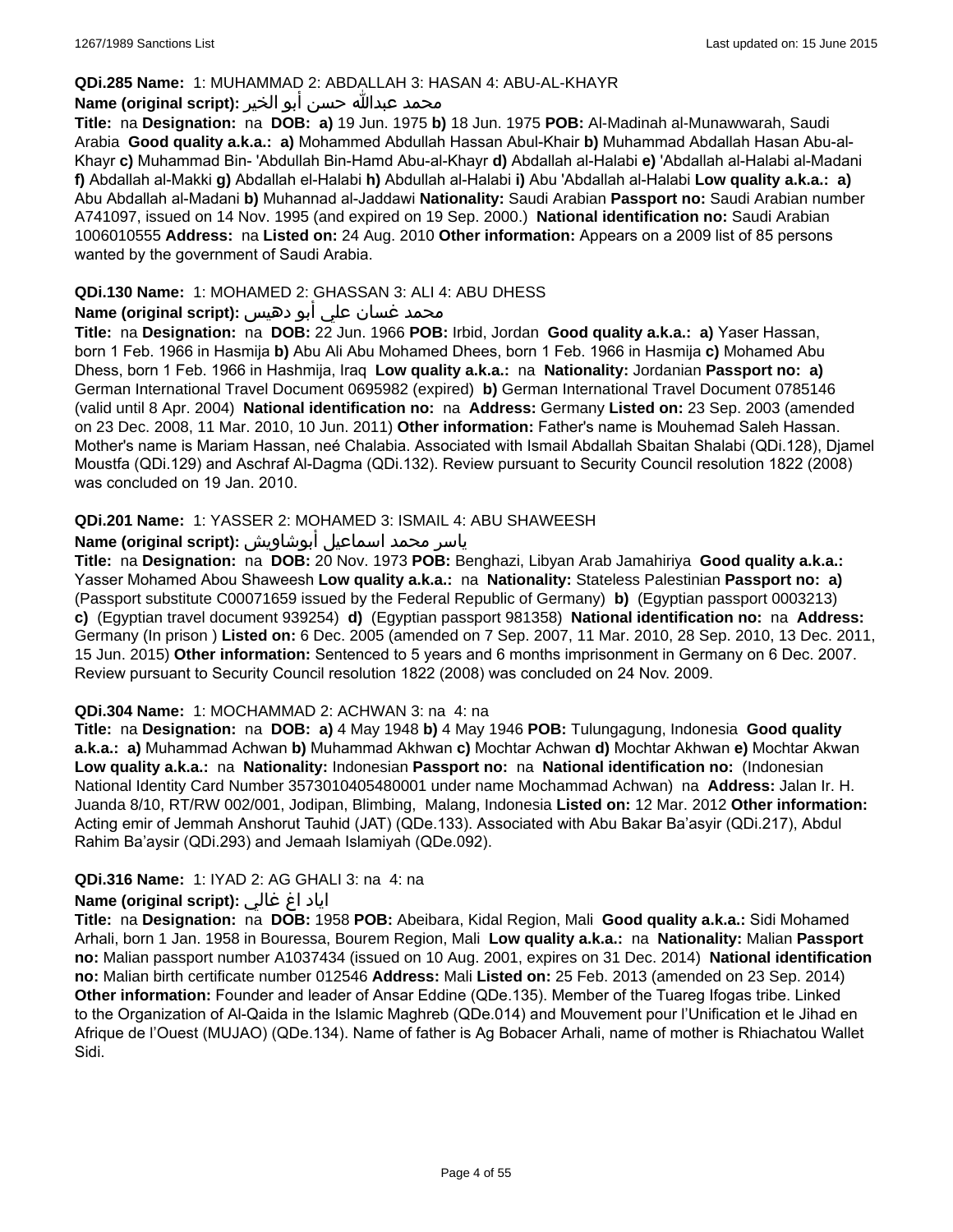# **QDi.203 Name:** 1: FARHAD 2: KANABI 3: AHMAD 4: na

### فرهاد كنابي أحمد **:Name (original script)**

**Title:** na **Designation:** na **DOB:** 1 Jul. 1971 **POB:** Arbil, Iraq **Good quality a.k.a.: a)** Kaua Omar Achmed **b)** Kawa Hamawandi (previously listed as) **Low quality a.k.a.:** na **Nationality:** Iraqi **Passport no:** (German travel document ("Reiseausweis") A 0139243 (revoked as at Sep. 2012)) **National identification no:** na **Address:** Iraq **Listed on:** 6 Dec. 2005 (amended on 31 Jul. 2006, 25 Jan. 2010, 13 Dec. 2011, 15 Nov. 2012) **Other information:** Released from custody in Germany on 10 Dec. 2010 and relocated to Iraq on 6 Dec. 2011. Review pursuant to Security Council resolution 1822 (2008) was concluded on 5 Oct. 2009.

#### **QDi.226 Name:** 1: NAJMUDDIN 2: FARAJ 3: AHMAD 4: na

**Title:** na **Designation:** na **DOB: a)** 7 Jul. 1956 **b)** 17 Jun. 1963 **POB:** Olaqloo Sharbajer, Al-Sulaymaniyah Governorate, Iraq **Good quality a.k.a.: a)** Mullah Krekar **b)** Fateh Najm Eddine Farraj **c)** Faraj Ahmad Najmuddin **Low quality a.k.a.:** na **Nationality:** Iraqi **Passport no:** na **National identification no:** na **Address:** Heimdalsgate 36-V, Oslo, 0578, Norway **Listed on:** 7 Dec. 2006 **Other information:** Review pursuant to Security Council resolution 1822 (2008) was concluded on 20 May 2010.

### **QDi.237 Name:** 1: JABER 2: ABDALLAH 3: JABER 4: AHMAD AL-JALAHMAH

جابر عبد الله جابر أحمد الجلاهمة **:(script original (Name**

**Title:** na **Designation:** na **DOB:** 24 Sep. 1959 **POB:** Al-Khitan area, Kuwait **Good quality a.k.a.: a)** Jaber Al-Jalamah **b)** Abu Muhammad Al-Jalahmah **c)** Jabir Abdallah Jabir Ahmad Jalahmah **d)** Jabir 'Abdallah Jabir Ahmad Al-Jalamah **e)** Jabir Al-Jalhami **Low quality a.k.a.: a)** Abdul-Ghani **b)** Abu Muhammad **Nationality:** Kuwaiti **Passport no: a)** 101423404 **b)** Kuwaiti number 2541451 (valid until 16 Feb. 2017) **c)** Kuwaiti number 002327881 **National identification no:** Kuwaiti 259092401188 **Address:** Kuwait (residence as at March 2009 and at December 2013) **Listed on:** 3 Jan. 2014 **Other information:** Previously listed between 16 Jan. 2008 and 3 Jan. 2014 (amended on 1 Jul. 2008, 23 Jul. 2008, 25 Jan. 2010). Review pursuant to Security Council resolution 1822 (2008) was concluded on 14 Sep. 2009.

### **QDi.193 Name:** 1: ZAKI 2: EZAT 3: ZAKI 4: AHMED

### زكي عزت زكي احمد **:(script original (Name**

**Title:** na **Designation:** na **DOB:** 21 Apr. 1960 **POB: a)** Sharqiyah, Egypt **b)** Zaqaziq, Egypt **Good quality a.k.a.: a)** Rif'at Salim **b)** Abu Usama **Low quality a.k.a.:** na **Nationality:** Egyptian **Passport no:** na **National identification no:** na **Address:** (May be on the Pakistani-Afghan border) **Listed on:** 29 Sep. 2005 (amended on 13 Dec. 2011) **Other information:** Father's name is Ahmed Ezat Zaki. Member of Egyptian Islamic Jihad (QDe.003). Review pursuant to Security Council resolution 1822 (2008) was concluded on 1 Jun. 2010.

### **QDi.014 Name:** 1: TARIQ 2: ANWAR 3: EL SAYED 4: AHMED

# طاريق أنور السيد احمد **:Name (original script**)

**Title:** na **Designation:** na **DOB:** 15 Mar. 1963 **POB:** Alexandria, Egypt **Good quality a.k.a.: a)** Hamdi Ahmad Farag **b)** Amr Al-Fatih Fathi **c)** Tarek Anwar El Sayed Ahmad **Low quality a.k.a.:** na **Nationality:** Egyptian **Passport no:** na **National identification no:** na **Address:** na **Listed on:** 6 Oct. 2001 (amended on 26 Nov. 2004, 18 Jul. 2007, 16 May 2011) **Other information:** Reportedly deceased in October 2001. Review pursuant to Security Council resolution 1822 (2008) was concluded on 29 Jul. 2010.

### **QDi.161 Name:** 1: FARID 2: AIDER 3: na 4: na

#### **Name (original script):** عيدر فريد

**Title:** na **Designation:** na **DOB:** 12 Oct. 1964 **POB:** Algiers, Algeria **Good quality a.k.a.: a)** Achour Ali **b)** Terfi Farid **Low quality a.k.a.:** Abdallah **Nationality:** Algerian **Passport no:** na **National identification no:**  na **Address:** na **Listed on:** 17 Mar. 2004 (amended on 26 Nov. 2004, 25 Jan. 2010, 16 May 2011) **Other information:** Italian Fiscal Code DRAFRD64R12Z301C. Sentenced in Italy in Mar. 2002 to 8 years of imprisonment. Arrest warrant issued by the Italian authorities on 16 Nov. 2007. Considered a fugitive from justice by the Italian authorities as of 14 Dec. 2007. Review pursuant to Security Council resolution 1822 (2008) was concluded on 30 Jul. 2009.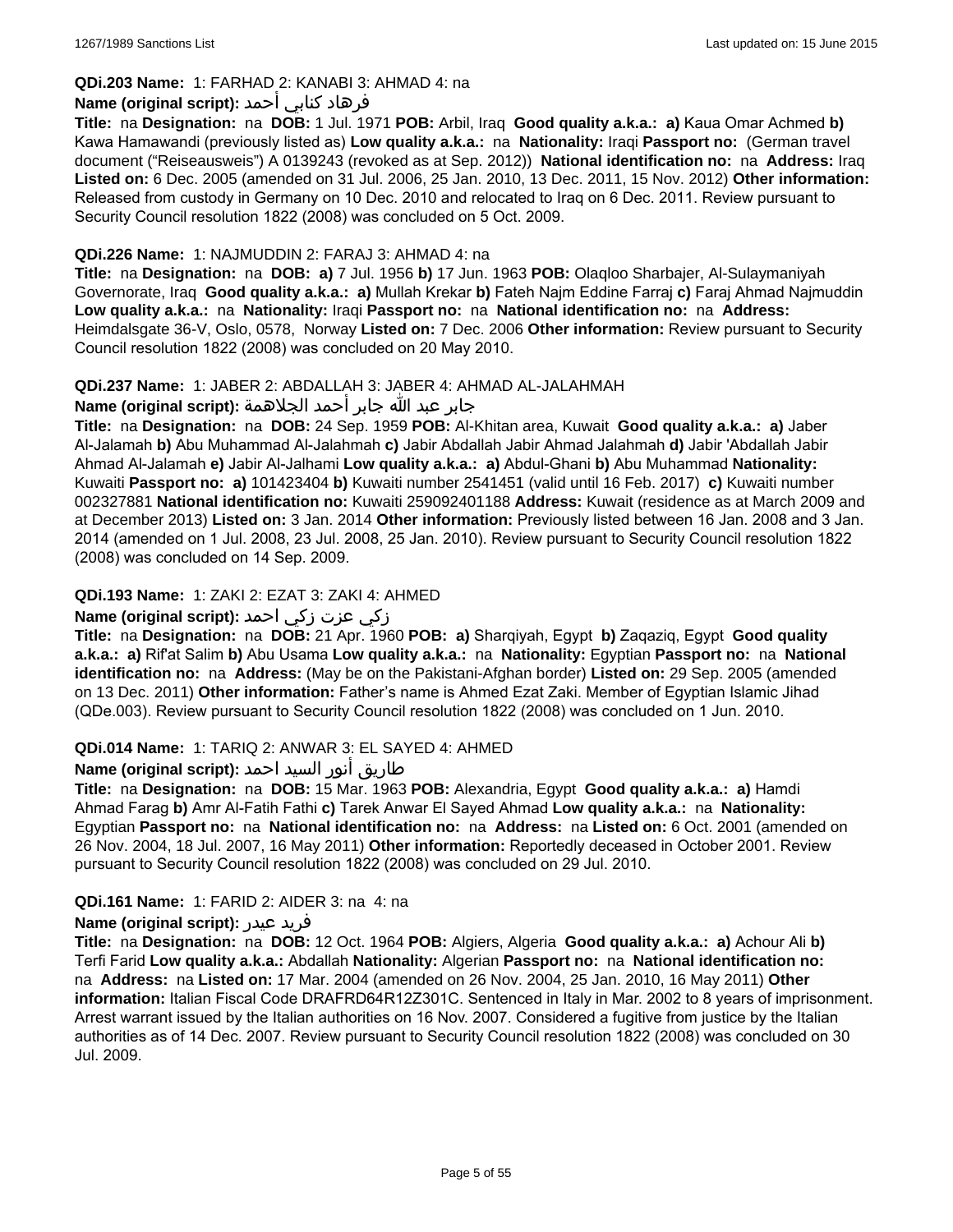#### **QDi.313 Name:** 1: DJAMEL 2: AKKACHA 3: na 4: na

#### **Name (original script):** جمال عكاشة

**Title:** na **Designation:** na **DOB:** 9 May 1978 **POB:** Rouiba, Algiers, Algeria **Good quality a.k.a.: a)** Yahia Abou el Hoummam **b)** Yahia Abou el Hammam **Low quality a.k.a.:** na **Nationality:** Algerian **Passport no:** na **National identification no:** na **Address:** Mali **Listed on:** 5 Feb. 2013 **Other information:** Father's name is Slimane. Mother's name is Akrouf Khadidja. Coordinator of groups associated with The Organisation of Al-Qaida in the Islamic Maghreb (QDe.014) in northern Mali.

### **QDi.091 Name:** 1: MOHAMED 2: AMINE 3: AKLI 4: na

### محمد أمين اكلي **:Name (original script)**

**Title:** na **Designation:** na **DOB:** 30 Mar. 1972 **POB:** Bordj el Kiffane, Algeria **Good quality a.k.a.: a)** Akli Amine Mohamed **b)** Killech Shamir **c)** Kali Sami **Low quality a.k.a.:** Elias **Nationality:** Algerian **Passport no:**  na **National identification no:** na **Address:** Algeria **Listed on:** 25 Jun. 2003 (amended on 12 Apr. 2006, 17 Oct. 2007, 16 May 2011) **Other information:** Father's name is Lounes. Mother's name is Kadidja. Inadmissible to the Schengen area. Deported from Spain to Algeria in Aug. 2009. Review pursuant to Security Council resolution 1822 (2008) was concluded on 15 Jun. 2010.

#### **QDi.325 Name:** 1: ABOU 2: MOHAMED 3: AL ADNANI 4:

**Title:** na **Designation:** na **DOB:** Approximately 1977 **POB:** Binnish, Syrian Arab Republic **Good quality a.k.a.: a)** Yaser Khalaf Nazzal Alrawi **b)** Jaber Taha Falah **c)** Abou Khattab **d)** Abou Sadeq Alrawi **e)** Tah al Binchi **f)** Abu Mohammed al-Adnani **g)** Taha Sobhi Falaha **h)** Yasser Khalaf Hussein Nazal al-Rawi **i)** Abu Baker al-Khatab **j)** Abu Sadek al-Rawi **k)** Taha al-Banshi **l)** Abu Mohamed al-Adnani **m)** Abu-Mohammad al-Adnani al-Shami **n)** Hajj Ibrahim **Low quality a.k.a.:** na **Nationality:** Iraqi **Passport no:** na **National identification no:** na **Address:**  na **Listed on:** 15 Aug. 2014 **Other information:** Official spokesman of Islamic State in Iraq and the Levant (ISIL), listed as Al-Qaida in Iraq (QDe.115), and emir of ISIL in Syria, closely associated with Abu Mohammed al-Jawlani (QDi.317) and Abu Bakr al-Baghdadi, listed as Ibrahim Awwad Ibrahim Ali al-Badri al-Samarrai (QDi.299).

#### **QDi.328 Name:** 1: HAJJAJ 2: BIN 3: FAHD 4: AL AJMI

**Title:** na **Designation:** na **DOB:** 10 Aug. 1987 **POB:** Kuwait **Good quality a.k.a.: a)** Hijaj Fahid Hijaj Muhammad Sahib al-Ajmi **b)** Hicac Fehid Hicac Muhammed Sebib al-Acmi **c)** Hajjaj bin-Fahad al-Ajmi **d)** Sheikh Hajaj al-Ajami **e)** Hajaj al-Ajami **f)** Ajaj Ajami **Low quality a.k.a.:** na **Nationality:** Kuwaiti **Passport no:** na **National identification no:** na **Address:** na **Listed on:** 15 Aug. 2014 **Other information:** A Kuwait-based facilitator in charge of the 'committee of zakat' and financier for Al-Nusrah Front for the People of the Levant (QDe.137).

#### **QDi.324 Name:** 1: ABDUL MOHSEN 2: ABDALLAH 3: IBRAHIM 4: AL CHAREKH

**Title:** na **Designation:** na **DOB:** 13 Jul. 1985 **POB:** Saqra, Saudi Arabia **Good quality a.k.a.: a)** Abdul Mohsen Abdullah Ibrahim Al-Sharikh **b)** Sanafi al Nasr **Low quality a.k.a.:** na **Nationality:** Saudi Arabian **Passport no:** na **National identification no:** na **Address:** na **Listed on:** 15 Aug. 2014 **Other information:** A long time facilitator and financier for Al-Qaida (QDe.004), appointed as a regional leader of Jabhat al-Nusrah, listed as Al-Nusrah Front for the People of the Levant (QDe.137).

#### **QDi.327 Name:** 1: ABDELRAHMAN 2: MOUHAMAD ZAFIR 3: AL DABIDI 4: AL JAHANI

**Title:** na **Designation:** na **DOB: a)** 4 Dec. 1971 **b)** 1977 **POB:** Kharj, Saudi Arabia **Good quality a.k.a.: a)** Abd Al-Rahman Muhammad Zafir Al-Dubaysi Al-Juhni **b)** Abd Al-Rahman Muhammad Zafir al-Dubaysi al-Jahni **c)** Abd Al-Rahman Muhammad Zafir al-Dubaysi al-Jahani **d)** Abd Al-Rahman Muhammad Zafir al-Dubaysi al-Juhani **e)** Abdulrhman Mohammed D. Aljahani **f)** Abu al-Wafa' **g)** Abu Anas **h)** Abd al-Rahman Muhammad Zafir al-Dabisi al-Jahani **i)** Abu Wafa al-Saudi **j)** Abu al-Wafa **k)** Abd al-Rahman Muhammad Thafir al-Jahni **l)** Abd al-Rahman Muhammad al-Juhani **m)** ) Abdelrahman Mouhamad Zafir al Dabissi Juhan **n)** Abdelrahman Mouhamad Zafir al Dabissi Juhani **Low quality a.k.a.:** Abou Wafa al Saoudi **Nationality:** Saudi Arabian **Passport no:** F508591 **National identification no:** Saudi Arabian national identification number 1027508157 **Address:** na **Listed on:** 15 Aug. 2014 **Other information:** A member and regional commander of Jabhat al-Nusrah, listed as Al-Nusrah Front for the People of the Levant (QDe.137)and a facilitator of foreign recruits for that group.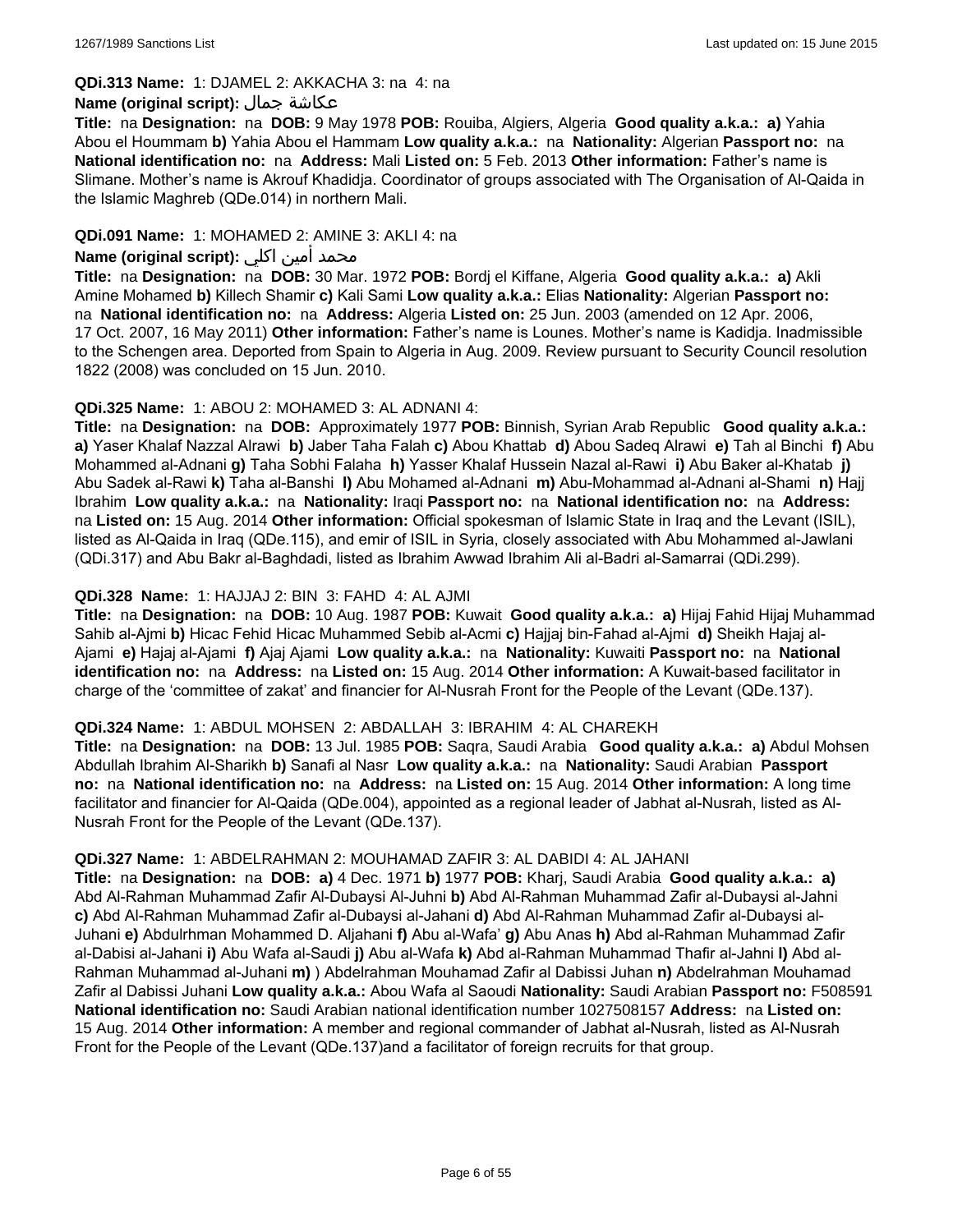### **QDi.338 Name:** 1: SHAFI 2: SULTAN 3: MOHAMMED 4: AL-AJMI

**Title:** Doctor **Designation:** na **DOB:** 1 Jan. 1973 **POB:** Warah, Kuwait **Good quality a.k.a.: a)** Shafi al-Ajmi **b)** Sheikh Shafi al-Ajmi **Low quality a.k.a.:** Shaykh Abu-Sultan **Nationality:** Kuwaiti **Passport no:** 0216155930 **National identification no:** na **Address:** Area 3, Street 327, Building 41, Al-Uqaylah, Kuwait **Listed on:** 23 Sep. 2014 **Other information:** Fundraiser for Al-Nusrah Front for the People of the Levant (QDe.137).

#### **QDi.344. Name:** 1: IBRAHIM 2: 'ISA HAJJI 3: MUHAMMAD 4: AL-BAKR

### ابراهیم عیسی حاجي محمد البکر **:(script original (Name**

**Title:** na **Designation:** na **DOB:** 12 Jul. 1977 **POB:** Qatar **Good quality a.k.a.: a)** Ibrahim 'Issa Haji Muhammad al-Bakar **b)** Ibrahim 'Isa Haji al-Bakr **c)** Ibrahim Issa Hijji Mohd Albaker **d)** Ibrahim Issa Hijji Muhammad al-Baker **e)** Ibrahim 'Issa al-Bakar **f)** Ibrahim al-Bakr **Low quality a.k.a.:** Abu-Khalil **Nationality:** Qatari **Passport no:** 01016646, issued in Qatar **National identification no:** na **Address:** na **Listed on:** 23 Jan. 2015 **Other information:** Facilitator who provides financial support for and financial services to and in support of Al-Qaida (QDe.004).

### **QDi.332 Name:** 1: IBRAHIM 2: SULEIMAN 3: HAMAD 4: AL-HABLAIN

**Title:** na **Designation:** na **DOB:** 17 Dec. 1984 **POB:** Buraidah, Saudi Arabia **Good quality a.k.a.:** Barahim Suliman H. al Hblian **Low quality a.k.a.: a)** Abu Jabal **b)** Abu-Jabal **Nationality:** Saudi Arabian **Passport no:** Saudi Arabian passport number F800691 **National identification no:** na **Address:** na **Listed on:** 23 Sep. 2014 **Other information:** Explosives expert and operative for the Abdallah Azzam Brigades (AAB) (QDe.144). Wanted by the Saudi Arabian Government for terrorism. Physical description: eye colour: dark; hair colour: dark; complexion: olive. Speaks Arabic. Photo available for inclusion in the INTERPOL-UN Security Council Special Notice.

#### **QDi.337 Name:** 1: MAYSAR ALI 2: MUSA 3: ABDALLAH 4: AL-JUBURI

**Title:** Amir **Designation:** na **DOB:** 1 Jun. 1976 **POB: a)** Harara, Ninawa Province, Iraq **b)** Al-Shura, Mosul, Iraq **Good quality a.k.a.: a)** Muyassir al-Jiburi **b)** Muyassir Harara **c)** Muyassir al-Shammari **d)** Muhammad Khalid Hassan **Low quality a.k.a.: a)** Al-Shammari **b)** Mus'ab al-Qahtani **c)** Abu Maria al-Qatani **Nationality:** Iraqi **Passport no:** na **National identification no:** na **Address:** na **Listed on:** 23 Sep. 2014 **Other information:** Sharia amir of Al-Nusrah Front for the People of the Levant (QDe.137) as of early 2014.

### **QDi.330 Name:** 1: AZZAM 2: ABDULLAH 3: ZUREIK 4: AL-MAULID AL-SUBHI

**Title:** na **Designation:** na **DOB:** 12 Apr. 1976 **POB:** Al Baraka, Saudi Arabia **Good quality a.k.a.: a)** Mansur al-Harbi **b)** Azzam al-Subhi **c)** Azam Abdallah Razeeq al Mouled Alsbhua **d)** Abu Muslem al-Maky **e)** Abu Suliman al-Harbi **f)** Abu Abdalla al-Harbi **g)** Azam A.R. Alsbhua **Low quality a.k.a.:** na **Nationality:** Saudi Arabian **Passport no:** na **National identification no:** na **Address:** na **Listed on:** 23 Sep. 2014 **Other information:** Has ties to numerous senior Al-Qaida (QDe.004) leaders. Wanted by the Saudi Arabian Government for terrorism. Father's name is Abdullah Razeeq al Mouled al Sbhua. Physical description: eye colour: dark; hair colour: dark; complexion: dark. Speaks Arabic. Photo available for inclusion in the INTERPOL-UN Security Council Special Notice.

### **QDi.334 Name:** 1: 'ABD AL-RAHMAN 2: BIN 'UMAYR 3: AL-NU'AYMI 4:

**Title:** na **Designation:** na **DOB:** 1954 **POB:** na **Good quality a.k.a.: a)** Abd al-Rahman bin 'Amir al-Na'imi **b)** 'Abd al-Rahman al-Nu'aimi **c)** 'Abd al-Rahman bin 'Amir al-Nu'imi **d)** 'Abd al-Rahman bin 'Amir al-Nu'aymi **e)** 'Abdallah Muhammad al-Nu'aymi **f)** 'Abd al-Rahman al-Nua'ymi **g)** A. Rahman al-Naimi **h)** Abdelrahman Imer al Jaber al Naimeh **i)** A. Rahman Omair J Alnaimi **j)** Abdulrahman Omair al Neaimi **Low quality a.k.a.:**  na **Nationality:** na **Passport no:** Qatari passport number 00868774 (expired on 27 Apr. 2014) **National identification no:** Qatari identification number 25463401784 (expires on 6 Dec. 2019) **Address:** na **Listed on:** 23 Sep. 2014 **Other information:** Financier and facilitator for Al-Qaida (QDe.004) and Al-Qaida in Iraq (QDe.115).

#### **QDi.339 Name:** 1: 'ABD AL-RAHMAN 2: MUHAMMAD 3: MUSTAFA 4: AL-QADULI

**Title:** na **Designation:** na **DOB: a)** 1959 **b)** 1957 **POB:** Mosul, Ninawa Province, Iraq **Good quality a.k.a.: a)** 'Abd al-Rahman Muhammad Mustafa Shaykhlari **b)** Umar Muhammad Khalil Mustafa **c)** Abdul Rahman Muhammad al-Bayati **d)** Tahir Muhammad Khalil Mustafa al-Bayati **e)** Aliazra Ra'ad Ahmad **Low quality a.k.a.: a)** Abu-Shuayb **b)** Hajji Iman **c)** Abu Iman **d)** Abu Ala **e)** Abu Hasan **f)** Abu Muhammad **g)** Abu Zayna **Nationality:** Iraqi **Passport no:** na **National identification no:** na **Address:** na **Listed on:** 23 Sep. 2014 **Other information:** Senior Islamic State in Iraq and the Levant (ISIL), listed as Al-Qaida in Iraq (AQI) (QDe.115), official. Previously served as a representative of AQI to Al-Qaida (QDe.004) senior leadership in Pakistan.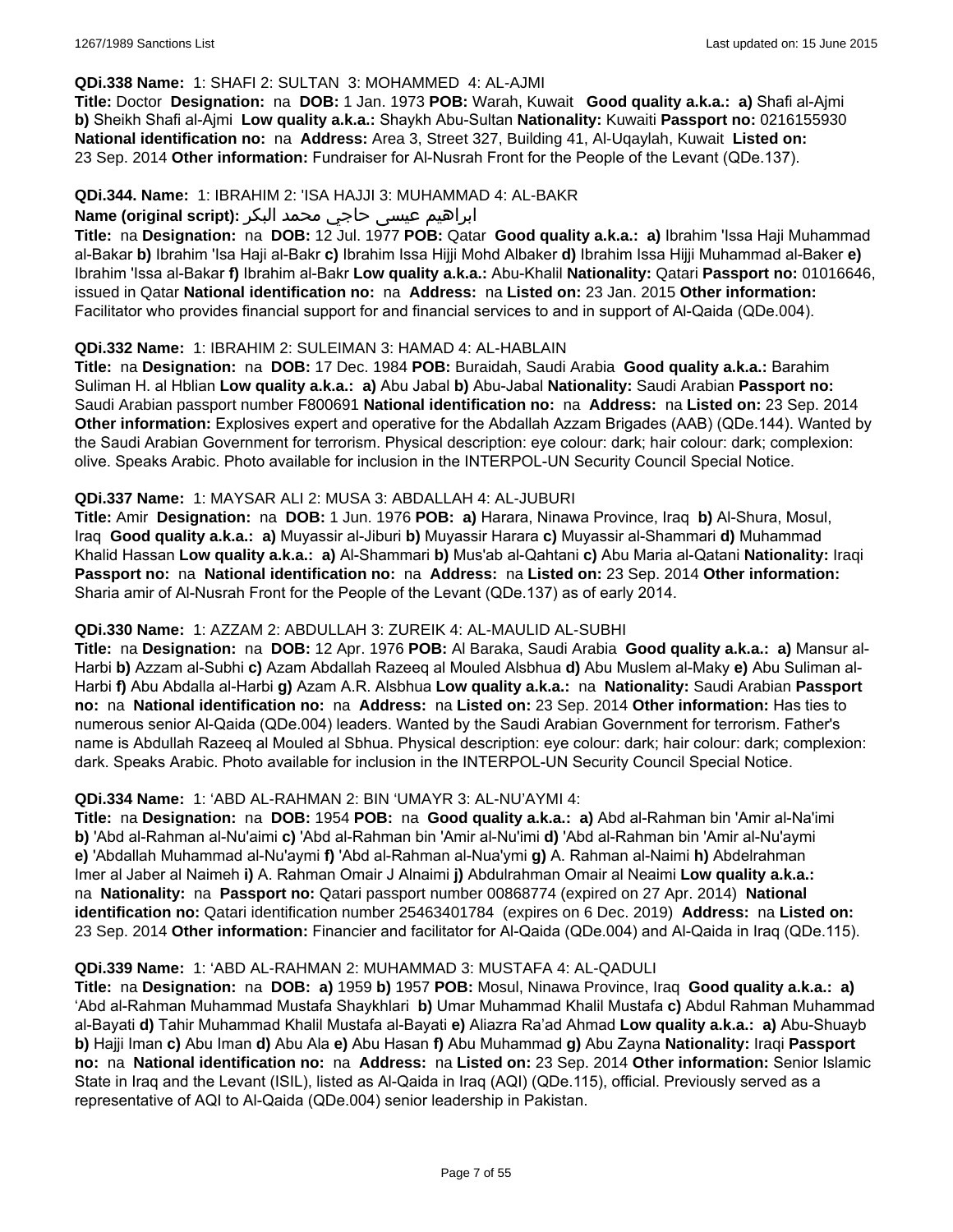#### **QDi.329 Name:** 1: AHMED 2: ABDULLAH 3: SALEH AL-KHAZMARI 4: AL-ZAHRANI

**Title:** na **Designation:** na **DOB:** 15 Sep. 1978 **POB:** Dammam, Saudi Arabia **Good quality a.k.a.: a)** Abu Maryam al-Zahrani **b)** Abu Maryam al-Saudi **c)** Ahmed Abdullah S al-Zahrani **d)** Ahmad Abdullah Salih al-Zahrani **e)** Abu Maryam al-Azadi **f)** Ahmed bin Abdullah Saleh bin al-Zahrani **g)** Ahmed Abdullah Saleh al-Zahrani al-Khozmri **Low quality a.k.a.:** na **Nationality:** Saudi Arabian **Passport no:** Saudi Arabia number E126785, issued on 27 May 2002 (expired on 3 Apr. 2007) **National identification no:** na **Address:** (Located in Syria) **Listed on:** 23 Sep. 2014 **Other information:** Senior member of Al-Qaida (QDe.004). Wanted by the Saudi Arabian Government for terrorism. Father's name is Abdullah Saleh al Zahrani. Physical description: eye colour: dark; hair colour: dark; complexion: olive. Speaks Arabic. Photo available for inclusion in the INTERPOL-UN Security Council Special Notice.

#### **QDi.326 Name:** 1: HAMID 2: HAMAD 3: HAMID 4: AL-'ALI

**Title:** na **Designation:** na **DOB:** 17 Nov. 1960 **POB: a)** Kuwait **b)** Qatar **Good quality a.k.a.:** na **Low quality a.k.a.:** na **Nationality:** Kuwaiti **Passport no: a)** Kuwaiti passport number 001714467 **b)** Kuwaiti passport number 101505554 **National identification no:** na **Address:** na **Listed on:** 15 Aug. 2014 **Other information:** A Kuwaitbased financier, recruiter and facilitator for Islamic State in Iraq and the Levant, listed as Al-Qaida in Iraq (QDe.115), and Jabhat al-Nusrah, listed as Al-Nusrah Front for the People of the Levant (QDe.137). Associated with Ibrahim Awwad Ibrahim Ali al-Badri al-Samarrai (QDi.299) and Abu Mohammed al-Jawlani (QDi.317).

### **QDi.335 Name:** 1: 'ABD AL-RAHMAN 2: KHALAF 3: 'UBAYD JUDAY' 4: AL-'ANIZI

**Title:** na **Designation:** na **DOB:** Approximately 1973 **POB:** na **Good quality a.k.a.: a)** 'Abd al-Rahman Khalaf al-Anizi **b)** 'Abd al-Rahman Khalaf al-'Anzi **Low quality a.k.a.: a)** Abu Usamah al-Rahman **b)** Abu Shaima' Kuwaiti **c)** Abu Usamah al-Kuwaiti **d)** Abu Usama **e)** Yusuf **Nationality:** Kuwaiti **Passport no:** na **National identification no:** na **Address:** Syrian Arab Republic (located in since 2013) **Listed on:** 23 Sep. 2014 **Other information:** Provides support to Al-Qaida (QDe.004) and Islamic State in Iraq and the Levant, listed as Al-Qaida in Iraq (AQI) (QDe.115), in Syria and Iraq.

### **QDi.236 Name:** 1: HAMID 2: ABDALLAH 3: AHMAD 4: AL-ALI

### حامد عبد الله أحمد العلي **:(script original (Name**

**Title:** na **Designation:** na **DOB:** 20 Jan. 1960 **POB:** Kuwait **Good quality a.k.a.: a)** Dr. Hamed Abdullah Al-Ali **b)** Hamed Al-'Ali **c)** Hamed bin 'Abdallah Al-'Ali **d)** Hamid 'Abdallah Al-'Ali **e)** Hamid 'Abdallah Ahmad Al-'Ali **f)** Hamid bin Abdallah Ahmed Al-Ali **g)** Hamid Abdallah Ahmed Al-Ali **Low quality a.k.a.:** Abu Salim **Nationality:** Kuwaiti **Passport no:** Kuwaiti passport number 1739010, issued on 26 May 2003, issued in Kuwait (and expired on 25 May 2008) **National identification no:** na **Address:** Kuwait (residence as at Mar. 2009) **Listed on:** 16 Jan. 2008 (amended on 1 Jul. 2008, 23 Jul. 2008, 25 Jan. 2010) **Other information:** Review pursuant to Security Council resolution 1822 (2008) was concluded on 14 Sep. 2009.

#### **QDi.092 Name:** 1: MEHREZ 2: BEN MAHMOUD 3: BEN SASSI 4: AL-AMDOUNI

### محرز بن محمود بن ساسي العمدوني **:Name (original script**)

**Title:** na **Designation:** na **DOB:** 18 Dec. 1969 **POB:** Asima-Tunis, Tunisia **Good quality a.k.a.: a)** Fabio Fusco, born 25 May 1968 in Naples, Italy **b)** Fabio Fusco, born 18 Dec. 1968 in Tunisia **c)** Fabio Fusco, born 25 May 1968 in Algeria **d)** Mohamed Hassan **e)** Meherez Hamdouni **f)** Amdouni Mehrez ben Tah, born 14 Jul. 1969 in Tunisia **g)** Meherez ben Ahdoud ben Amdouni **h)** Abu Thale **Low quality a.k.a.:** na **Nationality:** Tunisian **Passport no:** Tunisian number G737411, issued on 24 Oct. 1990 (expired on 20 Sep. 1997) **National identification no:** na **Address:** Italy **Listed on:** 25 Jun. 2003 (amended on 26 Nov. 2004, 20 Dec. 2005, 17 Oct. 2007, 16 Sep. 2008, 24 Mar. 2009, 12 Jul. 2010, 16 May 2011) **Other information:** Father's name is Mahmoud ben Sasi. Mother's name is Maryam bint al-Tijani. Inadmissible to the Schengen area. Review pursuant to Security Council resolution 1822 (2008) was concluded on 22 Apr. 2010.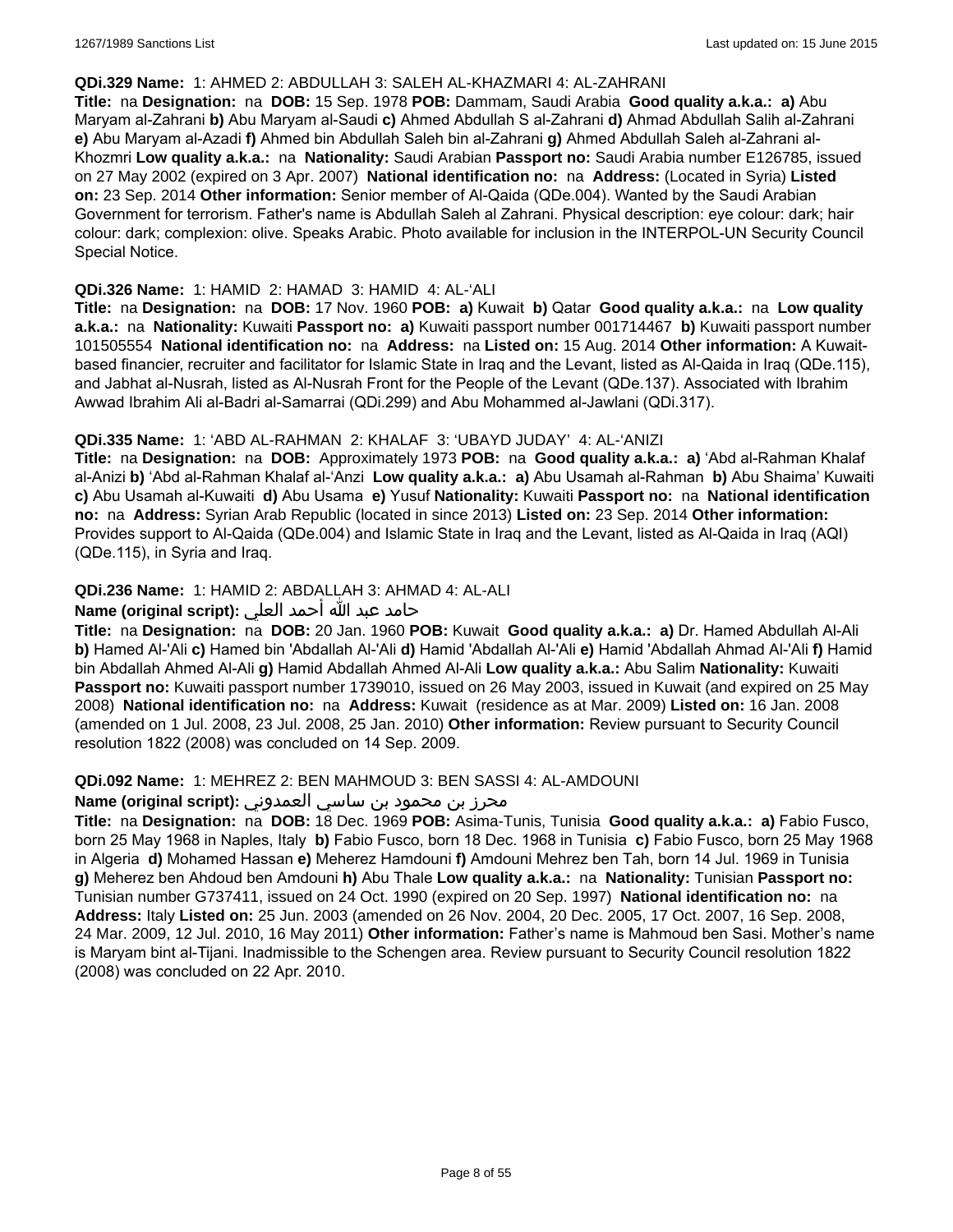#### **QDi.060 Name:** 1: MOHAMED 2: BEN BELGACEM 3: BEN ABDALLAH 4: AL-AOUADI

# محمد بن بلقاسم بن عبد الله العوادي **:**Name (original script)

**Title:** na **Designation:** na **DOB:** 11 Dec. 1974 **POB:** Tunis, Tunisia **Good quality a.k.a.: a)** Mohamed Ben Belkacem Aouadi **b)** Fathi Hannachi **Low quality a.k.a.:** na **Nationality:** Tunisian **Passport no:** (Tunisian passport number L 191609 issued on 28 Feb. 1996, expired on 27 Feb. 2001) **National identification no: a)** (04643632 issued on 18 Jun. 1999) **b)** (Italian Fiscal Code: DAOMMD74T11Z352Z) na **Address:** 50th Street, Number 23, Zehrouni, Tunis, Tunisia **Listed on:** 24 Apr. 2002 (amended on 10 Apr. 2003, 26 Nov. 2004, 9 Sep. 2005, 20 Dec. 2005, 31 Jul. 2006, 7 Jun. 2007, 23 Dec. 2010, 24 Nov. 2014) **Other information:** Head of security wing of Ansar al-Shari'a in Tunisia (AAS-T) (QDe.143). Mother's name is Ourida Bint Mohamed. Deported from Italy to Tunisia on 1 Dec. 2004. Arrested in Tunisia in Aug. 2013. Review pursuant to Security Council resolution 1822 (2008) was concluded on 22 Apr. 2010.

### **QDi.291 Name:** 1: IBRAHIM 2: HASSAN 3: TALI 4: AL-ASIRI

### إبراهيم حسن طالع العسيري **:(script original (Name**

**Title:** na **Designation:** na **DOB: a)** 19 Apr. 1982 **b)** 18 Apr. 1982 **c)** (24/06/1402 (Hijri Calendar)) **POB:** Riyadh, Saudi Arabia **Good quality a.k.a.: a)** Ibrahim Hassan Tali Asiri (عسيري طالع حسن إبراهيم(**b)** Ibrahim Hasan Talea Aseeri **c)** Ibrahim Hassan al-Asiri **d)** Ibrahim Hasan Tali Asiri **e)** Ibrahim Hassan Tali Assiri **f)** Ibrahim Hasan Tali'A 'Asiri **g)** Ibrahim Hasan Tali al-'Asiri **h)** Ibrahim al-'Asiri **i)** Ibrahim Hassan Al Asiri **Low quality a.k.a.: a)** Abu Saleh **b)** Abosslah **c)** Abu-Salaah **Nationality:** Saudi Arabian **Passport no:** Saudi Arabian number F654645, issued on 30 Apr. 2005 (expired on 7 Mar. 2010. Issue date in Hijri Calendar 24/06/1426. Expiry date in Hijri Calendar 21/03/1431.) **National identification no:** (Saudi Arabian civil identification number 1028745097) na **Address:** Yemen **Listed on:** 24 Mar. 2011 (amended on 15 Apr. 2014, 15 Jun. 2015) **Other information:** Operative and principal bomb maker of Al-Qaida in the Arabian Peninsula (AQAP) (QDe.129). Believed to be hiding in Yemen as at Mar. 2011. Wanted by Saudi Arabia. Also associated with Nasir 'abd-al-Karim 'Abdullah Al-Wahishi (QDi.274), Qasim Yahya Mahdi al-Rimi (QDi.282), and Anwar Nasser Abdulla Al-Aulaqi (QDi.283).

### **QDi.283 Name:** 1: ANWAR 2: NASSER 3: ABDULLA 4: AL-AULAQI

### انور ناصر عبدالله العولقي **:(script original (Name**

**Title:** na **Designation:** na **DOB: a)** 21 Apr. 1971 **b)** 22 Apr. 1971 **POB:** Las Cruces, New Mexico, United States of America **Good quality a.k.a.: a)** Anwar al-Aulaqi **b)** Anwar al-Awlaki **c)** Anwar al-Awlaqi **d)** Anwar Nasser Aulaqi **e)** Anwar Nasser Abdullah Aulaqi **f)** Anwar Nasser Abdulla Aulaqi **Low quality a.k.a.:** na **Nationality: a)** United States of America **b)** Yemeni **Passport no:** na **National identification no:** na **Address:** na **Listed on:** 20 Jul. 2010 (amended on 30 Nov. 2011) **Other information:** Confirmed to have died on 30 Sep. 2011 in Yemen.

#### **QDi.093 Name:** 1: CHIHEB 2: BEN MOHAMED 3: BEN MOKHTAR 4: AL-AYARI

### شهاب بن محمد بن مختار العياري **:(script original (Name**

**Title:** na **Designation:** na **DOB:** 19 Dec. 1965 **POB:** Tunis, Tunisia **Good quality a.k.a.: a)** Hichem Abu Hchem **b)** Ayari Chihbe **c)** Ayari Chied **d)** Adam Hussainy, born 19 Dec. 1965 in Greece **Low quality a.k.a.: a)** Hichem **b)** Abu Hichem **c)** Moktar **Nationality:** Tunisian **Passport no:** (Tunisian passport number L246084, issued on 10 June 1996, expired on 9 June 2001) **National identification no:** na **Address:** Bardo, Tunis, Tunisia **Listed on:** 25 Jun. 2003 (amended on 20 Dec. 2005, 17 Oct. 2007, 10 Aug. 2009, 16 May 2011) **Other information:** Extradited from Italy to Tunisia on 13 Apr. 2006. Mother's name is Fatima al-Tumi. Inadmissible to the Schengen area. Review pursuant to Security Council resolution 1822 (2008) was concluded on 22 Apr. 2010.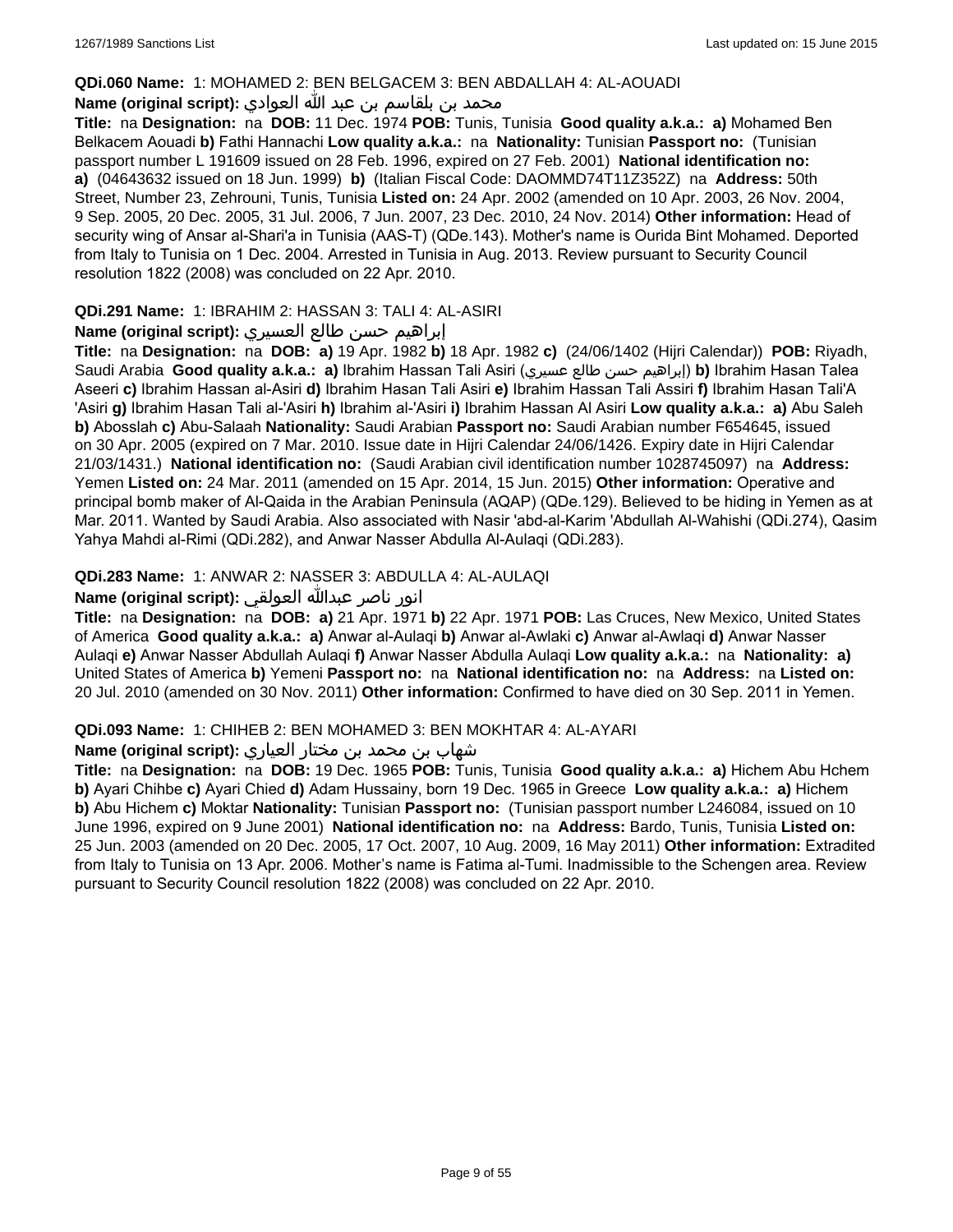### **QDi.138 Name:** 1: SAID 2: BEN ABDELHAKIM 3: BEN OMAR 4: AL-CHERIF

### سعيد بن عبد الحكيم بن عمر الشريف **:(script original (Name**

**Title:** na **Designation:** na **DOB:** 25 Jan. 1970 **POB:** Manzil Tmim, Tunisia **Good quality a.k.a.: a)** Cherif Said, born 25 Jan. 1970 in Tunisia **b)** Binhamoda Hokri, born 25 Jan. 1970 in Sosa, Tunisia **c)** Hcrif Ataf, born 25 Jan. 1971 in Solisse, Tunisia **d)** Bin Homoda Chokri, born 25 Jan. 1970 in Tunis, Tunisia **e)** Atef Cherif, born 12 Dec. 1973 in Algeria **f)** Sherif Ataf, born 12 Dec. 1973 in Aras, Algeria **g)** Ataf Cherif Said, born 12 Dec. 1973 in Tunis, Tunisia **h)** Cherif Said, born 25 Jan. 1970 in Tunis, Tunisia **i)** Cherif Said, born 12 Dec. 1973 in Algeria **Low quality a.k.a.: a)** Djallal **b)** Youcef **c)** Abou Salman **d)** Said Tmimi **Nationality:** Tunisian **Passport no:** Tunisian number M307968, issued on 8 Sep. 2001 (expired on 7 Sep. 2006) **National identification no:** na **Address:** Corso Lodi 59, Milan, Italy **Listed on:** 12 Nov. 2003 (amended on 20 Dec. 2005, 21 Dec. 2007, 30 Jan. 2009, 16 May 2011) **Other information:** Mother's name is Radhiyah Makki. Sentenced to eight years and ten months of imprisonment for membership of a terrorist association by the Appeal Court of Milan, Italy, on 7 Feb. 2008. Sentence confirmed by the Italian Supreme Court on 15 Jan. 2009, which became definitive as of Feb. 2008. Subject to expulsion from Italy to Tunisia after serving the sentence. Review pursuant to Security Council resolution 1822 (2008) was concluded on 6 May 2010.

### **QDi.231 Name:** 1: SALEM 2: NOR ELDIN 3: AMOHAMED 4: AL-DABSKI

### سالم نور الدين امحمد الدبيسكي **:(script original (Name**

**Title:** na **Designation:** na **DOB:** 1963 **POB:** Tripoli, Libyan Arab Jamahiriya **Good quality a.k.a.: a)** Abu Al-Ward **b)** Abdullah Ragab **Low quality a.k.a.: a)** Abu Naim **b)** Abdallah al- Masri **Nationality:** Libyan **Passport no: a)** Libyan passport number 1990/345751 **b)** Libyan passport number 345751 **National identification no:** Libyan national identification number 220334 **Address:** Bab Ben Ghasheer, Tripoli, Libyan Arab Jamahiriya **Listed on:** 8 Jun. 2007 (amended on 13 Dec. 2011) **Other information:** Mother's name is Kalthoum Abdul Salam al-Shaftari. Senior member of Libyan Islamic Fighting Group (QDe.011) and member of Al-Qaida (QDe.004). Review pursuant to Security Council resolution 1822 (2008) was concluded on 24 Nov. 2009.

### **QDi.132 Name:** 1: ASCHRAF 2: AL-DAGMA 3: na 4: na

### **Name (original script):** الدغمة اشرف

**Title:** na **Designation:** na **DOB:** 28 Apr. 1969 **POB:** Abasan, Gaza Strip, Palestinian Territories **Good quality a.k.a.:** Aschraf Al-Dagma, born 28 Apr. 1969 in Kannyouiz, Palestinian Territories **Low quality a.k.a.:** na **Nationality:** Unresolved/Palestinian origin **Passport no:** Refugee travel document , issued on 30 Apr. 2000, issued in Landratsamt Altenburger Land (Altenburg County Administration Office), Germany **National identification no:**  na **Address:** Germany **Listed on:** 23 Sep. 2003 (amended on 23 Dec. 2008, 11 Mar. 2010, 10 Jun. 2011) **Other information:** Associated with Ismail Abdallah Sbaitan Shalabi (QDi.128), Djamel Moustfa (QDi.129) and Mohamed Ghassan Ali Abu Dhess (QDi.130). Review pursuant to Security Council resolution 1822 (2008) was concluded on 19 Jan. 2010.

#### **QDi.278 Name:** 1: MUTHANNA 2: HARITH 3: AL-DARI 4: na

# مثنى حارث الضاري :Name (original script)

**Title:** Doctor **Designation:** na **DOB:** 16 Jun. 1969 **POB:** Iraq **Good quality a.k.a.: a)** Dr. Muthanna Al Dari **b)** Muthana Harith Al Dari **c)** Muthanna Harith Sulayman Al-Dari **d)** Muthanna Harith Sulayman Al-Dhari **e)** Muthanna Hareth Al-Dhari **f)** Muthana Haris Al-Dhari **g)** Doctor Muthanna Harith Sulayman Al Dari Al-Zawba' **h)** Muthanna Harith Sulayman Al-Dari Al-Zobai **i)** Muthanna Harith Sulayman Al-Dari al-Zawba'i **j)** Muthanna Hareth al-Dari **k)** Muthana Haris al-Dari **l)** Doctor Muthanna al-Dari **m)** Dr. Muthanna Harith al-Dari al-Zowbai **Low quality a.k.a.:**  na **Nationality:** Iraqi **Passport no:** na **National identification no:** na **Address: a)** Amman, Jordan **b)** (Khan Dari, Iraq (previous)) **c)** (Asas Village, Abu Ghurayb, Iraq (previous)) **d)** (Egypt (previous)) **Listed on:** 25 Mar. 2010 **Other information:** Provided operational guidance financial support and other services to or in support of Al-Qaida in Iraq (QDe.115).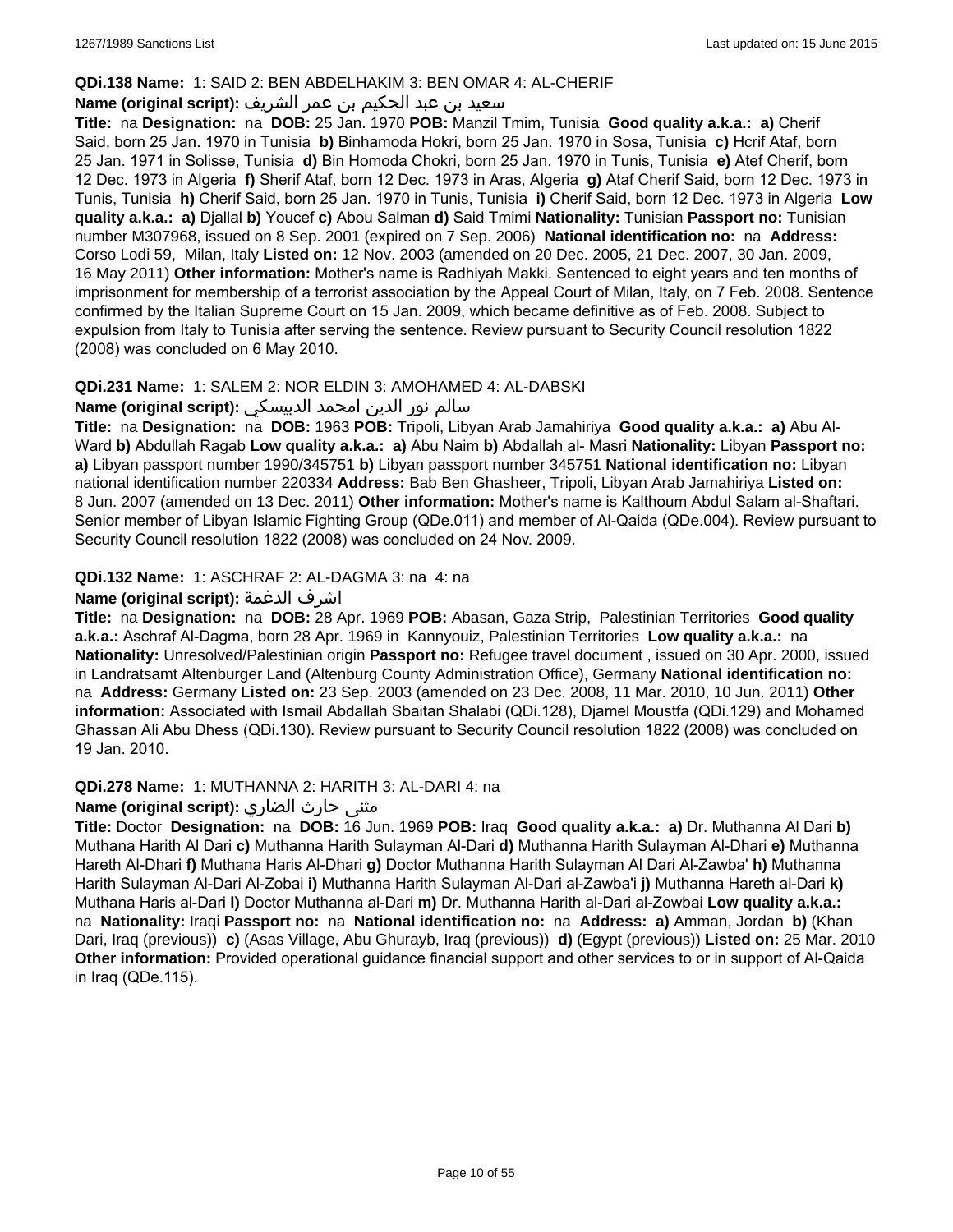#### **QDi.149 Name:** 1: NOUREDDINE 2: BEN ALI 3: BEN BELKASSEM 4: AL-DRISSI

# نور الدين بن علي بن بلقاسم الدريسي **:(script original (Name**

**Title:** na **Designation:** na **DOB:** 30 Apr. 1964 **POB:** Tunis, Tunisia **Good quality a.k.a.:** Drissi Noureddine **Low quality a.k.a.: a)** Abou Ali **b)** Faycal **Nationality:** Tunisian **Passport no:** Tunisian number L851940, issued on 9 Sep. 1998 (expired on 8 Sep. 2003) **National identification no:** na **Address:** Via Plebiscito 3, Cermona, Italy **Listed on:** 12 Nov. 2003 (amended on 20 Dec. 2005, 31 Jul. 2006, 21 Dec. 2007, 16 May 2011) **Other information:** Under administrative control measure in Italy until 5 May 2010. Inadmissible to the Schengen area. Mother's name is Khadijah al-Drissi. Review pursuant to Security Council resolution 1822 (2008) was concluded on 22 Apr. 2010.

### **QDi.059 Name:** 1: KHALID 2: ABD AL-RAHMAN 3: HAMD 4: AL-FAWAZ

### خالد عبد الرحمن حمد الفواز **:(script original (Name**

**Title:** na **Designation:** na **DOB:** 24 Aug. 1962 **POB:** Kuwait **Good quality a.k.a.: a)** Khaled Al-Fauwaz **b)** Khaled A. Al-Fauwaz **c)** Khalid Al-Fawwaz **d)** Khalik Al Fawwaz **e)** Khaled Al-Fawwaz **f)** Khaled Al Fawwaz **g)** Khalid Abdulrahman H. Al Fawaz **Low quality a.k.a.:** na **Nationality:** Saudi Arabian **Passport no:** Passport number 456682, issued on 6 Nov. 1990 (expired on 13 Sep. 1995) **National identification no:** na **Address:** United States of America **Listed on:** 24 Apr. 2002 (amended on 26 Nov. 2004, 23 Apr. 2007, 21 Oct. 2010, 4 Aug. 2014) **Other information:** Extradited from the United Kingdom to the United States of America on 5 Oct. 2012. Review pursuant to Security Council resolution 1822 (2008) was concluded on 22 Apr. 2010.

### **QDi.228 Name:** 1: MOHAMMED 2: AL GHABRA 3: na 4: na

**Title:** na **Designation:** na **DOB:** 1 Jun. 1980 **POB:** Damascus, Syrian Arab Republic **Good quality a.k.a.:**  na **Low quality a.k.a.:** na **Nationality:** British **Passport no:** British number 094629366 **National identification no:** na **Address:** East London, United Kingdom **Listed on:** 12 Dec. 2006 (amended on 13 Dec. 2011) **Other information:** Father's name is Mohamed Ayman Ghabra. Mother's name is Dalal. Review pursuant to Security Council resolution 1822 (2008) was concluded on 5 Oct. 2009.

### **QDi.292 Name:** 1: OTHMAN 2: AHMED 3: OTHMAN 4: AL-GHAMDI

### عثمان أحمد عثمان الغامدي **:(script original (Name**

**Title:** na **Designation:** na **DOB:** 27 May 1979 **POB:** Saudi Arabia **Good quality a.k.a.: a)** Othman al-Ghamdi, born 27 May 1979 in Saudi Arabia **b)** Uthman al-Ghamdi, born 27 May 1979 in Saudi Arabia **c)** Uthman al-Ghamidi, born 27 May 1979 in Saudi Arabia **d)** Othman bin Ahmed bin Othman Alghamdi **e)** Othman Ahmed Othman Al Omairah (born in 1973 in Shabwa, Yemen, nationality: Yemeni) **f)** Uthman Ahmad Uthman al-Ghamdi **g)** Othman Ahmed Othman al-Omirah **Low quality a.k.a.: a)** Al Umairah al-Ghamdi **b)** Othman Bin Ahmed Bin Othman **Nationality:** Saudi Arabian **Passport no:** na **National identification no:** Saudi Arabian national identity card number 1089516791 **Address:** Yemen **Listed on:** 16 Jun. 2011 (amended on 15 Apr. 2014) **Other information:** Operational commander of Al-Qaida in the Arabian Peninsula (AQAP) (QDe.129). Has been involved in raising funds and stockpiling arms for AQAP operations and activities in Yemen. Known associate of Qasim Yahya Mahdi al-Rimi (QDi.282) and Fahd Mohammed Ahmed al-Quso (deceased). Father's name is Ahmed Othman Al Omirah.

### **QDi.160 Name:** 1: FETHI 2: BEN HASSEN 3: BEN SALEM 4: AL-HADDAD

### فتحي بن حسن بن سالم الحداد **:(script original (Name**

**Title:** na **Designation:** na **DOB: a)** 28 Jun. 1963 **b)** 28 Mar. 1963 **POB:** Tataouene, Tunisia **Good quality a.k.a.: a)** Fethi ben Assen Haddad **b)** Fathy Hassan al Haddad **Low quality a.k.a.:** na **Nationality:** Tunisian **Passport no:** Tunisian number L183017, issued on 14 Feb. 1996 (expired on 13 Feb. 2001) **National identification no:**  na **Address: a)** Number 184 Via Fulvio Testi – Cinisello Balsamo (MI), Italy **b)** Number 1 Via Porte Giove – Mortara (PV), Italy (Domicile) **Listed on:** 17 Mar. 2004 (amended on 26 Nov. 2004, 20 Dec. 2005, 21 Dec. 2007, 25 Jan. 2010, 16 May 2011) **Other information:** Italian Fiscal Code: HDDFTH63H28Z352V. Review pursuant to Security Council resolution 1822 (2008) was concluded on 30 Jul. 2009.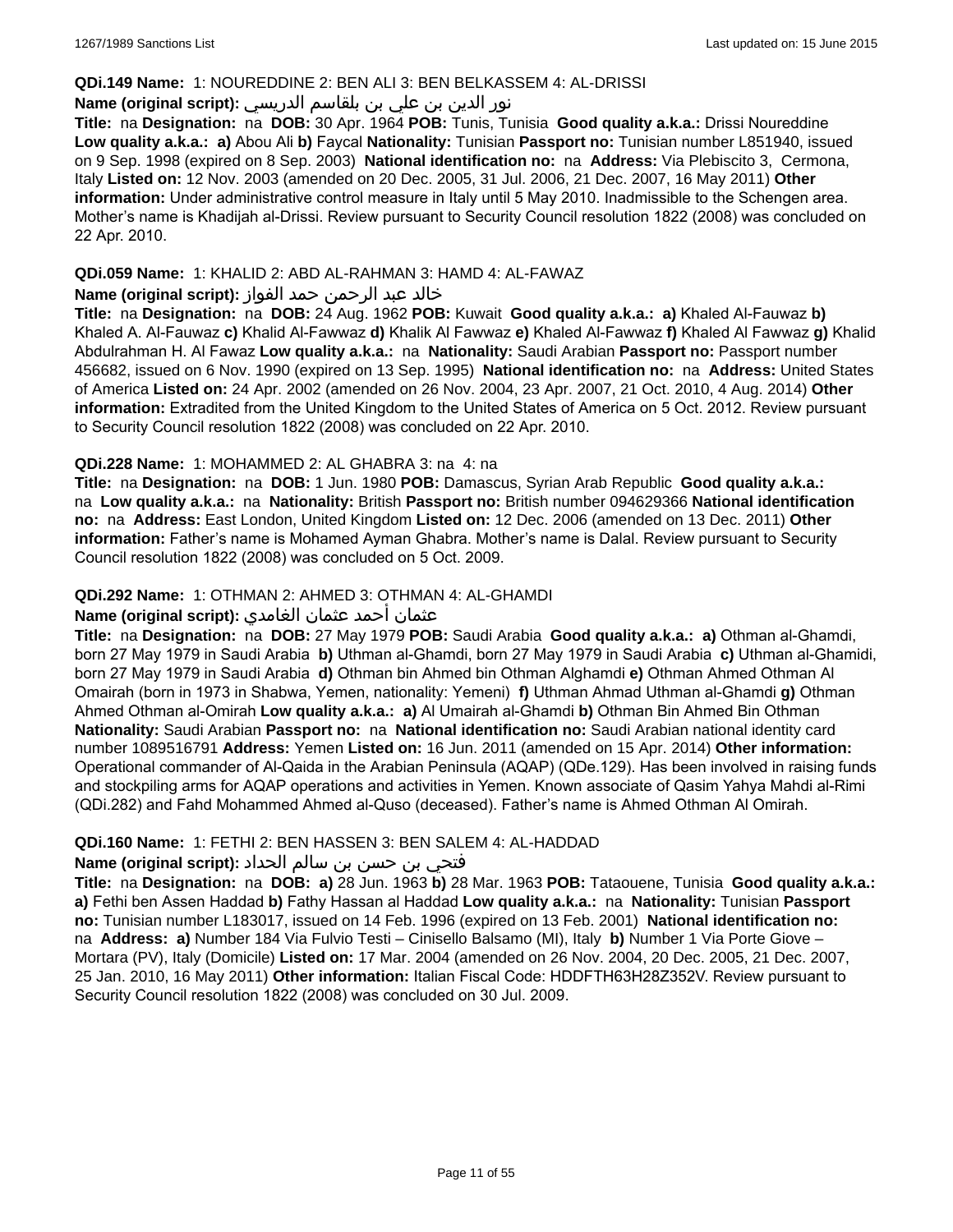### **QDi.140 Name:** 1: KAMAL 2: BEN MAOELDI 3: BEN HASSAN 4: AL-HAMRAOUI

# كمال بن المولدي بن حسن الحمراوي **:(script original (Name**

**Title:** na **Designation:** na **DOB:** 21 Oct. 1977 **POB:** Beja, Tunisia **Good quality a.k.a.: a)** Hamroui Kamel ben Mouldi **b)** Hamraoui Kamel, born 21 Nov. 1977 in Morocco **c)** Hamraoui Kamel, born 21 Nov. 1977 in Tunisia **d)** Hamraoui Kamel, born 20 Oct. 1977 in Tunisia **Low quality a.k.a.: a)** Kamel **b)** Kimo **Nationality:** Tunisian **Passport no:** Tunisian number P229856, issued on 1 Nov. 2002 (expires on 31 Oct. 2007) **National identification no:** na **Address: a)** Via Bertesi Number 27, Cremona, Italy **b)** Via Plebiscito Number 3, Cremona, Italy **Listed on:** 12 Nov. 2003 (amended on 20 Dec. 2005, 31 Jul. 2006, 21 Dec. 2007, 16 May 2011) **Other information:** Mother's name is Khamisah al-Kathiri. Subject to a decree of expulsion, suspended on 17 Apr. 2007 by the European Court of Human Rights. Re-arrested in Italy on 20 May 2008. Inadmissible to the Schengen area. Review pursuant to Security Council resolution 1822 (2008) was concluded on 6 May 2010.

### **QDi.154 Name:** 1: SULAIMAN 2: JASSEM 3: SULAIMAN 4: ALI ABO GHAITH

### سليمان جاسم سليمان علي أبوغيث **:(script original (Name**

**Title:** na **Designation:** na **DOB:** 14 Dec. 1965 **POB:** Kuwait **Good quality a.k.a.:** na **Low quality a.k.a.:** Abo Ghaith **Nationality:** Kuwaiti citizenship withdrawn in 2002 **Passport no:** Kuwaiti number 849594, issued on 27 Nov. 1998, issued in Kuwait (and expired on 24 Jun. 2003) **National identification no:** na **Address:** na **Listed on:** 16 Jan. 2004 (amended on 23 Jul. 2008, 10 Jun. 2011) **Other information:** Left Kuwait for Pakistan in June 2001. Review pursuant to Security Council resolution 1822 (2008) was concluded on 21 Jun. 2010.

### **QDi.299 Name:** 1: IBRAHIM 2: AWWAD 3: IBRAHIM 4: ALI AL-BADRI AL-SAMARRAI

# إبراهيم عواد إبراهيم علي البدري السامرائي **:(script original (Name**

**Title:** Dr. **Designation:** na **DOB:** 1971 **POB:** Iraq **Good quality a.k.a.:** Dr. Ibrahim 'Awwad Ibrahim 'Ali al-Badri al-Samarrai' (born in 1971 in Samarra, Iraq (Ibrahim 'Awad Ibrahim al-Badri al-Samarrai; Ibrahim 'Awad Ibrahim al-Samarra'i; Dr. Ibrahim Awwad Ibrahim al-Samarra'i)) **Low quality a.k.a.: a)** دعاء أبو) Abu Du'a; Abu Duaa') (prominently known by this nom de guerre) **b)** Dr. Ibrahim **c)** القريشي الحسيني البغدادي بكر أبو) Abu Bakr al-Baghdadi al-Husayni al-Quraishi; Abu Bakr al-Baghdadi **Nationality:** Iraqi **Passport no:** na **National identification no:** na **Address:** Iraq **Listed on:** 5 Oct. 2011 (amended on 20 Jul. 2012) **Other information:** Leader of Al-Qaida in Iraq (QDe.115) (AQI). Currently based in Iraq. Responsible for managing and directing AQI large scale operations.

### **QDi.351 Name:** 1: ALIASKHAB 2: ALIBULATOVICH 3: KEBEKOV 4:

# **Name (original script):** Алиaсхаб Алибулатович Кебеков

**Title:** na **Designation:** na **DOB:** 1 Jan. 1972 **POB:** Teletl Village, Shamilskiy District, Republic of Dagestan, Russian Federation **Good quality a.k.a.:** na **Low quality a.k.a.: a)** Sheikh Abu Muhammad **b)** Ali Abu Muhammad **c)** Abu Muhammad Ali Al-Dagestani **Nationality:** Russian **Passport no:** Russian Foreign Travel Passport number 628605523, issued on 4 Jul. 2006, issued in Federal Migration Service of the Russian Federation (expires on 16 Jul. 2016) **National identification no:** Russian National Passport number 8203883123, issued on 16 Jul. 2005, issued in Department of Internal Affairs (OVD), Kirovskiy District, Republic of Dagestan, the Russian Federation (expires on 1 Jan. 2017) **Address:** Shosse Aeroporta, 5 Ap. 7 Makhachkala, Republic of Dagestan, Russian Federation **Listed on:** 23 Mar. 2015 **Other information:** Physical description: eye colour: brown; hair colour: grey; height: 170-175cm; build: heavy, oval face, beard. Tribal/ethnic background: Avar. Father's name: Alibulat Kebekovich Kebekov, born in 1927. Wanted by Federal Russian authorities for terrorist crimes. Photo available for inclusion in the INTERPOL-UN Security Council Special Notice.

### **QDi.296 Name:** 1: MATI UR-REHMAN 2: ALI MUHAMMAD 3: na 4: na

# مطیع الرحمن علی محمد **:Name (original script)**

**Title:** na **Designation:** na **DOB:** Approximately 1977 **POB:** Chak number 36/DNB, Rajkan, Madina Colony, Bahawalpur District, Punjab Province, Pakistan **Good quality a.k.a.: a)** Mati-ur Rehman **b)** Mati ur Rehman **c)** Matiur Rahman **d)** Matiur Rehman **e)** Matti al-Rehman **f)** Abdul Samad **g)** Samad Sial **h)** Abdul Samad Sial **i)** Ustad Talha **j)** Qari Mushtaq **Low quality a.k.a.: a)** Tariq **b)** Hussain **Nationality:** Pakistani **Passport no:** na **National identification no:** na **Address:** na **Listed on:** 22 Aug. 2011 (amended on 10 May 2012, 17 Oct. 2013) **Other information:** Physical description: 5 feet 2 inches; 157,4 cm. Name of father: Ali Muhammad. Mati ur-Rehman is the chief operational commander of Lashkar i Jhangvi (LJ) (QDe.096). Associated with Harakat-ul Jihad Islami (QDe.130).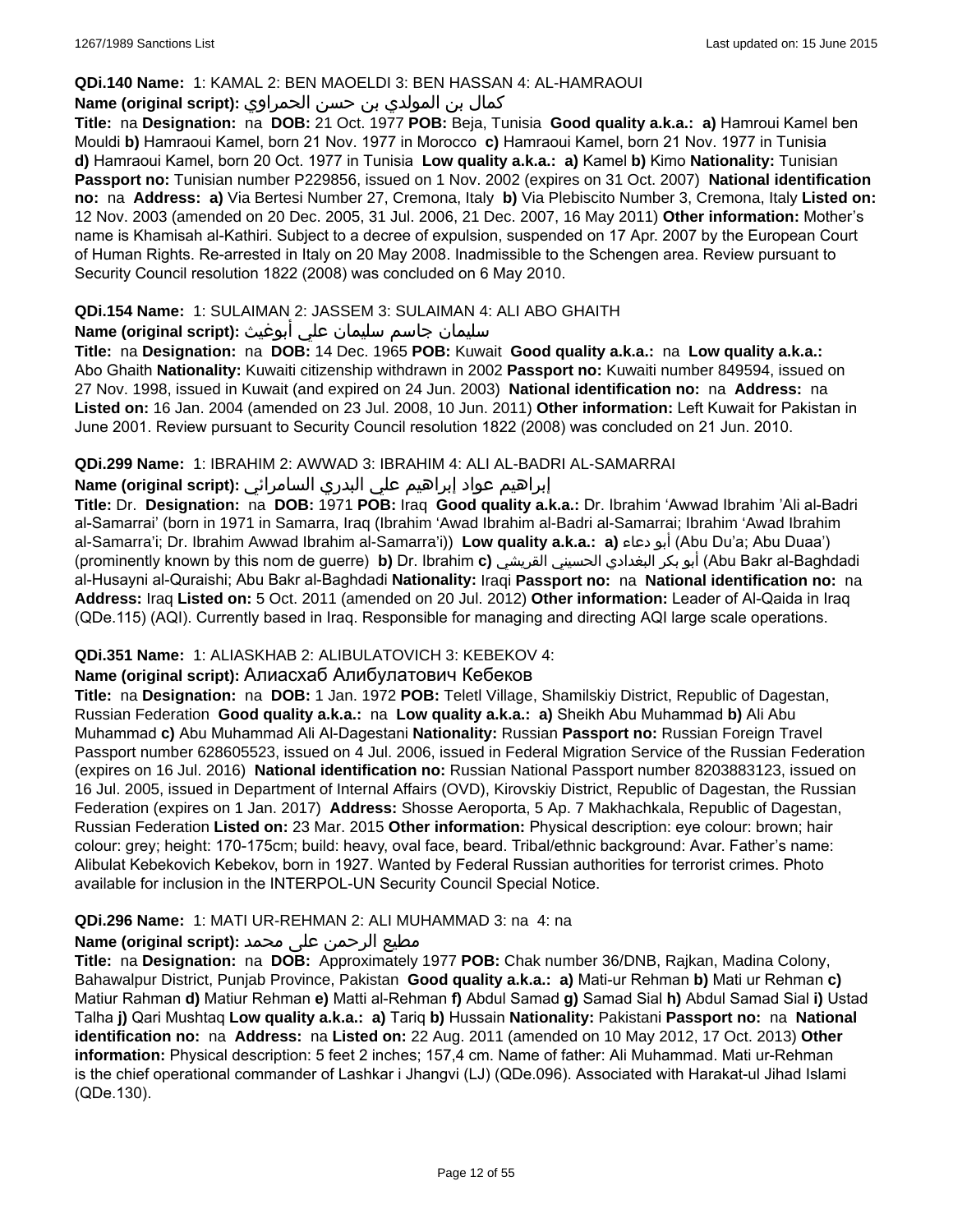#### **QDi.194 Name:** 1: MOHAMMED 2: AHMED 3: SHAWKI 4: AL ISLAMBOLLY

#### محمد احمد شوقي الاسلامبولي **:Name (original script)**

**Title:** na **Designation:** na **DOB:** 21 Jan. 1957 **POB:** El-Minya, Qena, Egypt **Good quality a.k.a.: a)** Abu Khalid **b)** Abu Ja'far **c)** Mohamed El Islambouli **Low quality a.k.a.:** na **Nationality:** Egyptian **Passport no:** na **National identification no:** na **Address:** (Believed to be in Pakistan or Afghanistan) **Listed on:** 29 Sep. 2005 (amended on 13 Dec. 2011) **Other information:** Father's name is Shawki al-Islambolly. Member of Egyptian Islamic Jihad (QDe.003). Review pursuant to Security Council resolution 1822 (2008) was concluded on 1 Jun. 2010.

### **QDi.176 Name:** 1: IMAD 2: BEN BECHIR 3: BEN HAMDA 4: AL-JAMMALI

### عماد بن البشير بن حمدا الجمالي **:(script original (Name**

**Title:** na **Designation:** na **DOB:** 25 Jan. 1968 **POB:** Manzal Tmim, Nabul, Tunisia **Good quality a.k.a.:** na **Low quality a.k.a.:** na **Nationality:** Tunisian **Passport no:** Tunisian number K693812, issued on 23 Apr. 1999 (expired on 22 Apr. 2004) **National identification no:** na **Address:** 4 Qistantiniyah Street, Manzal Tmim, Nabul, Tunisia (home address) **Listed on:** 23 Jun. 2004 (amended on 20 Dec. 2005, 31 Jul. 2006, 17 Oct. 2007, 13 Dec. 2011) **Other information:** Italian Fiscal Code: JMM MDI 68A25 Z352D. In detention in Tunis (Tunisia) as at Dec. 2009. Mother's name is Jamilah. Italian Judicial Authorities have issued a warrant of arrest against him, which had not been executed as of Sep. 2007. Review pursuant to Security Council resolution 1822 (2008) was concluded on 9 Apr. 2010.

### **QDi.317 Name:** 1: ABU MOHAMMED 2: AL-JAWLANI 3: na 4: na

### أبو محمد الجولاني **:(script original (Name**

**Title:** na **Designation:** na **DOB:** Between 1975 and 1979 **POB:** Syria **Good quality a.k.a.:** Abu Mohamed al-Jawlani (Abu Muhammad al-Jawlani, Abu Mohammed al-Julani, Abu Mohammed al-Golani, Abu Muhammad al-Golani, Abu Muhammad Aljawlani, Muhammad al-Jawlani (transliterations of original script name)) **Low quality a.k.a.:** الفاتح ، الفاتح شيخ)) transliterations: Shaykh al-Fatih; Al Fatih ) (Translation: The Conqueror) (Nom de guerre)) **Nationality:** Syrian **Passport no:** na **National identification no:** na **Address:** (Active in Syria as at Jun. 2013) **Listed on:** 24 Jul. 2013 (amended on 2 Jun. 2014) **Other information:** Since Jan. 2012, he is the Leader of Al-Nusrah Front for the People of the Levant (QDe.137), a Syria-based group listed in May 2014, and previously listed as an alias of Al-Qaida in Iraq (AQI) (QDe.115) between 30 May 2013 and 13 May 2014. Associated with Ibrahim Awwad Ibrahim Ali Al-Badri Al-Samarrai (QDi.299) and Aiman Muhammed Rabi al-Zawahiri (QDi.006).

### **QDi.058 Name:** 1: ABU BAKR 2: AL-JAZIRI 3: na 4: na

### **Name (original script):** الجزائري أبوبكر

**Title:** na **Designation:** na **DOB:** na **POB:** na **Good quality a.k.a.:** Yasir Al-Jazari **Low quality a.k.a.:** na **Nationality: a)** Algerian **b)** Palestinian **Passport no:** na **National identification no:** na **Address:** na **Listed on:** 11 Jan. 2002 (amended on 18 Jul. 2007, 1 Feb. 2008, 16 May 2011) **Other information:** Finance chief of the Afghan Support Committee (ASC) (QDe.069). Al-Qaida (QDe.004) facilitator and communication expert. Believed to be in Algeria as at Apr. 2010. Review pursuant to Security Council resolution 1822 (2008) was concluded on 21 Jun. 2010.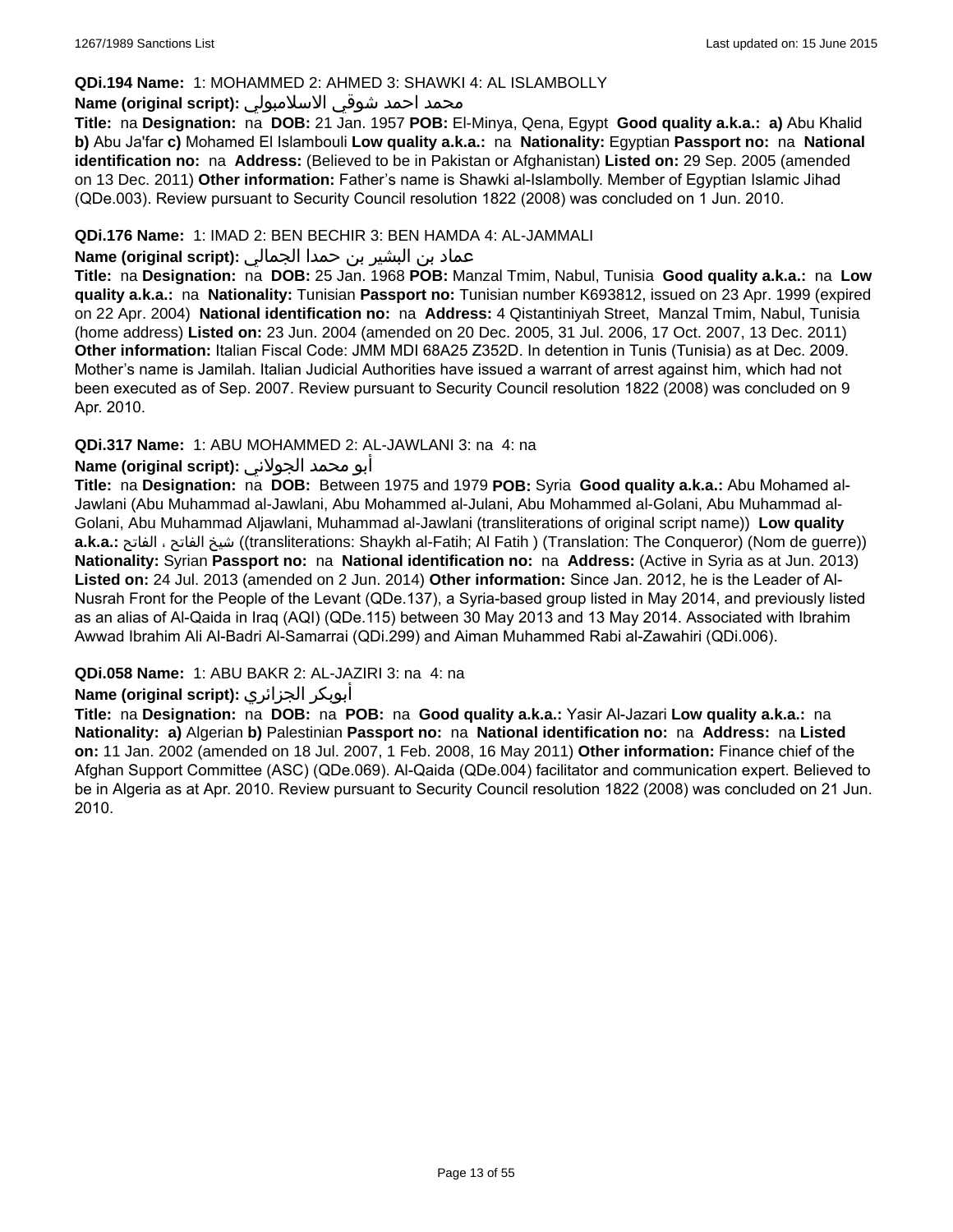### **QDi.318 Name:** 1: MUHAMMAD 2: JAMAL 3: ABD-AL RAHIM AHMAD 4: AL-KASHIF

### محمد جمال عبدالرحيم أحمد الكاشف **:Name (original script**)

**Title:** na **Designation:** na **DOB: a)** 1 Jan. 1964 **b)** 1 Feb. 1964 **POB:** Cairo, Egypt **Good quality a.k.a.: a)** Muhammad Jamal Abdo Al-Kashif **b)** Muhammad Jamal Abdo Al Kashef **c)** Muhammad Jamal Abd-Al Rahim Ahmad Al-Kashif **d)** Muhammad Jamal Abd-Al Rahim Al-Kashif **e)** Muhammad Jamal Abdu **f)** Muhammad Jamal **Low quality a.k.a.: a)** Muhammad Jamal Abu Ahmad (nom de guerre) **b)** Abu Ahmad (nom de guerre) **c)** Abu Jamal (nom de guerre) **d)** Muhammad Gamal Abu Ahmed **e)** Mohammad Jamal Abdo Ahmed (nom de guerre) **f)** Muhammad Jamal Abduh (nom de guerre) **g)** Muhammad Jamal Ahmad Abdu (nom de guerre) **h)** Riyadh (nom de guerre) **Nationality:** Egyptian **Passport no: a)** (Egyptian passport number 6487, issued 30 Jan. 1986, under name Muhammad Jamal Abdu) **b)** (Egyptian passport issued in 1993, under name Muhammad Jamal Abd-Al Rahim Ahmad Al-Kashif) **c)** (Yemeni passport number 388181, under name Muhammad Jamal Abd-Al Rahim Al-Kashif) **National identification no:** na **Address:** Egypt **Listed on:** 21 Oct. 2013 **Other information:** Trained in Afghanistan in the late 1980s with Al-Qaida (QDe.004) to make bombs. Former top military commander of the Egyptian Islamic Jihad (QDe.003). Since 2011, established Muhammad Jamal Network (MJN) (QDe.136) and terrorist training camps in Egypt and Libya. Conducted MJN's terrorist activities with support from Al-Qaida in the Arabian Peninsula (AQAP) (QDe.129). Reported to be involved in the attack on the United States Mission in Benghazi, Libya, on 11 Sep. 2012. Headed Nasr City terrorist cell in Egypt in 2012. Linked to Aiman al-Zawahiri (QDi.006) and the leadership of AQAP and the Organization of Al-Qaida in the Islamic Maghreb (AQIM) (QDe.014). Arrested and imprisoned multiple times by Egyptian authorities since ca. 2000. Released in 2011 but re-arrested by Egyptian authorities in Nov. 2012. Imprisoned in Egypt pending trial as of Sep. 2013. Wife's name is Samah 'Ali Al-Dahabani (Yemeni national).

### **QDi.233 Name:** 1: FAHD 2: MUHAMMAD 3: 'ABD AL-'AZIZ 4: AL-KHASHIBAN

### فهد محمد عبد العزيز الخشيبان **:(script original (Name**

**Title:** na **Designation:** na **DOB:** 16 Oct. 1966 **POB:** Oneiza, Saudi Arabia **Good quality a.k.a.: a)** Fahad H. A. Khashayban **b)** Fahad H. A. Kheshaiban **c)** Fahad Mohammad Abdulaziz Alkhoshiban **d)** Fahad H. A. al-Khashiban **e)** Fahad H. A. Kheshayban **f)** Fahad H. A. al-Khosiban **g)** Fahad H. A. Khasiban **h)** Fahd Muhammad 'Abd Al-'Aziz al-Khashayban **i)** Fahd Muhammad'Abd al-'Aziz al-Khushayban **j)** Fahad al-Khashiban **k)** Fahd Khushaiban **l)** Fahad Muhammad A. al-Khoshiban **m)** Fahad Mohammad A. al-Khoshiban **Low quality a.k.a.: a)** Shaykh Abu Thabit **b)** Abu Thabit **c)** Shaykh Thabet **d)** Abdur Abu Rahman **e)** Abu Abdur Rahman **Nationality:** Saudi Arabian **Passport no:** Saudi Arabian passport number G477835, issued on 26 Jun. 2006 (expired on 3 May 2011) **National identification no:** na **Address:** Saudi Arabia **Listed on:** 9 Oct. 2007 (amended on 20 Feb. 2008, 13 Dec. 2011) **Other information:** Involved in the financing of and otherwise provided assistance to the Abu Sayyaf Group (QDe.001). Review pursuant to Security Council resolution 1822 (2008) was concluded on 14 Sep. 2009.

#### **QDi.170 Name:** 1: HACENE 2: ALLANE 3: na 4: na

### **Name (original script):** علاني حسن

**Title:** na **Designation:** na **DOB:** 17 Jan. 1941 **POB:** Médéa, Algeria **Good quality a.k.a.: a)** Hassan the Old **b)** Al Sheikh Abdelhay **c)** Boulahia **d)** Abu al-Foutouh **e)** Cheib Ahcéne **Low quality a.k.a.:** na **Nationality:** Algerian **Passport no:** na **National identification no:** na **Address:** na **Listed on:** 3 May 2004 (amended on 12 Apr. 2006, 7 Apr. 2008, 13 Dec. 2011) **Other information:** Confirmed to have died on 16 Apr. 2004 in northern Niger. Review pursuant to Security Council resolution 1822 (2008) was concluded on 27 Jul. 2010.

### **QDi.177 Name:** 1: HABIB 2: BEN 3: AHMED 4: AL-LOUBIRI

### حبيب بن احمد اللوبيري **:(script original (Name**

**Title:** na **Designation:** na **DOB:** 17 Nov. 1961 **POB:** Manzal Tmim, Nabul, Tunisia **Good quality a.k.a.:** Al-Habib ben Ahmad ben al-Tayib al-Lubiri **Low quality a.k.a.:** na **Nationality:** Tunisian **Passport no:** Tunisian number M788439, issued on 20 Oct. 2001 (expires on 19 Oct. 2006) **National identification no:** na **Address:** Al-Damus, Manzal Tmim, Nabul, Tunisia (habitual residence) **Listed on:** 23 Jun. 2004 (amended on 20 Dec. 2005, 17 Oct. 2007, 10 Aug. 2009, 13 Dec. 2011) **Other information:** Italian Fiscal Code: LBR HBB 61S17 Z352F. In detention in Tunisia as at Dec. 2009. Mother's name is Fatima bint al-Mukhtar. Review pursuant to Security Council resolution 1822 (2008) was concluded on 9 Apr. 2010.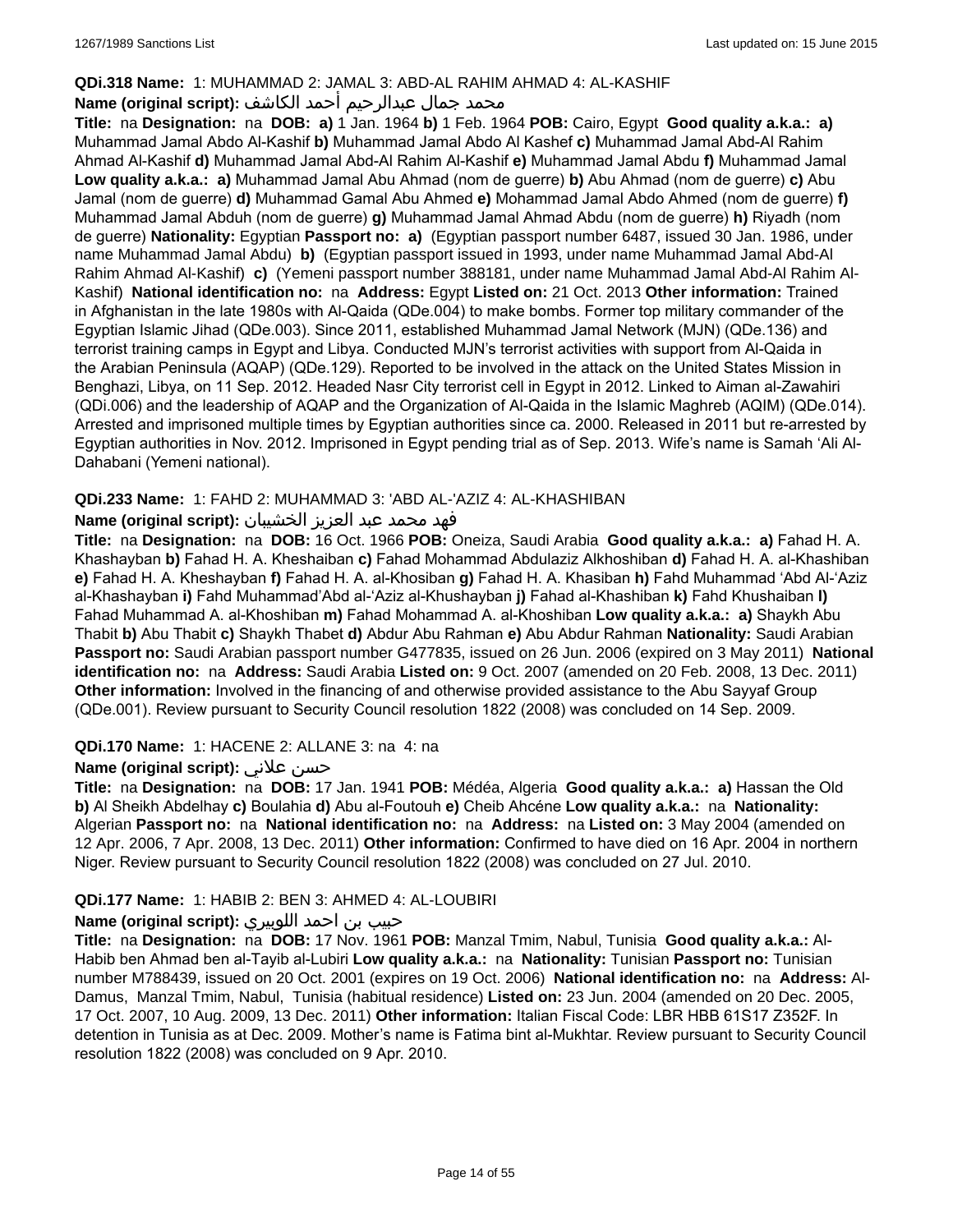#### **QDi.074 Name:** 1: TAREK 2: BEN HABIB 3: BEN AL-TOUMI 4: AL-MAAROUFI

### طارق بن الحبيب بن التومي المعروفي **:(script original (Name**

**Title:** na **Designation:** na **DOB:** 23 Nov. 1965 **POB:** Ghardimaou, Tunisia **Good quality a.k.a.: a)** Abu Ismail **b)** Abou Ismail el Jendoubi **c)** Abou Ismail Al Djoundoubi **Low quality a.k.a.:** na **Nationality:** Tunisian **Passport no:** Tunisian number E590976, issued on 19 Jun. 1987 ( expired on 18 Jun. 1992) **National identification no:**  na **Address:** Rue Léon Théodore Number 107/1, 1090 Jette, Brussels, Belgium **Listed on:** 3 Sep. 2002 (amended on 26 Nov. 2004, 20 Dec. 2005, 31 Jul. 2006, 3 Jul. 2007, 10 Aug. 2009, 25 Jan. 2010, 23 Dec. 2010) **Other information:** Belgian nationality withdrawn on 26 Jan. 2009. In detention in Nivelles, Belgium, as of Oct. 2010. Review pursuant to Security Council resolution 1822 (2008) was concluded on 8 Jun. 2010.

### **QDi.320 Name:** 1: ABD-AL-HAMID 2: AL-MASLI 3: na 4: na

### **Name (original script):** المصلي عبدالحميد

**Title:** na **Designation:** na **DOB:** 1976 **POB: a)** Darnah, Libya **b)** Danar, Libya **Good quality a.k.a.: a)** Abdal-Hamid Muhammad Abd-al-Hamid Al-Masli **b)** Abd-al-Hamid Musalli **c)** Hamid Masli **Low quality a.k.a.: a)** Hamza al-Darnawi **b)** Hamzah al-Darnawi **c)** Hamza Darnawi **d)** Hamzah Darnawi **e)** Hamzah Dirnawi **f)** Hamza Darnavi **g)** Hamza al-Darnavi **h)** Abdullah Darnawi **i)** Abu-Hamzah al-Darnawi **Nationality:** Libyan **Passport no:** na **National identification no:** na **Address:** (Reportedly located in Waziristan, Federally Administered Tribal Areas, Pakistan) **Listed on:** 26 Nov. 2013 **Other information:** Leader and trainer of an Al-Qaida electronics and explosives workshop producing improvised explosive device components.

### **QDi.276 Name:** 1: AKRAM 2: TURKI 3: HISHAN 4: AL-MAZIDIH

أكرم تركي هاشم المزيده **:(script original (Name**

**Title:** na **Designation:** na **DOB: a)** 1974 **b)** 1975 **POB:** na **Good quality a.k.a.:** Akram Turki Al-Hishan **Low quality a.k.a.: a)** Abu Jarrah **b)** Abu Akram **Nationality:** na **Passport no:** na **National identification no:** na **Address:** Zabadani, Syrian Arab Republic **Listed on:** 11 Mar. 2010 **Other information:** Other possible date of birth: 1979. He is a cousin of Ghazy Fezza Hishan Al Mazidih (QDi.277).

### **QDi.277 Name:** 1: GHAZY 2: FEZZA 3: HISHAN 4: AL-MAZIDIH

### غازي فيزا هاشم المزيده **:(script original (Name**

**Title:** na **Designation:** na **DOB: a)** 1974 **b)** 1975 **POB:** na **Good quality a.k.a.: a)** Ghazy Fezzaa Hishan **b)** Mushari Abd Aziz Saleh Shlash **Low quality a.k.a.: a)** Abu Faysal **b)** Abu Ghazzy **Nationality:** na **Passport no:**  na **National identification no:** na **Address:** Zabadani, Syrian Arab Republic **Listed on:** 11 Mar. 2010 **Other information:** He is a cousin of Akram Turki Hishan Al Mazidih (QDi.276).

#### **QDi.076 Name:** 1: ISAM 2: ALI 3: MOHAMED 4: ALOUCHE

# عصام علي محمد علوش **:(script original (Name**

**Title:** na **Designation:** na **DOB: a)** 1972 **b)** 21 Mar. 1974 **POB:** Baghdad, Iraq **Good quality a.k.a.:** Mansour Thaer, born 21 Mar. 1974 in Baghdad, Iraq **Low quality a.k.a.:** na **Nationality:** Jordanian **Passport no:** na **National identification no:** na **Address:** na **Listed on:** 3 Sep. 2002 (amended on 18 Aug. 2006, 30 Jan. 2009) **Other information:** Was deported from Germany to Jordan in Feb. 2005. Review pursuant to Security Council resolution 1822 (2008) was concluded on 21 Jun. 2010.

#### **QDi.273 Name:** 1: FAZEEL-A-TUL 2: SHAYKH ABU MOHAMMED 3: AMEEN 4: AL-PESHAWARI

**Title:** na **Designation:** na **DOB: a)** Approximately 1967 **b)** Approximately 1961 **c)** Approximately 1973 **POB:** Shunkrai village, Sarkani District, Konar Province, Afghanistan **Good quality a.k.a.: a)** Shaykh Aminullah **b)** Sheik Aminullah **c)** Abu Mohammad Aminullah Peshawari **d)** Abu Mohammad Amin Bishawri **e)** Abu Mohammad Shaykh Aminullah Al-Bishauri **f)** Shaykh Abu Mohammed Ameen al-Peshawari **g)** Shaykh Aminullah Al-Peshawari **Low quality a.k.a.:** na **Nationality:** Afghan **Passport no:** na **National identification no:** na **Address:** Ganj District, Peshawar, Pakistan **Listed on:** 29 Jun. 2009 (amended on 24 Jul. 2013) **Other information:** Associated with Al-Qaida (QDe.004). Head of Ganj madrasa, a.k.a. Madrasa Jamia Taleemul Quran wal Hadith, a.k.a. Madrasa Taleemul Quran wal Sunnah, located at the Ganj Gate, Phandu Road, Peshawar, Pakistan.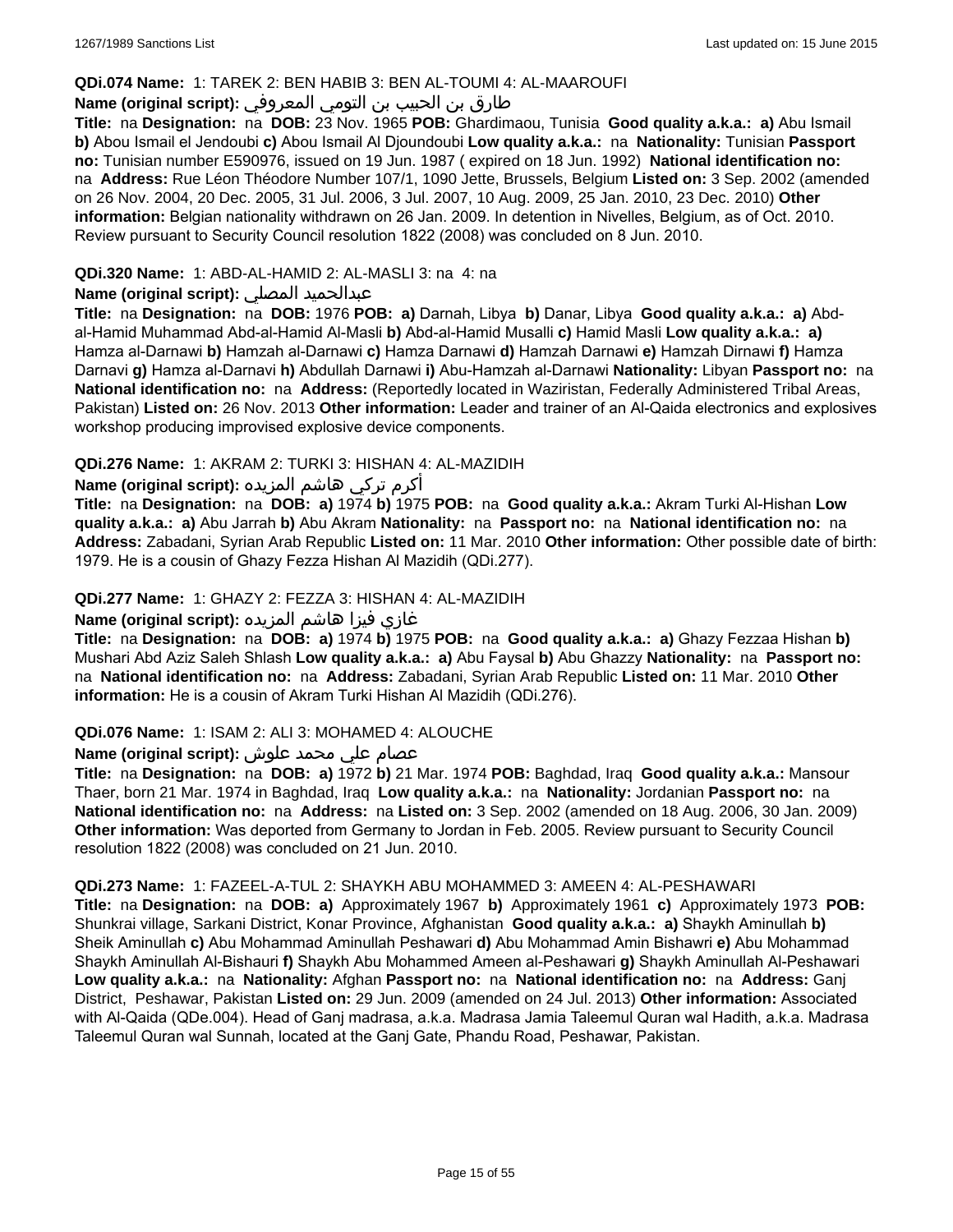#### **QDi.282 Name:** 1: QASIM 2: YAHYA 3: MAHDI 4: AL-RIMI

# قاسم يحيى مهدي الريمي **:(script original (Name**

**Title:** na **Designation:** na **DOB:** 5 Jun. 1978 **POB:** Sanaa, Yemen **Good quality a.k.a.: a)** Qasim Al-Rimi **b)** Qasim al-Raymi **c)** Qassim al-Raymi **d)** Qasim al-Rami **Low quality a.k.a.: a)** Qasim Yahya Mahdi 'Abd al-Rimi **b)** Abu Hurayah al-Sana'ai **c)** Abu 'Ammar **Nationality:** Yemeni **Passport no:** Yemeni number 00344994, issued on 3 Jul. 1999 **National identification no:** na **Address:** Yemen **Listed on:** 11 May 2010 (amended on 15 Apr. 2014) **Other information:**

### **QDi.023 Name:** 1: NAZIH 2: ABDUL HAMED 3: NABIH 4: AL-RUQAI'I

### نزيه عبد الحميد نبيه الراجعي **:(script original (Name**

**Title:** na **Designation:** na **DOB: a)** 30 Mar. 1964 **b)** 14 May 1964 **POB:** Tripoli, Libyan Arab Jamahiriya **Good quality a.k.a.: a)** Anas Al-Liby **b)** Anas Al-Sibai **c)** Nazih Abdul Hamed Al-Raghie **Low quality a.k.a.:** na **Nationality:** Libyan **Passport no:** 621570 **National identification no:** 200310/I **Address:** Al Nawafaliyyin, Jarraba Street, Taqsim Al Zuruq, Tripoli, Libyan Arab Jamahiriya **Listed on:** 17 Oct. 2001 (amended on 31 Jul. 2006, 16 Dec. 2010) **Other information:** Review pursuant to Security Council resolution 1822 (2008) was concluded on 21 Jun. 2010.

#### **QDi.253 Name:** 1: KHALIFA 2: MUHAMMAD 3: TURKI 4: AL-SUBAIY

### خليفة محمد تركي السبيعي **:(script original (Name**

**Title:** na **Designation:** na **DOB:** 1 Jan. 1965 **POB:** Doha, Qatar **Good quality a.k.a.: a)** Khalifa Mohd Turki Alsubaie **b)** Khalifa Mohd Turki al-Subaie **c)** Khalifa Al-Subayi **d)** Khalifa Turki bin Muhammad bin al-Suaiy **Low quality a.k.a.: a)** Abu Mohammed al-Qatari **b)** Katrina **Nationality:** Qatari **Passport no:** (Qatari passport number 00685868 issued in Doha on 5 Feb. 2006 and expiring on 4 Feb. 2011) **National identification no:** (Qatari identity card number 26563400140) na **Address:** Doha, Qatar **Listed on:** 10 Oct. 2008 (amended on 25 Jan. 2010, 15 Nov. 2012, 19 Feb. 2015) **Other information:** Qatar-based terrorist financier and facilitator who has provided financial support to, and acted on behalf of, the senior leadership of Al-Qaida (QDe.004), including moving recruits to Al-Qaida training camps in South Asia. In Jan. 2008, convicted in absentia by the Bahraini High Criminal Court for financing terrorism, undergoing terrorist training, facilitating the travel of others to receive terrorist training abroad, and for membership in a terrorist organization. Arrested in Qatar in Mar. 2008. Served his sentence in Qatar and has been released from detention. Mother's name is Hamdah Ahmad Haidoos.

#### **QDi.151 Name:** 1: MOURAD 2: BEN ALI 3: BEN AL-BASHEER 4: AL-TRABELSI

### مراد بن علي بن البشير الطرابلسي **:Name (original script)**

**Title:** na **Designation:** na **DOB:** 20 May 1969 **POB:** Manzil Tmim, Tunisia **Good quality a.k.a.: a)** Aboue Chiba Brahim, born 2 Sep. 1966 in Libya **b)** Arouri Taoufik, born 2 Sep. 1964 in Tunisia **c)** Ben Salah Adnan, born 2 Apr. 1966 in Tunisia **d)** Sassi Adel, born 2 Sep. 1966 in Tunisia **e)** Salam Kamel, born 2 Feb. 1963 in Tunisia **f)** Salah Adnan, born 4 Feb. 1965 in Algeria **g)** Arouri Faisel, born 2 Mar. 1965 in Tunisia **h)** Bentaib Amour, born 9 Feb. 1965 in Morocco **i)** Adnan Salah, born 1 Apr. 1966 in Tunisia **j)** Hasnaoui Mellit (born in 1972 in Morocco) **k)** Arouri Taoufik ben Taieb, born 9 Feb. 1964 in Tunisia **l)** Abouechiba Brahim, born 2 Sep. 1966 in Lebanon **m)** Farid Arouri, born 2 Jun. 1964 in Tunisia **n)** Ben Magid, born 2 Jun. 1966 in Lebanon **o)** Maci Ssassi, born 2 Jun. 1972 in Libya **p)** Salah ben Anan, born 2 Apr. 1966 in Tunisia **q)** Hasnaui Mellit (born in 1972 in Morocco) **r)** Abou Djarrah **Low quality a.k.a.:** na **Nationality:** Tunisian **Passport no:** Tunisian number G827238, issued on 1 Jun. 1996 (expired on 31 May 2001) **National identification no:** na **Address:** Libya Street Number 9, Manzil Tmim, Nabeul, Tunisia **Listed on:** 12 Nov. 2003 (amended on 20 Dec. 2005, 10 Aug. 2009, 16 May 2011) **Other information:** Extradited from Italy to Tunisia on 13 Dec. 2008. Inadmissible to the Schengen area. Mother's name is Mabrukah al-Yazidi. Review pursuant to Security Council resolution 1822 (2008) was concluded on 22 Apr. 2010.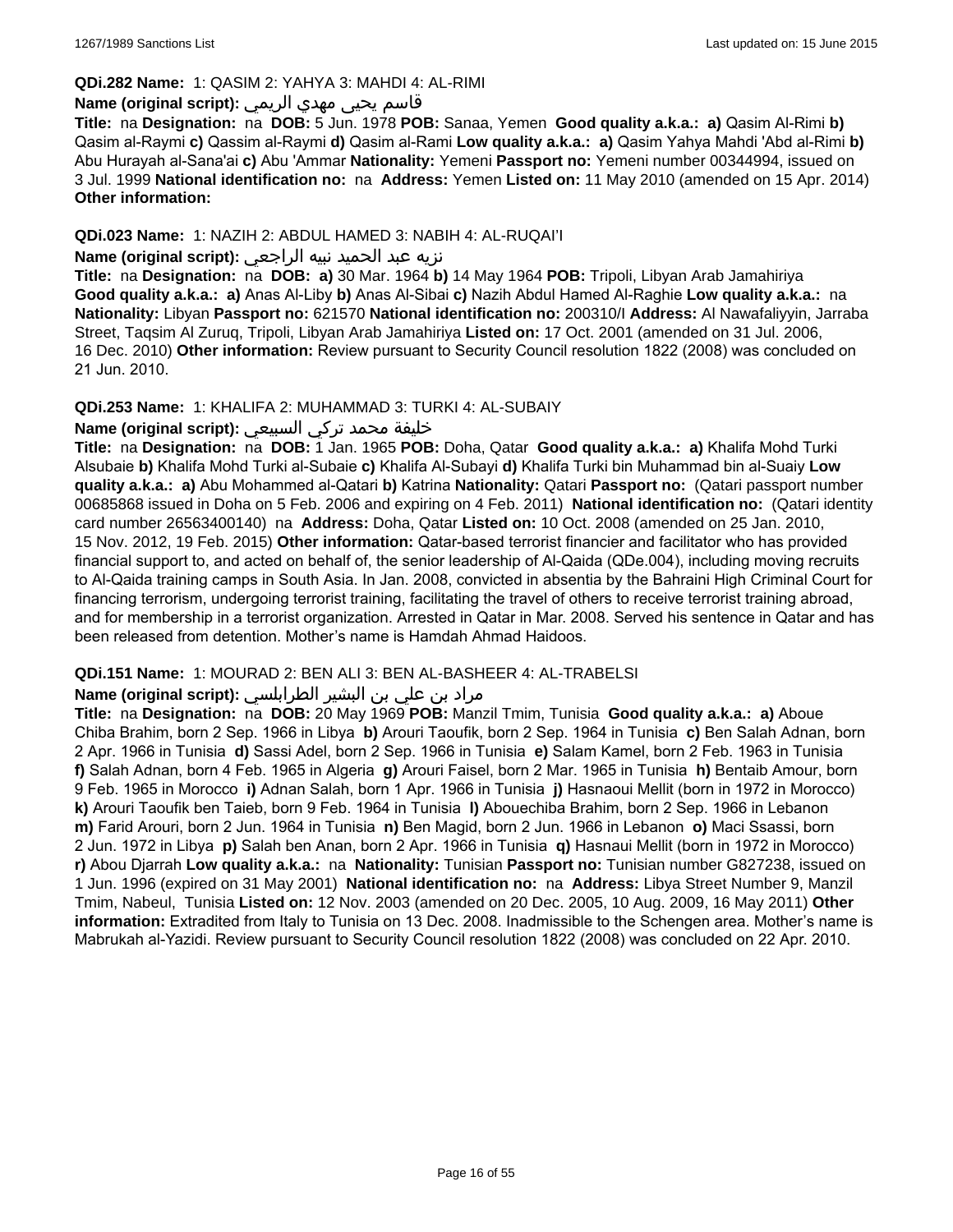### **QDi.172 Name:** 1: HASSAN 2: ABDULLAH 3: HERSI 4: AL-TURKI

### حسن عبد الله حرسي التركي **:(script original (Name**

**Title: a)** Sheikh **b)** Colonel **Designation:** na **DOB:** Approximately 1944 **POB:** Region V, Ethiopia (the Ogaden Region in eastern Ethiopia) **Good quality a.k.a.: a)** Hassan Turki **b)** Hassen Abdelle Fihiye **c)** Sheikh Hassan Abdullah Fahaih **d)** Hassan Al-Turki **e)** Hassan Abdillahi Hersi Turki **f)** Sheikh Hassan Turki **g)** Xasan Cabdilaahi Xirsi **h)** Xasan Cabdulle Xirsi **Low quality a.k.a.:** na **Nationality:** Somali **Passport no:** na **National identification no:** na **Address:** (Reported to be active in Southern Somalia, lower Juba near Kismayo, mainly in Jilibe and Burgabo as of Nov. 2012) **Listed on:** 6 Jul. 2004 (amended on 25 Jul. 2006, 21 Dec. 2007, 12 Apr. 2010, 11 May 2010, 13 Dec. 2011, 18 Mar. 2013) **Other information:** Family Background: From the Ogaden clan, Reer - Abdille subclan. Part of the Al-Itihaad Al-Islamiya (AIAI) (QDe.002) leadership. Believed to have been involved in the attacks on the United States embassies in Nairobi and Dar es Salaam in August 1998. Also subject to the sanctions measures set out in Security Council resolution 1844 (2008) concerning Somalia and Eritrea (see www.un.org/sc/ committees/751/index.shtml). Review pursuant to Security Council resolution 1822 (2008) was concluded on 13 May 2010.

### **QDi.274 Name:** 1: NASIR 2: 'ABD-AL-KARIM 3: 'ABDULLAH 4: AL-WAHISHI

# ناصر عبدالكريم عبدالله الوحيشي **:(script original (Name**

**Title:** na **Designation:** na **DOB: a)** 1 Oct. 1976 **b)** (08/10/1396 Hijri Calendar) **POB:** Yemen **Good quality a.k.a.: a)** Nasir al-Wahishi **b)** Abu Basir Nasir al-Wahishi **c)** Naser Abdel Karim al-Wahishi **d)** Nasir Abd al-Karim al-Wuhayshi **e)** Abu Basir Nasir Al-Wuhayshi **f)** Nasser Abdul-karim Abdullah al-Wouhichi **g)** Abu Baseer al-Wehaishi **h)** Abu Basir Nasser al-Wuhishi **i)** Abdul Kareem Abdullah Al-Woohaishi **j)** Nasser Abdelkarim Saleh Al Wahichi **Low quality a.k.a.: a)** Abu Basir **b)** Abu Bashir **Nationality:** Yemeni **Passport no:** Yemeni number 40483, issued on 5 Jan. 1997 **National identification no:** na **Address:** na **Listed on:** 19 Jan. 2010 (amended on 15 Apr. 2014, 15 Jun. 2015) **Other information:** Since 2007, leader of Al-Qaida in Yemen (AQY). Since Jan. 2009, leader of Al-Qaida in the Arabian Peninsula (QDe.129) operating in Yemen and Saudi Arabia. Associated with senior Al-Qaida (QDe.004) leadership, claims he was secretary to Usama Bin Laden (deceased) prior to 2003. Arrested in Iran and extradited to Yemen in 2003, where he escaped from prison in 2006 and remains fugitive as at Jan. 2010.

### **QDi.015 Name:** 1: MAHFOUZ 2: OULD 3: AL-WALID 4: na

### محفوظ ولد الوليد **:**Name (original script)

**Title:** na **Designation:** na **DOB:** 1 Jan. 1975 **POB:** Mauritania **Good quality a.k.a.: a)** Abu Hafs the Mauritanian **b)** Khalid Al-Shanqiti **c)** Mafouz Walad Al-Walid **Low quality a.k.a.:** na **Nationality:** Mauritanian **Passport no:**  na **National identification no:** na **Address:** na **Listed on:** 6 Oct. 2001 (amended on 1 Jun. 2007, 10 Jun. 2011) **Other information:** Review pursuant to Security Council resolution 1822 (2008) was concluded on 15 Jun. 2010.

### **QDi.006 Name:** 1: AIMAN 2: MUHAMMED 3: RABI 4: AL-ZAWAHIRI

### أيمن محمد ربيع الظواهري **:(script original (Name**

**Title: a)** Doctor **b)** Dr. **Designation:** na **DOB:** 19 Jun. 1951 **POB:** Giza, Egypt **Good quality a.k.a.: a)** Ayman Al-Zawahari **b)** Ahmed Fuad Salim **c)** Al Zawahry Aiman Mohamed Rabi Abdel Muaz **d)** Al Zawahiri Ayman **e)** Abdul Qader Abdul Aziz Abdul Moez Al Doctor **f)** Al Zawahry Aiman Mohamed Rabi **g)** Al Zawahry Aiman Mohamed Rabie **h)** Al Zawahry Aiman Mohamed Robi **i)** Dhawahri Ayman **j)** Eddaouahiri Ayman **k)** Nur Al Deen Abu Mohammed **l)** Ayman Al Zawahari **m)** Ahmad Fuad Salim **Low quality a.k.a.: a)** Abu Fatma **b)** Abu Mohammed **Nationality:** Egyptian **Passport no: a)** Egyptian Passport number 1084010 **b)** Passport number 19820215 **National identification no:** na **Address:** na **Listed on:** 25 Jan. 2001 (amended on 2 Jul. 2007, 18 Jul. 2007, 13 Aug. 2007, 16 Dec. 2010, 22 May 2015) **Other information:** Leader of Al-Qaida (QDe.004). Former operational and military leader of Egyptian Islamic Jihad (QDe.003), was a close associate of Usama Bin Laden (deceased). Believed to be in the Afghanistan/Pakistan border area. Review pursuant to Security Council resolution 1822 (2008) was concluded on 21 Jun. 2010.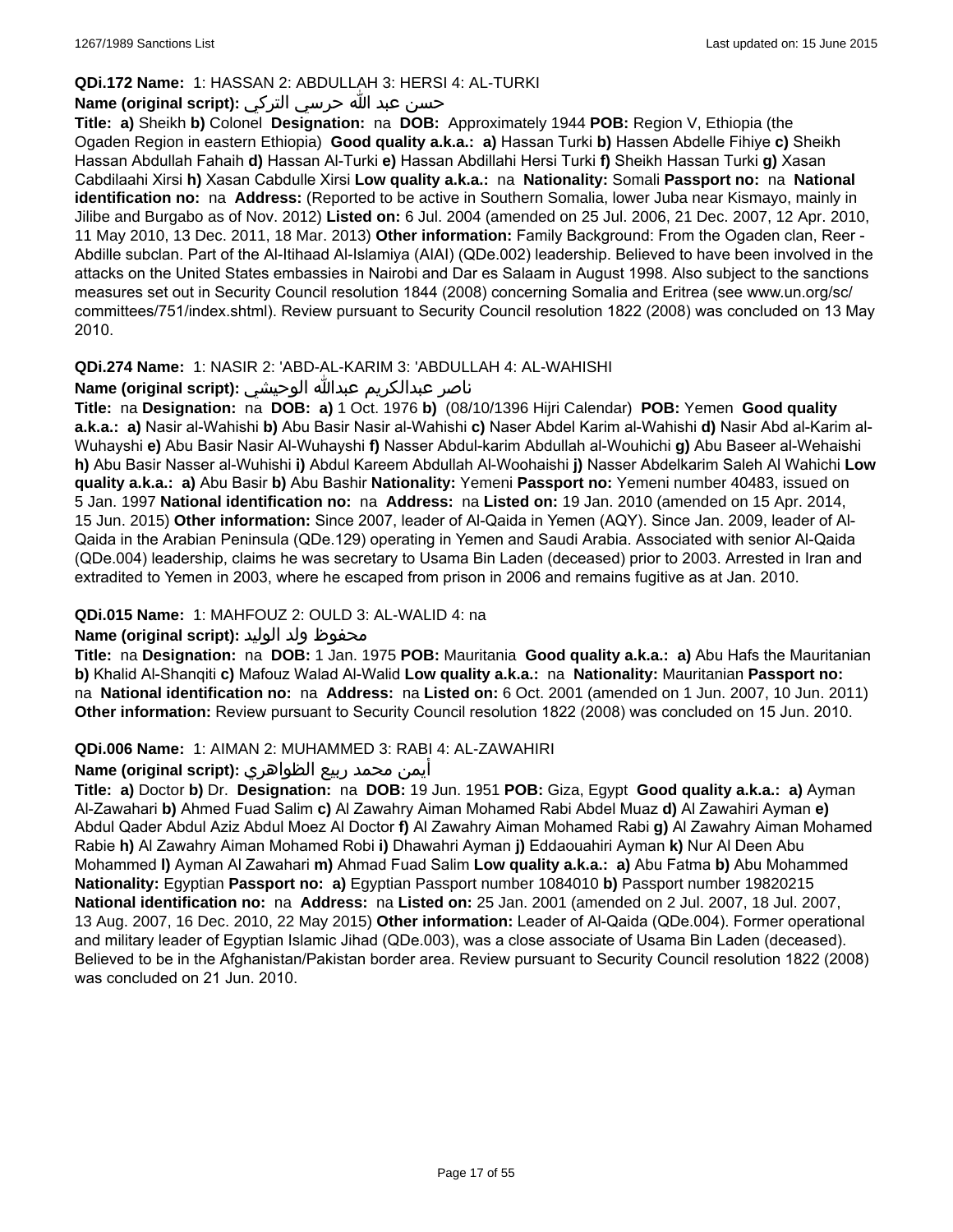#### **QDi.156 Name:** 1: ABD-AL-MAJID 2: AZIZ 3: AL-ZINDANI 4: na

#### عبد المجيد عزيز الزنداني **:(script original (Name**

**Title:** Sheikh **Designation:** na **DOB:** 1950 **POB:** Yemen **Good quality a.k.a.: a)** Abdelmajid Al-Zindani **b)** Shaykh 'Abd Al-Majid Al-Zindani **c)** Sheikh Abd Al-Meguid Al-Zandani **Low quality a.k.a.:** na **Nationality:** Yemeni **Passport no:** Yemeni number A005487, issued on 13 Aug. 1995 **National identification no:** na **Address:** P.O. Box 8096, Sana'a, Yemen **Listed on:** 27 Feb. 2004 (amended on 25 Jul. 2006, 10 Jun. 2011) **Other information:** Review pursuant to Security Council resolution 1822 (2008) was concluded on 2 Jun. 2010.

### **QDi.152 Name:** 1: SAIFI 2: AMMARI 3: na 4: na

#### **Name (original script):** عماري سيفي

**Title:** na **Designation:** na **DOB: a)** 1 Jan. 1968 **b)** 24 Apr. 1968 **POB: a)** Kef Rih, Algeria **b)** Guelma, Algeria **Good quality a.k.a.: a)** Abdalarak **b)** El Para (combat name) **c)** Abderrezak Le Para **d)** Abou Haidara **e)** El Ourassi **f)** Abderrezak Zaimeche **g)** Abdul Rasak ammane Abu Haidra **Low quality a.k.a.:** na **Nationality:** Algerian **Passport no:** na **National identification no:** na **Address:** Algeria **Listed on:** 4 Dec. 2003 (amended on 7 Apr. 2008, 16 May 2011) **Other information:** In detention in Algeria since Oct. 2004. Former member of the GSPC listed as The Organization of Al-Qaida in the Islamic Maghreb (QDe.014). Review pursuant to Security Council resolution 1822 (2008) was concluded on 27 Jul. 2010.

### **QDi.216 Name:** 1: ABDULLAH 2: ANSHORI 3: na 4: na

**Title:** na **Designation:** na **DOB:** 1958 **POB:** Pacitan, East Java, Indonesia **Good quality a.k.a.: a)** Abu Fatih **b)** Thoyib, Ibnu **c)** Toyib, Ibnu **d)** Abu Fathi **Low quality a.k.a.:** na **Nationality:** Indonesian **Passport no:** na **National identification no:** na **Address:** na **Listed on:** 21 Apr. 2006 **Other information:** Review pursuant to Security Council resolution 1822 (2008) was concluded on 8 Jun. 2010.

### **QDi.323 Name:** 1: SAID 2: ARIF 3: na 4: na

**Title:** na **Designation:** na **DOB: a)** 25 Jun. 1964 **b)** 5 Dec. 1965 **POB:** Oran, Algeria **Good quality a.k.a.: a)** Said Mohamed Arif **b)** Omar Gharib **c)** Abderahmane **d)** Abdallah al-Jazairi **e)** Slimane Chabani **f)** Souleiman **Low quality a.k.a.:** na **Nationality:** Algerian **Passport no:** na **National identification no:** na **Address:** na **Listed on:** 15 Aug. 2014 **Other information:** A veteran member of the 'Chechen Network' (not listed) and other terrorist groups. He was convicted of his role and membership in the 'Chechen Network' in France in 2006. Joined Jabhat al-Nusrah, listed as Al-Nusrah Front for the People of the Levant (QDe.137) in October 2013.

#### **QDi.184 Name:** 1: MUHSIN 2: FADHIL 3: AYED 4: ASHOUR AL-FADHLI

### محسن فاضل عايد عاشور الفضلي **:Name (original script**)

**Title:** na **Designation:** na **DOB:** 24 Apr. 1981 **POB:** Kuwait **Good quality a.k.a.: a)** Muhsin Fadhil 'Ayyid al Fadhli **b)** Muhsin Fadil Ayid Ashur al Fadhli **c)** Abu Majid Samiyah **d)** Abu Samia **Low quality a.k.a.:** na **Nationality:** Kuwaiti **Passport no: a)** Kuwaiti number 106261543 **b)** Kuwaiti number 1420529, issued in Kuwait (and expired on 31 Mar. 2006) **National identification no:** na **Address:** Block Four, Street 13, House #179 Kuwait City, Al-Riqqa area, Kuwait **Listed on:** 17 Feb. 2005 (amended on 23 Jul. 2008) **Other information:** Wanted by the Kuwaiti Security Authorities. Fugitive as of Jul. 2008. Review pursuant to Security Council resolution 1822 (2008) was concluded on 1 Jun. 2010.

#### **QDi.265 Name:** 1: HAJI 2: MUHAMMAD 3: ASHRAF 4: na

**Title:** na **Designation:** na **DOB: a)** 1 Mar. 1965 **b)** 1955 **POB:** Faisalabad, Pakistan **Good quality a.k.a.: a)** Haji M. Ashraf **b)** Muhammad Ashraf Manshah **c)** Muhammad Ashraf Munsha **Low quality a.k.a.:** na **Nationality:** Pakistani **Passport no: a)** Pakistani number AT0712501, issued on 12 Mar. 2008 (expired 11 Mar 2013) **b)** Pakistani number A-374184 **National identification no: a)** Pakistani 6110125312507 **b)** Pakistani 24492025390 **Address:** na **Listed on:** 10 Dec. 2008 (amended on 17 Jul. 2009, 24 Jul. 2013) **Other information:** Chief of finance of Lashkar-e-Tayyiba (QDe.118). His father's name is Noor Muhammad.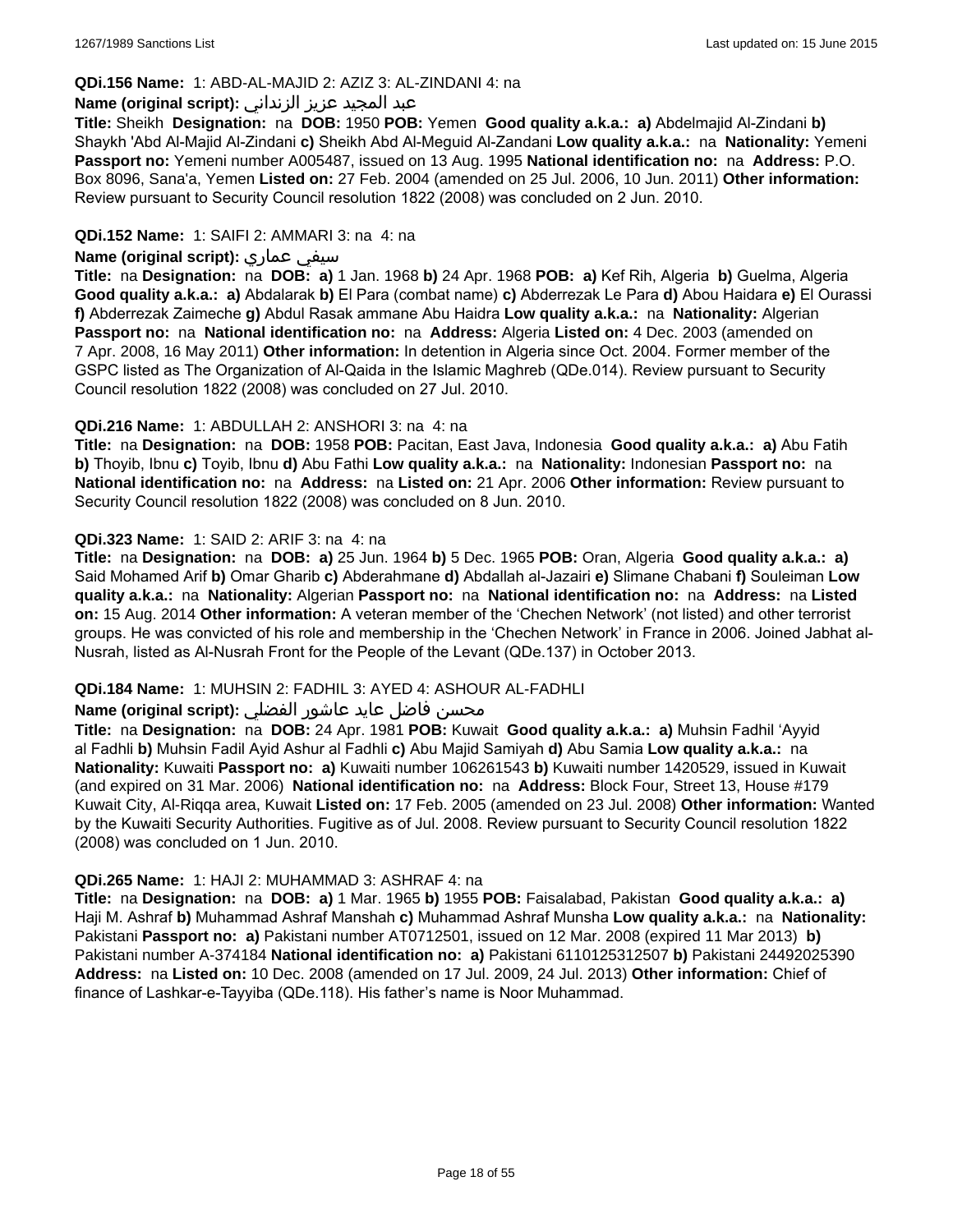### **QDi.042 Name:** 1: HASSAN 2: DAHIR 3: AWEYS 4: na

### **Name (original script):** ظاهرعويس حسن

**Title: a)** Sheikh **b)** Colonel **Designation:** na **DOB:** 1935 **POB:** Somalia **Good quality a.k.a.: a)** Ali, Sheikh Hassan Dahir Aweys **b)** Awes, Shaykh Hassan Dahir **c)** Hassen Dahir Aweyes **d)** Ahmed Dahir Aweys **e)** Mohammed Hassan Ibrahim **f)** Aweys Hassan Dahir **g)** Hassan Tahir Oais **h)** Hassan Tahir Uways **i)** Hassan Dahir Awes **Low quality a.k.a.: a)** Sheikh Aweys **b)** Sheikh Hassan **c)** Sheikh Hassan Dahir Aweys **Nationality:** Somali **Passport no:** na **National identification no:** na **Address: a)** (Active in Southern Somalia as of Nov. 2012.) **b)** (Also reported to be in Eritrea as of Nov. 2007.) **Listed on:** 9 Nov. 2001 (amended on 21 Dec. 2007, 11 May 2010, 16 May 2011, 18 Mar. 2013) **Other information:** Family background: from the Hawiye's Habergidir, Ayr clan. Senior leader of Al-Itihaad Al-Islamiya (AIAI) (QDe.002) and Hizbul Islam in Somalia. Since 12 April 2010, also subject to the sanctions measures set out in Security Council resolution 1844 (2008) concerning Somalia and Eritrea (see www.un.org/sc/committees/751/index.shtml). Review pursuant to Security Council resolution 1822 (2008) was concluded on 22 Jun. 2010.

### **QDi.248 Name:** 1: RICARDO 2: PEREZ 3: AYERAS 4: na

**Title:** na **Designation:** na **DOB:** 15 Sep. 1973 **POB:** 24 Paraiso Street, Barangay Poblacion, Mandaluyong City, Philippines **Good quality a.k.a.: a)** Abdul Kareem Ayeras **b)** Abdul Karim Ayeras **Low quality a.k.a.: a)** Ricky Ayeras **b)** Jimboy **c)** Isaac Jay Galang Perez **d)** Abdul Mujib **Nationality:** Filipino **Passport no:** na **National identification no:** na **Address: a)** Barangay Mangayao, Tagkawayan, Quezon, Philippines **b)** Barangay Tigib, Ayungon, Negros Oriental, Philippines **Listed on:** 4 Jun. 2008 (amended on 13 Dec. 2011) **Other information:** Member of the Rajah Solaiman Movement (QDe.128). Arrested by the Philippines authorities on 14 Mar. 2011. Review pursuant to Security Council resolution 1822 (2008) was concluded on 13 May 2010.

### **QDi.305 Name:** 1: ABDUL 2: ROSYID 3: RIDHO 4: BA'ASYIR

**Title:** na **Designation:** na **DOB:** 31 Jan. 1974 **POB:** Sukoharjo, Indonesia **Good quality a.k.a.: a)** Abdul Rosyid Ridho Bashir **b)** Rashid Rida Ba'aysir **c)** Rashid Rida Bashir **Low quality a.k.a.:** na **Nationality:** Indonesian **Passport no:** na **National identification no:** (Indonesian National Identity Card number 1127083101740003 under name Abdul Rosyid Ridho Ba'asyir) na **Address:** Podok Pesantren AL Wayain Ngrandu, Sumber Agung Magetan, East Java, Indonesia **Listed on:** 12 Mar. 2012 **Other information:** Father's name is Abu Bakar Ba'asyir (QDi.217). Brother of Abdul Rahim Ba'aysir (QDi.293). Belongs to the leadership of and is involved in recruitment and fundraising for Jemmah Anshorut Tauhid (JAT) (QDe.133) Associated with Jemaah Islamiyah (QDe.092).

#### **QDi.217 Name:** 1: ABU BAKAR 2: BA'ASYIR 3: na 4: na

**Title:** na **Designation:** na **DOB:** 17 Aug. 1938 **POB:** Jombang, East Java, Indonesia **Good quality a.k.a.: a)** Baasyir, Abu Bakar **b)** Bashir, Abu Bakar **c)** Abdus Samad **d)** Abdus Somad **Low quality a.k.a.:** na **Nationality:** Indonesian **Passport no:** na **National identification no:** na **Address:** na **Listed on:** 21 Apr. 2006 **Other information:** Review pursuant to Security Council resolution 1822 (2008) was concluded on 8 Jun. 2010.

### **QDi.293 Name:** 1: ABDUL RAHIM 2: BA'AYSIR 3: na 4: na

**Title:** na **Designation:** na **DOB: a)** 16 Nov. 1977 **b)** 16 Nov. 1974 **POB: a)** Solo, Indonesia **b)** Sukoharjo, Central Java, Indonesia **Good quality a.k.a.: a)** Abdul Rahim Bashir **b)** 'Abd Al-Rahim Ba'asyir **c)** 'Abd Al-Rahim Bashir **d)** Abdurrahim Ba'asyir **e)** Abdurrahim Bashir **f)** Abdul Rachim Ba'asyir **g)** Abdul Rachim Bashir **h)** Abdul Rochim Ba'asyir **i)** Abdul Rochim Bashir **j)** Abdurochim Ba'asyir **k)** Abdurochim Bashir **l)** Abdurrochim Ba'asyir **m)** Abdurrochim Bashir **n)** Abdurrahman Ba'asyir **o)** Abdurrahman Bashir **Low quality a.k.a.:** na **Nationality:** Indonesian **Passport no:** na **National identification no:** na **Address:** Indonesia **Listed on:** 19 Jul. 2011 **Other information:** Senior Jemaah Islamiyah (QDe.092.) leader. Father's name is Abu Bakar Ba'asyir (QDi.217).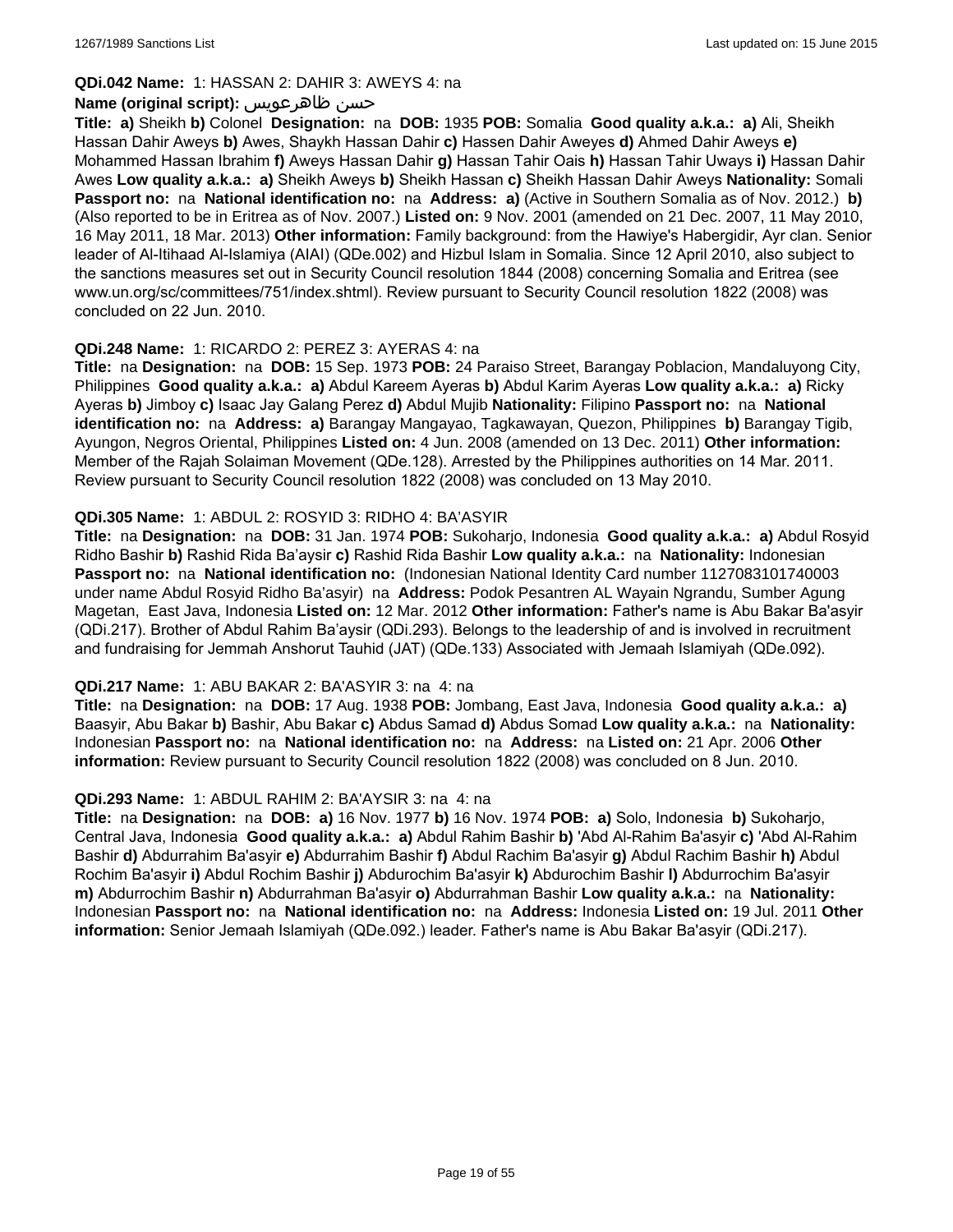**QDi.080 Name:** 1: SAID 2: BAHAJI 3: na 4: na

#### **Name (original script):** باهاجى سعيد

**Title:** na **Designation:** na **DOB:** 15 Jul. 1975 **POB:** Haselünne, Lower Saxony, Germany **Good quality a.k.a.:** Zouheir Al Maghribi **Low quality a.k.a.: a)** Mohamed Abbattay **b)** Abderrahmane Al Maghribi **Nationality: a)** German **b)** Moroccan **Passport no: a)** (Provisional German passport No.: 28642163 (issued by the city of Hamburg)) **b)** (Moroccan passport number 954242 issued on 28 June 1995 in Meknas, Morocco (expired)) **National identification no:** (German identity document ("Bundespersonalausweis") No. 1336597587 ) na **Address:** Bunatwiete 23, Hamburg, 21073, Germany (formerly resident at ) **Listed on:** 30 Sep. 2002 (amended on 26 Nov. 2004, 9 Sep. 2005, 2 Jul. 2007, 23 Dec. 2010, 9 Sep. 2014) **Other information:** Deputy head of the media committee of Al-Qaida (QE.A.4.01) as at Apr. 2010. German authorities issued an arrest warrant for him on 21 Sep. 2001. Review pursuant to Security Council resolution 1822 (2008) was concluded on 20 May 2010. Reportedly deceased in September 2013 in the Afghanistan/Pakistan border area.

### **QDi.266 Name:** 1: MAHMOUD 2: MOHAMMAD 3: AHMED 4: BAHAZIQ

**Title:** na **Designation:** na **DOB: a)** 17 Aug. 1943 **b)** 1943 **c)** 1944 **POB:** India **Good quality a.k.a.: a)** Bahaziq Mahmoud **b)** Abu Abd al-'Aziz **c)** Abu Abdul Aziz **d)** Shaykh Sahib **Low quality a.k.a.:** na **Nationality:** Saudi Arabian **Passport no:** na **National identification no:** Saudi Arabian 4-6032-0048-1 **Address:** na **Listed on:** 10 Dec. 2008 **Other information:** Financier of Lashkar-e-Tayyiba (listed under permanent reference number QDe.118). Has served as the leader of Lashkar-e-Tayyiba in Saudi Arabia.

### **QDi.311 Name:** 1: AYYUB 2: BASHIR 3: na 4: na

### **Name (original script):** بشیر ایوب

**Title: a)** Qari **b)** Alhaj **Designation:** na **DOB: a)** 1966 **b)** 1964 **c)** 1969 **d)** 1971 **POB:** na **Good quality a.k.a.: a)** Alhaj Qari Ayub Bashar **b)** Qari Muhammad Ayub **Low quality a.k.a.:** na **Nationality: a)** Uzbek **b)** Afghan **Passport no:** na **National identification no:** na **Address:** Mir Ali, North Waziristan Agency, Federal Administered Tribal Area, Pakistan **Listed on:** 18 Oct. 2012 **Other information:** Member of leadership council as of early 2010 and head of finance for the Islamic Movement of Uzbekistan (QDe.010). Coordinated financial and logistical support for the Islamic Movement of Uzbekistan in Afghanistan and Pakistan between 2009-2012. Transferred and delivered funds to Fazal Rahim (QDi.303).

#### **QDi.055 Name:** 1: MAHMOOD 2: SULTAN 3: BASHIR-UD-DIN 4: na

**Title:** na **Designation:** na **DOB: a)** 1937 **b)** 1938 **c)** 1939 **d)** 1940 **e)** 1941 **f)** 1942 **g)** 1943 **h)** 1944 **i)** 1945 **POB:**  na **Good quality a.k.a.: a)** Mahmood, Sultan Bashiruddin **b)** Mehmood, Dr. Bashir Uddin **c)** Mekmud, Sultan Baishiruddin **Low quality a.k.a.:** na **Nationality:** Pakistani **Passport no:** na **National identification no:** na **Address:** Street 13, Wazir Akbar Khan, Kabul, Afghanistan **Listed on:** 24 Dec. 2001 **Other information:** Review pursuant to Security Council resolution 1822 (2008) was concluded on 1 Jun. 2010.

#### **QDi.345. Name:** 1: TARKHAN 2: TAYUMURAZOVICH 3: BATIRASHVILI 4:

**Title:** na **Designation:** na **DOB: a)** 11 Jan. 1986 **b)** 1982 **POB:** Akhmeta, Village Birkiani, Georgia **Good quality a.k.a.: a)** Tarkhan Tayumurazovich Batyrashvili **b)** Tarkhan Batirashvili **Low quality a.k.a.: a)** Omar Shishani **b)** Umar Shishani **c)** Abu Umar al-Shishani **d)** Omar al-Shishani **e)** Chechen Omar **f)** Omar the Chechen **g)** Omer the Chechen **h)** Umar the Chechen **i)** Abu Umar **j)** Abu Hudhayfah **Nationality:** Georgian **Passport no:** 09AL14455, issued in Georgia (expires on 26 Jun. 2019) **National identification no:** 08001007864, issued in Georgia **Address:** Syrian Arab Republic (located in as at Dec. 2014) **Listed on:** 23 Jan. 2015 **Other information:** As of mid-2014, Syria-based senior military commander and shura council member of Islamic State in Iraq and the Levant, listed as Al-Qaida in Iraq (AQI) (QDe.115). Led approximately 1,000 foreign fighters for ISIL and committed a number of attacks in northern Syria.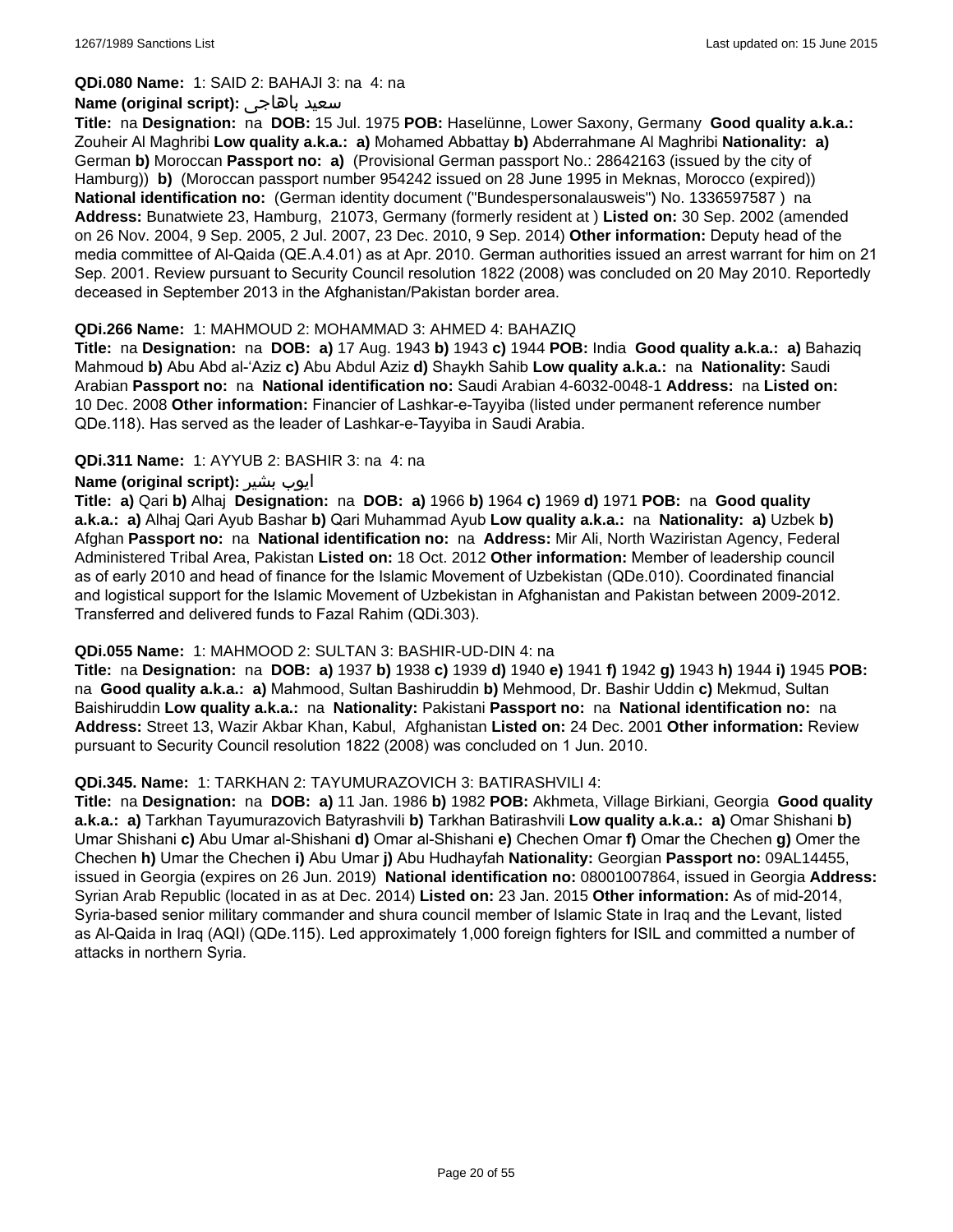#### **QDi.279 Name:** 1: MOHAMED 2: BELKALEM 3: na 4: na

#### **Name (original script):** بلكلام محمد

**Title:** na **Designation:** na **DOB:** 19 Dec. 1969 **POB:** Hussein Dey, Algiers, Algeria **Good quality a.k.a.:** na **Low quality a.k.a.: a)** Abdelali Abou Dher (ذر ابو العالي عبد(**b)** El Harrachi (الحراشي(**Nationality:** Algerian **Passport no:**  na **National identification no:** na **Address:** Mali **Listed on:** 22 Apr. 2010 (amended on 15 Apr. 2014) **Other information:** Convicted in absentia by Algerian tribunal on 28 Mar. 1996. Algerian international arrest warrant number 03/09 of 6 Jun. 2009 issued by the Tribunal of Sidi Mhamed, Algiers, Algeria. Algerian extradition request number 2307/09 of 3 Sep. 2009, presented to Malian authorities. Father's name is Ali Belkalem. Mother's name is Fatma Saadoudi. Member of The Organization of Al-Qaida in the Islamic Maghreb (QDe.014)

### **QDi.136 Name:** 1: MOKHTAR 2: BELMOKHTAR 3: na 4: na

### **Name (original script):** بلمختار مختار

**Title:** na **Designation:** na **DOB:** 1 Jun. 1972 **POB:** Ghardaia, Algeria **Good quality a.k.a.: a)** Abou Abbes Khaled **b)** Belaouar Khaled Abou El Abass **c)** Belaouer Khaled Abou El Abass **d)** Belmokhtar Khaled Abou El Abes **e)** Khaled Abou El Abass **f)** Khaled Abou El Abbes **g)** Khaled Abou El Abes **h)** Khaled Abulabbas Na Oor **i)** Mukhtar Belmukhtar **Low quality a.k.a.: a)** Belaoua **b)** Belaour **Nationality:** Algerian **Passport no:** na **National identification no:** na **Address:** na **Listed on:** 11 Nov. 2003 (amended on 12 Apr. 2006, 2 Jul. 2007, 7 Apr. 2008, 25 Jan. 2010, 16 May 2011, 9 Sep. 2014) **Other information:** Father's name is Mohamed. Mother's name is Zohra Chemkha. Member of the Council of the Organization of Al-Qaida in the Islamic Maghreb (QDe.014) (AQIM). Head of Al Mouakaoune Biddam (QDe.139), Al Moulathamoun (QDe.140) and Al Mourabitoun (QDe.141). Review pursuant to Security Council resolution 1822 (2008) was concluded on 30 Jul. 2009.

### **QDi.333 Name:** 1: SEIFALLAH 2: BEN HASSINE 3: na 4: na

**Title:** na **Designation:** na **DOB:** 8 Nov. 1965 **POB:** na **Good quality a.k.a.: a)** Seif Allah ben Hocine **b)** Saifallah ben Hassine **c)** Sayf Allah 'Umar bin Hassayn **d)** Sayf Allah bin Hussayn **Low quality a.k.a.: a)** Abou Aayadh **b)** Abou Iyadh **c)** Abu Ayyad al-Tunisi **d)** Abu Iyyadh al-Tunisi **e)** Abou Iyadh el-Tounsi **Nationality:** Tunisian **Passport no:** na **National identification no:** na **Address:** na **Listed on:** 23 Sep. 2014 **Other information:** Founder of the Tunisian Combatant Group (QDe.090) and leader of Ansar al-Shari'a in Tunisia (QDe.143). Arrest warrant issued by Tunisian Court of First Instance on 23 Aug. 2013.

#### **QDi.307 Name:** 1: HAFIZ 2: ABDUL SALAM 3: BHUTTAVI 4: na

**Title: a)** Maulavi **b)** Mullah **Designation:** na **DOB:** 1940 **POB:** Gujranwala, Punjab Province, Pakistan **Good quality a.k.a.: a)** Hafiz Abdul Salam Bhattvi **b)** Hafiz Abdusalam Budvi **c)** Hafiz Abdussalaam Bhutvi **d)** Abdul Salam Budvi **e)** Abdul Salam Bhattwi **f)** Abdul Salam Bhutvi **g)** Mullah Abdul Salaam Bhattvi **h)** Molvi Abdursalam Bhattvi **Low quality a.k.a.:** na **Nationality:** Pakistani **Passport no:** na **National identification no:** na **Address:** na **Listed on:** 14 Mar. 2012 **Other information:** Founding member of Lashkar-e-Tayyiba (QDe.118) and deputy to Lashkar-e-Tayyiba leader Hafiz Muhammad Saeed (QDi.263).

### **QDi.081 Name:** 1: RAMZI 2: MOHAMED 3: ABDULLAH 4: BINALSHIBH

#### رمزي محمد عبد الله بن الشيبة **:(script original (Name**

**Title:** na **Designation:** na **DOB: a)** 1 May 1972 **b)** 16 Sep. 1973 **POB: a)** Gheil Bawazir, Hadramawt, Yemen **b)** Khartoum, Sudan **Good quality a.k.a.: a)** Binalsheidah, Ramzi Mohamed Abdullah **b)** Bin Al Shibh, Ramzi **c)** Omar, Ramzi Mohamed Abdellah **d)** Mohamed Ali Abdullah Bawazir **e)** Binalshibh Ramzi Mohammed Abdullah **f)** Ramzi Binalshib **g)** Ramzi Mohamed Abdellah Omar Hassan Alassiri **h)** Binalshibh Ramsi Mohamed Abdullah **i)** Abu Ubaydah **j)** 'Umar Muhammad 'Abdallah Ba' Amar **Low quality a.k.a.:** Ramzi Omar **Nationality:** Yemeni **Passport no:** 00085243, issued on 17 Nov. 1997, issued in Sanaa, Yemen **National identification no:** na **Address:** na **Listed on:** 30 Sep. 2002 (amended on 26 Nov. 2004, 25 Jul. 2006, 2 Jul. 2007, 27 Jul. 2007, 23 Dec. 2010) **Other information:** Arrested in Karachi, Pakistan, 30 Sep. 2002. In custody of the United States of America, as of May 2010. Review pursuant to Security Council resolution 1822 (2008) was concluded on 25 May 2010.

#### **QDi.009 Name:** 1: BILAL 2: BIN MARWAN 3: na 4: na

### بلال بن مروان **:(script original (Name**

**Title:** na **Designation:** na **DOB:** 1947 **POB:** na **Good quality a.k.a.:** na **Low quality a.k.a.:** na **Nationality:**  na **Passport no:** na **National identification no:** na **Address:** na **Listed on:** 25 Jan. 2001 **Other information:** Senior lieutenant of UBL. Review pursuant to Security Council resolution 1822 (2008) was concluded on 21 Jun. 2010.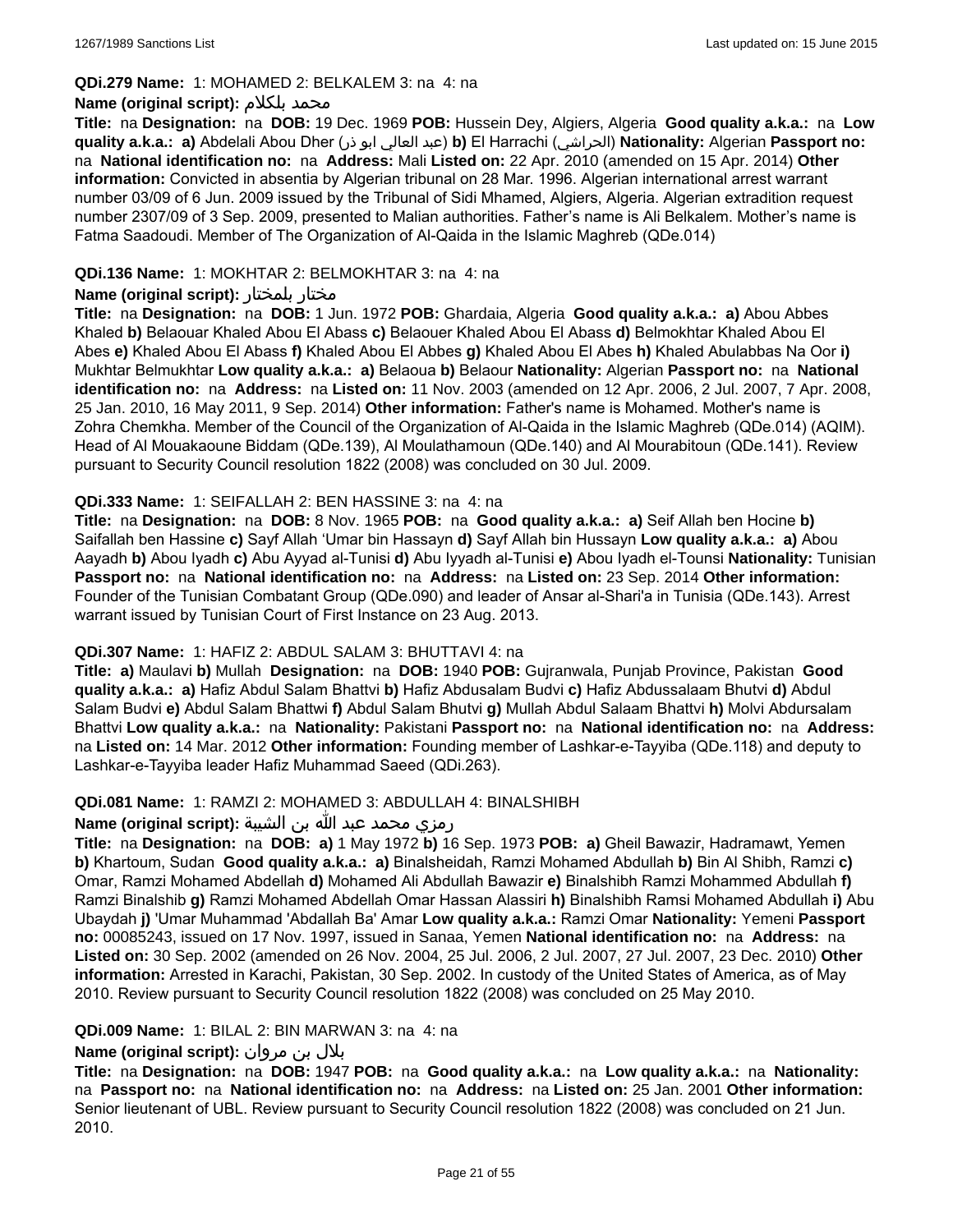#### **QDi.063 Name:** 1: AL-MOKHTAR 2: BEN MOHAMED 3: BEN AL-MOKHTAR 4: BOUCHOUCHA

### المختار بن محمد بن المختار بوشوشة **:(script original (Name**

**Title:** na **Designation:** na **DOB:** 13 Oct. 1969 **POB:** Tunis, Tunisia **Good quality a.k.a.:** Bushusha, Mokhtar **Low quality a.k.a.:** na **Nationality:** Tunisian **Passport no:** Tunisian number K754050, issued on 26 May 1999 (expired on 25 May 2004) **National identification no:** 04756904, issued on 14 Sep. 1984 **Address:** Via Milano Number 38, Spinadesco, (CR), Italy **Listed on:** 24 Apr. 2002 (amended on 10 Apr. 2003, 26 Nov. 2004, 20 Dec. 2005, 7 Jun. 2007, 23 Dec. 2010) **Other information:** Italian Fiscal Code: BCHMHT69R13Z352T. Mother's name is Hedia Bannour. Review pursuant to Security Council resolution 1822 (2008) was concluded on 22 Apr. 2010.

### **QDi.188 Name:** 1: FAYCAL 2: BOUGHANEMI 3: na 4: na

# **Name (original script):** بوغانمي فيصل

**Title:** na **Designation:** na **DOB:** 28 Oct. 1966 **POB:** Tunis, Tunisia **Good quality a.k.a.: a)** Faical Boughanmi **b)** Faysal al-Bughanimi **Low quality a.k.a.:** na **Nationality:** Tunisian **Passport no:** na **National identification no:**  na **Address:** Number 5/B viale Cambonino, Cremona, Italy **Listed on:** 29 Jul. 2005 (amended on 7 Jun. 2007, 10 Aug. 2009, 1 Sep. 2009, 13 Dec. 2011) **Other information:** Italian Fiscal code: BGHFCL66R28Z352G. Sentenced to 7 years imprisonment in Italy on 29 Jun. 2007 by the Brescia Second Appeals Court. In detention in Italy as at Jun. 2009. Review pursuant to Security Council resolution 1822 (2008) was concluded on 20 Jul. 2009.

#### **QDi.143 Name:** 1: HAMADI 2: BEN ABDUL AZIZ 3: BEN ALI 4: BOUYEHIA

# حمادي بن عبد العزيز بن علي بويحي **:(script original (Name**

**Title:** na **Designation:** na **DOB:** 29 May 1966 **POB:** Tunis, Tunisia **Good quality a.k.a.: a)** Gamel Mohamed, born 25 May 1966 in Morocco **b)** Abd el Wanis Abd Gawwad Abd el Latif Bahaa, born 9 May 1986 in Egypt **c)** Mahmoud Hamid **Low quality a.k.a.:** na **Nationality:** Tunisian **Passport no:** (Tunisian passport number L723315, issued on 5 May 1998, expired on 4 May 2003) **National identification no:** na **Address:** Corso XXII Marzo Number 39, Milan, Italy **Listed on:** 12 Nov. 2003 (amended on 20 Dec. 2005, 31 Jul. 2006, 30 Jan. 2009, 16 May 2011) **Other information:** In prison in Italy until 28 Jul. 2011. Review pursuant to Security Council resolution 1822 (2008) was concluded on 21 Jun. 2010.

#### **QDi.312 Name:** 1: AAMIR 2: ALI 3: CHAUDHRY 4: na

### عامر علی چوہدری **:(script original (Name**

**Title:** na **Designation:** na **DOB:** 3 Aug. 1986 **POB:** na **Good quality a.k.a.: a)** Aamir Ali Chaudary **b)** Aamir Ali Choudry **c)** Amir Ali Chaudry **Low quality a.k.a.:** Huzaifa **Nationality:** Pakistani **Passport no:** Pakistani number BN 4196361, issued on 28 Oct. 2008 (expiring 27 Oct. 2013) **National identification no:** Pakistani 33202-7126636-9 **Address:** na **Listed on:** 18 Oct. 2012 **Other information:** Electronics and explosives expert for Tehrik-e Taliban Pakistan (TTP) (QDe.132). Involved in attack planning for TTP. Provided financial and logistical support for TTP and participated in TTP-sponsored militant training.

#### **QDi.070 Name:** 1: YASSINE 2: CHEKKOURI 3: na 4: na

#### **Name (original script):** شكوري ياسين

**Title:** na **Designation:** na **DOB:** 6 Oct. 1966 **POB:** Safi, Morocco **Good quality a.k.a.:** na **Low quality a.k.a.:**  na **Nationality:** Moroccan **Passport no:** Moroccan number F46947 **National identification no:** (Moroccan national identity card H-135467) na **Address:** 7th Street, Number 7, Hay Anas Safi, Morocco **Listed on:** 3 Sep. 2002 (amended on 7 Jun. 2007, 23 Dec. 2010) **Other information:** Mother's name is Feue Hlima Bent Barka and father's name is Abderrahmane Mohammed Ben Azzouz. Deported from Italy to Morocco on 26 Feb. 2004. Review pursuant to Security Council resolution 1822 (2008) was concluded on 21 Jun. 2010.

#### **QDi.300 Name:** 1: MONIR 2: CHOUKA 3: na 4: na

**Title:** na **Designation:** na **DOB:** 30 Jul. 1981 **POB:** Bonn, Germany **Good quality a.k.a.:** na **Low quality a.k.a.:** Abu Adam **Nationality: a)** German **b)** Moroccan **Passport no:** German passport number 5208323009, issued on 2 Feb. 2007, issued in Stadt Bonn, Germany (expires on 1 Feb. 2012) **National identification no:** German national identity card number 5209530116, issued on 21 Jun. 2006, issued in Stadt Bonn, Germany (expired on 20 Jun. 2011) **Address:** Ungartenstraße 6, Bonn, 53229, Germany (previous) **Listed on:** 25 Jan. 2012 **Other information:** Associated with Islamic Movement of Uzbekistan (QDe.010). Brother of Yassin Chouka (QDi.301) Arrest warrant issued by the investigating judge of the German Federal Court of Justice on 5 Oct. 2010.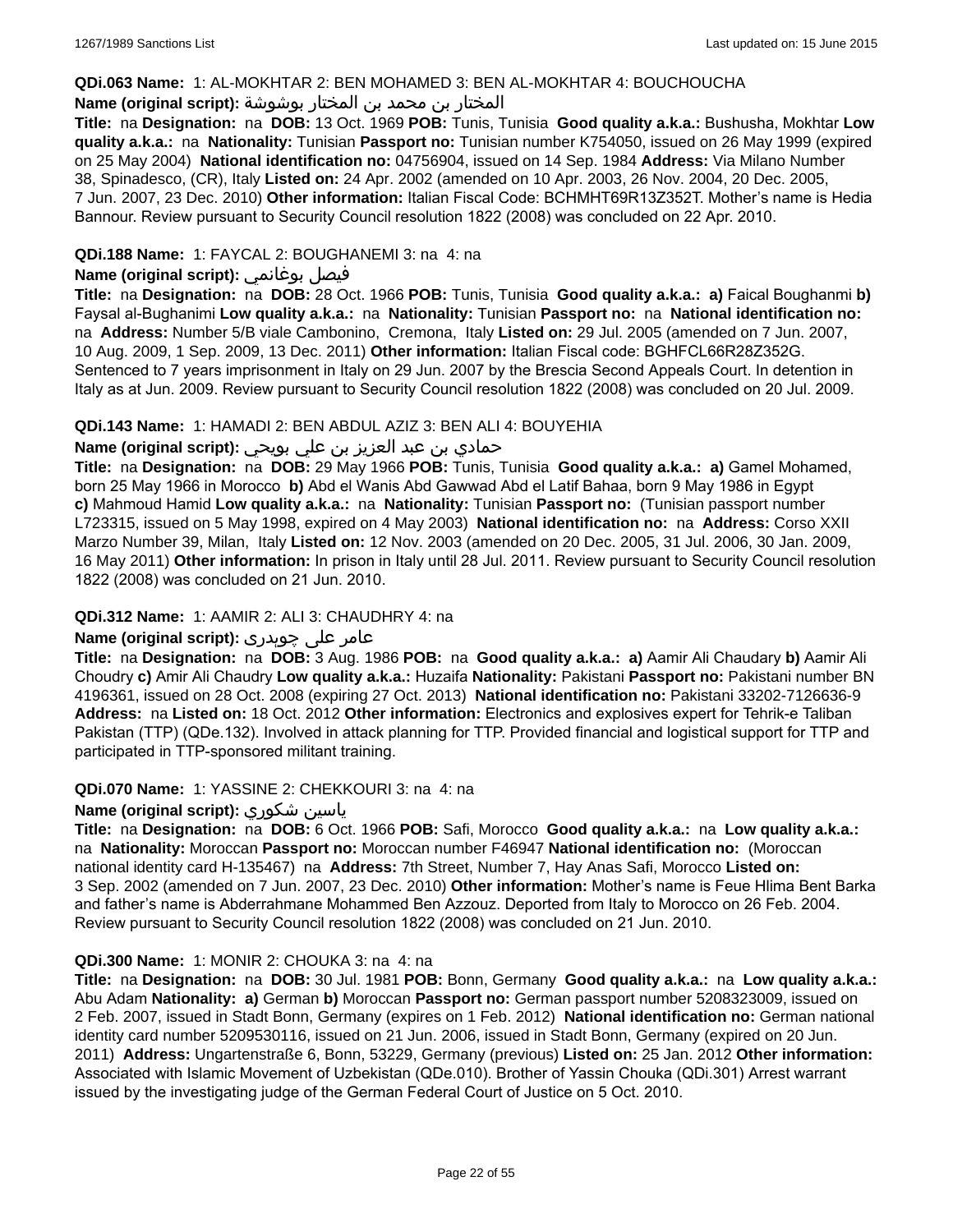#### **QDi.301 Name:** 1: YASSIN 2: CHOUKA 3: na 4: na

**Title:** na **Designation:** na **DOB:** 11 Dec. 1984 **POB:** Bonn, Germany **Good quality a.k.a.:** na **Low quality a.k.a.:** Abu Ibraheem **Nationality: a)** German **b)** Moroccan **Passport no:** German passport number 5204893014, issued on 5 Oct. 2000, issued in Stadt Bonn, Germany (expired on 5 Oct. 2005) **National identification no:** German national identity card number 5209445304, issued on 5 Sep. 2005, issued in Stadt Bonn, Germany (expired on 4 Sep. 2010) **Address:** Karl-Barth-Straße 14, Bonn, 53129, Germany (previous) **Listed on:** 25 Jan. 2012 **Other information:** Associated with Islamic Movement of Uzbekistan (QDe.010). Brother of Monir Chouka (QDi.300). Arrest warrant issued by the investigating judge of the German Federal Court of Justice on 5 Oct. 2010.

#### **QDi.141 Name:** 1: MAXAMED 2: CABDULLAAH 3: CIISE 4: na

**Title:** na **Designation:** na **DOB:** 8 Oct. 1974 **POB:** Kismaayo, Somalia **Good quality a.k.a.: a)** Maxamed Cabdullaahi Ciise **b)** Maxammed Cabdullaahi **c)** Cabdullah Mayamed Ciise **Low quality a.k.a.:** na **Nationality:** Somali **Passport no:** na **National identification no:** (United Kingdom identification number PX910063D) na **Address:** Somalia **Listed on:** 12 Nov. 2003 (amended on 9 Sep. 2005, 30 Jan. 2009, 20 Apr. 2009, 21 Oct. 2010) **Other information:** Present in Somalia as of Apr. 2009 following transfer from United Kingdom. Review pursuant to Security Council resolution 1822 (2008) was concluded on 21 Jun. 2010.

#### **QDi.347 Name:** 1: DENIS 2: MAMADOU 3: GERHARD 4: CUSPERT

**Title:** na **Designation:** na **DOB:** 18 Oct. 1975 **POB:** Berlin, Germany **Good quality a.k.a.:** na **Low quality a.k.a.:** Abu Talha al-Almani **Nationality:** German **Passport no:** na **National identification no:** 2550439611, issued in District Friedrichshain-Kreuzberg of Berlin, Germany (issued on 22 Apr. 2010, expires on 21 Apr. 2020) **Address: a)** (Syria/Turkey border area (as at Jan. 2015)) **b)** Karl-Marx-Str. 210, Berlin, 12055, Germany (primary address) **Listed on:** 11 Feb. 2015 **Other information:** Physical description: eye colour: brown; hair colour: black; height: 178cm; Tattoos: BROKEN DREAMS in letters (on back) and landscape of Africa (on right upper arm). Father's name: Richard Luc-Giffard; Mother's name: Sigrid Cuspert. European arrest warrant issued by investigating judge at the Federal Court of Justice of Germany, dated 14 May 2014 and 5 Dec. 2014.

#### **QDi.331 Name:** 1: ANDERS 2: CAMEROON 3: OSTENSVIG 4: DALE

**Title:** na **Designation:** na **DOB:** 19 Oct. 1978 **POB:** Oslo, Norway **Good quality a.k.a.:** na **Low quality a.k.a.:** Muslim Abu Abdurrahman **Nationality:** na **Passport no:** na **National identification no:** na **Address:** na **Listed on:** 23 Sep. 2014 **Other information:**

#### **QDi.252 Name:** 1: AHMED 2: DEGHDEGH 3: na 4: na

#### **Name (original script):** دغداغ أحمد

**Title:** na **Designation:** na **DOB:** 17 Jan. 1967 **POB:** Anser, Wilaya (province) of Jijel, Algeria **Good quality a.k.a.: a)** Abd El Illah **b)** Abdellillah dit Abdellah Ahmed dit Said **Low quality a.k.a.:** na **Nationality:** Algerian **Passport no:** na **National identification no:** na **Address:** Algeria **Listed on:** 3 Jul. 2008 (amended on 24 Mar. 2009, 15 Nov. 2012) **Other information:** Belongs to the leadership and is the finance chief of the Organization of Al-Qaida in the Islamic Maghreb (Qde.014). Mother's name is Zakia Chebira. Father's name is Lakhdar.

#### **QDi.246 Name:** 1: REDENDO 2: CAIN 3: DELLOSA 4: na

**Title:** na **Designation:** na **DOB:** 15 May 1972 **POB:** Punta, Santa Ana, Manila, Philippines **Good quality a.k.a.: a)** Abu Ilonggo **b)** Brandon Berusa **c)** Abu Muadz **d)** Arnulfo Alvarado **e)** Habil Ahmad Dellosa **Low quality a.k.a.: a)** Dodong **b)** Troy **c)** Uthman **Nationality:** Filipino **Passport no:** na **National identification no:** na **Address:** 3111, Ma. Bautista, Punta, Santa Ana, Manila, Philippines **Listed on:** 4 Jun. 2008 (amended on 3 Jun. 2009, 13 Dec. 2011) **Other information:** Member of the Rajah Solaiman Movement (QDe.128) and linked to the Abu Sayyaf Group (QDe.001). Father's name is Fernando Rafael Dellosa. Mother's name is Editha Parado Cain. In detention in the Philippines as of Jan. 2010. Review pursuant to Security Council resolution 1822 (2008) was concluded on 13 May 2010.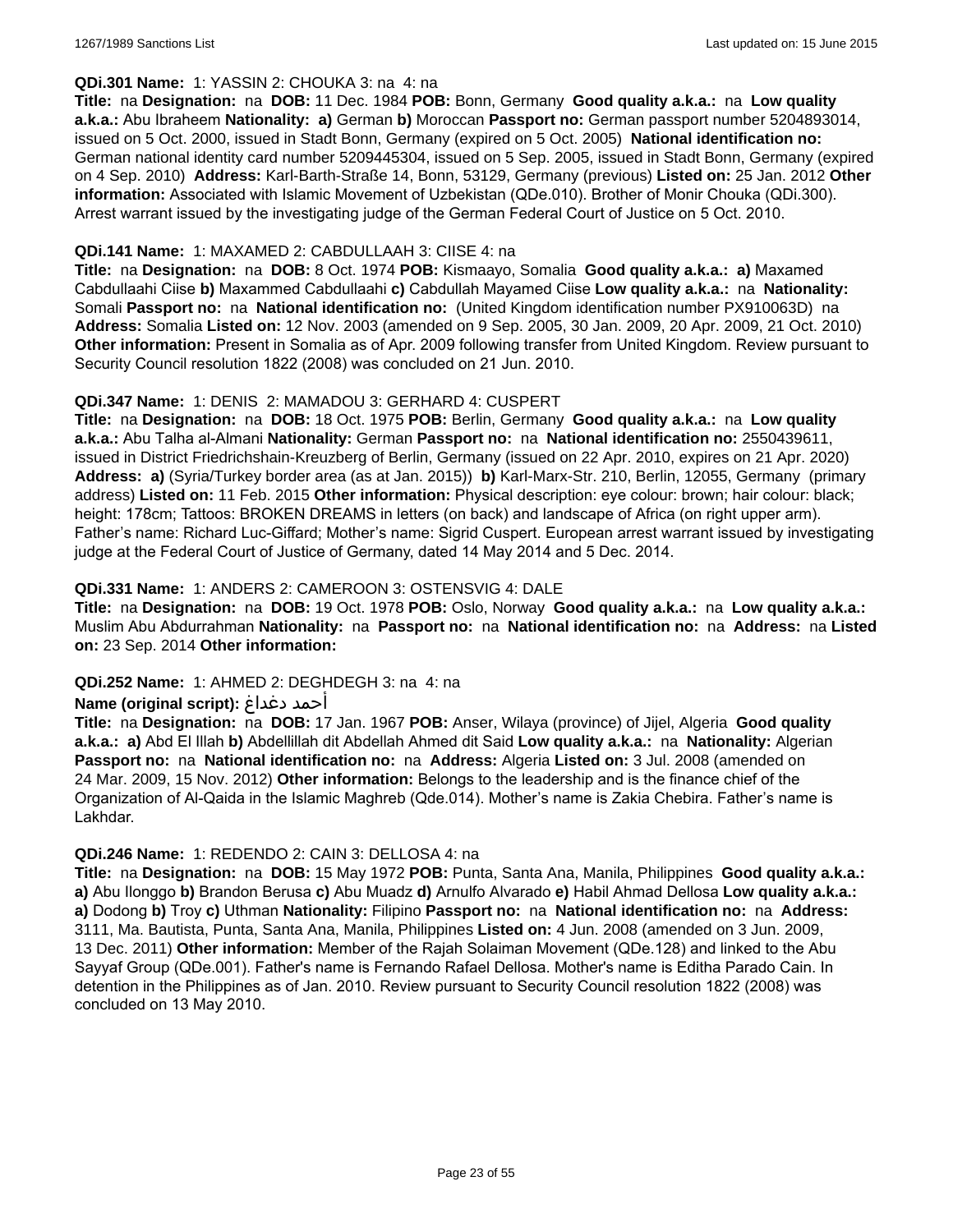#### **QDi.243 Name:** 1: FELICIANO 2: SEMBORIO 3: DELOS REYES JR. 4: na

**Title:** Ustadz **Designation:** na **DOB:** 4 Nov. 1963 **POB:** Arco, Lamitan, Basilan, Philippines **Good quality a.k.a.: a)** Abubakar Abdillah **b)** Abdul Abdillah **Low quality a.k.a.:** na **Nationality:** Filipino **Passport no:** na **National identification no:** na **Address:** Philippines **Listed on:** 4 Jun. 2008 (amended on 3 Jun. 2009, 13 Dec. 2011) **Other information:** Member of the Rajah Solaiman Movement (Qde.128). Father's name is Feliciano Delos Reyes Sr. Mother's name is Aurea Semborio. In detention in the Philippines as of May 2011. Review pursuant to Security Council resolution 1822 (2008) was concluded on 13 May 2010.

#### **QDi.164 Name:** 1: OTHMAN 2: DERAMCHI 3: na 4: na

#### **Name (original script):** درمشي عثمان

**Title:** na **Designation:** na **DOB:** 7 Jun. 1954 **POB:** Tighennif, Algeria **Good quality a.k.a.:** na **Low quality a.k.a.:** Abou Youssef **Nationality:** Algerian **Passport no:** na **National identification no:** na **Address:** Algeria **Listed on:** 17 Mar. 2004 (amended on 26 Nov. 2004, 21 Dec. 2007, 2 Dec. 2008, 3 Jun. 2009, 25 Jan. 2010, 16 May 2011) **Other information:** Italian Fiscal Code DRMTMN54H07Z301T. Deported from Italy to Algeria on 22 Aug. 2008. Father in law of Djamel Lounici (QDi.155). Review pursuant to Security Council resolution 1822 (2008) was concluded on 28 Sep. 2009.

#### **QDi.245 Name:** 1: PIO 2: ABOGNE 3: DE VERA 4: na

**Title:** na **Designation:** na **DOB:** 19 Dec. 1969 **POB:** Bagac, Bagamanok, Catanduanes, Philippines **Good quality a.k.a.:** Ismael De Vera **Low quality a.k.a.: a)** Khalid **b)** Ismael **c)** Ismail **d)** Manex **e)** Tito Art **f)** Dave **g)** Leo **Nationality:** Filipino **Passport no:** na **National identification no:** na **Address:** Concepcion, Zaragosa, Nueva Ecija, Philippines **Listed on:** 4 Jun. 2008 (amended on 3 Jun. 2009, 13 Dec. 2011) **Other information:** Member of the Rajah Solaiman Movement (QDe.128), Abu Sayyaf Group (Qde.001) and Jemaah Islamiyah (Qde.092). Father's name is Honorio Devera. Mother's name is Fausta Abogne. In detention in the Philippines as of May 2011. Review pursuant to Security Council resolution 1822 (2008) was concluded on 13 May 2010.

### **QDi.169 Name:** 1: DHOU 2: EL-AICH 3: na 4: na

### **Name (original script):** العيش ذو

**Title:** na **Designation:** na **DOB:** 5 Aug. 1964 **POB:** Blida, Algeria **Good quality a.k.a.:** Abdel Hak **Low quality a.k.a.:** na **Nationality:** Algerian **Passport no:** na **National identification no:** na **Address:** na **Listed on:** 3 May 2004 (amended on 12 Apr. 2006, 7 Apr. 2008, 13 Dec. 2011) **Other information:** Confirmed to have died in Chad on 8 Mar. 2004. Review pursuant to Security Council resolution 1822 (2008) was concluded on 27 Jul. 2010.

#### **QDi.342 Name:** 1: OUMAR 2: DIABY 3: na 4: na

**Title:** na **Designation:** na **DOB:** 5 Aug. 1975 **POB:** Dakar, Senegal **Good quality a.k.a.:** na **Low quality a.k.a.: a)** Omsen **b)** Oumar Omsen **Nationality:** Senegalese **Passport no:** na **National identification no:** na **Address:** Syrian Arab Republic (located in) **Listed on:** 23 Sep. 2014 **Other information:** A leader of an armed group linked to Al-Nusrah Front for the People of the Levant (QDe.137) and a key facilitator for a Syrian foreign terrorist fighter network. Active in terrorist propaganda through the Internet.

#### **QDi.167 Name:** 1: KAMEL 2: DJERMANE 3: na 4: na

### **Name (original script):** جرمان كمال

**Title:** na **Designation:** na **DOB:** 12 Oct. 1965 **POB:** Oum el Bouaghi, Algeria **Good quality a.k.a.: a)** Bilal **b)** Adel **c)** Fodhil **d)** Abou Abdeljalil **Low quality a.k.a.:** na **Nationality:** Algerian **Passport no:** na **National identification no:** na **Address:** Algeria **Listed on:** 3 May 2004 (amended on 7 Apr. 2008, 13 Dec. 2011) **Other information:** In detention in Algeria as at April 2010. Arrest warrant issued by the German authorities on 9 Oct. 2003 for involvement in kidnapping. Former member of the Katibat Tarek Ibn Ziad of The Organization of Al-Qaida in the Islamic Maghreb (QDe.014). Review pursuant to Security Council resolution 1822 (2008) was concluded on 27 Jul. 2010.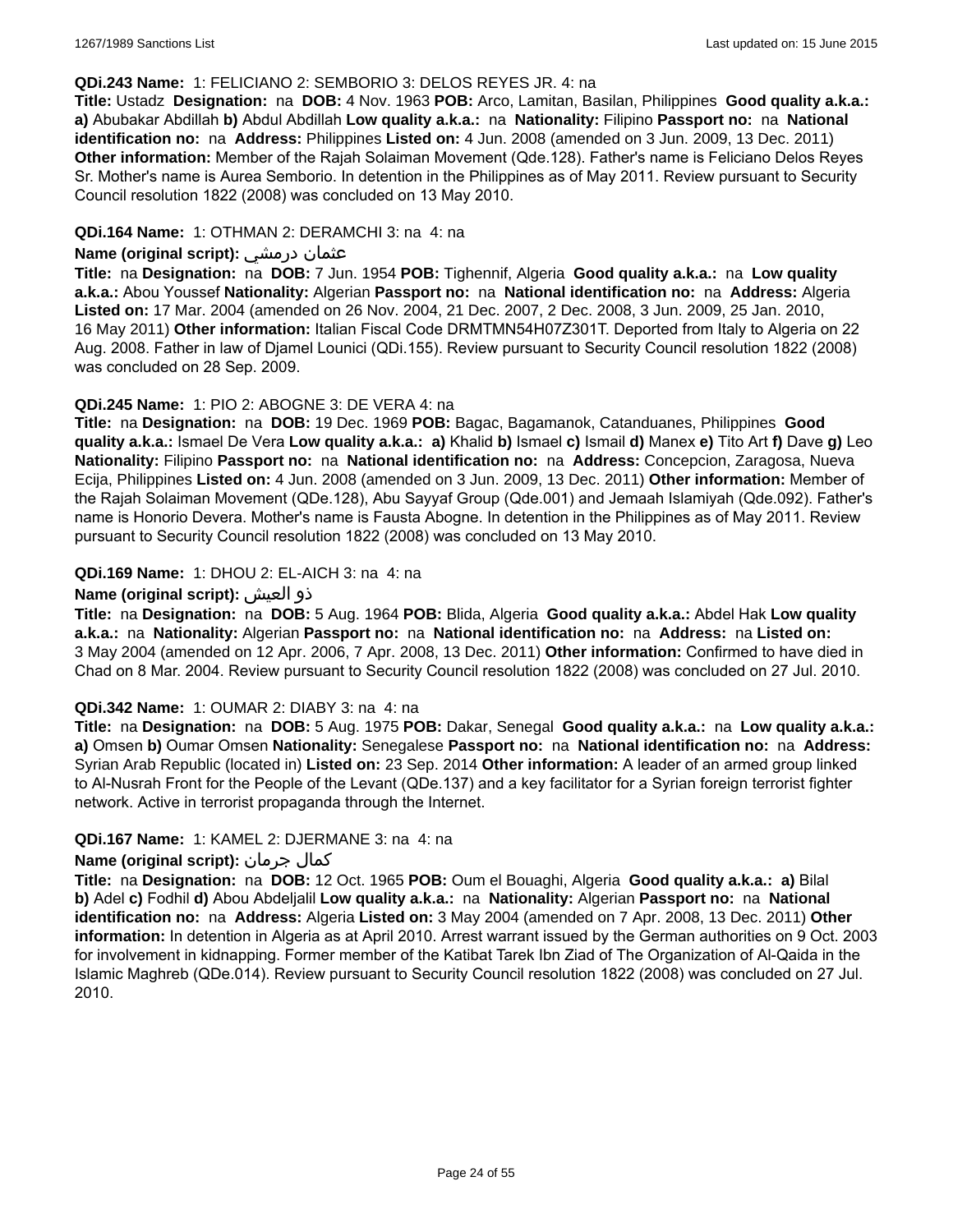**QDi.249 Name:** 1: YAHIA 2: DJOUADI 3: na 4: na

#### **Name (original script):** جوادي يحي

**Title:** na **Designation:** na **DOB:** 1 Jan. 1967 **POB:** M'Hamid, Wilaya (province) of Sidi Bel Abbes, Algeria **Good quality a.k.a.: a)** Yahia Abou Ammar **b)** Abou Ala **Low quality a.k.a.:** na **Nationality:** Algerian **Passport no:**  na **National identification no:** na **Address:** na **Listed on:** 3 Jul. 2008 (amended on 15 Nov. 2012) **Other information:** Belongs to the leadership of the Organization of Al-Qaida in the Islamic Maghreb (listed under permanent reference number QDe.014). Located in Northern Mali as of Jun. 2008. Mother's name is Zohra Fares. Father's name is Mohamed.

### **QDi.232 Name:** 1: ABDELMALEK 2: DROUKDEL 3: na 4: na

### عبد المالك دروكدال **:(script original (Name**

**Title:** na **Designation:** na **DOB:** 20 Apr. 1970 **POB:** Meftah, Wilaya of Blida, Algeria **Good quality a.k.a.:** Abou Mossaab Abdelouadoud **Low quality a.k.a.:** na **Nationality:** Algerian **Passport no:** na **National identification no:** na **Address:** Algeria **Listed on:** 27 Aug. 2007 (amended on 7 Apr. 2008, 13 Dec. 2011) **Other information:** Head of The Organization of Al-Qaida in the Islamic Maghreb (QDe.014). Sentenced in absentia to life imprisonment in Algeria on 21 March 2007. Father's name is Rabah Droukdel. Mother's name is Z'hour Zdigha. Review pursuant to Security Council resolution 1822 (2008) was concluded on 4 May 2009.

### **QDi.095 Name:** 1: LIONEL 2: DUMONT 3: na 4: na

**Title:** na **Designation:** na **DOB:** 21 Jan. 1971 **POB:** Roubaix, France **Good quality a.k.a.: a)** Jacques Brougere **b)** Abu Hamza **c)** Di Karlo Antonio **d)** Merlin Oliver Christian Rene **e)** Arfauni Imad Ben Yousset Hamza **f)** Imam Ben Yussuf Arfaj **g)** Abou Hamza **h)** Arfauni Imad **Low quality a.k.a.: a)** Bilal **b)** Hamza **c)** Koumkal **d)** Kumkal **e)** Merlin **f)** Tinet **g)** Brugere **h)** Dimon **Nationality:** French **Passport no:** na **National identification no:** na **Address:** France **Listed on:** 25 Jun. 2003 (amended on 22 Nov. 2004, 26 Nov. 2004, 2 Jul. 2007, 17 Oct. 2007, 24 Mar. 2009, 6 Aug. 2010) **Other information:** In custody in France as of May 2004. Sentenced to 25 years imprisonment in France in 2007. Review pursuant to Security Council resolution 1822 (2008) was concluded on 15 Jun. 2010.

### **QDi.111 Name:** 1: AGUS 2: DWIKARNA 3: na 4: na

**Title:** na **Designation:** na **DOB:** 11 Aug. 1964 **POB:** Makassar, South Sulawesi, Indonesia **Good quality a.k.a.:**  na **Low quality a.k.a.:** na **Nationality:** Indonesian **Passport no:** Indonesian Travel document number XD253038 **National identification no:** na **Address:** Indonesia **Listed on:** 9 Sep. 2003 (amended on 26 Nov. 2004, 14 May 2014) **Other information:** Arrested 13 Mar. 2002, sentenced 12 July 2002 in the Philippines. Released from custody in the Philippines on 1 Jan. 2014 and subsequently deported to Indonesia. Physical description: height 165 cm. Photo available for inclusion in the INTERPOL-UN Security Council Special Notice. Review pursuant to Security Council resolution 1822 (2008) was concluded on 25 May 2010.

#### **QDi.142 Name:** 1: RADI 2: ABD EL SAMIE 3: ABOU EL YAZID 4: EL AYASHI

#### راضي عبد السميع أبواليزيد العياشي **:(script original (Name**

**Title:** na **Designation:** na **DOB:** 2 Jan. 1972 **POB:** El Gharbia, Egypt **Good quality a.k.a.:** na **Low quality a.k.a.:** Mera'i **Nationality:** na **Passport no:** na **National identification no:** na **Address:** Via Cilea 40, Milan, Italy (Domicile) **Listed on:** 12 Nov. 2003 (amended on 9 Sep. 2005, 21 Dec. 2007, 16 May 2011) **Other information:** Sentenced to ten years of imprisonment by the Court of first instance of Milan on 21 Sep. 2006. In custody in Italy. Due for release on 6 Jan. 2012. Subject to expulsion from Italy after serving the sentence. Review pursuant to Security Council resolution 1822 (2008) was concluded on 21 Jun. 2010.

#### **QDi.262 Name:** 1: REDOUANE 2: EL HABHAB 3: na 4: na

**Title:** na **Designation:** na **DOB:** 20 Dec. 1969 **POB:** Casablanca, Morocco **Good quality a.k.a.:** Abdelrahman **Low quality a.k.a.:** na **Nationality: a)** German **b)** Moroccan **Passport no:** German number 1005552350, issued on 27 Mar. 2001 ( by Municipality of Kiel, Germany, expired on 26 Mar. 2011) **National identification no:** German federal identity card number 1007850441, issued on 27 Mar. 2001 ( by Municipality of Kiel, Germany, expired on 26 Mar. 2011) **Address:** lltisstrasse 58, 24143 Kiel, Germany (previous address) **Listed on:** 12 Nov. 2008 (amended on 30 Jan. 2009, 24 Mar. 2009, 15 Nov. 2012) **Other information:** Released from custody in Germany in Apr. 2012.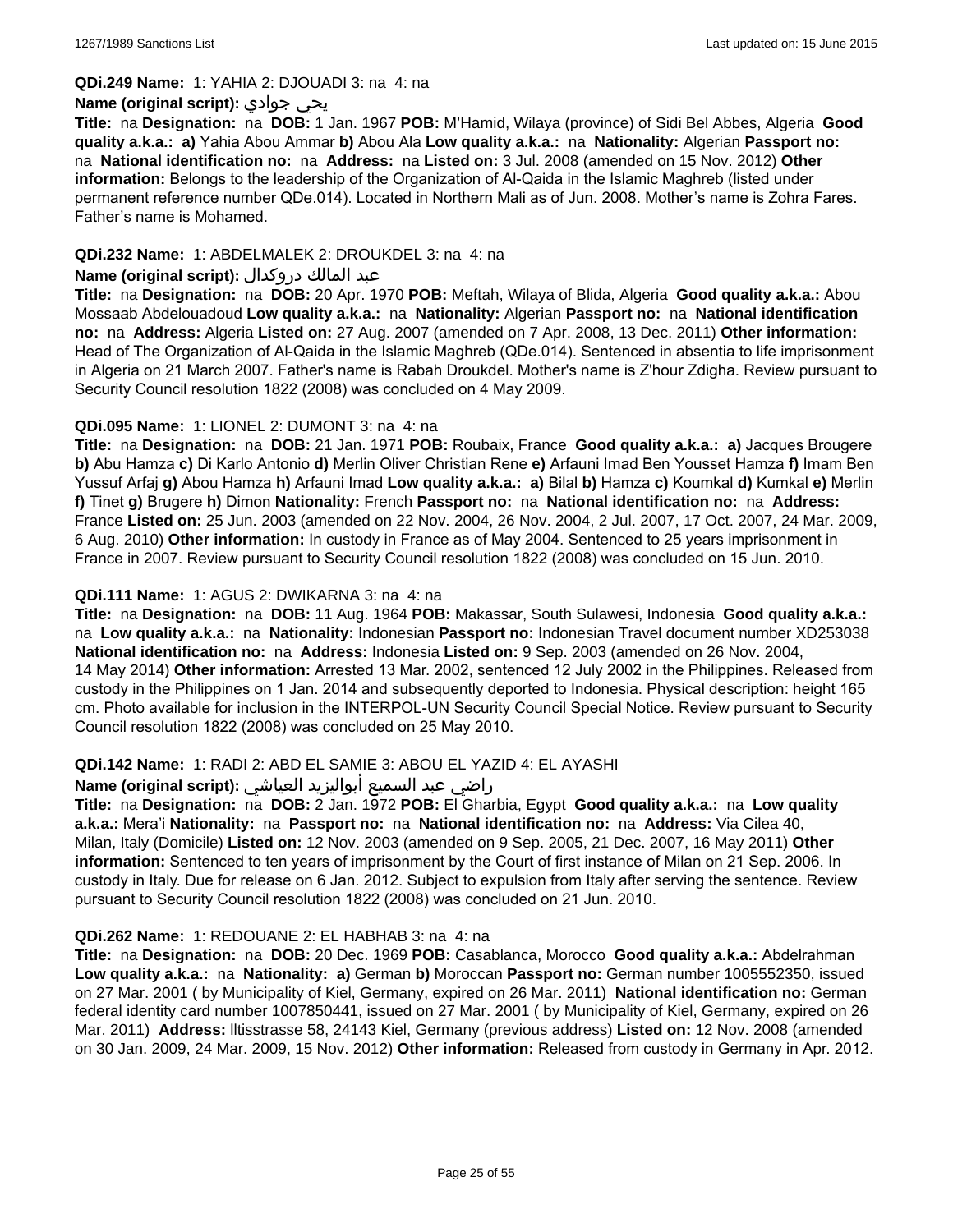### **QDi.082 Name:** 1: MOUNIR 2: EL MOTASSADEQ 3: na 4: na

### **Name (original script):** المتصدق منير

**Title:** na **Designation:** na **DOB:** 3 Apr. 1974 **POB:** Marrakesh, Morocco **Good quality a.k.a.:** Mounir el Moutassadeq **Low quality a.k.a.:** na **Nationality:** Moroccan **Passport no:** Moroccan Passport H 236483 **National identification no:** Moroccan national identity card E-491591 **Address:** (In prison in Germany) **Listed on:** 30 Sep. 2002 (amended on 26 Nov. 2004, 7 Sep. 2007, 23 Dec. 2010) **Other information:** Arrested on 28 Nov. 2001 and found guilty in Germany of being an accessory to murder and of membership in a terrorist organization and sentenced to 15 years of imprisonment on 8 Jan. 2007. Father's name is Brahim Brik. Mother's name is Habiba Abbes. Review pursuant to Security Council resolution 1822 (2008) was concluded on 20 May 2010.

### **QDi.065 Name:** 1: ABD EL KADER 2: MAHMOUD 3: MOHAMED 4: EL SAYED

### عبد القادر محمود محمد السيد **:(script original (Name**

**Title:** na **Designation:** na **DOB:** 26 Dec. 1962 **POB:** Egypt **Good quality a.k.a.: a)** Es Sayed, Kader **b)** Abdel Khader Mahmoud Mohamed el Sayed **Low quality a.k.a.:** na **Nationality:** Egyptian **Passport no:** na **National identification no:** na **Address:** na **Listed on:** 24 Apr. 2002 (amended on 26 Nov. 2004, 7 Jun. 2007, 16 May 2011) **Other information:** Italian Fiscal Code: SSYBLK62T26Z336L. Sentenced to 8 years imprisonment in Italy on 2 February 2004. Considered a fugitive from justice by the Italian authorities. Review pursuant to Security Council resolution 1822 (2008) was concluded on 22 Apr. 2010.

### **QDi.064 Name:** 1: SAMI 2: BEN KHAMIS 3: BEN SALEH 4: ELSSEID

# سامي بن خميس بن صالح الصيد **:Name (original script**)

**Title:** na **Designation:** na **DOB:** 10 Feb. 1968 **POB:** Menzel Jemil, Bizerte, Tunisia **Good quality a.k.a.:** Omar El Mouhajer **Low quality a.k.a.:** Saber **Nationality:** Tunisian **Passport no:** (Tunisian passport number K929139, issued on 14 Feb. 1995, expired on 13 Feb. 2000) **National identification no: a)** (00319547 issued on 8 Dec. 1994) **b)** (Italian Fiscal Code: SSDSBN68B10Z352F) na **Address:** Ibn Al-Haythman Street, Number 6, Manubah, Tunis, Tunisia **Listed on:** 24 Apr. 2002 (amended on 10 Apr. 2003, 26 Nov. 2004, 9 Sep. 2005, 20 Dec. 2005, 7 Jun. 2007, 21 Dec. 2007, 10 Aug. 2009, 23 Dec. 2010, 24 Nov. 2014) **Other information:** Mother's name is Beya Al-Saidani. Deported from Italy to Tunisia on 2 Jun. 2008. Imprisoned in Tunisia in Aug. 2014. Review pursuant to Security Council resolution 1822 (2008) was concluded on 22 Apr. 2010.

### **QDi.096 Name:** 1: MOUSSA 2: BEN OMAR 3: BEN ALI 4: ESSAADI

# موسى بن عمر بن علي السعدي **:Name (original script**)

**Title:** na **Designation:** na **DOB:** 4 Dec. 1964 **POB:** Tabarka, Tunisia **Good quality a.k.a.:** na **Low quality a.k.a.: a)** Dah Dah **b)** Abdelrahmman **c)** Bechir **Nationality:** Tunisian **Passport no:** (Tunisian passport number L335915, issued in Milan, Italy on 8 Nov. 1996, expired on 7 Nov. 2001) **National identification no:** na **Address:** Tunisia **Listed on:** 25 Jun. 2003 (amended on 20 Dec. 2005, 17 Oct. 2007, 10 Aug. 2009, 16 May 2011, 20 Jul. 2012) **Other information:** Considered a fugitive from justice by the Italian authorities (as of Nov. 2009). Left Sudan to Tunisia in 2011. Review pursuant to Security Council resolution 1822 (2008) was concluded on 15 Jun. 2010.

### **QDi.083 Name:** 1: ZAKARYA 2: ESSABAR 3: na 4: na

### **Name (original script):** الصبار زكريا

**Title:** na **Designation:** na **DOB:** 3 Apr. 1977 **POB:** Essaouria, Morocco **Good quality a.k.a.:** Zakariya Essabar **Low quality a.k.a.:** na **Nationality:** Moroccan **Passport no: a)** Moroccan passport number M 271351 (issued on 24 Oct. 2000 by the Embassy of Morocco in Berlin) **b)** Moroccan passport number K-348486 **National identification no: a)** Moroccan National Identity number E-189935 **b)** Moroccan National Identity Card number G-0343089 **Address:** na **Listed on:** 30 Sep. 2002 (amended on 26 Nov. 2004, 10 Jun. 2011) **Other information:** Father's name is Mohamed ben Ahmed. Mother's name is Sfia bent Toubali. Review pursuant to Security Council resolution 1822 (2008) was concluded on 20 May 2010.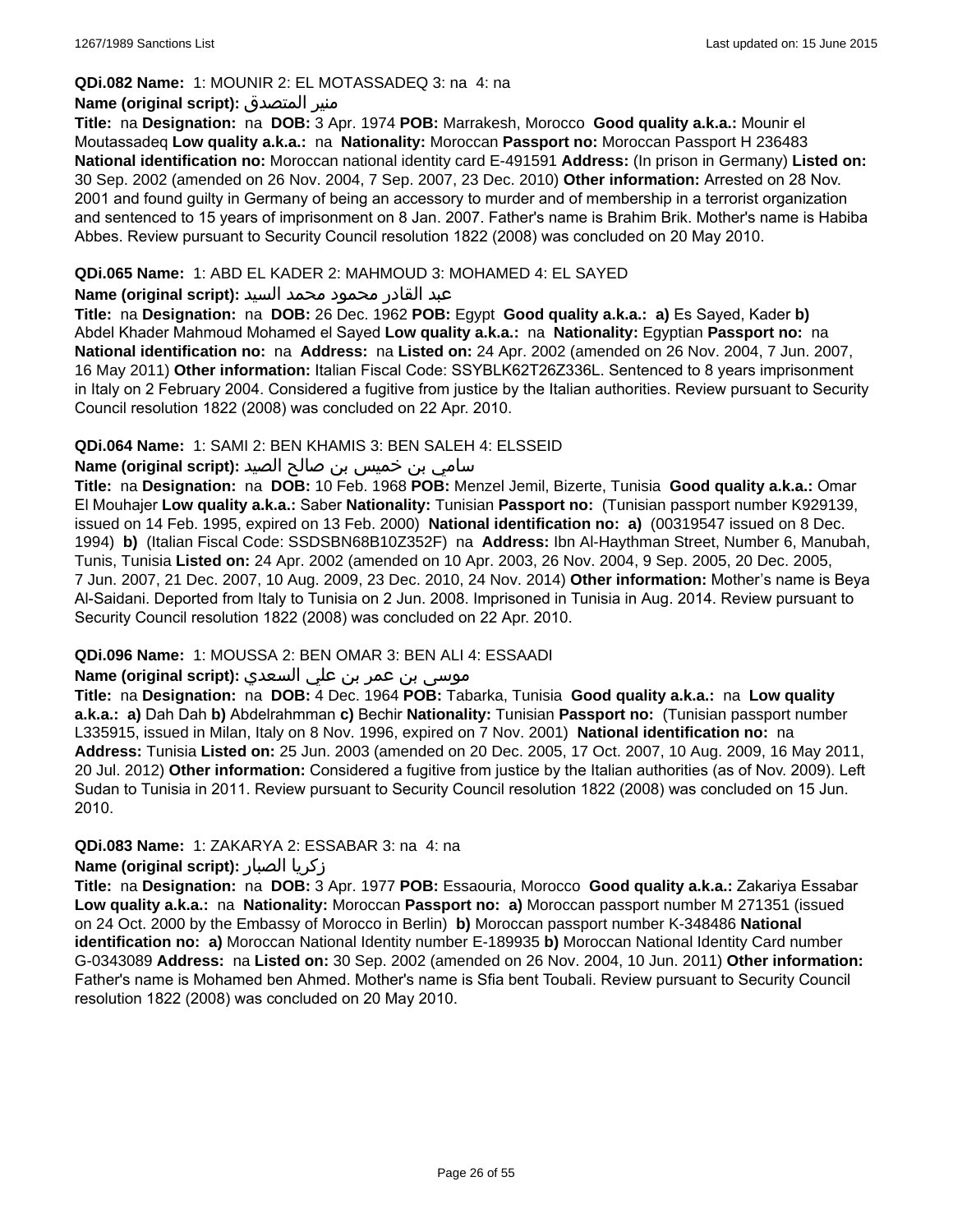#### **QDi.352 Name:** 1: MAULANA 2: FAZLULLAH 3: na 4: na

**Title:** na **Designation:** na **DOB:** 1974 **POB:** Kuza Bandai village, Swat Valley, Khyber Pakhtunkhawa Province, Pakistan **Good quality a.k.a.: a)** Mullah Fazlullah **b)** Fazal Hayat **Low quality a.k.a.:** Mullah Radio **Nationality:**  na **Passport no:** na **National identification no:** na **Address:** (Afghanistan / Pakistan border region) **Listed on:** 7 Apr. 2015 **Other information:** Commander of Tehrik-e Taliban Pakistan (TTP) (QDe.132) since 7 Nov. 2013. Led the local TTP in Pakistan's northwest valley of Swat from 2007 to 2009.

#### **QDi.251 Name:** 1: SALAH EDDINE 2: GASMI 3: na 4: na

### **Name (original script):** قاسمي صالح

**Title:** na **Designation:** na **DOB:** 13 Apr. 1971 **POB:** Zeribet El Oued, Wilaya (province) of Biskra, Algeria **Good quality a.k.a.:** Abou Mohamed Salah **Low quality a.k.a.:** Bounouadher **Nationality:** Algerian **Passport no:** na **National identification no:** na **Address:** Algeria **Listed on:** 3 Jul. 2008 (amended on 24 Mar. 2009, 15 Nov. 2012, 14 Mar. 2013) **Other information:** Belongs to the leadership and is in charge of information committee of the Organization of Al-Qaida in the Islamic Maghreb (QDe.014). Mother's name is Yamina Soltane. Father's name is Abdelaziz. Associated with Abdelmalek Droukdel (QDi.232). Arrested in Algeria on 16 Dec. 2012.

### **QDi.259 Name:** 1: FRITZ 2: MARTIN 3: GELOWICZ 4: na

**Title:** na **Designation:** na **DOB:** 1 Sep. 1979 **POB:** Munich, Germany **Good quality a.k.a.: a)** Robert Konars, born 10 Apr. 1979 in Liege, Belgium **b)** Markus Gebert **Low quality a.k.a.: a)** Malik **b)** Benzl **c)** Bentley **Nationality:** German **Passport no:** German number 7020069907, issued in Ulm, Germany (expired on 11 May 2010.) **National identification no:** German Federal Identity Card number 7020783883, issued in Ulm, Germany (expired on 10 Jun. 2008.) **Address: a)** (In prison in Germany (since Sep. 2007).) **b)** Böfinger Weg 20, Ulm, 89075, Germany (previous address) **Listed on:** 27 Oct. 2008 (amended on 13 Dec. 2011) **Other information:** Associated with the Islamic Jihad Union (IJU), also known as the Islamic Jihad Group (QDe.119). Associated with Daniel Martin Schneider (QDi.260) and Adem Yilmaz (QDi.261). In detention in Germany as of Jun. 2010.

### **QDi.028 Name:** 1: AHMED 2: KHALFAN 3: GHAILANI 4: na

**Title:** na **Designation:** na **DOB: a)** 14 Mar. 1974 **b)** 13 Apr. 1974 **c)** 14 Apr. 1974 **d)** 1 Aug. 1970 **POB:** Zanzibar, Tanzania **Good quality a.k.a.: a)** Ahmad, Abu Bakr **b)** Ahmed, Abubakar **c)** Ahmed, Abubakar K. **d)** Ahmed, Abubakar Khalfan **e)** Ahmed, Abubakary K. **f)** Ahmed, Ahmed Khalfan **g)** Ali, Ahmed Khalfan **h)** Ghailani, Abubakary Khalfan Ahmed **i)** Ghailani, Ahmed **j)** Ghilani, Ahmad Khalafan **k)** Hussein, Mahafudh Abubakar Ahmed Abdallah **l)** Khalfan, Ahmed **m)** Mohammed, Shariff Omar **n)** Haythem al-Kini **Low quality a.k.a.: a)** Ahmed The Tanzanian **b)** Foopie **c)** Fupi **d)** Ahmed, A **e)** Al Tanzani, Ahmad **f)** Bakr, Abu **g)** Khabar, Abu **Nationality:** Tanzanian **Passport no:** na **National identification no:** na **Address:** United States of America **Listed on:** 17 Oct. 2001 (amended on 27 Jul. 2007, 21 Oct. 2010) **Other information:** Apprehended in July 2004 and in custody for trial in the United States of America, as at October 2010. Review pursuant to Security Council resolution 1822 (2008) was concluded on 21 Jun. 2010.

#### **QDi.250 Name:** 1: AMOR 2: MOHAMED 3: GHEDEIR 4: na

#### عمر محمد قدير **:(script original (Name**

**Title:** na **Designation:** na **DOB:** Approximately 1958 **POB:** Deb-Deb, Amenas, Wilaya (province) of Illizi, Algeria **Good quality a.k.a.: a)** Abdelhamid Abou Zeid **b)** Youcef Adel **c)** Abou Abdellah **d)** Abid Hammadou, born 12 Dec. 1965 in Touggourt, Wilaya (province) of Ouargla, Algeria (previously listed as) **Low quality a.k.a.:**  na **Nationality:** Algerian **Passport no:** na **National identification no:** na **Address:** na **Listed on:** 3 Jul. 2008 (amended on 10 May 2012, 15 Nov. 2012) **Other information:** Associated with the Organization of Al-Qaida in the Islamic Maghreb (QDe.014). Located in Northern Mali as of Jun. 2008. Mother's name is Benarouba Bachira. Father's name is Mabrouk. He usurped the identity of Abid Hammadou, who allegedly died in Chad in 2004.

#### **QDi.341 Name:** 1: KEVIN 2: GUIAVARCH 3: na 4: na

**Title:** na **Designation:** na **DOB:** 12 Mar. 1993 **POB:** Paris, France **Good quality a.k.a.:** na **Low quality a.k.a.:**  na **Nationality:** na **Passport no:** na **National identification no:** na **Address:** Syrian Arab Republic (located in since 2012) **Listed on:** 23 Sep. 2014 **Other information:** French terrorist fighter who travelled to Syria and joined Al-Nusrah Front for the People of the Levant (QDe.137). Facilitator of foreign terrorist fighters from France to Syria. Activist in violent propaganda through the Internet.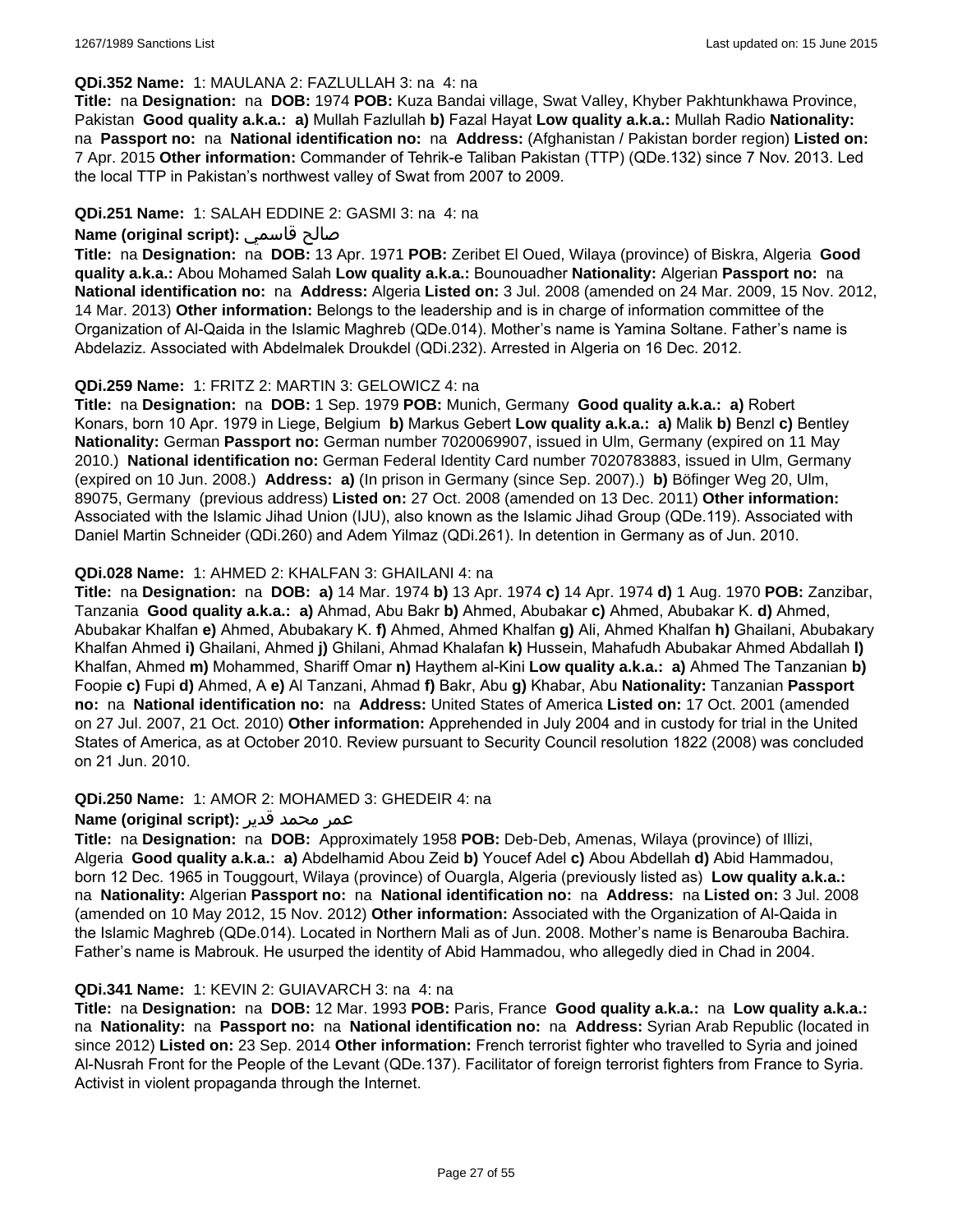#### **QDi.218 Name:** 1: GUN GUN 2: RUSMAN 3: GUNAWAN 4: na

**Title:** na **Designation:** na **DOB:** 6 Jul. 1977 **POB:** Cianjur, West Java, Indonesia **Good quality a.k.a.: a)** Gunawan, Rusman **b)** Abd Al-Hadi **c)** Abdul Hadi **d)** Abdul Karim **e)** Bukhori **f)** Bukhory **Low quality a.k.a.:** na **Nationality:** Indonesian **Passport no:** na **National identification no:** na **Address:** na **Listed on:** 21 Apr. 2006 (amended on 13 Dec. 2011) **Other information:** Brother of Nurjaman Riduan Isamuddin (QDi.087). Review pursuant to Security Council resolution 1822 (2008) was concluded on 8 Jun. 2010.

#### **QDi.003 Name:** 1: SALIM 2: AHMAD 3: SALIM 4: HAMDAN

### سالم أحمد سالم حمدان **:(script original (Name**

**Title:** na **Designation:** na **DOB:** 1965 **POB: a)** Al-Mukalla, Yemen **b)** AI-Mukala, Yemen **Good quality a.k.a.: a)** Saqr Al-Jaddawi (الجداوي صقر الكنية(**b)** Saqar Al Jadawi **c)** Saqar Aljawadi **d)** Salem Ahmed Salem Hamdan **Low quality a.k.a.:** na **Nationality:** Yemeni **Passport no:** Yemeni number 00385937 **National identification no:** na **Address: a)** Shari Tunis, Sana'a, Yemen (previous address) **b)** (Located in Yemen since Nov. 2008) **Listed on:** 25 Jan. 2001 (amended on 25 Jul. 2006, 23 Apr. 2007, 30 Jan. 2009, 17 Jul. 2009, 25 Jan. 2010) **Other information:** Driver and private bodyguard to Usama bin Laden (deceased) from 1996 until 2001. Transferred from United States custody to Yemen in Nov. 2008. Review pursuant to Security Council resolution 1822 (2008) was concluded on 8 Jul. 2010.

### **QDi.068 Name:** 1: ADEL 2: BEN AL-AZHAR 3: BEN YOUSSEF 4: HAMDI

# عادل بن الأزهر بن يوسف حمدي **:(script original (Name**

**Title:** na **Designation:** na **DOB:** 14 Jul. 1970 **POB:** Tunis, Tunisia **Good quality a.k.a.:** Adel ben al- Azhar ben Youssef ben Soltane, born 14 Jul. 1970 in Tunis, Tunisia (formerly listed as) **Low quality a.k.a.:** Zakariya **Nationality:** Tunisian **Passport no:** (Tunisian passport number M408665, issued on 4 Oct. 2000, expired 3 Oct. 2005) **National identification no: a)** (Tunisian national identity number W334061 issued on 9 Mar. 2011) **b)** (Italian Fiscal Code: BNSDLA70L14Z352B) na **Address:** Tunisia **Listed on:** 3 Sep. 2002 (amended on 20 Dec. 2005, 7 Jun. 2007, 23 Dec. 2010, 24 Nov. 2014) **Other information:** Deported from Italy to Tunisia on 28 February 2004. Serving a 12-year prison sentence in Tunisia for membership in a terrorist organization abroad as at Jan. 2010. Arrested in Tunisia in 2013. Legally changed family name from Ben Soltane to Hamdi in 2014. Review pursuant to Security Council resolution 1822 (2008) was concluded on 21 Jun. 2010.

#### **QDi.144 Name:** 1: MOHAMMAD 2: TAHIR 3: HAMMID 4: na

#### **محمد طاهر حامد :(Name (original script**

**Title:** Imam **Designation:** na **DOB:** 1 Nov. 1975 **POB:** Poshok, Iraq **Good quality a.k.a.:** Abdelhamid Al Kurdi **Low quality a.k.a.:** na **Nationality:** na **Passport no:** na **National identification no:** na **Address:** na **Listed on:** 12 Nov. 2003 (amended on 9 Sep. 2005, 21 Dec. 2007, 16 May 2011) **Other information:** A deportation order was issued by the Italian authorities on 18 Oct. 2004. Considered a fugitive from justice by the Italian authorities as of Sep. 2007. Review pursuant to Security Council resolution 1822 (2008) was concluded on 8 Jun. 2010.

#### **QDi.204 Name:** 1: ISNILON 2: TOTONI 3: HAPILON 4: na

**Title:** na **Designation:** na **DOB: a)** 18 Mar. 1966 **b)** 10 Mar. 1967 **POB:** Bulanza, Lantawan, Basilan, The Philippines **Good quality a.k.a.: a)** Isnilon Hapilun **b)** Isnilun Hapilun **c)** Abu Musab **d)** Salahudin **e)** Tuan Isnilon **Low quality a.k.a.:** na **Nationality:** Filipino **Passport no:** na **National identification no:** na **Address:** na **Listed on:** 6 Dec. 2005 **Other information:** Review pursuant to Security Council resolution 1822 (2008) was concluded on 8 Jun. 2010.

#### **QDi.268 Name:** 1: ABDUL 2: HAQ 3: na 4: na

**Title:** na **Designation:** na **DOB:** 10 Oct. 1971 **POB:** Chele County, Khuttan Area, Xinjiang Uighur Autonomous Region, China **Good quality a.k.a.: a)** Maimaitiming Maimaiti **b)** Abdul Heq **c)** Abuduhake **d)** Abdulheq Jundullah **e)** 'Abd Al-Haq **f)** Memetiming Memeti **g)** Memetiming Aximu **h)** Memetiming Qekeman **i)** Maiumaitimin Maimaiti **j)** Abdul Saimaiti **k)** Muhammad Ahmed Khaliq **Low quality a.k.a.: a)** Maimaiti Iman **b)** Muhelisi **c)** Qerman **d)** Saifuding **Nationality:** Chinese **Passport no:** na **National identification no:** Chinese national identity card number 653225197110100533 **Address:** na **Listed on:** 15 Apr. 2009 (amended on 13 Dec. 2011) **Other information:** Location (as at Apr. 2009): Pakistan. Overall leader and commander of the Eastern Turkistan Islamic Movement (QDe.088). Involved in fundraising and recruitment for this organization. Reportedly deceased in Pakistan in February 2010.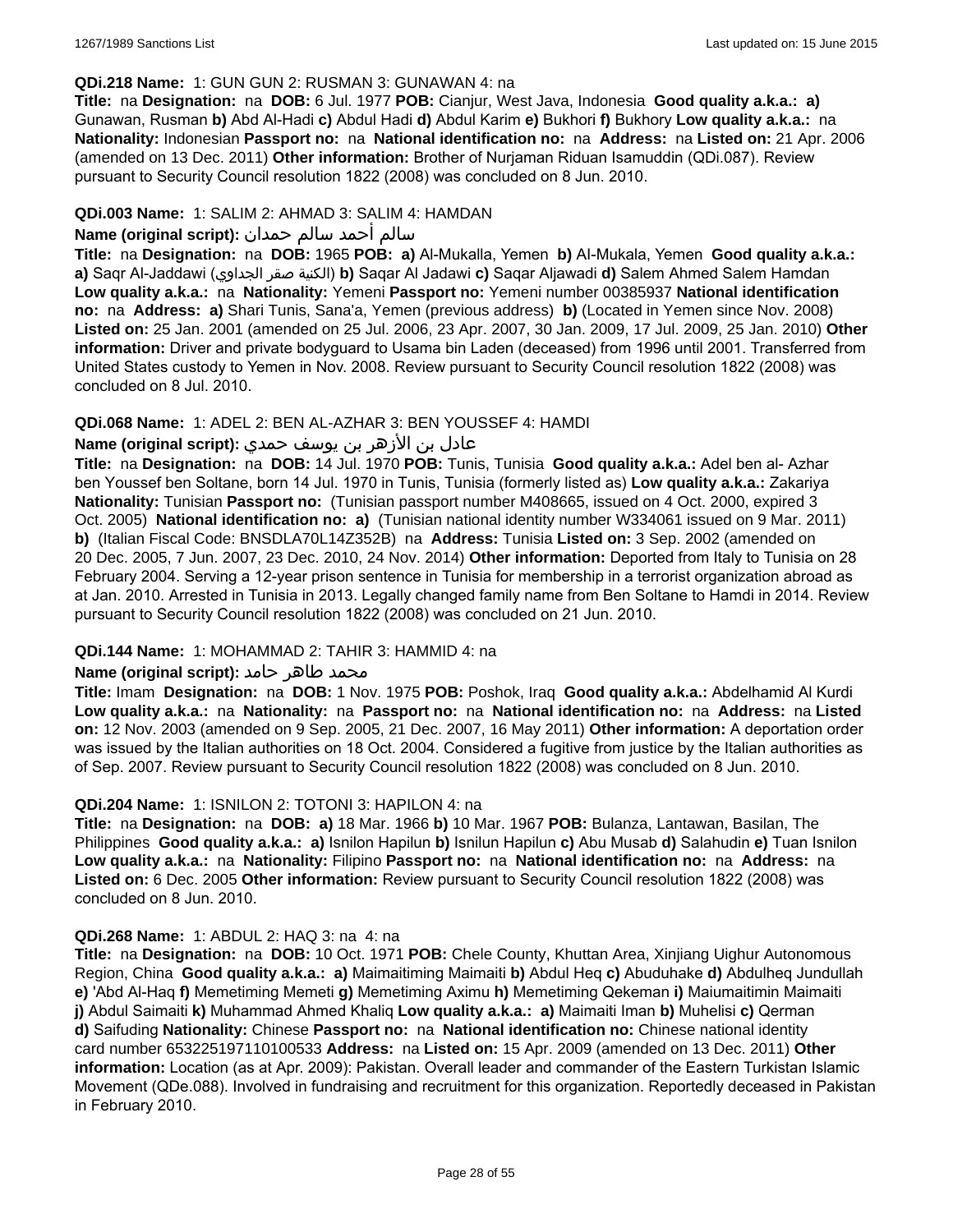### **QDi.088 Name:** 1: GULBUDDIN 2: HEKMATYAR 3: na 4: na

### **Name (original script):** حکمتیار گلبدین

**Title:** na **Designation:** na **DOB:** 1 Aug. 1949 **POB:** Kunduz Province, Afghanistan **Good quality a.k.a.: a)** Gulabudin Hekmatyar **b)** Golboddin Hikmetyar **c)** Gulbuddin Khekmatiyar **d)** Gulbuddin Hekmatiar **e)** Gulbuddin Hekhmartyar **f)** Gulbudin Hekmetyar **Low quality a.k.a.:** na **Nationality:** Afghan **Passport no:** na **National identification no:** na **Address:** na **Listed on:** 20 Feb. 2003 (amended on 16 May 2011) **Other information:** Belongs to the Kharoti tribe. Believed to be in the Afghanistan/Pakistan border area as at Jan. 2011. Father's name is Ghulam Qader. Review pursuant to Security Council resolution 1822 (2008) was concluded on 8 Jun. 2010.

#### **QDi.029 Name:** 1: RI'AD 2: MUHAMMAD HASAN 3: MUHAMMAD 4: HIJAZI

#### رياض محمد حسن محمد الحجازي **:(script original (Name**

**Title:** na **Designation:** na **DOB:** 30 Dec. 1968 **POB:** California, United States of America **Good quality a.k.a.: a)** Hijazi, Raed M. **b)** Al-Hawen, Abu-Ahmad **c)** Al-Shahid, Abu-Ahmad **d)** Raed Muhammad Hasan Muhammad Hijazi **Low quality a.k.a.: a)** Al-Maghribi, Rashid (The Moroccan) **b)** Al-Amriki, Abu-Ahmad (The American) **Nationality:** Jordanian **Passport no:** na **National identification no:** (a) United States Social Security Number: 548-91-5411 b) National number 9681029476) na **Address:** na **Listed on:** 17 Oct. 2001 (amended on 10 Apr. 2003, 16 May 2011) **Other information:** In custody in Jordan as at Mar. 2010. Father's name is Mohammad Hijazi. Mother's name is Sakina. Review pursuant to Security Council resolution 1822 (2008) was concluded on 21 Jun. 2010.

### **QDi.221 Name:** 1: JAMAL 2: HOUSNI 3: na 4: na

### **Name (original script):** حسني جمال

**Title:** na **Designation:** na **DOB:** 22 Feb. 1983 **POB:** Morocco **Good quality a.k.a.: a)** Djamel Il marocchino **b)** Jamal Al Maghrebi **c)** Hicham **Low quality a.k.a.:** na **Nationality:** na **Passport no:** na **National identification no:** na **Address: a)** Via Uccelli di Nemi n. 33, Milan **b)** via F. De Lemene n. 50, Milan**Listed on:** 2 Aug. 2006 (amended on 1 Sep. 2009) **Other information:** He is subject to Tribunale de Milano Custody Order n. 5236/02 R.G.N.R of 25 Nov. 2003 1511/02 R.G.GIP. Convicted and sentenced on 21 Sep. 2006 to seven years of detention by the Milan Assizes Court, Italy, for belonging to a criminal association with terrorist aims and receiving stolen goods. The sentence was confirmed on 17 Jul. 2007 by the Milan Assizes Appeal Court. In custody as at 16 Jun. 2009. Review pursuant to Security Council resolution 1822 (2008) was concluded on 20 Jul. 2009.

#### **QDi.010 Name:** 1: ZAYN 2: AL-ABIDIN 3: MUHAMMAD 4: HUSSEIN

#### زين العابدين محمد حسين **:(script original (Name**

**Title:** na **Designation:** na **DOB:** 12 Mar. 1971 **POB:** Riyadh, Saudi Arabia **Good quality a.k.a.: a)** Abd Al-Hadi Al-Wahab **b)** Zain Al-Abidin Muhammad Husain **c)** Zayn Al-Abidin Muhammad Husayn **d)** Zeinulabideen Muhammed Husein Abu Zubeidah **Low quality a.k.a.: a)** Abu Zubaydah **b)** Abu Zubaida **c)** Tariq Hani **Nationality:** Palestinian **Passport no:** na **National identification no:** na **Address:** na **Listed on:** 25 Jan. 2001 (amended on 10 Apr. 2003, 25 Jul. 2006, 23 Apr. 2007, 18 Jul. 2007, 27 Jul. 2007, 17 Jul. 2009, 16 Dec. 2010) **Other information:** Close associate of Usama bin Laden (deceased) and facilitator of terrorist travel. In custody of the United States of America as at Jul. 2007. Review pursuant to Security Council resolution 1822 (2008) was concluded on 21 Jun. 2010.

#### **QDi.195 Name:** 1: AL SAYYID 2: AHMED 3: FATHI 4: HUSSEIN ELIWAH

### السيد احمد فتحي حسين عليوة **:(script original (Name**

**Title:** na **Designation:** na **DOB: a)** 30 Jul. 1964 **b)** 30 Jan. 1964 **POB:** Suez, Egypt **Good quality a.k.a.: a)** Al Sayyid Ahmed Fathi Hussein Eliwa **b)** Al Sayyid Ahmed Fathi Hussein Alaiwah **c)** Al Sayyid Ahmed Fathi Hussein Elaiwa **d)** Al Sayyid Ahmed Fathi Hussein Ilewah **e)** Al Sayyid Ahmed Fathi Hussein Alaywah **f)** El Sayed Ahmad Fathi Hussein Elaiwa **g)** Hatim **h)** Hisham **i)** Abu Umar **j)** El-Sayed Ilawah born on 3 Jul.1954 **Low quality a.k.a.:**  na **Nationality:** Egyptian **Passport no:** (United Kingdom passport number RP0185179 issued on 11 Sep. 2001, expires on 11 Sep. 2011 (in the name of Al-Sayyid Ilewah)) **National identification no:** na **Address:** United Kingdom **Listed on:** 29 Sep. 2005 (amended on 6 Oct. 2005, 18 Aug. 2006, 13 Dec. 2011) **Other information:** Sentenced to 15 years imprisonment in Egypt in 1999. Father's name is Fathi Hussein Elaiwa. Member of Egyptian Islamic Jihad (QDe.003). Review pursuant to Security Council resolution 1822 (2008) was concluded on 29 Jul. 2010.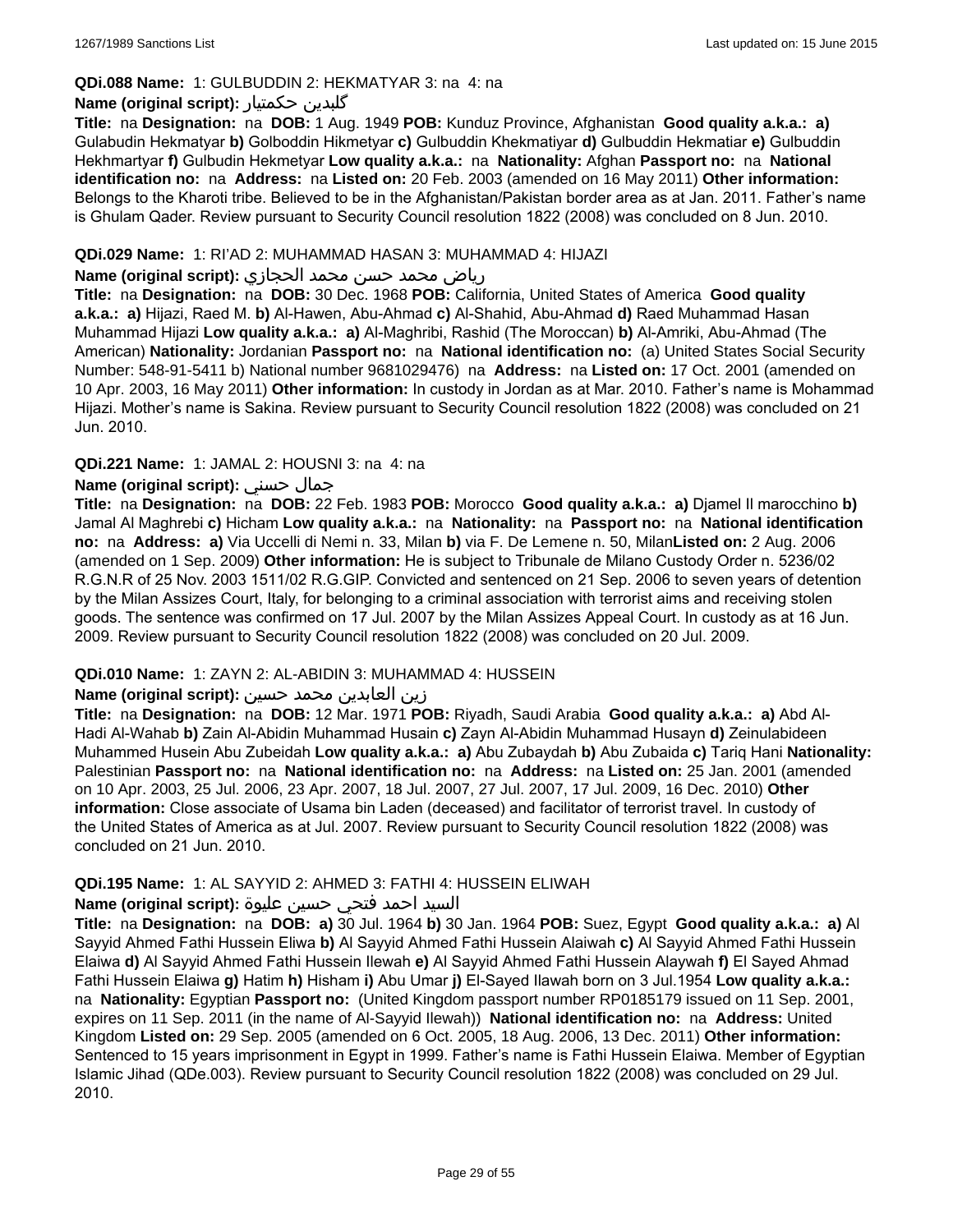### **QDi.067 Name:** 1: MOSTAFA 2: KAMEL 3: MOSTAFA 4: IBRAHIM

### مصطفى كمال مصطفى ابراهيم **:Name (original script**)

**Title:** na **Designation:** na **DOB:** 15 Apr. 1958 **POB:** Alexandria, Egypt **Good quality a.k.a.: a)** Mustafa Kamel Mustafa **b)** Adam Ramsey Eaman **c)** Kamel Mustapha Mustapha **d)** Mustapha Kamel Mustapha **e)** Abu Hamza **f)** Mostafa Kamel Mostafa **Low quality a.k.a.: a)** Abu Hamza Al-Masri **b)** Abu Hamza **c)** Abu Hamza Al-Misri **Nationality:** British **Passport no:** na **National identification no:** na **Address:** United States of America **Listed on:** 24 Apr. 2002 (amended on 26 Nov. 2004, 25 Jul. 2006, 14 Mar. 2008, 21 Oct. 2010, 4 Aug. 2014) **Other information:** Extradited from the United Kingdom to the United States of America on 5 Oct. 2012. Convicted on terrorism charges by a court in the United States of America in May 2014. Review pursuant to Security Council resolution 1822 (2008) was concluded on 22 Apr. 2010.

### **QDi.308 Name:** 1: ZAFAR 2: IQBAL 3: na 4: na

**Title:** na **Designation:** na **DOB:** 4 Oct. 1953 **POB:** na **Good quality a.k.a.: a)** Zaffer Iqbal **b)** Malik Zafar Iqbal Shehbaz **c)** Malik Zafar Iqbal Shahbaz **d)** Malik Zafar Iqbal **Low quality a.k.a.: a)** Zafar Iqbal Chaudhry **b)** Muhammad Zafar Iqbal **Nationality:** Pakistani **Passport no:** (Passport number DG5149481, issued on 22 Aug. 2006, expired on 21 Aug. 2011, passport booklet number A2815665) **National identification no:** (National identification number 35202- 4135948-7 b) Alternate national identification number 29553654234) na **Address:** Masjid al-Qadesia, 4 Lake Road, Lahore, Pakistan **Listed on:** 14 Mar. 2012 **Other information:** Senior leader and co-founder of Lashkar-e-Tayyiba (QDi.118) (LeT) who has held various senior leader positions in LeT and its front organization, Jamaat-ud-Dawa (JUD) (listed as an alias of LeT). As of 2010, in charge of LeT/JUD finance department, director of its education department and president of its medical wing. Other title: Professor.

### **QDi.087 Name:** 1: NURJAMAN 2: RIDUAN 3: ISAMUDDIN 4: na

**Title:** na **Designation:** na **DOB:** 4 Apr. 1964 **POB:** Cianjur, West Java, Indonesia **Good quality a.k.a.: a)** Hambali **b)** Nurjaman **c)** Isomuddin, Nurjaman Riduan **d)** Hambali Bin Ending **e)** Encep Nurjaman (birth name) **f)** Hambali Ending Hambali **g)** Isamuddin Riduan **h)** Isamudin Ridwan **Low quality a.k.a.:** na **Nationality:** Indonesian **Passport no:** na **National identification no:** na **Address:** na **Listed on:** 28 Jan. 2003 (amended on 2 Jul. 2007, 27 Jul. 2007, 16 May 2011) **Other information:** Senior leader of Jemaah Islamiyah (QDe.092). Brother of Gun Gun Rusman Gunawan (QDi.218). In custody of the United States of America, as of July 2007. Review pursuant to Security Council resolution 1822 (2008) was concluded on 13 Apr. 2010.

### **QDi.321 Name:** 1: MALIK 2: MUHAMMAD 3: ISHAQ 4: na

#### مالک محمد اسحاق : Name (original script)

**Title:** na **Designation:** na **DOB:** Approximately 1959 **POB:** Rahim Yar Khan, Punjab Province, Pakistan **Good quality a.k.a.:** Malik Ishaq **Low quality a.k.a.:** na **Nationality:** Pakistani **Passport no:** na **National identification no:** na **Address:** Pakistan **Listed on:** 14 Mar. 2014 **Other information:** One of the founders and a current leader of Lashkar i Jhangvi (LJ) (QDe.096). Physical description: heavy build with black eye colour, black hair colour and medium brown complexion with a heavy black beard. Photo available for inclusion in the INTERPOL-UN Security Council Special Notice.

#### **QDi.180 Name:** 1: KHADAFI 2: ABUBAKAR 3: JANJALANI 4: na

**Title:** na **Designation:** na **DOB:** 3 Mar. 1975 **POB:** Isabela, Basilan, Philippines **Good quality a.k.a.: a)** Khadafy Janjalani **b)** Khaddafy Abubakar Janjalani **c)** Abu Muktar **Low quality a.k.a.:** na **Nationality:** Filipino **Passport no:** na **National identification no:** na **Address:** na **Listed on:** 22 Dec. 2004 (amended on 23 Feb. 2009) **Other information:** Reportedly deceased in 2006. Review pursuant to Security Council resolution 1822 (2008) was concluded on 29 Jul. 2010.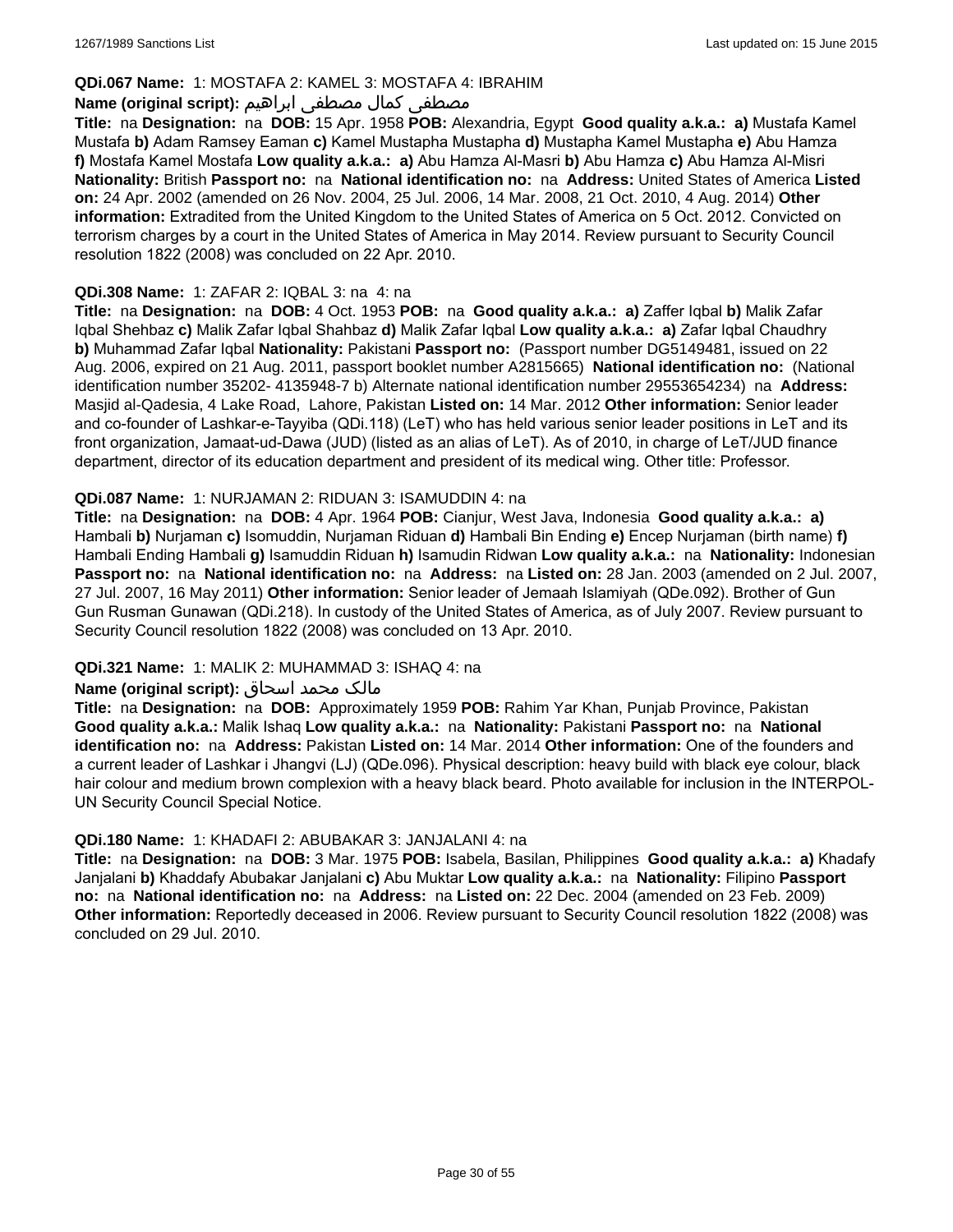#### **QDi.099 Name:** 1: KHALIL 2: BEN AHMED 3: BEN MOHAMED 4: JARRAYA

#### خليل بن احمد بن محمد جراية **:(script original (Name**

**Title:** na **Designation:** na **DOB:** 8 Feb. 1969 **POB:** Sfax, Tunisia **Good quality a.k.a.: a)** Khalil Yarraya **b)** Ben Narvan Abdel Aziz, born 15 Aug. 1970 in Sereka (former Yugoslavia) **c)** Abdel Aziz Ben Narvan, born 15 Aug. 1970 in Sereka (former Yugoslavia) **Low quality a.k.a.: a)** Amro **b)** Omar **c)** Amrou **d)** Amr **Nationality:** Tunisian **Passport no:** Tunisian number K989895, issued on 26 Jul. 1995 ( in Genoa, Italy, expired on 25 Jul. 2000) **National identification no:** na **Address:** Nuoro, Italy **Listed on:** 25 Jun. 2003 (amended on 26 Nov. 2004, 20 Dec. 2005, 17 Oct. 2007, 16 Sep. 2008, 24 Mar. 2009, 10 Aug. 2009, 6 Aug. 2010) **Other information:** Detained in Italy since 9 Aug. 2008 for his implication in a case related to terrorism. Review pursuant to Security Council resolution 1822 (2008) was concluded on 15 Jun. 2010.

#### **QDi.114 Name:** 1: SALIM Y SALAMUDDIN 2: JULKIPLI 3: na 4: na

**Title:** na **Designation:** na **DOB:** 20 Jun. 1967 **POB:** Tulay, Jolo Sulu, Philippines **Good quality a.k.a.: a)** Kipli Sali **b)** Julkipli Salim **Low quality a.k.a.:** na **Nationality:** Filipino **Passport no:** na **National identification no:** na **Address:** na **Listed on:** 9 Sep. 2003 (amended on 23 Feb. 2009, 13 Dec. 2011) **Other information:** In detention in the Philippines as at May 2011. Review pursuant to Security Council resolution 1822 (2008) was concluded on 25 May 2010.

### **QDi.072 Name:** 1: MEHDI 2: BEN MOHAMED 3: BEN MOHAMED 4: KAMMOUN

### المهدي بن محمد بن محمد كمون **:(script original (Name**

**Title:** na **Designation:** na **DOB:** 3 Apr. 1968 **POB:** Tunis, Tunisia **Good quality a.k.a.:** na **Low quality a.k.a.:** Salmane **Nationality:** Tunisian **Passport no:** (Tunisian passport number M307707, issued on 12 Apr. 2000, expired on 11 Apr. 2005) **National identification no:** na **Address:** Via Masina Number 7, Milan, Italy **Listed on:** 3 Sep. 2002 (amended on 20 Dec. 2005, 7 Jun. 2007, 23 Dec. 2010) **Other information:** Italian Fiscal Code: KMMMHD68D03Z352N. Deported from Italy to Tunisia on 22 July 2005. Serving an eight-year prison term in Tunisia for membership of a terrorist organization abroad as at Jan. 2010. Review pursuant to Security Council resolution 1822 (2008) was concluded on 21 Jun. 2010.

#### **QDi.302 Name:** 1: MEVLÜT 2: KAR 3: na 4: na

**Title:** na **Designation:** na **DOB:** 25 Dec. 1978 **POB:** Ludwigshafen, Germany **Good quality a.k.a.:** Mevluet Kar **Low quality a.k.a.: a)** Abu Obaidah **b)** Obeidah Al Turki **c)** Al-Turki **d)** Al Turki Kyosev **e)** Yanal Yusov **f)** Abu Udejf el-Turki **g)** Abu Obejd el-Turki **h)** Abdurrahman Almanci **Nationality:** Turkish **Passport no:** Turkish passport number TR-M842033, issued in Mainz, Germany (by the Turkish Consulate General, issued on 2 May 2002, expired on 24 Jul. 2007) **National identification no:** na **Address:** Güngören Merkez Mahallesi Toros Sokak 6/5, Istanbul, Turkey (previous as at Aug. 2009) **Listed on:** 25 Jan. 2012 **Other information:** Associated with Islamic Jihad Group (QDe.119). Arrest warrant issued by the investigating judge of the German Federal Court of Justice on 17 Aug. 2009.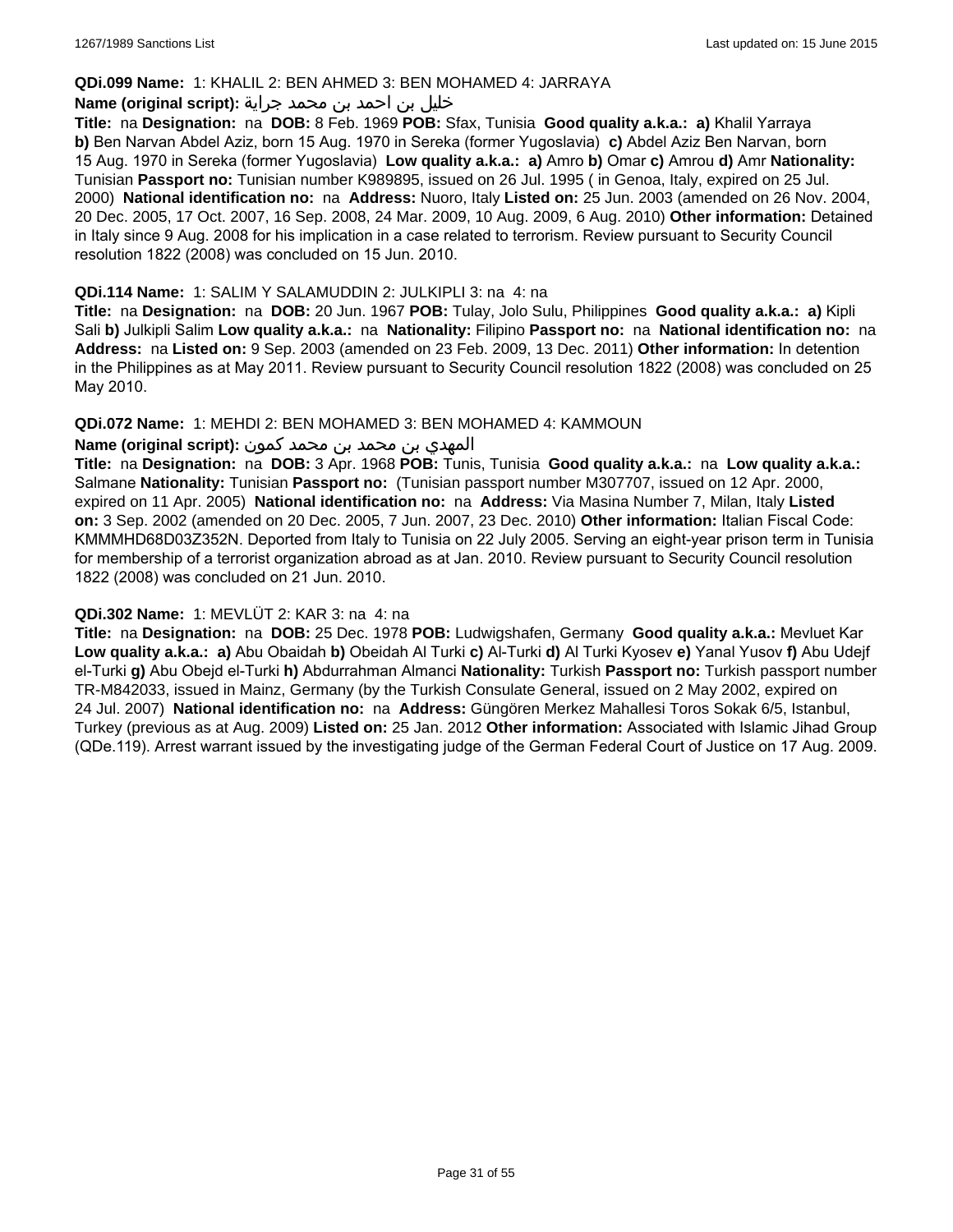#### **QDi.135 Name:** 1: DAWOOD 2: IBRAHIM 3: KASKAR 4: na

**Title:** Sheikh **Designation:** na **DOB:** 26 Dec. 1955 **POB: a)** Bombai **b)** Ratnagiri, India **Good quality a.k.a.: a)** Dawood Ebrahim **b)** Sheikh Dawood Hassan **c)** Abdul Hamid Abdul Aziz **d)** Anis Ibrahim **e)** Aziz Dilip **f)** Daud Hasan Shaikh Ibrahim Kaskar **g)** Daud Ibrahim Memon Kaskar **h)** Dawood Hasan Ibrahim Kaskar **i)** Dawood Ibrahim Memon **j)** Dawood Sabri **k)** Kaskar Dawood Hasan **l)** Shaikh Mohd Ismail Abdul Rehman **m)** Dowood Hassan Shaikh Ibrahim **Low quality a.k.a.: a)** Ibrahim Shaikh Mohd Anis **b)** Shaikh Ismail Abdul **c)** Hizrat **Nationality:** Indian **Passport no: a)** Indian number A-333602, issued on 4 Jun. 1985, issued in Bombay, India (passport subsequently revoked by the Government of India) **b)** Indian number M110522, issued on 13 Nov. 1978, issued in Bombay **c)** Indian number R841697, issued on 26 Nov. 1981, issued in Bombay **d)** Indian number F823692 (JEDDAH) issued by CGI in Jeddah, issued on 2 Sep. 1989 **e)** Indian number A501801 (BOMBAY), issued on 26 Jul. 1985 **f)** Indian number K560098 (BOMBAY), issued on 30 Jul. 1975 **g)** Passport number V57865 (BOMBAY), issued on 3 Oct. 1983 **h)** Passport number P537849 (BOMBAY), issued on 30 Jul. 1979 **i)** Passport number A717288 (MISUSE), issued on 18 Aug. 1985, issued in Dubai **j)** Pakistani number G866537 (MISUSE), issued on 12 Aug. 1991, issued in Rawalpindi **k)** Passport number C-267185 ( issued in Karachi in Jul.1996) **l)** Passport number H-123259 ( issued in Rawalpindi in Jul. 2001) **m)** Passport number G-869537 ( issued in Rawalpindi) **n)** Passport number KC-285901 **National identification no:** na **Address: a)** Karachi, Pakistan ( White House, Near Saudi Mosque, Clifton) **b)** (House Nu 37 - 30th Street - defence, Housing Authority Karachi Pakistan) **c)** (Palatial bungalow in the hilly area of Noorabad in Karachi) **d)** (Property at Margalla Raod F 6/2 Street no. 22, House number 29 in Karachi) **Listed on:** 3 Nov. 2003 (amended on 21 Mar. 2006, 25 Jul. 2006, 2 Jul. 2007, 11 Mar. 2010) **Other information:** International arrest warrant issued by the Government of India. Review pursuant to Security Council resolution 1822 (2008) was concluded on 20 May 2010.

#### **QDi.002 Name:** 1: AMIN 2: MUHAMMAD 3: UL HAQ 4: SAAM KHAN

**Title:** na **Designation:** na **DOB:** 1960 **POB:** Nangarhar Province, Afghanistan **Good quality a.k.a.: a)** Al-Haq, Amin **b)** Amin, Muhammad **Low quality a.k.a.: a)** Dr. Amin **b)** Ul-Haq, Dr. Amin **Nationality:** Afghan **Passport no:** na **National identification no:** na **Address:** na **Listed on:** 25 Jan. 2001 (amended on 18 Jul. 2007, 16 Dec. 2010) **Other information:** Security coordinator for Usama bin Laden (deceased). Repatriated to Afghanistan in February 2006. Review pursuant to Security Council resolution 1822 (2008) was concluded on 15 Jun. 2010.

#### **QDi.306 Name:** 1: MUSTAFA 2: HAJJI 3: MUHAMMAD 4: KHAN

### مصطفى حجي محمد خان **:Name (original script)**

**Title:** na **Designation:** na **DOB: a)** (Between Aug. and Sep. 1977) **b)** 1976 **POB: a)** Al-Madinah, Saudi Arabia **b)** Sangrar, Sindh Province, Pakistan **Good quality a.k.a.: a)** غول حسن) Hassan Ghul; Hassan Gul; Hasan Gul) **b)** Khalid Mahmud **Low quality a.k.a.: a)** Ahmad Shahji **b)** Mustafa Muhammad **c)** Abu Gharib al-Madani **d)** شيماء أبو (Abu-Shaima; Abu- Shayma) **Nationality: a)** Pakistani **b)** Saudi Arabian **Passport no:** na **National identification no:** na **Address:** na **Listed on:** 14 Mar. 2012 **Other information:** Al-Qaida (QDe.004) facilitator, courier and operative. As of 2010, facilitated activities for senior Pakistan-based Al-Qaida operatives.

#### **QDi.336 Name:** 1: ANAS 2: HASAN 3: KHATTAB 4: na

**Title:** na **Designation:** na **DOB:** 7 Apr. 1986 **POB:** Damascus, Syrian Arab Republic **Good quality a.k.a.:** Samir Ahmed al-Khayat **Low quality a.k.a.: a)** Hani **b)** Abu Hamzah **c)** Abu-Ahmad Hadud **Nationality:** na **Passport no:** na **National identification no:** na **Address:** na **Listed on:** 23 Sep. 2014 **Other information:** Administrative amir of Al-Nusrah Front for the People of the Levant (QDe.137).

#### **QDi.340 Name:** 1: EMILIE 2: KONIG 3: na 4: na

**Title:** na **Designation:** na **DOB:** 9 Dec. 1984 **POB:** Ploemeur, France **Good quality a.k.a.:** na **Low quality a.k.a.:** na **Nationality:** French **Passport no:** na **National identification no:** na **Address:** Syrian Arab Republic (located in since 2013) **Listed on:** 23 Sep. 2014 **Other information:** French terrorist fighter who travelled to Syria and joined Islamic State in Iraq and the Levant, listed as Al-Qaida in Iraq (AQI) (QDe.115). Active in radicalizing and propagating Al-Qaida's (QDe.004) ideology through the Internet. Incites violent activities against France.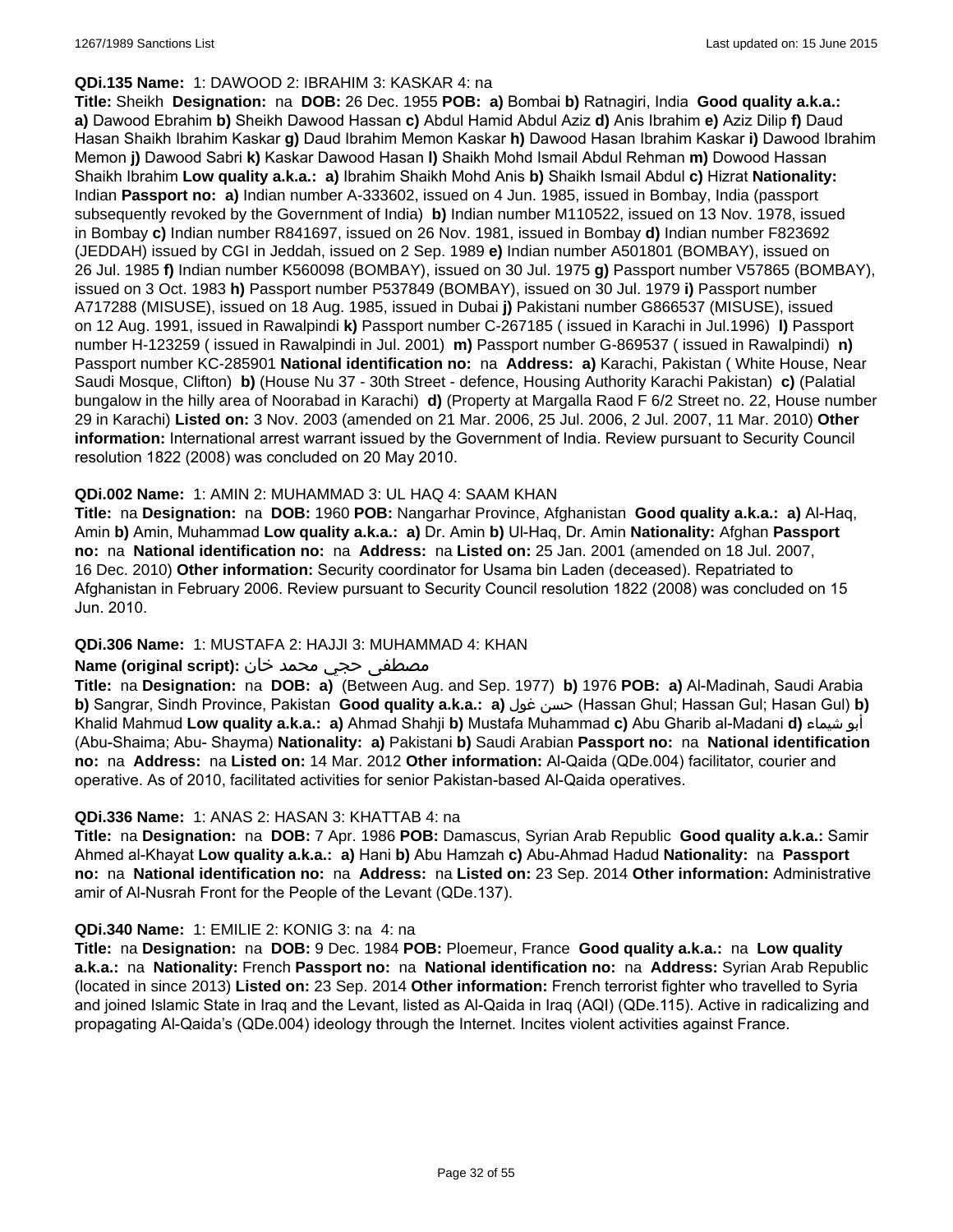### **QDi.190 Name:** 1: ABDELKADER 2: LAAGOUB 3: na 4: na

#### عبد القادر لاغوب **:(script original (Name**

**Title:** na **Designation:** na **DOB:** 23 Apr. 1966 **POB:** Casablanca, Morocco **Good quality a.k.a.:** na **Low quality a.k.a.:** Rachid **Nationality:** Moroccan **Passport no:** (Moroccan passport number D-379312) **National identification no:** (Moroccan national identity card DE- 473900) na **Address:** Number 4, Via Europa, Paderno Ponchielli, Cremona, Italy **Listed on:** 29 Jul. 2005 (amended on 21 Dec. 2007, 13 Dec. 2011) **Other information:** Italian Fiscal code: LGBBLK66D23Z330U. Father's name is Mamoune Mohamed. Mother's name is Fatna Ahmed. Review pursuant to Security Council resolution 1822 (2008) was concluded on 8 Jun. 2010.

#### **QDi.319 Name:** 1: MOHAMED 2: LAHBOUS 3: na 4: na

#### **Name (original script):** لحبوس محمد

**Title:** na **Designation:** na **DOB:** 1978 **POB:** Mali **Good quality a.k.a.: a)** Mohamed Ennouini **b)** Hassan **c)** Hocine **Low quality a.k.a.:** na **Nationality:** Malian **Passport no:** na **National identification no:** na **Address:** Mali **Listed on:** 24 Oct. 2013 **Other information:** Member of the Mouvement pour l'Unification et le Jihad en Afrique de l'Ouest (MUJAO) (QDe.134).

#### **QDi.062 Name:** 1: MOHAMED 2: LAKHAL 3: na 4: na

### **Name (original script):** لكحل محمد

**Title:** na **Designation:** na **DOB:** 5 Feb. 1970 **POB:** Tunis, Tunisia **Good quality a.k.a.: a)** Lased Ben Heni, born 5 Feb. 1969 in Tripoli, Libyan Arab Jamahiriya **b)** Al-As'ad Ben Hani, born 5 Feb. 1969 in Tripoli, Libyan Arab Jamahiriya **c)** Mohamed Ben Belgacem Awani **d)** Mohamed Aouani, born 5 Feb. 1970 in Tunis, Tunisia (formerly listed as) **Low quality a.k.a.: a)** Mohamed Abu Abda **b)** Abu Obeida **Nationality:** Tunisian **Passport no:** na **National identification no:** (Tunisian national identity number W374031, issued on 11 Apr. 2011) na **Address:**  na **Listed on:** 24 Apr. 2002 (amended on 26 Nov. 2004, 9 Sep. 2005, 31 Jul. 2006, 23 Dec. 2010, 24 Nov. 2014) **Other information:** Professor of Chemistry. Deported from Italy to Tunisia on 27 Aug. 2006. Legally changed family name from Aouani to Lakhal in 2014. Review pursuant to Security Council resolution 1822 (2008) was concluded on 22 Apr. 2010.

#### **QDi.264 Name:** 1: ZAKI-UR-REHMAN 2: LAKHVI 3: na 4: na

**Title:** na **Designation:** na **DOB:** 30 Dec. 1960 **POB:** Okara, Pakistan **Good quality a.k.a.: a)** Zakir Rehman Lakvi **b)** Zaki Ur-Rehman Lakvi **c)** Kaki Ur-Rehman **d)** Zakir Rehman **e)** Abu Waheed Irshad Ahmad Arshad **Low quality a.k.a.:** Chachajee **Nationality:** Pakistani **Passport no:** na **National identification no:** Pakistani 61101-9618232-1 **Address: a)** Barahkoh, P.O. DO, Tehsil and District Islamabad, Pakistan (location as at May 2008) **b)** Chak No. 18/IL, Rinala Khurd, Tehsil Rinala Khurd, District Okara, Pakistan (previous location) **Listed on:** 10 Dec. 2008 **Other information:** Chief of operations of Lashkar-e-Tayyiba (listed under permanent reference number QDe.118).

#### **QDi.247 Name:** 1: RUBEN 2: PESTANO 3: LAVILLA, JR 4: na

**Title:** Sheik **Designation:** na **DOB:** 4 Oct. 1972 **POB:** Sitio Banga Maiti, Barangay Tranghawan, Lambunao, Iloilo, Philippines **Good quality a.k.a.: a)** Reuben Lavilla **b)** Sheik Omar **c)** Mile D Lavilla **d)** Reymund Lavilla **e)** Ramo Lavilla **f)** Mike de Lavilla **g)** Abdullah Muddaris **h)** Ali Omar **i)** Omar Lavilla **j)** Omar Labella **Low quality a.k.a.: a)** So **b)** Eso **c)** Junjun **Nationality:** Filipino **Passport no: a)** Filipino number MM611523 (2004) **b)** Filipino number EE947317 (2000-2001) **c)** Filipino number P421967 (1995-1997) **National identification no:** na **Address:** 10th Avenue, Caloocan City, Philippines **Listed on:** 4 Jun. 2008 (amended on 16 Sep. 2008, 13 Dec. 2011) **Other information:** Spiritual leader of the Rajah Solaiman Movement (QDe.128). Associated with Khadafi Abubakar Janjalani (QDi.180). In detention in the Philippines as of May 2011. Review pursuant to Security Council resolution 1822 (2008) was concluded on 13 May 2010.

#### **QDi.155 Name:** 1: DJAMEL 2: LOUNICI 3: na 4: na

#### **Name (original script):** لونيسي جمال

**Title:** na **Designation:** na **DOB:** 1 Feb. 1962 **POB:** Algiers, Algeria **Good quality a.k.a.:** Jamal Lounici **Low quality a.k.a.:** na **Nationality:** Algerian **Passport no:** na **National identification no:** na **Address:** Algeria **Listed on:** 16 Jan. 2004 (amended on 7 Apr. 2008, 2 Dec. 2008, 30 Jan. 2009, 16 May 2011) **Other information:** Father's name is Abdelkader. Mother's name is Johra Birouh. Returned from Italy to Algeria where he resides since Nov. 2008. Son in law of Othman Deramchi (QDi.164). Review pursuant to Security Council resolution 1822 (2008) was concluded on 27 Jul. 2010.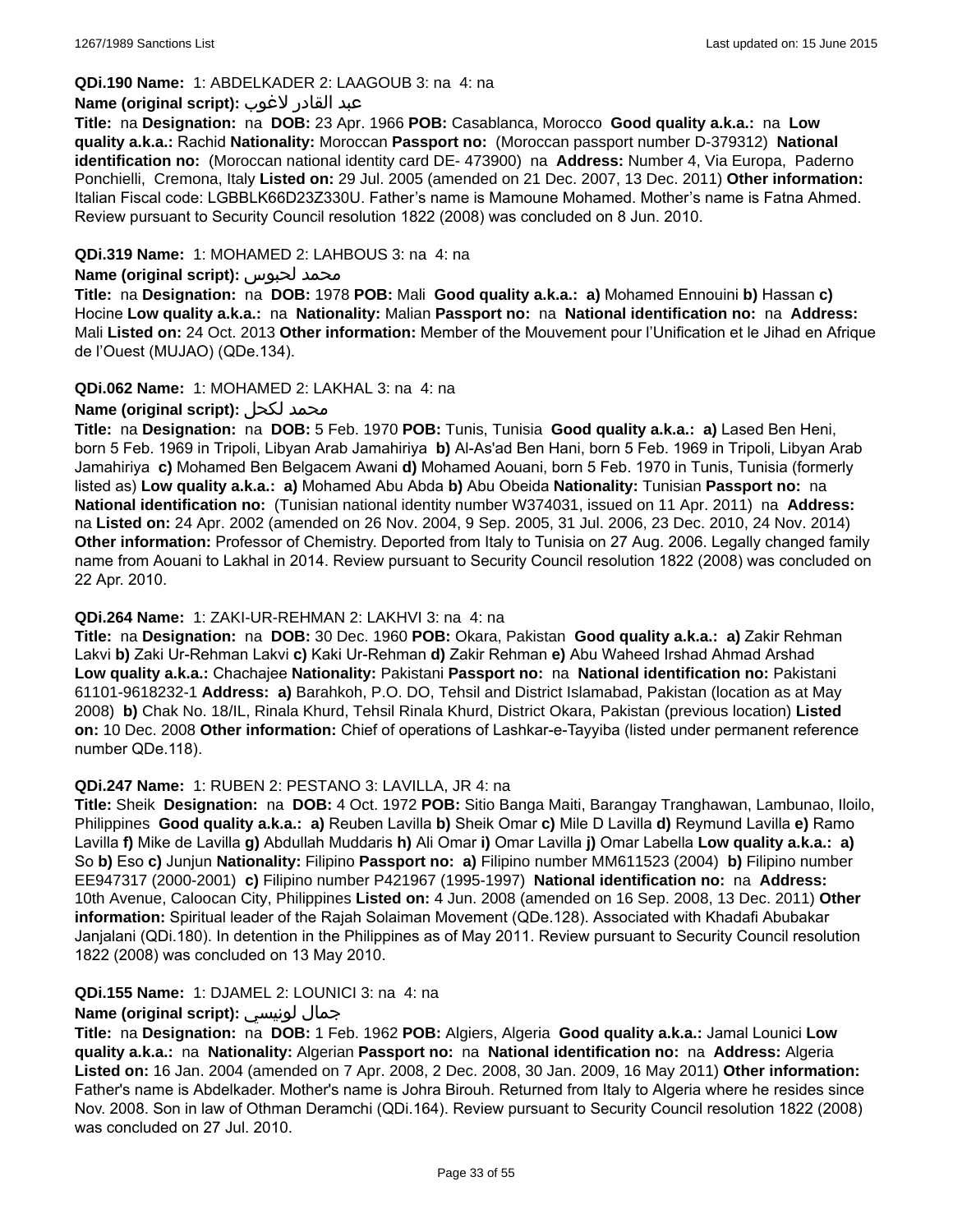#### **QDi.206 Name:** 1: IBRAHIM 2: MOHAMED KHALIL 3: na 4: na

### ابراهيم محمد خليل **:(script original (Name**

**Title:** na **Designation:** na **DOB:** 2 Jul. 1975 **POB:** Day Az-Zawr, Syria **Good quality a.k.a.: a)** Khalil Ibrahim Jassem, born 2 May 1972 in Baghdad, Iraq **b)** Khalil Ibrahim Mohammad, born 3 Jul. 1975 in Mosul, Iraq **c)** Khalil Ibrahim Al Zafiri (born 1972) **d)** Khalil, born 2 May 1975 **Low quality a.k.a.:** na **Nationality:** Syrian **Passport no:** (Temporary suspension of deportation No. T04338017 issued by Alien's Office of the City of Mainz, expired on 8 May 2013) **National identification no:** na **Address:** Refugee shelter Alte Ziegelei, Mainz, 55128, Germany **Listed on:** 6 Dec. 2005 (amended on 25 Jan. 2010, 13 Dec. 2011, 6 Aug. 2013) **Other information:** Sentenced to 7 years of imprisonment in Germany on 6 Dec. 2007. Released on 30 December 2012. Review pursuant to Security Council resolution 1822 (2008) was concluded on 5 Oct. 2009.

#### **QDi.202 Name:** 1: MAZEN 2: SALAH 3: MOHAMMED 4: na

### مازن صلاح محمد **:Name (original script)**

**Title:** na **Designation:** na **DOB:** 18 May 1981 **POB:** Arbil, Iraq **Good quality a.k.a.: a)** Mazen Ali Hussein, born 1 Jan. 1982 in Baghdad, Iraq **b)** Issa Salah Muhamad, born 1 Jan. 1980 **Low quality a.k.a.:** na **Nationality:** Iraqi **Passport no:** (German travel document ("Reiseausweis") A 0144378 (revoked as at Sep. 2012)) **National identification no:** na **Address:** 94051 Hauzenberg, Germany **Listed on:** 6 Dec. 2005 (amended on 21 Oct. 2008, 13 Dec. 2011, 15 Nov. 2012) **Other information:** Member of Ansar Al-Islam (QDe.098). Released from custody in Germany on 18 May 2012. Review pursuant to Security Council resolution 1822 (2008) was concluded on 30 Jul. 2009.

### **QDi.126 Name:** 1: YUNOS 2: UMPARA 3: MOKLIS 4: na

**Title:** na **Designation:** na **DOB:** 7 Jul. 1966 **POB:** Lanao del Sur, the Philippines **Good quality a.k.a.: a)** Muklis Yunos **b)** Mukhlis Yunos (previously listed as) **c)** Saifullah Mukhlis Yunos **d)** Saifulla Moklis Yunos **Low quality a.k.a.:** Hadji Onos **Nationality:** Filipino **Passport no:** na **National identification no:** na **Address:** Philippines**Listed on:** 9 Sep. 2003 (amended on 9 Sep. 2005, 23 Feb. 2009, 3 Jun. 2009, 16 May 2011) **Other information:** Sentenced to life without parole in the Philippines on 23 Jan. 2009 for his involvement in the bombings of 30 Dec. 2000 in Manila, the Philippines. Review pursuant to Security Council resolution 1822 (2008) was concluded on 25 May 2010.

#### **QDi.147 Name:** 1: MOHAMED 2: AMIN 3: MOSTAFA 4: na

# محمد أمين مصطفى :**Name (original script)**

**Title:** na **Designation:** na **DOB:** 11 Oct. 1975 **POB:** Kirkuk, Iraq **Good quality a.k.a.:** na **Low quality a.k.a.:**  na **Nationality:** na **Passport no:** na **National identification no:** na **Address:** Via della Martinella 132, Parma, Italy ( Domicile) **Listed on:** 12 Nov. 2003 (amended on 9 Sep. 2005, 7 Jun. 2007, 16 May 2011) **Other information:** Under administrative control measure in Italy scheduled to expire on 15 Jan. 2012. Review pursuant to Security Council resolution 1822 (2008) was concluded on 21 Jun. 2010.

#### **QDi.129 Name:** 1: DJAMEL 2: MOUSTFA 3: na 4: na

# **Name (original script):** مصطفى جمال

**Title:** na **Designation:** na **DOB:** 28 Sep. 1973 **POB:** Tiaret, Algeria **Good quality a.k.a.: a)** Kalad Belkasam, born 31 Dec. 1979 **b)** Mostafa Djamel, born 31 Dec. 1979 in Maskara, Algeria **c)** Mostefa Djamel, born 26 Sep. 1973 in Mahdia, Algeria **d)** Mustafa Djamel, born 31 Dec. 1979 in Mascara, Algeria **e)** Balkasam Kalad, born 26 Aug. 1973 in Algiers, Algeria **f)** Bekasam Kalad, born 26 Aug. 1973 in Algiers, Algeria **g)** Belkasam Kalad, born 26 Aug. 1973 in Algiers, Algeria **h)** Damel Mostafa, born 31 Dec. 1979 in Algiers, Algeria **i)** Djamal Mostafa, born 31 Dec. 1979 in Maskara, Algeria **j)** Djamal Mostafa, born 10 Jun. 1982 **k)** Djamel Mostafa, born 31 Dec. 1979 in Maskara, Algeria **l)** Djamel Mostafa, born 31 Dec. 1979 in Algiers, Algeria **m)** Fjamel Moustfa, born 28 Sep. 1973 in Tiaret, Algeria **n)** Djamel Mustafa, born 31 Dec. 1979 **o)** Ali Barkani, born 22 Aug. 1973 in Morocco **p)** Djamel Mustafa, born 31 Dec. 1979 in Mascara, Algeria **q)** Mustafa **Low quality a.k.a.:** na **Nationality:** Algerian **Passport no: a)** (Counterfeit Danish driving licence no. 20645897, made out to Ali Barkani, born on 22 Aug. 1973 in Morocco) **b)** (Algerian birth certificate, issued for Djamel Mostefa, born on 25 Sep. 1973 in Mehdia, Tiaret province, Algeria) **National identification no:** na **Address:** Algeria **Listed on:** 23 Sep. 2003 (amended on 7 Sep. 2007, 7 Apr. 2008, 25 Jan. 2010, 16 May 2011) **Other information:** Father's name is Djelalli Moustfa. Mother's name is Kadeja Mansore. Associated with Ismail Abdallah Sbaitan Shalabi (QDi.128), Mohamed Ghassan Ali Abu Dhess (QDi.130) and Aschraf Al-Dagma (QDi.132). Deported from Germany to Algeria in Sep. 2007. Review pursuant to Security Council resolution 1822 (2008) was concluded on 19 Oct. 2009.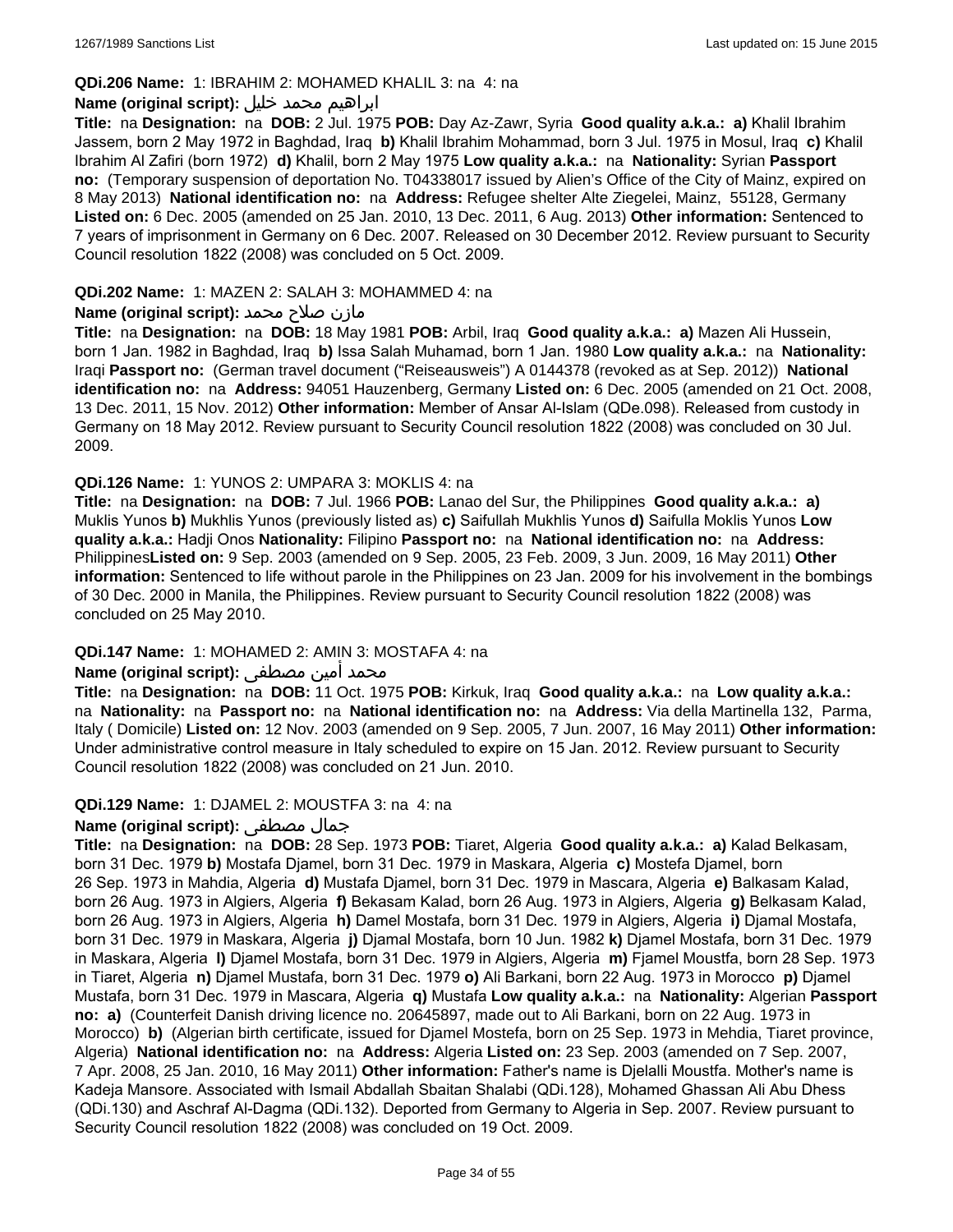#### **QDi.238 Name:** 1: MUBARAK 2: MUSHAKHAS 3: SANAD 4: MUBARAK AL-BATHALI

### مبارك مشخص سند مبارك البذالي **:Name (original script)**

**Title:** na **Designation:** na **DOB:** 1 Oct. 1961 **POB:** Kuwait **Good quality a.k.a.: a)** Mubarak Mishkhis Sanad Al-Bathali **b)** Mubarak Mishkhis Sanad Al-Badhali **c)** Mubarak Al-Bathali **d)** Mubarak Mishkhas Sanad Al-Bathali **e)** Mubarak Mishkhas Sanad Al-Bazali **f)** Mobarak Meshkhas Sanad Al-Bthaly **Low quality a.k.a.:** Abu Abdulrahman **Nationality:** Kuwaiti **Passport no: a)** Kuwaiti number 101856740, issued on 12 May 2005 ( and expired on 11 May 2007) **b)** Kuwaiti number 002955916 **National identification no:** Kuwaiti 261122400761 **Address:** Al-Salibekhat area, Kuwait ( residence as at Mar. 2009) **Listed on:** 16 Jan. 2008 (amended on 1 Jul. 2008, 23 Jul. 2008, 25 Jan. 2010) **Other information:** Review pursuant to Security Council resolution 1822 (2008) was concluded on 14 Sep. 2009.

### **QDi.272 Name:** 1: MOHAMMED 2: YAHYA 3: MUJAHID 4: na

**Title:** na **Designation:** na **DOB:** 12 Mar. 1961 **POB:** Lahore, Punjab Province, Pakistan **Good quality a.k.a.:** Mohammad Yahya Aziz **Low quality a.k.a.:** na **Nationality:** Pakistani **Passport no:** na **National identification no:** Pakistani 35404-1577309-9 **Address:** na **Listed on:** 29 Jun. 2009 **Other information:** Associated with Lashkar-e-Tayyiba (QDe.118). In detention as at June 2009.

### **QDi.119 Name:** 1: ARIS 2: MUNANDAR 3: na 4: na

**Title:** na **Designation:** na **DOB: a)** 1 Jan. 1971 **b)** Between 1962 and 1968 **POB:** Sambi, Boyolali, Java, Indonesia **Good quality a.k.a.:** na **Low quality a.k.a.:** na **Nationality:** na **Passport no:** na **National identification no:** na **Address:** na **Listed on:** 9 Sep. 2003 (amended on 9 Sep. 2005, 4 Oct. 2006) **Other information:** Review pursuant to Security Council resolution 1822 (2008) was concluded on 25 May 2010.

### **QDi.120 Name:** 1: ABDUL HAKIM 2: MURAD 3: na 4: na

### عبد الحكيم مراد **:(script original (Name**

**Title:** na **Designation:** na **DOB:** 11 Apr. 1968 **POB:** Kuwait **Good quality a.k.a.: a)** Murad, Abdul Hakim Hasim **b)** Murad, Abdul Hakim Ali Hashim **c)** Murad, Abdul Hakim al Hashim **d)** Saeed Akman **e)** Saeed Ahmed **f)** Abdul Hakim Ali al-Hashem Murad **Low quality a.k.a.:** na **Nationality:** Pakistani **Passport no: a)** Pakistani passport number 665334 ( issued in Kuwait) **b)** Pakistani passport number 917739 ( issued in Pakistan on 8 Aug. 1991, expired on 7 Aug. 1996) **National identification no:** na **Address:** na **Listed on:** 9 Sep. 2003 (amended on 16 May 2011) **Other information:** Mother's name is Aminah Ahmad Sher al-Baloushi. In custody of the United States. Review pursuant to Security Council resolution 1822 (2008) was concluded on 25 May 2010.

### **QDi.196 Name:** 1: ALI 2: SAYYID 3: MUHAMED 4: MUSTAFA BAKRI

### علي السيد محمد مصطفى بكري **:(script original (Name**

**Title:** na **Designation:** na **DOB:** 18 Apr. 1966 **POB:** Beni-Suef, Egypt **Good quality a.k.a.: a)** Ali Salim **b)** Abd Al-Aziz al-Masri **Low quality a.k.a.:** na **Nationality:** Egyptian **Passport no:** na **National identification no:** na **Address:** na **Listed on:** 29 Sep. 2005 (amended on 13 Dec. 2011) **Other information:** Member of the Shura Council of Al-Qaida (QDe.004) and Egyptian Islamic Jihad (QDe.003). Review pursuant to Security Council resolution 1822 (2008) was concluded on 1 Jun. 2010.

### **QDi.280 Name:** 1: TAYEB 2: NAIL 3: na 4: na

#### **Name (original script):** نايل الطيب

**Title:** na **Designation:** na **DOB:** Approximately 1972 **POB:** Faidh El Batma, Djelfa, Algeria **Good quality a.k.a.: a)** Djaafar Abou Mohamed (محمد ابو جعفر(**b)** Abou Mouhadjir (مهاجر ابو(**c)** Mohamed Ould Ahmed Ould Ali (born in 1976) **Low quality a.k.a.:** na **Nationality:** Algerian **Passport no:** na **National identification no:** na **Address:** Mali **Listed on:** 22 Apr. 2010 (amended on 15 Apr. 2014) **Other information:** Convicted in absentia by Algerian tribunal on 28 Mar. 1996. Algerian international arrest warrant number 04/09 of 6 Jun. 2009 issued by the Tribunal of Sidi Mhamed, Algiers, Algeria. Algerian extradition request number 2307/09 of 3 Sep. 2009, presented to Malian authorities. Father's name was Benazouz Nail. Mother's name is Belkheiri Oum El Kheir. Member of The Organization of Al-Qaida in the Islamic Maghreb (QDe.014)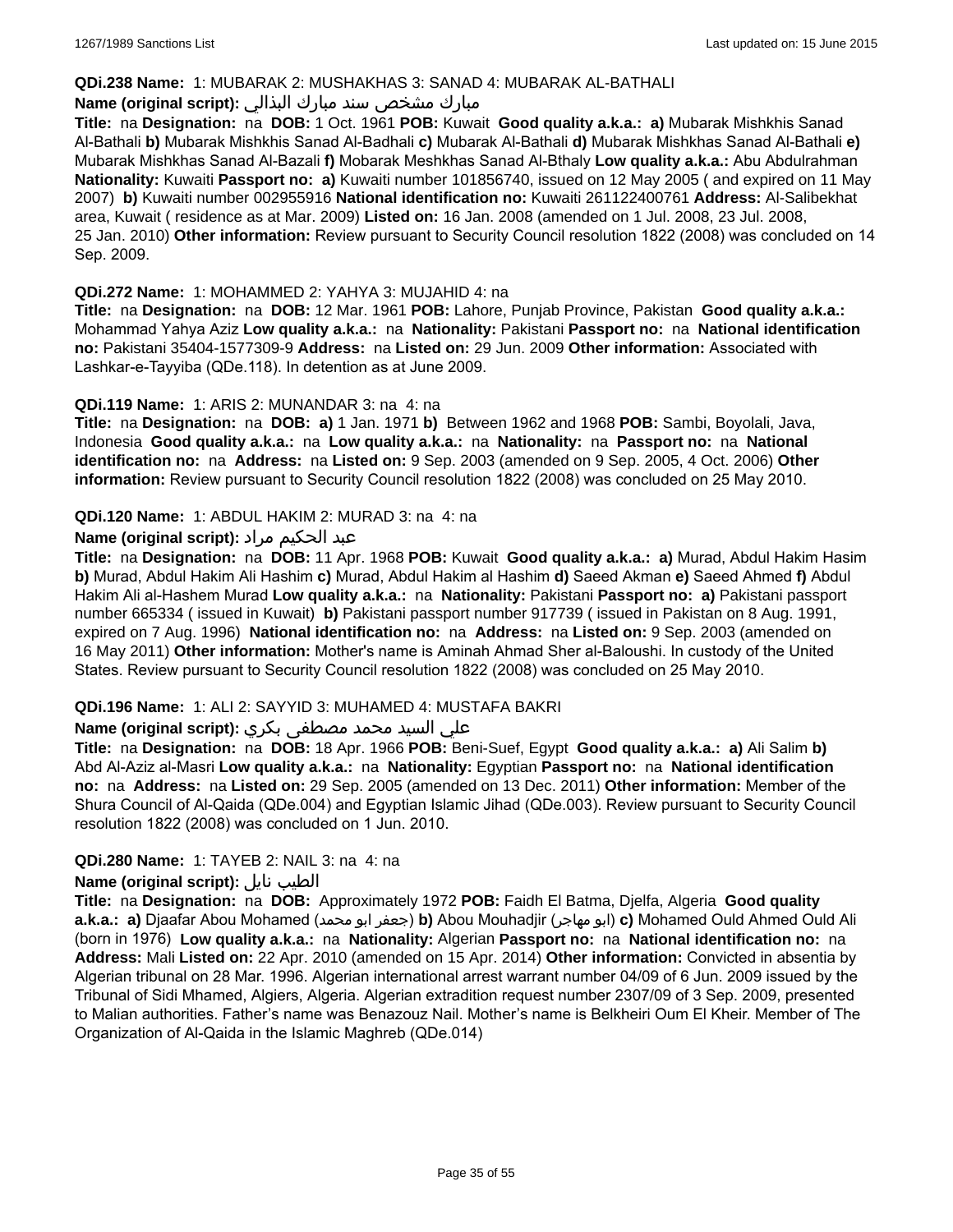### **QDi.314 Name:** 1: ABDERRAHMANE 2: OULD EL AMAR 3: na 4: na

### عبد الرحمن ولد العامر **:(script original (Name**

**Title:** na **Designation:** na **DOB:** Between 1977 and 1982 **POB:** Tabankort, Mali **Good quality a.k.a.: a)** Ahmed el Tilemsi **b)** Abderrahmane Ould el Amar Ould Sidahmed Loukbeiti **c)** Ahmad Ould Amar **Low quality a.k.a.:** na **Nationality:** Malian **Passport no:** na **National identification no:** na **Address: a)** Gao, Mali **b)** Tabankort, Mali **c)** In Khalil, Mali **d)** Al Moustarat, Mali **Listed on:** 22 Feb. 2013 **Other information:** Leader of the Mouvement pour l'Unification et le Jihad en Afrique de l'Ouest (MUJAO) (QDe.134). Member of The Organization of Al-Qaida in the Islamic Maghreb (QDe.014). Arrested in April 2005 in Mauritania, escaped from Nouakchott jail on 26 Apr. 2006. Re-arrested in Sep. 2008 in Mali and released on 15 Apr. 2009. Associated with Mokhtar Belmokhtar (QDi.136). Father's name is Leewemere.

### **QDi.315 Name:** 1: HAMADA 2: OULD MOHAMED EL KHAIRY 3: na 4: na

### حماده ولد محمد الخيري **:(script original (Name**

**Title:** na **Designation:** na **DOB:** 1970 **POB:** Nouakchott, Mauritania **Good quality a.k.a.: a)** Hamada Ould Mohamed Lemine Ould Mohamed el Khairy **b)** Ould Kheirou **c)** Hamad el Khairy **Low quality a.k.a.:** Abou QumQum **Nationality: a)** Mauritanian **b)** Malian **Passport no:** (Malian passport number A1447120, expired on 19 Oct. 2011) **National identification no:** na **Address:** Gao, Mali **Listed on:** 22 Feb. 2013 **Other information:** Leader of the Mouvement pour l'Unification et le Jihad en Afrique de l'Ouest (MUJAO) (QDe.134). Has provided logistical support to the Sahelian group Al Moulathamine, linked with the Organization of Al-Qaida in the Islamic Maghreb (QDe.014). International arrest warrant issued by Mauritania. Mother's name is Tijal Bint Mohamed Dadda.

**QDi.298 Name:** 1: ABD AL-RAHMAN 2: OULD MUHAMMAD AL-HUSAYN 3: OULD MUHAMMAD SALIM 4: na عبد الرحمن ولد محمد الحسين ولد محمد سليم **:(script original (Name**

**Title:** na **Designation:** na **DOB:** Approximately 1981 **POB:** Saudi Arabia **Good quality a.k.a.: a)** Abdarrahmane ould Mohamed el Houcein ould Mohamed Salem **b)** الموريتاني يونس شيخ) Yunis al-Mauritani; Younis al-Mauritani; Sheikh Yunis al-Mauritani; Shaykh Yunis the Mauritanian) **Low quality a.k.a.: a)** Salih the Mauritanian **b)** Mohamed Salem **c)** Youssef Ould Abdel Jelil **d)** El Hadj Ould Abdel Ghader **e)** Abdel Khader **f)** Abou Souleimane **g)** Chingheity **Nationality:** Mauritanian **Passport no:** na **National identification no:** na **Address:** na **Listed on:** 15 Sep. 2011 **Other information:** Pakistan-based senior Al-Qaida (QDe.004) leader also associated with The Organization of Al-Qaida in the Islamic Maghreb (QDe.014). Wanted by Mauritanian authorities.

### **QDi.353 Name:** 1: ALI 2: BEN TAHER 3: BEN FALEH 4: OUNI HARZI

### علي بن الطاھر بن الفالح العوني الحرزي **:(script original (Name**

**Title:** na **Designation:** na **DOB:** 9 Mar. 1986 **POB:** Ariana, Tunisia **Good quality a.k.a.:** na **Low quality a.k.a.:** Abou Zoubair **Nationality:** Tunisian **Passport no:** Tunisian passport number W342058, issued on 14 Mar. 2011 (expires on 13 Mar. 2016 issued under name ###### ###### ####### ######### (Ali ben Taher ben Faleh Ouni Harzi)) **National identification no:** Tunisian National Identity Card number 08705184, issued on 24 Feb. 2011 **Address: a)** 18 Mediterranean Street, Ariana, Tunisia **b)** Syrian Arab Republic (located in as at Mar. 2015) **c)** Iraq (possible alternative location as at Mar. 2015) **d)** Libya (previously located in) **Listed on:** 10 Apr. 2015 **Other information:** Physical description: eye colour: brown; height: 171cm. Photo available for inclusion in the INTERPOL-UN Security Council Special Notice. Previous occupation: trading agent. A member of Ansar al-Shari'a in Tunisia (QDe.143), active in recruitment of foreign terrorist fighters and arms smuggling. Detained and sentenced to 30 months imprisonment for planning terrorist acts in 2005 in Tunisia. Planned and perpetrated the attack against the Consulate of the United States in Benghazi, Libya on 11 Sep. 2012. Arrest warrant issued by the Tunisian National Guard (as at Mar. 2015). Father's name is Taher Ouni Harzi, mother's name is Borkana Bedairia.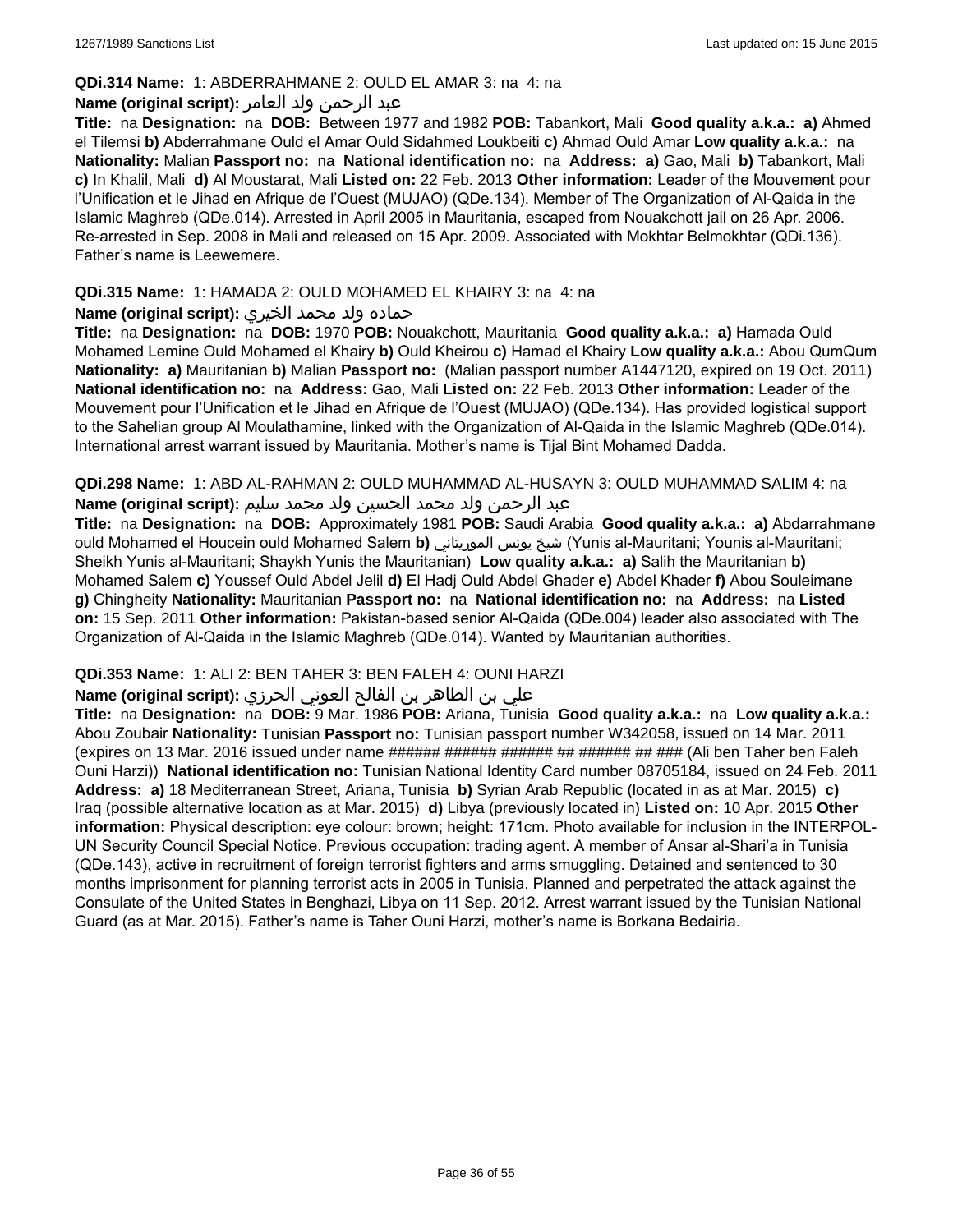### **QDi.354 Name:** 1: TARAK 2: BEN TAHER 3: BEN FALEH 4: OUNI HARZI

# طارق بن الطاھر بن الفالح العوني الحرزي **:(script original (Name**

**Title:** na **Designation:** na **DOB:** 3 May 1982 **POB:** Tunis, Tunisia **Good quality a.k.a.:** na **Low quality a.k.a.:** Abou Omar Al Tounisi **Nationality:** Tunisian **Passport no:** Tunisian passport number Z050399, issued on 9 Dec. 2003 (expired on 8 Dec. 2008, issued under name (Tarak ben Taher ben Faleh Ouni Harzi) ## #### ###### ###### ###### ## ######) **National identification no:** Tunisian National Identity Card number 04711809, issued on 13 Nov. 2003 **Address: a)** 18 Mediterranean Street, Ariana, Tunisia **b)** Syrian Arab Republic (located in as at Mar. 2015) **c)** Iraq (possible alternative location as at Mar. 2015) **d)** Libya (previously located in) **Listed on:** 10 Apr. 2015 **Other information:** Physical description: eye colour: brown; height: 172cm. Photo available for inclusion in the INTERPOL-UN Security Council Special Notice. Previous occupation: worker. A dangerous and active member of Al Qaida in Iraq (QDe.115) in 2004, also active in facilitating and hosting members of Ansar al-Shari'a in Tunisia (QDe.143) in Syria. Sentenced, in absentia, on 30 October 2007, to 24 years imprisonment for terrorist activities by the Appeals Court of Tunis. Father's name is Taher Ouni Harzi, mother's name is Borkana Bedairia.

### **QDi.242 Name:** 1: DINNO AMOR 2: ROSALEJOS 3: PAREJA 4: na

**Title:** na **Designation:** na **DOB:** 19 Jul. 1981 **POB:** Cebu City, Philippines **Good quality a.k.a.: a)** Johnny Pareja **b)** Khalil Pareja **Low quality a.k.a.: a)** Mohammad **b)** Akmad **c)** Mighty **d)** Rash **Nationality:** Filipino **Passport no:** na **National identification no:** na **Address:** Atimonana, Quezon Province, Philippines **Listed on:** 4 Jun. 2008 (amended on 3 Jun. 2009, 13 Dec. 2011) **Other information:** Member of the Rajah Solaiman Movement (QDe.128). Father's name is Amorsolo Jarabata Pareja. Mother's name is Leonila Cambaya Rosalejos. Review pursuant to Security Council resolution 1822 (2008) was concluded on 13 May 2010.

### **QDi.294 Name:** 1: UMAR 2: PATEK 3: na 4: na

**Title:** na **Designation:** na **DOB:** 20 Jul. 1966 **POB:** Central Java, Indonesia **Good quality a.k.a.: a)** Omar Patek **b)** Mike Arsalan **c)** Hisyam Bin Zein **d)** Anis Alawi Jafar **Low quality a.k.a.: a)** Pa'tek **b)** Pak Taek **c)** Umar Kecil **d)** Al Abu Syekh Al Zacky **e)** Umangis Mike **Nationality:** Indonesian **Passport no:** na **National identification no:**  na **Address:** Indonesia **Listed on:** 19 Jul. 2011 (amended on 23 Feb. 2012) **Other information:** Senior member of Jemaah Islamiyah (QDe.092) involved in planning and funding multiple terrorist attacks in the Philippines and Indonesia. Provided training to Abu Sayyaf Group (QDe.001). In custody in Indonesia as at Feb. 2012.

#### **QDi.348 Name:** 1: ANGGA 2: DIMAS 3: PERSHADA 4: na

**Title:** Secretary General (as at mid-2014) **Designation:** na **DOB:** 4 Mar. 1985 **POB:** Jakarta, Indonesia **Good quality a.k.a.: a)** Angga Dimas Persada, born 4 Mar. 1985 in Jakarta, Indonesia **b)** Angga Dimas Persadha, born 4 Mar. 1985 in Jakarta, Indonesia **c)** Angga Dimas Prasondha, born 4 Mar. 1985 in Jakarta, Indonesia **Low quality a.k.a.:** na **Nationality:** Indonesian **Passport no:** Indonesian passport number W344982 (issued under name Angga Dimas Peshada, born 4 Mar.1985 in Jakarta, Indonesia) **National identification no:** na **Address:** na **Listed on:** 13 Mar. 2015 **Other information:** Member of Jemaah Islamiyah (QDe.092) and leader of Hilal Ahmar Society Indonesia (HASI) (QDe.147).

#### **QDi.271 Name:** 1: ARIF 2: QASMANI 3: na 4: na

**Title:** na **Designation:** na **DOB:** Approximately 1944 **POB:** Pakistan **Good quality a.k.a.: a)** Muhammad Arif Qasmani **b)** Muhammad 'Arif Qasmani **c)** Mohammad Arif Qasmani **d)** Arif Umer **e)** Qasmani Baba **f)** Memon Baba **g)** Baba Ji **Low quality a.k.a.:** na **Nationality:** Pakistani **Passport no:** na **National identification no:** na **Address:** House Number 136, KDA Scheme No. 1, Tipu Sultan Road, Karachi, Pakistan **Listed on:** 29 Jun. 2009 **Other information:** Associated with Lashkar-e-Tayyiba (QDe.118) and Al-Qaida (QDe.004). In detention as at June 2009.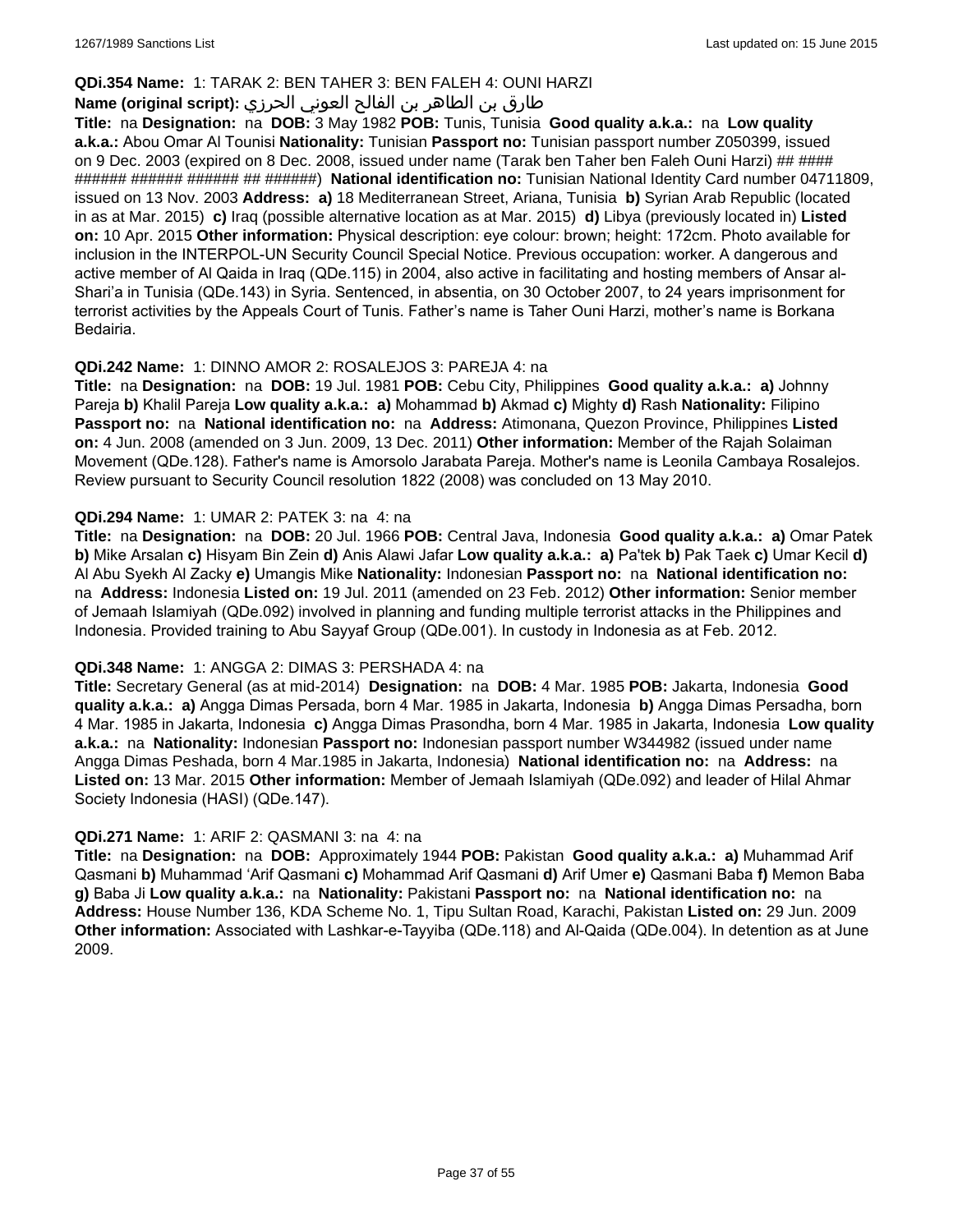### **QDi.297 Name:** 1: HASSAN 2: MUHAMMAD 3: ABU BAKR 4: QAYED

# حسن محمد أبو بكر قايد **:(script original (Name**

**Title:** na **Designation:** na **DOB: a)** 1963 **b)** 1969 **POB:** Marzaq, Libyan Arab Jamahiriya **Good quality a.k.a.: a)** Hasan Muhammad Abu Bakr Qa'id **b)** قايد بكر أبو محمد الحسين) Al-Husain Muhammad Abu Bakr Qayid) **c)** Muhammad Hassan Qayed **d)** Mohammad Hassan Abu Bakar **e)** Hasan Qa'id **f)** Muhammad Hasan al-Libi **Low quality a.k.a.: a)** Abu Yahya al-Libi (الليبي يحيى أبو) (prominently known by this nom de guerre) **b)** Abu Yahya **c)** Sheikh Yahya **d)** Abu Yahya Yunis al Sahrawi **e)** Abu Yunus Rashid **f)** al-Rashid **g)** Abu al-Widdan **h)** الصحراوي يونس) Younes Al-Sahrawi; Younes Al-Sahraoui) **Nationality:** Libyan **Passport no:** Libyan number 681819/88 **National identification no:** Libyan 5617/87 **Address:** Wadi 'Ataba, Libya ( previous location in 2004) **Listed on:** 15 Sep. 2011 **Other information:** Senior Al-Qaida (QDe.004) leader who, as of late 2010, was responsible for the supervision of other senior Al-Qaida officials. As of 2010, Al-Qaida commander in Pakistan and provider of financial assistance to Al-Qaida fighters in Afghanistan. Has also been a top Al-Qaida strategist and field commander in Afghanistan, and instructor at Al-Qaida training camp. Mother's name is Al-Zahra Amr Al-Khouri (a.k.a. al Zahra' 'Umar).

### **QDi.303 Name:** 1: FAZAL 2: RAHIM 3: na 4: na

# **Name (original script):** رحيم فضل

**Title:** na **Designation:** na **DOB: a)** 5 Jan. 1974 **b)** 1977 **c)** 1975 **d)** 24 Jan. 1973 **POB:** Kabul, Afghanistan **Good quality a.k.a.: a)** Fazel Rahim; Fazil Rahim **b)** Fazil Rahman **Low quality a.k.a.:** na **Nationality:** Afghan **Passport no:** Afghan passport number R512768 **National identification no:** na **Address: a)** (Afghanistan/ Pakistan border region (previous address)) **b)** (A2, City Computer Plaza, Shar-e-Now, Kabul, Afghanistan (previous address)) **c)** Microrayan 3rd, Apt. 45, block 21, Kabul, Afghanistan ( previous address) **Listed on:** 6 Mar. 2012 **Other information:** Was a financial facilitator for the Islamic Movement of Uzbekistan (QDe.010) and Al-Qaida (QDe.004). Was associated with Tohir Abdulkhalilovich Yuldashev. As of late 2010, in custody of Pakistani authorities. Father's name is Fazal Ahmad.

### **QDi.199 Name:** 1: ATA 2: ABDOULAZIZ 3: RASHID 4: na

### عطا عبد العزيز رشيد **:(script original (Name**

**Title:** na **Designation:** na **DOB:** 1 Dec. 1973 **POB:** Sulaimaniya, Iraq **Good quality a.k.a.: a)** Abdoulaziz Ata Rashid, born 1 Dec. 1973 **b)** Ata Abdoul Aziz Barzingy **Low quality a.k.a.:** na **Nationality:** Iraqi **Passport no:**  (None) **National identification no:** na **Address:** (In prison in Germany) **Listed on:** 6 Dec. 2005 (amended on 21 Oct. 2008, 13 Dec. 2011, 6 Aug. 2013) **Other information:** Member of Ansar Al-Islam (QDe.098). Sentenced on 15 Jul. 2008 to 10 years imprisonment in Germany. Review pursuant to Security Council resolution 1822 (2008) was concluded on 30 Jul. 2009.

### **QDi.075 Name:** 1: ABDELHALIM 2: HAFED 3: ABDELFATTAH 4: REMADNA

### عبدالحليم حافظ عبدالفتاح رمادنا **:(script original (Name**

**Title:** na **Designation:** na **DOB:** 2 Apr. 1966 **POB:** Biskra, Algeria **Good quality a.k.a.:** Abdelhalim Remadna **Low quality a.k.a.:** Jalloul **Nationality:** Algerian **Passport no:** na **National identification no:** na **Address:** Algeria **Listed on:** 3 Sep. 2002 (amended on 12 Apr. 2006, 7 Apr. 2008, 3 Jun. 2009, 25 Jan. 2010, 23 Dec. 2010) **Other information:** Deported from Italy to Algeria on 12 Aug. 2006. Review pursuant to Security Council resolution 1822 (2008) was concluded on 8 Dec. 2009.

### **QDi.219 Name:** 1: TAUFIK 2: RIFKI 3: na 4: na

**Title:** na **Designation:** na **DOB:** 19 Aug. 1974 **POB:** Dacusuman Surakarta, Central Java, Indonesia **Good quality a.k.a.: a)** Refke, Taufek **b)** Rifqi, Taufik **c)** Rifqi, Tawfiq **d)** Ami Iraq **e)** Ami Irza **f)** Amy Erja **g)** Ammy Erza **h)** Ammy Izza **i)** Ami Kusoman **j)** Abu Obaida **k)** Abu Obaidah **l)** Abu Obeida **m)** Abu Ubaidah **n)** Obaidah **o)** Abu Obayda **p)** Izza Kusoman **q)** Yacub, Eric **Low quality a.k.a.:** na **Nationality:** Indonesian **Passport no:** na **National identification no:** na **Address:** Philippines **Listed on:** 21 Apr. 2006 (amended on 13 Dec. 2011) **Other information:** In detention in the Philippines as at May 2011. Review pursuant to Security Council resolution 1822 (2008) was concluded on 8 Jun. 2010.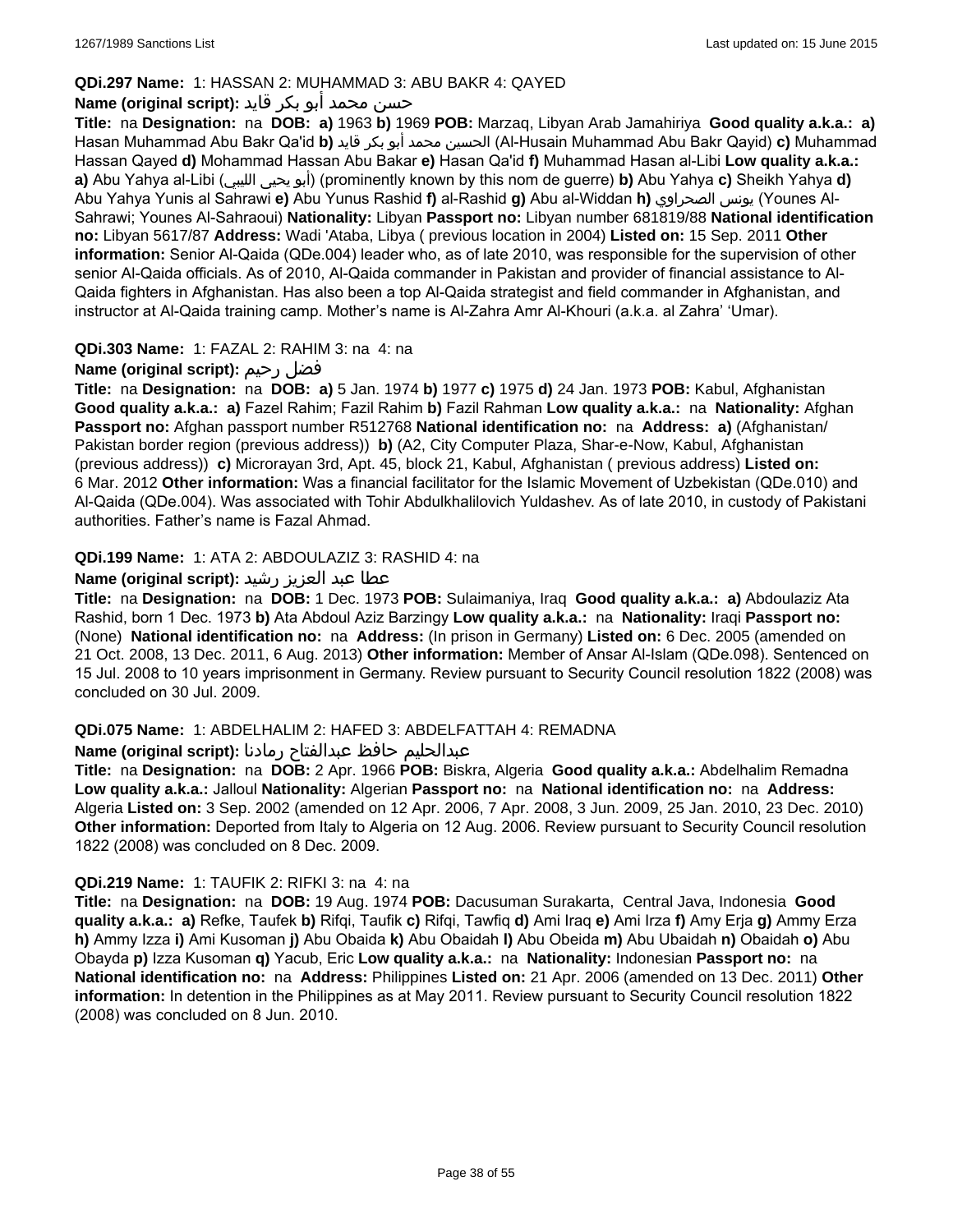#### **QDi.150 Name:** 1: AL-AZHAR 2: BEN KHALIFA 3: BEN AHMED 4: ROUINE

### الأزهر بن خليفة بن احمد روين **:(script original (Name**

**Title:** na **Designation:** na **DOB:** 20 Nov. 1975 **POB:** Sfax, Tunisia **Good quality a.k.a.:** na **Low quality a.k.a.: a)** Salmane **b)** Lazhar **Nationality:** Tunisian **Passport no:** Tunisian number P182583, issued on 13 Sep. 2003 (expired on 12 Sep. 2007) **National identification no:** na **Address:** Tunisia **Listed on:** 12 Nov. 2003 (amended on 20 Dec. 2005, 21 Dec. 2007, 30 Jan. 2009, 16 May 2011) **Other information:** Sentenced to six years and ten months of imprisonment for membership of a terrorist association by the Appeal Court of Milan, Italy, on 7 Feb. 2008. Considered a fugitive from justice by the Italian authorities as at Jul. 2008. Under administrative control measure in Tunisia as at 2010. Review pursuant to Security Council resolution 1822 (2008) was concluded on 21 Jun. 2010.

#### **QDi.186 Name:** 1: ABU 2: RUSDAN 3: na 4: na

**Title:** na **Designation:** na **DOB:** 16 Aug. 1960 **POB:** Kudus, Central Java, Indonesia **Good quality a.k.a.:** na **Low quality a.k.a.: a)** Abu Thoriq **b)** Rusdjan **c)** Rusjan **d)** Rusydan **e)** Thoriquddin **f)** Thoriquiddin **g)** Thoriquidin **h)** Toriquddin **Nationality:** na **Passport no:** na **National identification no:** na **Address:** na **Listed on:** 16 May 2005 (amended on 12 Dec. 2014) **Other information:** Review pursuant to Security Council resolution 1822 (2008) was concluded on 8 Jun. 2010.

#### **QDi.020 Name:** 1: MOHAMMAD 2: HAMDI 3: MOHAMMAD 4: SADIQ AL-AHDAL

#### محمد حمدي محمد صادق الأهدل **:Name (original script**)

**Title:** na **Designation:** na **DOB:** 19 Nov. 1971 **POB:** Medina, Saudi Arabia **Good quality a.k.a.: a)** Al-Hamati, Muhammad **b)** Muhammad Muhammad Abdullah Al-Ahdal **c)** Mohamed Mohamed Abdullah Al-Ahdal **Low quality a.k.a.: a)** Abu Asim Al-Makki **b)** Ahmed **Nationality:** Yemeni **Passport no:** Yemeni number 541939, issued on 31 Jul. 2000, issued in Al-Hudaydah, Yemen (in the name of Muhammad Muhammad Abdullah Al-Ahdal) **National identification no:** Yemeni identity card number 216040 **Address:** Jamal street, Al-Dahima alley, Al-Hudaydah, Yemen **Listed on:** 17 Oct. 2001 (amended on 30 Jan. 2009, 25 Jan. 2010) **Other information:** Responsible for the finances of Al-Qa'ida (QDe.004) in Yemen. Accused of involvement in the attack on the USS Cole in 2000. Arrested in Yemen in Nov. 2003. Sentenced to three years and one month of imprisonment by the specialized criminal court of first instance in Yemen. Released on 25 Dec. 2006 after the completion of his sentence. Review pursuant to Security Council resolution 1822 (2008) was concluded on 8 Jul. 2010.

#### **QDi.263 Name:** 1: HAFIZ 2: MUHAMMAD 3: SAEED 4: na

**Title:** na **Designation:** na **DOB:** 5 Jun. 1950 **POB:** Sargodha, Punjab, Pakistan **Good quality a.k.a.: a)** Hafiz Mohammad Sahib **b)** Hafiz Mohammad Sayid **c)** Hafiz Muhammad **d)** Hafiz Saeed **e)** Hafez Mohammad Saeed **f)** Hafiz Mohammad Sayeed **g)** Tata Mohammad Syeed **h)** Mohammad Sayed **i)** Muhammad Saeed **Low quality a.k.a.:** Hafiz Ji **Nationality:** Pakistani **Passport no:** na **National identification no:** Pakistani 3520025509842-7 **Address:** House No. 116E, Mohalla Johar, Lahore, Tehsil, Lahore City, Lahore District, Pakistan ( location as at May 2008) **Listed on:** 10 Dec. 2008 (amended on 17 Jul. 2009) **Other information:** Muhammad Saeed is the leader of Lashkar-e-Tayyiba (QDe.118).

#### **QDi.208 Name:** 1: RADULAN 2: SAHIRON 3: na 4: na

**Title:** na **Designation:** na **DOB: a)** 1955 **b)** Approximately 1952 **POB:** Kaunayan, Patikul, Jolo Island, the Philippines **Good quality a.k.a.: a)** Radullan Sahiron **b)** Radulan Sahirun **c)** Radulan Sajirun **d)** Commander Putol **Low quality a.k.a.:** na **Nationality:** Filipino **Passport no:** na **National identification no:** na **Address:**  na **Listed on:** 6 Dec. 2005 **Other information:** Review pursuant to Security Council resolution 1822 (2008) was concluded on 8 Jun. 2010.

#### **QDi.222 Name:** 1: NESSIM 2: BEN ROMDHANE 3: SAHRAOUI 4: na

#### نسيم بن رمضان صحراوي **:(script original (Name**

**Title:** na **Designation:** na **DOB:** 3 Aug. 1973 **POB:** Bizerta, Tunisia **Good quality a.k.a.: a)** Dass **b)** Nasim al-Sahrawi **Low quality a.k.a.:** na **Nationality:** Tunisian **Passport no:** na **National identification no:** na **Address:** Tunisia **Listed on:** 2 Aug. 2006 (amended on 1 Sep. 2009, 25 Jan. 2010, 13 Dec. 2011) **Other information:** Considered a fugitive from justice by the Italian authorities and sentenced in absentia to 6 years detention on 20 Nov. 2008. Sentenced in Tunisia to 4 years imprisonment for terrorist activity and in detention in Tunisia as at Jun. 2009. Review pursuant to Security Council resolution 1822 (2008) was concluded on 20 Jul. 2009.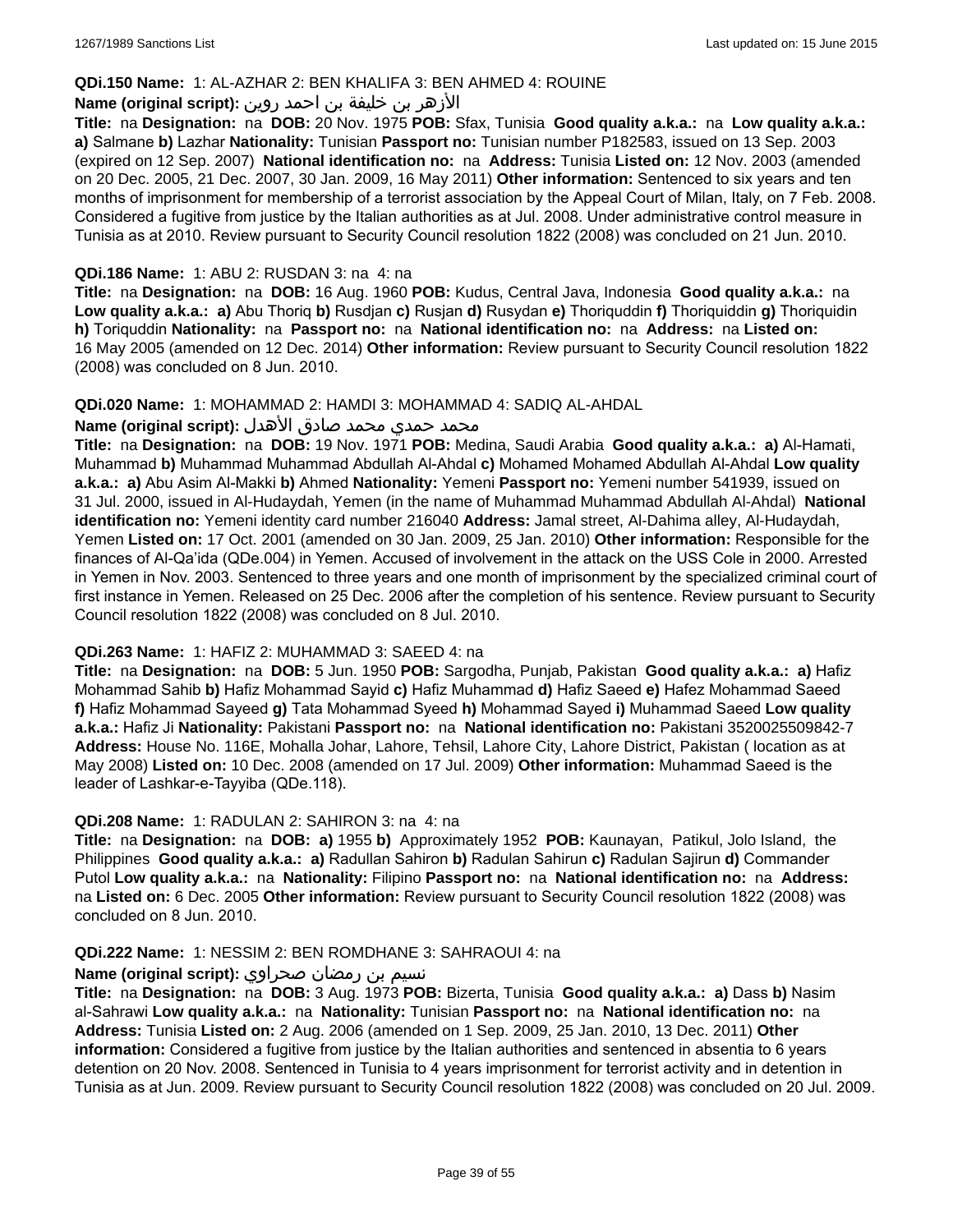#### **QDi.148 Name:** 1: NESSIM 2: BEN MOHAMED 3: AL-CHERIF BEN MOHAMED 4: SALEH AL-SAADI

### نسيم بن محمد الشريف بن محمد صالح السعدي **:Name (original script**)

**Title:** na **Designation:** na **DOB:** 30 Nov. 1974 **POB:** Haidra Al-Qasreen, Tunisia **Good quality a.k.a.: a)** Nassim Saadi **b)** Dia el Haak George, born 20 Nov. 1974 in Lebanon **c)** Diael Haak George, born 30 Nov. 1974 in Lebanon **d)** El Dia Haak George, born 30 Nov. 1974 in Algeria **Low quality a.k.a.: a)** Abou Anis **b)** Abu Anis **Nationality:** Tunisian **Passport no:** Tunisian number M788331, issued on 28 Sep. 2001 (expired 27 Sep. 2006) **National identification no:** na **Address: a)** Via Monte Grappa 15, Arluno (Milan), Italy **b)** Via Cefalonia 11, Milan, Italy (Domicile, last known address) **Listed on:** 12 Nov. 2003 (amended on 20 Dec. 2005, 31 Jul. 2006, 21 Dec. 2007, 3 Jun. 2009, 16 May 2011) **Other information:** Arrested on 9 Oct. 2002. In detention in Italy until 27 Apr. 2012. Sentenced in absentia to 20 years of imprisonment by the Tunis Military Court on 11 May 2005 for membership of a terrorist organization. Father's name is Mohamed Sharif. Mother's name is Fatima. Review pursuant to Security Council resolution 1822 (2008) was concluded on 21 Jun. 2010.

### **QDi.244 Name:** 1: HILARION 2: DEL ROSARIO 3: SANTOS III 4: na

**Title:** Amir **Designation:** na **DOB:** 12 Mar. 1966 **POB:** 686 A. Mabini Street, Sangandaan, Caloocan City, Philippines **Good quality a.k.a.: a)** Akmad Santos **b)** Ahmed Islam **c)** Ahmad Islam Santos **d)** Abu Hamsa **e)** Hilarion Santos III **f)** Abu Abdullah Santos **g)** Faisal Santos **Low quality a.k.a.: a)** Lakay **b)** Aki **c)** Aqi **Nationality:**  na **Passport no:** Filipino number AA780554 **National identification no:** na **Address:** 50, Purdue Street, Cubao, Quezon City, Philippines **Listed on:** 4 Jun. 2008 (amended on 13 Dec. 2011) **Other information:** Founder and leader of the Rajah Solaiman Movement (QDe.128) and linked to the Abu Sayyaf Group (QDe.001). In detention in the Philippines as of May 2011. Review pursuant to Security Council resolution 1822 (2008) was concluded on 13 May 2010.

### **QDi.350 Name:** 1: WIJI 2: JOKO 3: SANTOSO 4:

**Title:** na **Designation:** na **DOB:** 14 Jul. 1975 **POB:** Rembang, Jawa Tengah, Indonesia **Good quality a.k.a.:** Wijijoko Santoso, born 14 Jul. 1975 in Rembang, Jawa Tengah, Indonesia **Low quality a.k.a.: a)** Abu Seif al-Jawi **b)** Abu Seif **Nationality:** Indonesian **Passport no:** Indonesian passport number A2823222, issued on 28 May 2012 (expires 28 May 2017, issued under name Wiji Joko Santoso, born 14 Jul. 1975 in Rembang, Jawa Tengah, Indonesia) **National identification no:** na **Address:** na **Listed on:** 13 Mar. 2015 **Other information:** Head of the foreign affairs division and key outreach player of Jemaah Islamiyah (QDe.092). Associated with Hilal Ahmar Society Indonesia (HASI) (QDe.147).

#### **QDi.001 Name:** 1: SAYF-AL ADL 2: na 3: na 4: na

#### **Name (original script):** العدل سيف

**Title:** na **Designation:** na **DOB: a)** 1963 **b)** 11 Apr. 1963 **c)** 11 Apr. 1960 **POB:** Egypt **Good quality a.k.a.: a)** Saif Al-'Adil **b)** Seif al Adel **c)** Muhamad Ibrahim Makkawi **Low quality a.k.a.:** Ibrahim al-Madani **Nationality:** Egyptian **Passport no:** na **National identification no:** na **Address:** na **Listed on:** 25 Jan. 2001 (amended on 16 Dec. 2010, 24 Jul. 2013) **Other information:** Responsible for Usama bin Laden's (deceased) security. Review pursuant to Security Council resolution 1822 (2008) was concluded on 15 Jun. 2010.

#### **QDi.260 Name:** 1: DANIEL 2: MARTIN 3: SCHNEIDER 4: na

**Title:** na **Designation:** na **DOB:** 9 Sep. 1985 **POB:** Neunkirchen (Saar), Germany **Good quality a.k.a.:** na **Low quality a.k.a.:** Abdullah **Nationality:** German **Passport no:** German number 2318047793, issued on 17 May 2006, issued in Friedrichsthal, Germany (expired on 16 May 2011.) **National identification no:** German Federal Identity Card number 2318229333, issued on 17 May 2006, issued in Friedrichsthal, Germany (expired on 16 May 2011 (reported lost)) **Address: a)** (In prison in Germany (since Sep. 2007)) **b)** Petrusstrasse 32, 66125 Herrensohr, Dudweiler, Saarbrücken, Germany (previous address) **Listed on:** 27 Oct. 2008 (amended on 13 Dec. 2011) **Other information:** Associated with the Islamic Jihad Union (IJU), also known as the Islamic Jihad Group (QDe.119). Associated with Fritz Martin Gelowicz (QDi.259) and Adem Yilmaz (QDi.261). In detention in Germany as of Jun. 2010.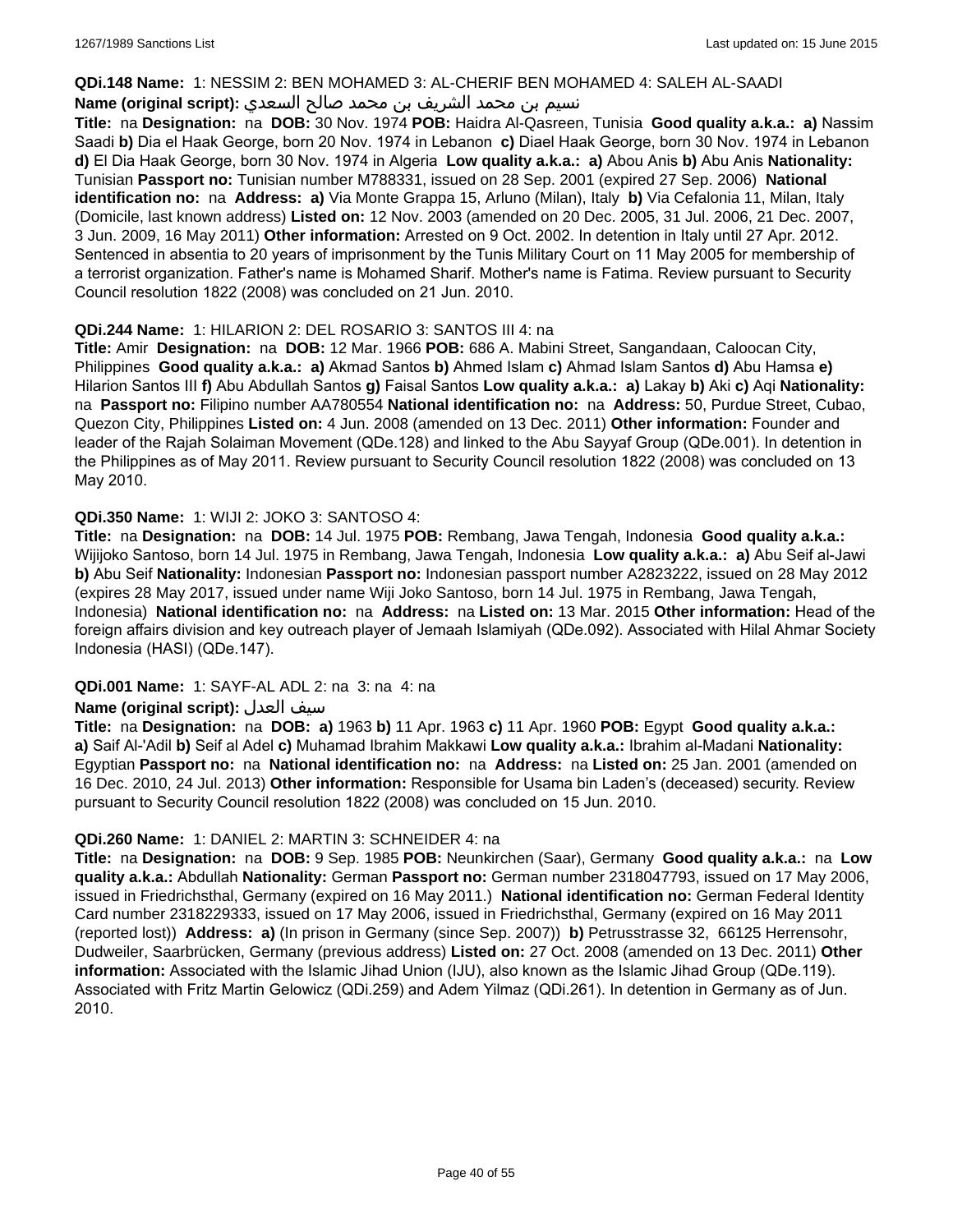### **QDi.128 Name:** 1: ISMAIL 2: ABDALLAH 3: SBAITAN 4: SHALABI

### اسماعيل عبد الله سبيدان شلبي **:(script original (Name**

**Title:** na **Designation:** na **DOB:** 30 Apr. 1973 **POB:** Beckum, Germany **Good quality a.k.a.: a)** Ismain Shalabe, born 30 Apr. 1973 in Beckum **b)** Ismail Abdallah Sbaitan Shalabi, born 30 Apr. 1973 in Beckum **Low quality a.k.a.:**  na **Nationality:** Jordanian of Palestinian origin **Passport no: a)** (Passport of the Hashemite Kingdom of Jordan no. E778675, issued in Rusaifah on 23 Jun. 1996, valid until 23 Jun. 2001) **b)** (Passport of the Hashemite Kingdom of Jordan no. H401056, JOR 9731050433, issued on 11 Apr. 2001, valid until 10 Apr. 2006) **National identification no:** na **Address:** Germany **Listed on:** 23 Sep. 2003 (amended on 10 Jun. 2011) **Other information:** Father's name is Abdullah Shalabi. Mother's name is Ammnih Shalabi. Associated with Djamel Moustfa (QDi.129), Mohamed Abu Dhess (QDi.130) and Aschraf al-Dagma (QDi.132). Review pursuant to Security Council resolution 1822 (2008) was concluded on 21 Jun. 2010.

### **QDi.322 Name:** 1: ABUBAKAR 2: MOHAMMED 3: SHEKAU 4: na

### أبو بكر محمد الشكوى **:(script original (Name**

**Title:** na **Designation:** na **DOB:** 1969 **POB:** Shekau Village, Yobe State, Nigeria **Good quality a.k.a.:** Abubakar Shekau **Low quality a.k.a.: a)** Abu Mohammed Abubakar bin Mohammed **b)** Abu Muhammed Abubakar bi Mohammed **c)** Shekau **d)** Shehu **e)** Shayku **f)** Imam Darul Tauhid **g)** Imam Darul Tawheed **Nationality:** Nigerian **Passport no:** na **National identification no:** na **Address:** Nigeria **Listed on:** 26 Jun. 2014 **Other information:** Member of the Kanuri tribe. Physical description: eye colour: black; hair colour: black. Photo available for inclusion in the INTERPOL-UN Security Council Special Notice. Leader of Jama'atu Ahlis Sunna Lidda'Awati Wal-Jihad (Boko Haram) (QDe.138). Under Shekau's leadership, Boko Haram has been responsible for a series of major terrorist attacks.

### **QDi.017 Name:** 1: THARWAT 2: SALAH 3: SHIHATA 4: na

### ثروت صالح شحاتة **:(script original (Name**

**Title:** na **Designation:** na **DOB:** 29 Jun. 1960 **POB:** Egypt **Good quality a.k.a.: a)** Tarwat Salah Abdallah **b)** Salah Shihata Thirwat **c)** Shahata Thirwat **d)** Tharwat Salah Shihata Ali (previously listed as) **Low quality a.k.a.:**  na **Nationality:** Egyptian **Passport no:** na **National identification no:** na **Address:** na **Listed on:** 6 Oct. 2001 (amended on 26 Nov. 2004, 16 Dec. 2010) **Other information:** Review pursuant to Security Council resolution 1822 (2008) was concluded on 15 Jun. 2010.

#### **QDi.122 Name:** 1: PARLINDUNGAN 2: SIREGAR 3: na 4: na

**Title:** na **Designation:** na **DOB: a)** 25 Apr. 1957 **b)** 25 Apr. 1967 **POB:** Indonesia **Good quality a.k.a.: a)** Siregar, Parlin **b)** Siregar, Saleh Parlindungan **Low quality a.k.a.:** na **Nationality:** Indonesian **Passport no:** na **National identification no:** na **Address:** na **Listed on:** 9 Sep. 2003 **Other information:** Review pursuant to Security Council resolution 1822 (2008) was concluded on 25 May 2010.

#### **QDi.124 Name:** 1: YAZID 2: SUFAAT 3: na 4: na

**Title:** na **Designation:** na **DOB:** 20 Jan. 1964 **POB:** Johor, Malaysia **Good quality a.k.a.:** na **Low quality a.k.a.: a)** Joe **b)** Abu Zufar **Nationality:** Malaysian **Passport no:** A 10472263 **National identification no:** 640120-01-5529 **Address:** Taman Bukit Ampang, State of Selangor, Malaysia (as at April 2009) **Listed on:** 9 Sep. 2003 (amended on 3 May 2004, 1 Feb. 2008, 10 Aug. 2009, 25 Jan. 2010, 16 May 2011) **Other information:** Review pursuant to Security Council resolution 1822 (2008) was concluded on 19 Jun. 2009.

#### **QDi.349 Name:** 1: BAMBANG 2: SUKIRNO 3: 4:

**Title:** na **Designation:** na **DOB:** 5 Apr. 1975 **POB:** Indonesia **Good quality a.k.a.:** na **Low quality a.k.a.: a)** Pak Zahra **b)** Abu Zahra **Nationality:** Indonesian **Passport no:** Indonesian passport number A2062513 **National identification no:** na **Address:** na **Listed on:** 13 Mar. 2015 **Other information:** A senior leader of Jemaah Islamiyah (QDe.092) who has held leadership positions in Hilal Ahmar Society Indonesia (HASI) (QDe.147).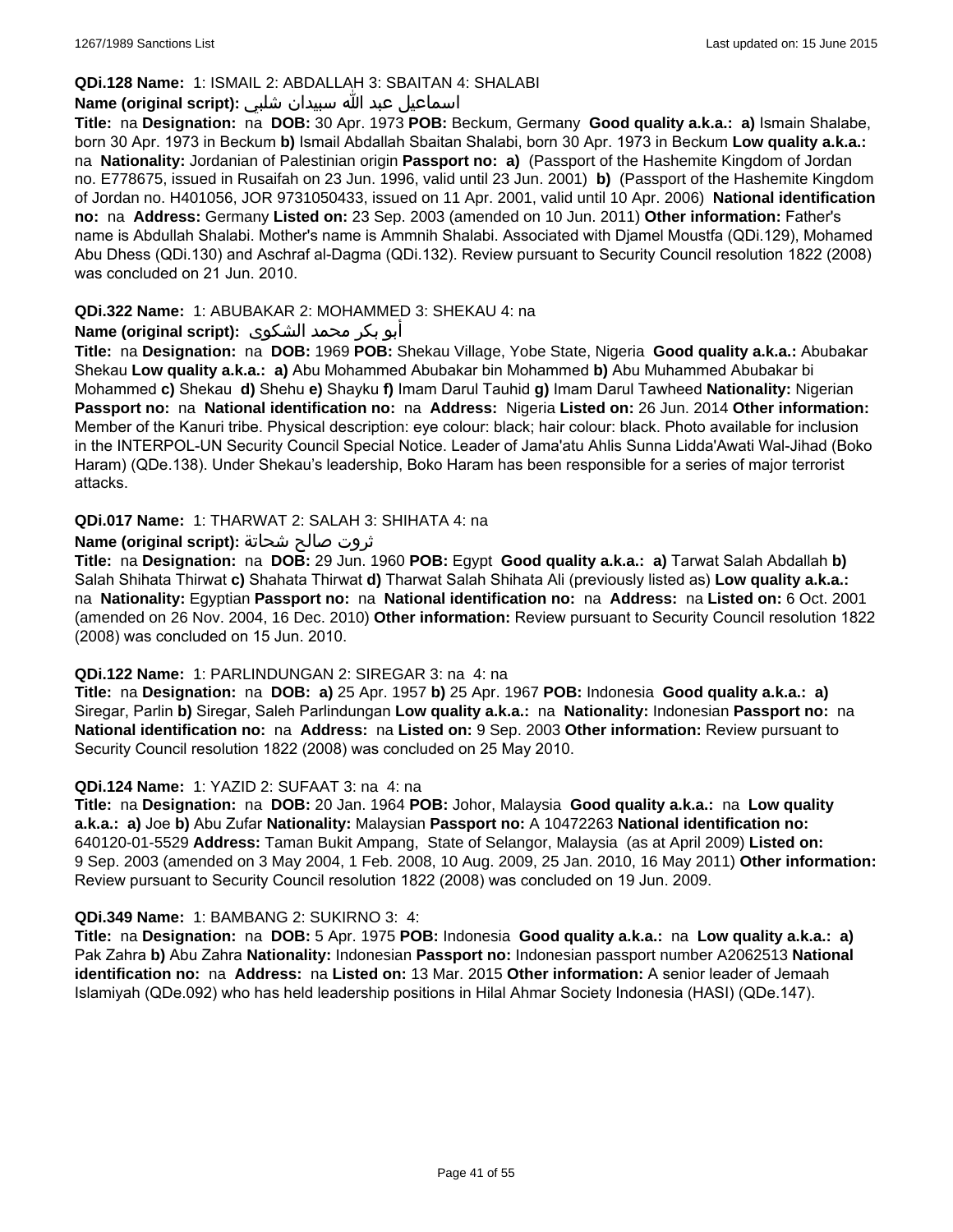#### **QDi.123 Name:** 1: YASSIN 2: SYAWAL 3: na 4: na

**Title:** na **Designation:** na **DOB:** Approximately 1972 **POB:** na **Good quality a.k.a.: a)** Salim Yasin **b)** Yasin Mahmud Mochtar **c)** Abdul Hadi Yasin **d)** Muhamad Mubarok **e)** Muhammad Syawal **f)** Yassin Sywal (formerly listed as) **Low quality a.k.a.: a)** Abu Seta **b)** Mahmud **c)** Abu Muamar **d)** Mubarok **Nationality:** Indonesian **Passport no:** na **National identification no:** na **Address:** na **Listed on:** 9 Sep. 2003 (amended on 12 Dec. 2014) **Other information:** At large as at Dec. 2003. Review pursuant to Security Council resolution 1822 (2008) was concluded on 25 May 2010.

### **QDi.057 Name:** 1: IBRAHIM 2: ALI 3: ABU BAKR 4: TANTOUSH

# ابراهيم علي أبو بكر تنتوش **:(script original (Name**

**Title:** na **Designation:** na **DOB:** 1966 **POB:** al Aziziyya, Libyan Arab Jamahiriya **Good quality a.k.a.: a)** Abd al-Muhsin **b)** Ibrahim Ali Muhammad Abu Bakr **c)** Abdul Rahman **d)** Abu Anas **e)** Ibrahim Abubaker Tantouche **f)** Ibrahim Abubaker Tantoush **g)** 'Abd al-Muhsi **h)** 'Abd al-Rahman **Low quality a.k.a.:** Al-Libi **Nationality:** Libyan **Passport no:** (Libyan passport number 203037 issued in Tripoli) **National identification no:** na **Address:** Johannesburg, South Africa **Listed on:** 11 Jan. 2002 (amended on 31 Jul. 2006, 4 Oct. 2006, 16 May 2011) **Other information:** Associated with Afghan Support Committee (ASC) (QDe.069), Revival of Islamic Heritage Society (RIHS)(QDe.070) and the Libyan Islamic Fighting Group (LIFG) (QDe.011). Review pursuant to Security Council resolution 1822 (2008) was concluded on 8 Jun. 2010.

### **QDi.241 Name:** 1: ANGELO 2: RAMIREZ 3: TRINIDAD 4: na

**Title:** na **Designation:** na **DOB:** 20 Mar. 1978 **POB:** Gattaran, Cagayan Province, Philippines **Good quality a.k.a.: a)** Calib Trinidad **b)** Kalib Trinidad **Low quality a.k.a.: a)** Abdul Khalil **b)** Abdukahlil **c)** Abu Khalil **d)** Anis **Nationality:** Filipino **Passport no:** na **National identification no:** na **Address:** 3111 Ma. Bautista, Punta, Santa Ana, Manila, Philippines **Listed on:** 4 Jun. 2008 (amended on 13 Dec. 2011) **Other information:** Distinguishing marks include scars on both legs. Member of the Rajah Solaiman Movement (Qde.128), and associated with the Abu Sayyaf Group (QDe.001) and the Jemaah Islamiyah (QDe.092). In detention in the Philippines as of May 2011. Review pursuant to Security Council resolution 1822 (2008) was concluded on 13 May 2010.

### **QDi.056 Name:** 1: MOHAMMED 2: TUFAIL 3: na 4: na

**Title:** na **Designation:** na **DOB:** 5 May 1930 **POB:** na **Good quality a.k.a.: a)** Tufail, S.M. **b)** Tuffail, Sheik Mohammed **Low quality a.k.a.:** na **Nationality:** Pakistani **Passport no:** na **National identification no:** na **Address:** na **Listed on:** 24 Dec. 2001 (amended on 19 Jan. 2011) **Other information:** Served as a director of Ummah Tameer e-Nau (UTN) (QDe.068). Review pursuant to Security Council resolution 1822 (2008) was concluded on 1 Jun. 2010.

#### **QDi.290 Name:** 1: DOKU 2: KHAMATOVICH 3: UMAROV 4: na

#### **Name (original script):** Умаров Доку Хаматович

**Title:** na **Designation:** na **DOB: a)** 13 Apr. 1964 **b)** 13 Apr. 1965 **c)** 12 May 1964 **d)** 1955 **POB:** Kharsenoy Village, Shatoyskiy (Sovetskiy) District, Chechenskaya Respublika, Russian Federation **Good quality a.k.a.: a)** Lom-ali Butayev (Butaev), born in 1955 **b)** Dokka Umarov, born on 13 Apr. 1964 **c)** Dokka Umarov, born on 13 Apr. 1965 **Low quality a.k.a.:** na **Nationality: a)** Russian **b)** USSR (until 1991) **Passport no:** Russian passport number 96 03 464086, issued on 1 June 2003 **National identification no:** na **Address:** na **Listed on:** 10 Mar. 2011 (amended on 2 Jun. 2014, 30 Dec. 2014) **Other information:** Physical description: 180 cm tall, dark hair, 7-9 cm. long scar on the face, part of the tongue is missing, has a speech defect. Resides in the Russian Federation as at Nov. 2010. International arrest warrant issued in the year 2000. INTERPOL Special Notice contains biometric information. Reportedly deceased as of April 2014.

### **QDi.346. Name:** 1: 'ABD AL-MALIK 2: MUHAMMAD 3: YUSUF 4: 'UTHMAN 'ABD AL-SALAM

### عبدالملك محمد يوسف عثمان عبد السلام **:(script original (Name**

**Title:** na **Designation:** na **DOB:** 13 Jul. 1989 **POB:** na **Good quality a.k.a.:** 'Abd al-Malik Muhammad Yusif 'Abd-al-Salam **Low quality a.k.a.: a)** 'Umar al-Qatari **b)** 'Umar al-Tayyar **Nationality:** Jordanian **Passport no:** K475336, issued on 31 Aug. 2009, issued in Jordanian (expired on 30 Aug. 2014) **National identification no:** 28940000602, issued in Qatar **Address:** na **Listed on:** 23 Jan. 2015 **Other information:** Facilitator who provides financial, material, and technological support for Al-Qaida (QDe.004) and Al-Nusrah Front for the People of the Levant (QDe.137).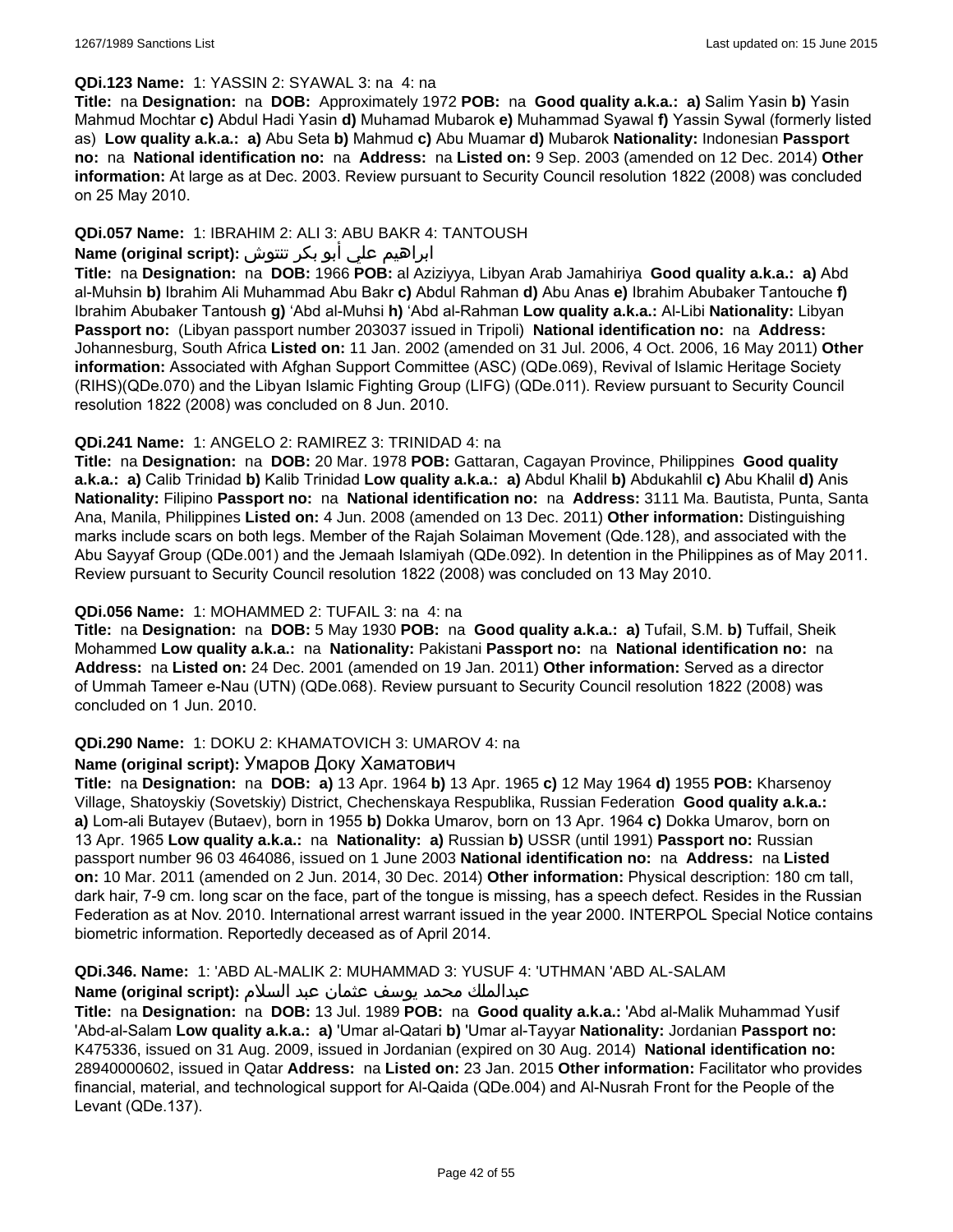### **QDi.343. Name:** 1: ASHRAF 2: MUHAMMAD 3: YUSUF 4: 'UTHMAN 'ABD AL-SALAM

### اشرف محمد يوسف عثمان عبد السلام **:(script original (Name**

**Title:** na **Designation:** na **DOB:** 1984 **POB:** Iraq **Good quality a.k.a.: a)** Ashraf Muhammad Yusif 'Uthman 'Abdal-Salam **b)** Ashraf Muhammad Yusuf 'Abd-al-Salam **c)** Ashraf Muhammad Yusif 'Abd al-Salam **Low quality a.k.a.: a)** Khattab **b)** Ibn al-Khattab **Nationality:** Jordanian **Passport no: a)** K048787, issued in Jordan **b)** 486298, issued in Jordan **National identification no:** 28440000526, issued in Qatar **Address:** Syrian Arab Republic (located in as at Dec. 2014) **Listed on:** 23 Jan. 2015 **Other information:** A member of Al-Qaida (QDe.004) as of 2012 and a fighter in the Syrian Arab Republic since early 2014. Provided financial, material, and technological support for Al-Qaida, Al-Nusrah Front for the People of the Levant (QDe.137) and Al-Qaida in Iraq (AQI) (QDe.115).

### **QDi.031 Name:** 1: OMAR 2: MAHMOUD 3: UTHMAN 4: na

### عمر محمود عثمان **:(script original (Name**

**Title:** na **Designation:** na **DOB: a)** 30 Dec. 1960 **b)** 13 Dec. 1960 **POB:** Bethlehem, West Bank, Palestinian Territories **Good quality a.k.a.: a)** Al-Samman Uthman **b)** Umar Uthman **c)** Omar Mohammed Othman **Low quality a.k.a.: a)** Abu Qatada Al-Filistini **b)** Abu Umr Takfiri **c)** Abu Omar Abu Umar **d)** Abu Umar Umar **e)** Abu Ismail **Nationality:** Jordanian **Passport no:** na **National identification no:** na **Address:** Jordan (since July 2013) **Listed on:** 17 Oct. 2001 (amended on 14 Mar. 2008, 24 Mar. 2009, 25 Jan. 2010, 22 Jul. 2013) **Other information:** Associated with Al-Qaida-related groups in the United Kingdom and other countries. Convicted in absentia in Jordan for involvement in terrorist acts in 1998. Arrested in Feb. 2001 in the United Kingdom, was further detained between Oct. 2002 and Mar. 2005 and between Aug. 2005 and Jun. 2008. In custody since Dec. 2008. Deported to Jordan from the United Kingdom on 7 July 2013 to face terrorism charges. Review pursuant to Security Council resolution 1822 (2008) was concluded on 19 Oct. 2009.

### **QDi.037 Name:** 1: ABDUL RAHMAN 2: YASIN 3: na 4: na

### عبد الرحمن ياسين **:(script original (Name**

**Title:** na **Designation:** na **DOB:** 10 Apr. 1960 **POB:** Bloomington, Indiana, United States of America **Good quality a.k.a.: a)** Taha, Abdul Rahman S. **b)** Taher, Abdul Rahman S. **c)** Yasin, Abdul Rahman Said **d)** Yasin, Aboud **Low quality a.k.a.:** na **Nationality:** United States of America **Passport no:** 27082171 (United States of America, issued on 21 Jun. 1992 in Amman, Jordan) **National identification no:** (SSN 156-92-9858 (United States of America)) na **Address:** na **Listed on:** 17 Oct. 2001 (amended on 10 Apr. 2003) **Other information:** Abdul Rahman Yasin is in Iraq. Review pursuant to Security Council resolution 1822 (2008) was concluded on 21 Jun. 2010.

#### **QDi.261 Name:** 1: ADEM 2: YILMAZ 3: na 4: na

**Title:** na **Designation:** na **DOB:** 4 Nov. 1978 **POB:** Bayburt, Turkey **Good quality a.k.a.:** na **Low quality a.k.a.:** Talha **Nationality:** Turkish **Passport no:** Turkish number TR-P 614 166 (issued by the Turkish Consulate General in Frankfurt/M. on 22 Mar. 2006, expired on 15 Sep. 2009.) **National identification no:** na **Address: a)** (In prison in Germany (since Sep. 2007).) **b)** (Südliche Ringstrasse 133, 63225 Langen, Germany (previous address)) **Listed on:** 27 Oct. 2008 (amended on 13 Dec. 2011) **Other information:** Associated with the Islamic Jihad Union (IJU), also known as the Islamic Jihad Group (QDe.119). Associated with Fritz Martin Gelowicz (QDi.259) and Daniel Martin Schneider (QDi.260). In detention in Germany as of Jun. 2010.

#### **QDi.205 Name:** 1: RAFIK 2: MOHAMAD 3: YOUSEF 4: na

#### رفيق محمد يوسف **:(script original (Name**

**Title:** na **Designation:** na **DOB:** 27 Aug. 1974 **POB:** Baghdad, Iraq **Good quality a.k.a.:** Mohamad Raific Kairadin **Low quality a.k.a.:** na **Nationality:** Iraqi **Passport no:** (German travel document ("Reiseausweis") A 0092301) **National identification no:** na **Address:** (In prison in Germany) **Listed on:** 6 Dec. 2005 (amended on 21 Oct. 2008, 13 Dec. 2011) **Other information:** Member of Ansar Al-Islam (QDe.098). Sentenced on 15 Jul. 2008 to 8 years imprisonment in Germany. Review pursuant to Security Council resolution 1822 (2008) was concluded on 30 Jul. 2009.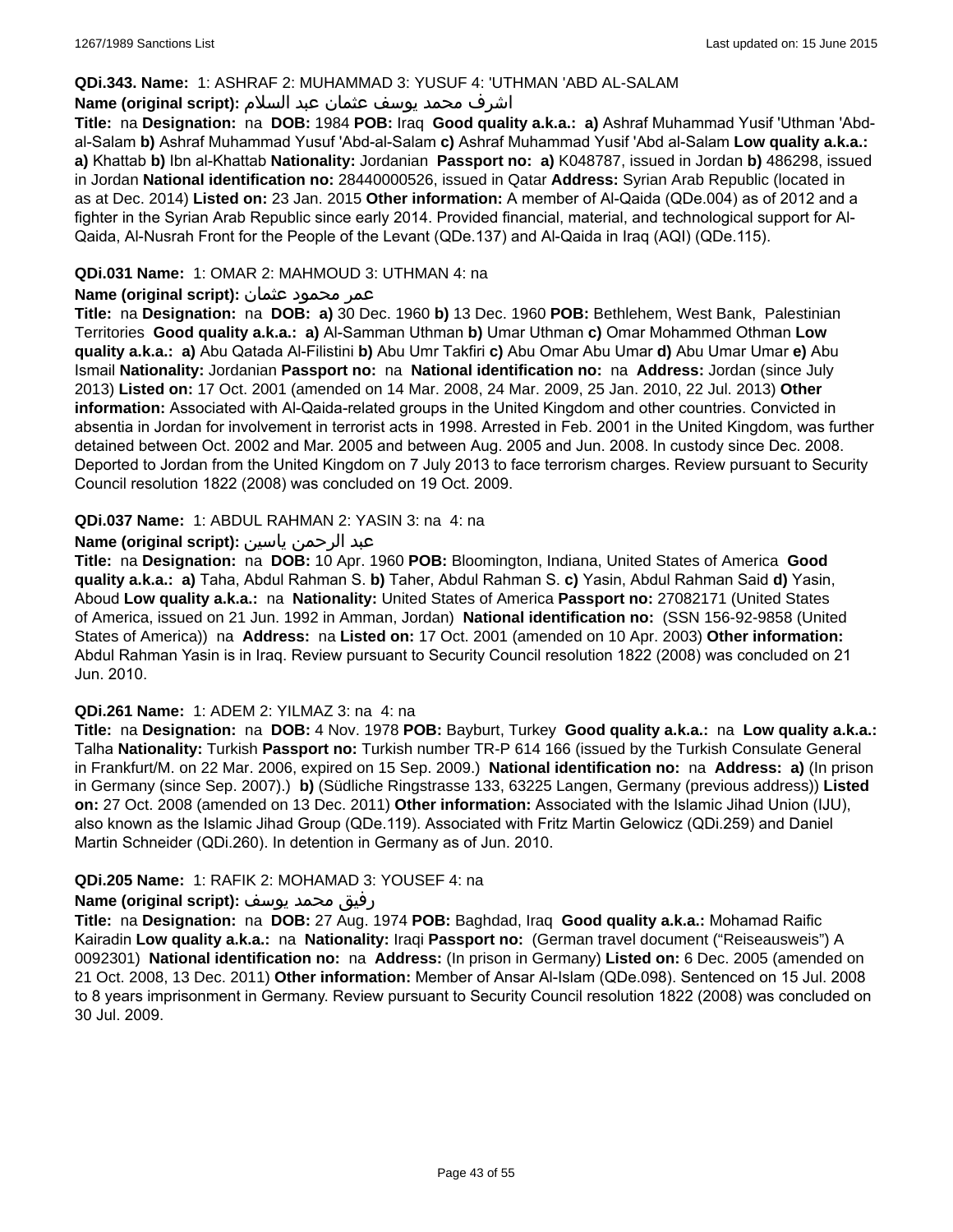### **QDi.198 Name:** 1: HANI 2: AL-SAYYID 3: AL-SEBAI 4: YUSIF

### هاني السيد السباعي يوسف **:(script original (Name**

**Title:** na **Designation:** na **DOB: a)** 1 Mar. 1961 **b)** 16 Jun. 1960 **POB:** Qaylubiyah, Egypt **Good quality a.k.a.: a)** Hani Yousef Al-Sebai **b)** Hani Youssef **c)** Hany Youseff **d)** Hani Yusef **e)** Hani al-Sayyid Al-Sabai **f)** Hani al-Sayyid El Sebai **g)** Hani al-Sayyid Al Siba'i **h)** Hani al-Sayyid El Sabaay **i)** El-Sababt **j)** Abu Tusnin **k)** Abu Akram **l)** Hani El Sayyed Elsebai Yusef **m)** Abu Karim **n)** Hany Elsayed Youssef **Low quality a.k.a.:** na **Nationality:** Egyptian **Passport no:** na **National identification no:** na **Address:** London, United Kingdom **Listed on:** 29 Sep. 2005 (amended on 6 Oct. 2005, 18 Aug. 2006, 25 Jan. 2012) **Other information:** Father's name is Mohamed Elsayed Elsebai. Review pursuant to Security Council resolution 1822 (2008) was concluded on 29 Jul. 2010.

# **QDi.139 Name:** 1: IMED 2: BEN MEKKI 3: ZARKAOUI 4: na

### عماد بن مكي زرقاوي **:(script original (Name**

**Title:** na **Designation:** na **DOB:** 15 Jan. 1973 **POB:** Tunis, Tunisia **Good quality a.k.a.: a)** Dour Nadre, born 15 Jan. 1974 in Morocco **b)** Dour Nadre, born 15 Jan. 1973 in Morocco **c)** Daour Nadre, born 31 Mar. 1975 in Algeria **d)** Imad ben al-Mekki ben al-Akhdar al-Zarkaoui (previously listed as) **Low quality a.k.a.: a)** Zarga **b)** Nadra **Nationality:** Tunisian **Passport no:** (Tunisian passport number M174950, issued on 27 Apr. 1999, expired on 26 Apr. 2004) **National identification no:** na **Address:** 41-45 Rue Estienne d'Orves, Pré Saint Gervais, France **Listed on:** 12 Nov. 2003 (amended on 20 Dec. 2005, 31 Jul. 2006, 10 Aug. 2009, 16 May 2011) **Other information:** Mother's name is Zina al-Zarkaoui. Imprisoned in France since 1 Feb. 2010 on charges of criminal conspiracy in relation to a terrorist organization. Review pursuant to Security Council resolution 1822 (2008) was concluded on 6 May 2010.

#### **QDi.168 Name:** 1: AHMAD 2: ZERFAOUI 3: na 4: na

### **Name (original script):** زرفاوي احمد

**Title:** na **Designation:** na **DOB:** 15 Jul. 1963 **POB:** Chréa, Algeria **Good quality a.k.a.: a)** Abdullah **b)** Abdalla **c)** Smail **d)** Abu Khaoula **e)** Abu Cholder **f)** Nuhr **Low quality a.k.a.:** na **Nationality:** Algerian **Passport no:** na **National identification no:** na **Address:** na **Listed on:** 3 May 2004 (amended on 12 Apr. 2006, 7 Apr. 2008, 13 Dec. 2011) **Other information:** Former member of The Organization of Al-Qaida in the Islamic Maghreb (QDe.014). Confirmed to have died in northern Mali on 19 Sep. 2006. Review pursuant to Security Council resolution 1822 (2008) was concluded on 27 Jul. 2010.

#### **QDi.223 Name:** 1: MERAI 2: ZOGHBAI 3: na 4: na

# **Name (original script):** زغبي مرعي

**Title:** na **Designation:** na **DOB: a)** 4 Apr. 1969 **b)** 4 Apr. 1960 **c)** 4 Jun. 1960 **POB:** Bengasi, Libyan Arab Jamahiriya **Good quality a.k.a.: a)** Mohamed Lebachir, born 14 Jan. 1968 in Morocco **b)** Meri Albdelfattah Zgbye, born 4 Jun. 1960 in Bendasi, Libyan Arab Jamahiriya **c)** Zoghbai Merai Abdul Fattah **d)** Lazrag Faraj, born 13 Nov. 1960 in Libyan Arab Jamahiriya **e)** Larzg Ben Ila, born 11 Aug. 1960 in Libyan Arab Jamahiriya **f)** Muhammed El Besir **Low quality a.k.a.: a)** F'raji di Singapore **b)** F'raji il Libico **c)** Farag **d)** Fredj, born 13 Nov. 1960 in Libyan Arab Jamahiriya **Nationality:** na **Passport no:** na **National identification no:** na **Address:** na **Listed on:** 2 Aug. 2006 (amended on 3 Jun. 2009, 1 Sep. 2009, 13 Dec. 2011) **Other information:** Considered a fugitive from justice by the Italian authorities and sentenced in absentia to 6 years imprisonment on 20 Nov. 2008. Member of Libyan Islamic Fighting Group (QDe.011). Review pursuant to Security Council resolution 1822 (2008) was concluded on 20 Jul. 2009.

#### **QDi.187 Name:** 1: ZULKARNAEN 2: na 3: na 4: na

**Title:** na **Designation:** na **DOB:** 1963 **POB:** Gebang village, Masaran, Sragen, Central Java, Indonesia **Good quality a.k.a.: a)** Zulkarnan **b)** Zulkarnain **c)** Zulkarnin **d)** Arif Sunarso **e)** Aris Sumarsono **f)** Aris Sunarso **g)** Ustad Daud Zulkarnaen **h)** Murshid **Low quality a.k.a.:** na **Nationality:** Indonesian **Passport no:** na **National identification no:** na **Address:** na **Listed on:** 16 May 2005 **Other information:** Review pursuant to Security Council resolution 1822 (2008) was concluded on 8 Jun. 2010.

#### **B. Entities and other groups**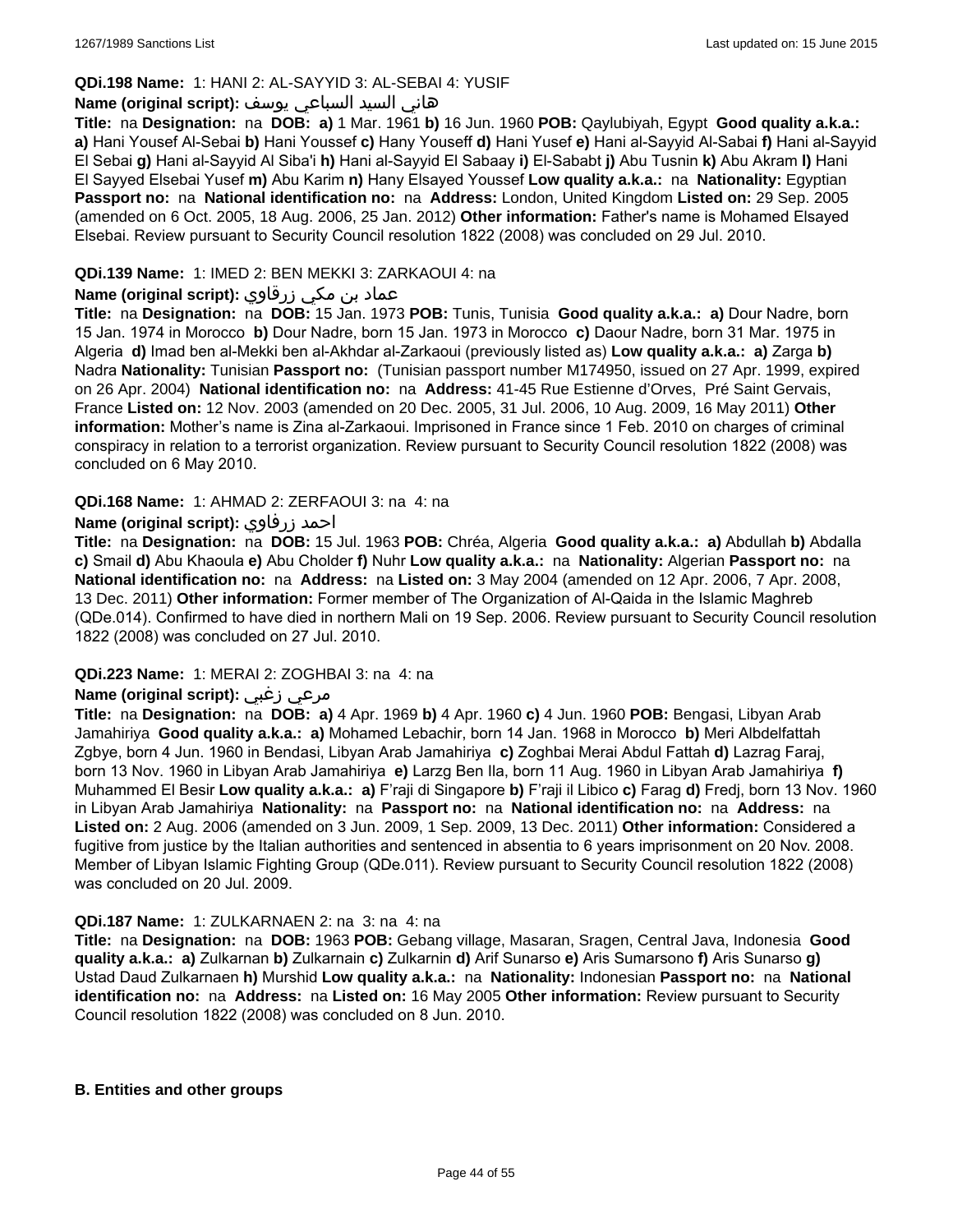### **QDe.141 Name:** AL MOURABITOUN

### **Name (original script):** المرابطون

**A.k.a.: a)** Les Sentinelles **b)** The Sentinels **F.k.a.:** na **Address:** Mali **Listed on:** 2 Jun. 2014 **Other Information:**  Founded on 20 Aug. 2013 as result of a merger between Al Moulathamoun (QDe.140) and the Mouvement pour l'Unification et le Jihad en Afrique de l'Ouest (MUJAO) (QDe.134). Associated with the Organization of Al-Qaida in the Islamic Maghreb (QDe.014) and led by Mokhtar Belmokhtar (QDi.136). Active in the Sahel/Sahara region.

#### **QDe.144 Name:** ABDALLAH AZZAM BRIGADES (AAB)

**A.k.a.: a)** Abdullah Azzam Brigades **b)** Ziyad al-Jarrah Battalions of the Abdallah Azzam Brigades **c)** Yusuf al-'Uyayri Battalions of the Abdallah Azzam Brigades **F.k.a.:** na **Address:** (Operates in Lebanon, Syria and the Arabian Peninsula) **Listed on:** 23 Sep. 2014 **Other Information:** An armed group that has carried out joint attacks with Al-Nusrah Front for the People of the Levant (QDe.137).

### **QDe.001 Name:** ABU SAYYAF GROUP

**A.k.a.:** Al Harakat Al Islamiyya **F.k.a.:** na **Address:** Philippines **Listed on:** 6 Oct. 2001 (amended on 13 Dec. 2011 ) **Other Information:** Associated with Jemaah Islamiyah (JI) (QDe.092). Current leader is Radulan Sahiron (QDi.208). Review pursuant to Security Council resolution 1822 (2008) was concluded on 21 Jun. 2010.

### **QDe.069 Name:** AFGHAN SUPPORT COMMITTEE (ASC)

**A.k.a.: a)** Lajnat ul Masa Eidatul Afghania **b)** Jamiat Ayat-ur-Rhas al Islamiac **c)** Jamiat Ihya ul Turath al Islamia **d)** Ahya ul Turas **F.k.a.:** na **Address:** (a) Headquarters – G.T. Road (probably Grand Trunk Road), near Pushtoon Garhi Pabbi, Peshawar, Pakistan b) Cheprahar Hadda, Mia Omar Sabaqah School, Jalabad, Afghanistan) **Listed on:** 11 Jan. 2002 (amended on 13 Dec. 2011 ) **Other Information:** Associated with the Revival of Islamic Heritage Society (QDe.070). Abu Bakr al-Jaziri (QDi.058) served as finance chief of ASC. Review pursuant to Security Council resolution 1822 (2008) was concluded on 8 Jun. 2010.

### **QDe.139 Name:** AL MOUAKAOUNE BIDDAM

### **Name (original script):** بالدم الموقعون

**A.k.a.: a)** Les Signataires par le Sang **b)** Ceux Qui Signent avec le Sang **c)** Those Who Sign in Blood **F.k.a.:** na **Address:** Mali **Listed on:** 2 Jun. 2014 **Other Information:** Associated with the Organization of Al-Qaida in the Islamic Maghreb (QDe.014) and led by Mokhtar Belmokhtar (QDi.136). Active in the Sahel/Sahara region.

#### **QDe.140 Name:** AL MOULATHAMOUN

#### **Name (original script):** الملثمون

**A.k.a.: a)** Les Enturbannés **b)** The Veiled **F.k.a.:** na **Address: a)** Mali **b)** Niger **c)** Algeria **Listed on:** 2 Jun. 2014 **Other Information:** Founded in 2012 as a splinter group of the Organization of Al-Qaida in the Islamic Maghreb (QDe.014). On 20 Aug. 2013, Al Moulathamoun merged with the Mouvement pour l'Unification et le Jihad en Afrique de l'Ouest (MUJAO) (QDe.134) and established Al Mourabitoun (QDe.141). Associated with the Organization of Al-Qaida in the Islamic Maghreb (QDe.014) and led by Mokhtar Belmokhtar (QDi.136). Active in the Sahel/Sahara region.

#### **QDe.137 Name:** AL-NUSRAH FRONT FOR THE PEOPLE OF THE LEVANT

#### جبهة النصرة لأهل الشام **:(script original (Name**

**A.k.a.: a)** النصرة جبهة) the Victory Front; Jabhat al-Nusrah; Jabhet al-Nusra; Al-Nusrah Front; Al-Nusra Front) **b)**  المجاهدين أنصار شبكة) sub-unit name: Ansar al-Mujahideen Network) **c)** الجهاد ساحات في الشام مجاهدو) sub-unit name: Levantine Mujahideen on the Battlefields of Jihad) **F.k.a.:** na **Address: a)** (Operates in Syria) **b)** (Support network in Iraq) **Listed on:** 14 May 2014 **Other Information:** Associated with Al-Qaida (QDe.004) and Ibrahim Awwad Ibrahim Ali al-Badri al-Samarrai (QDi.299), the leader of Al-Qaida in Iraq (QDe.115), since at least Jan. 2012. Brings Syrian and foreign Al-Qaida in Iraq (QDe.115) and Asbat al-Ansar (QDe.007) fighters, along with other foreign Al-Qaida operatives, to join local elements in Syria to carry out terrorist and guerrilla operations there. Previously listed between 30 May 2013 and 13 May 2014 as an aka of Al-Qaida in Iraq (QDe.115).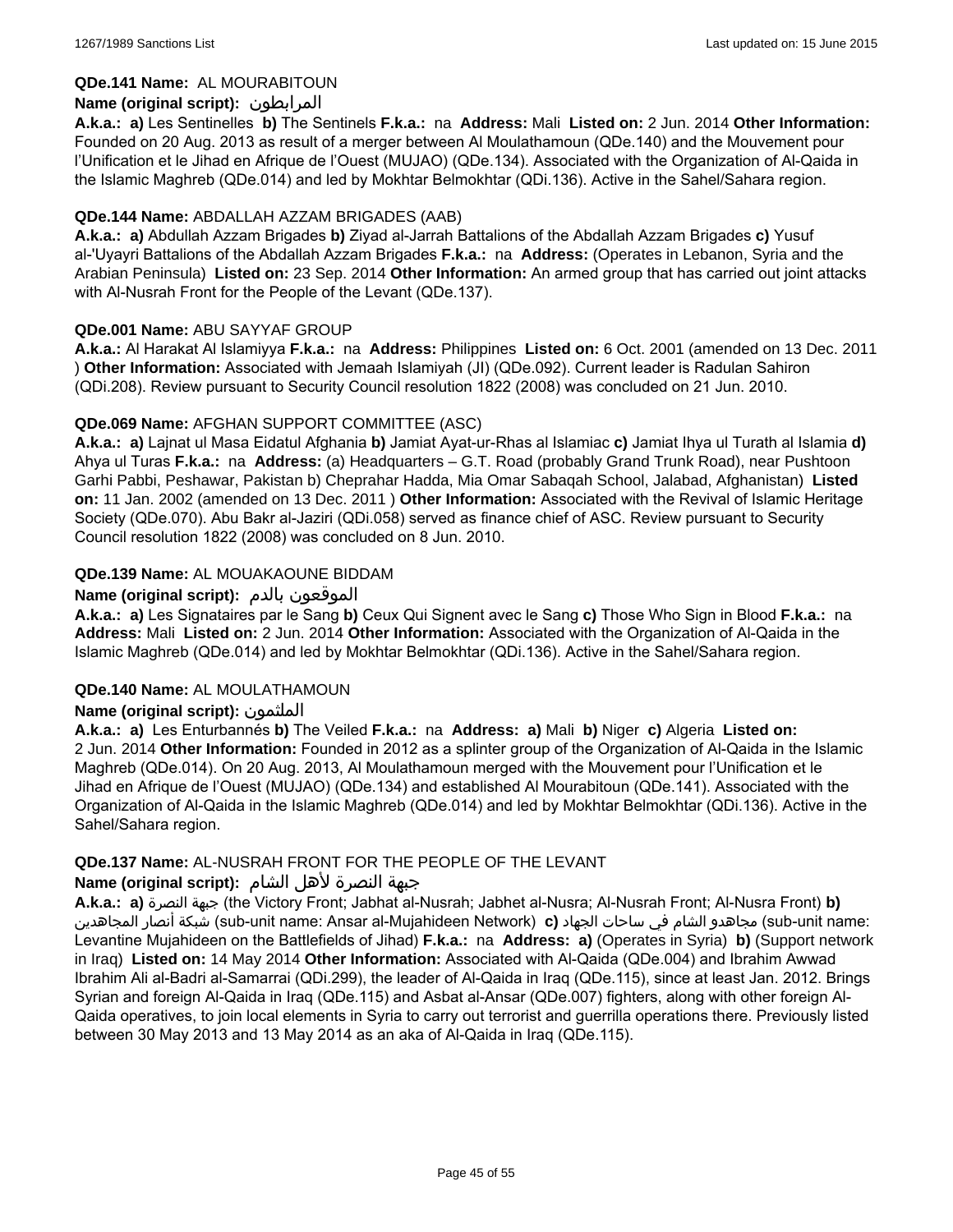#### **QDe.121 Name:** AL-AKHTAR TRUST INTERNATIONAL

**A.k.a.: a)** Al Akhtar Trust **b)** Al-Akhtar Medical Centre **c)** Akhtarabad Medical Camp **d)** Pakistan Relief Foundation **e)** Pakistani Relief Foundation **f)** Azmat-e-Pakistan Trust **g)** Azmat Pakistan Trust **F.k.a.:** na **Address:** (a) ST-1/ A, Gulsahn-e-Iqbal, Block 2, Karachi, 25300, Pakistan b) Gulistan-e-Jauhar, Block 12, Karachi, Pakistan) **Listed on:** 17 Aug. 2005 (amended on 10 Dec. 2008, 13 Dec. 2011 ) **Other Information:** Regional offices in Pakistan: Bahawalpur, Bawalnagar, Gilgit, Islamabad, Mirpur Khas, Tando-Jan-Muhammad. Akhtarabad Medical Camp is in Spin Boldak, Afghanistan. Registered by members of Jaish-i-Mohammed (QDe.019). Associated with Harakat ul-Mujahidin/ HUM (QDe.008), Lashkar I Jhanghvi (LJ) (QDe.096) and Lashkar-e-Tayyiba (QDe.118). Banned in Pakistan. Review pursuant to Security Council resolution 1822 (2008) was concluded on 14 Sep. 2009.

#### **QDe.107 Name:** AL FURQAN

**A.k.a.: a)** Dzemilijati Furkan **b)** Dzem'ijjetul Furqan **c)** Association for Citizens Rights and Resistance to Lies **d)** Dzemijetul Furkan **e)** Association of Citizens for the Support of Truth and Supression of Lies **f)** Sirat **g)** Association for Education, Culture and Building Society-Sirat **h)** Association for Education, Cultural, and to Create Society -Sirat **i)** Istikamet **j)** In Siratel **k)** Citizens' Association for Support and Prevention of lies – Furqan **F.k.a.:** na **Address: a)** 30a Put Mladih Muslimana (ex Pavla Lukaca Street), 71 000 Sarajevo, Bosnia and Herzegovina **b)** 72 ul. Strossmajerova, Zenica, Bosnia and Herzegovina **c)** 42 Muhameda Hadzijahica, Sarajevo, Bosnia and Herzegovina **d)** 70 and 53 Strosmajerova Street, Zenica, Bosnia and Herzegovina **e)** Zlatnih Ljiljana Street, Zavidovici, Bosnia and Herzegovina **Listed on:** 11 May 2004 (amended on 26 Nov. 2004, 24 Mar. 2009 ) **Other Information:** Registered in Bosnia and Herzegovina as a citizens' association under the name of "Citizens' Association for Support and Prevention of lies – Furqan" on 26 Sep. 1997. Al Furqan ceased its work by decision of the Ministry of Justice of the Bosnia and Herzegovina Federation (decision number 03-054-286/97 dated 8 Nov. 2002). Al Furqan was no longer in existence as at Dec. 2008. Review pursuant to Security Council resolution 1822 (2008) was concluded on 15 Jun. 2010.

### **QDe.110 Name:** AL-HARAMAIN: AFGHANISTAN BRANCH

**A.k.a.:** na **F.k.a.:** na **Address:** Afghanistan (at time of listing) **Listed on:** 6 Jul. 2004 (amended on 21 Mar. 2012 ) **Other Information:** Review pursuant to Security Council resolution 1822 (2008) was concluded on 22 Jun. 2010.

#### **QDe.111 Name:** AL-HARAMAIN: ALBANIA BRANCH

**A.k.a.:** na **F.k.a.:** na **Address:** Irfan Tomini Street, #58, Tirana, Albania (at time of listing) **Listed on:** 6 Jul. 2004 (amended on 21 Mar. 2012 ) **Other Information:** Review pursuant to Security Council resolution 1822 (2008) was concluded on 22 Jun. 2010.

#### **QDe.109 Name:** AL-HARAMAIN & AL MASJED AL-AQSA CHARITY FOUNDATION

**A.k.a.: a)** Al Haramain Al Masjed Al Aqsa **b)** Al Haramayn Al Masjid Al Aqsa **c)** Al-Haramayn and Al Masjid Al Aqsa Charitable Foundation **d)** Al Harammein Al Masjed Al-Aqsa Charity Foundation **F.k.a.:** na **Address: a)** Branch Address: 2A Hasiba Brankovica, Sarajevo, Bosnia and Herzegovina **b)** 14 Bihacka Street, Sarajevo, Bosnia and Herzegovina **c)** 64 Potur mahala Street, Travnik, Bosnia and Herzegovina **d)** Zenica, Bosnia and Herzegovina **Listed on:** 28 Jun. 2004 (amended on 26 Nov. 2004, 16 Sep. 2008, 24 Mar. 2009 ) **Other Information:** Used to be officially registered in Bosnia and Herzegovina under registry number 24. Al-Haramain & Al Masjed Al-Aqsa Charity Foundation ceased its work by decision of the Ministry of Justice of the Bosnia and Herzegovina Federation (decision on cessation of operation number 03-05-2-203/04). It was no longer in existence as at Dec. 2008. Its premises and humanitarian activities were transferred under Government supervision to a new entity called Sretna Buducnost. Review pursuant to Security Council resolution 1822 (2008) was concluded on 22 Jun. 2010.

#### **QDe.112 Name:** AL-HARAMAIN: BANGLADESH BRANCH

**A.k.a.:** na **F.k.a.:** na **Address:** House 1, Road 1, S-6, Uttara, Dhaka, Bangladesh (at time of listing) **Listed on:** 6 Jul. 2004 (amended on 21 Mar. 2012 ) **Other Information:** Review pursuant to Security Council resolution 1822 (2008) was concluded on 22 Jun. 2010.

#### **QDe.113 Name:** AL-HARAMAIN: ETHIOPIA BRANCH

**A.k.a.:** na **F.k.a.:** na **Address:** Woreda District 24 Kebele Section 13, Addis Ababa, Ethiopia (at time of listing) **Listed on:** 6 Jul. 2004 (amended on 21 Mar. 2012 ) **Other Information:** Review pursuant to Security Council resolution 1822 (2008) was concluded on 22 Jun. 2010.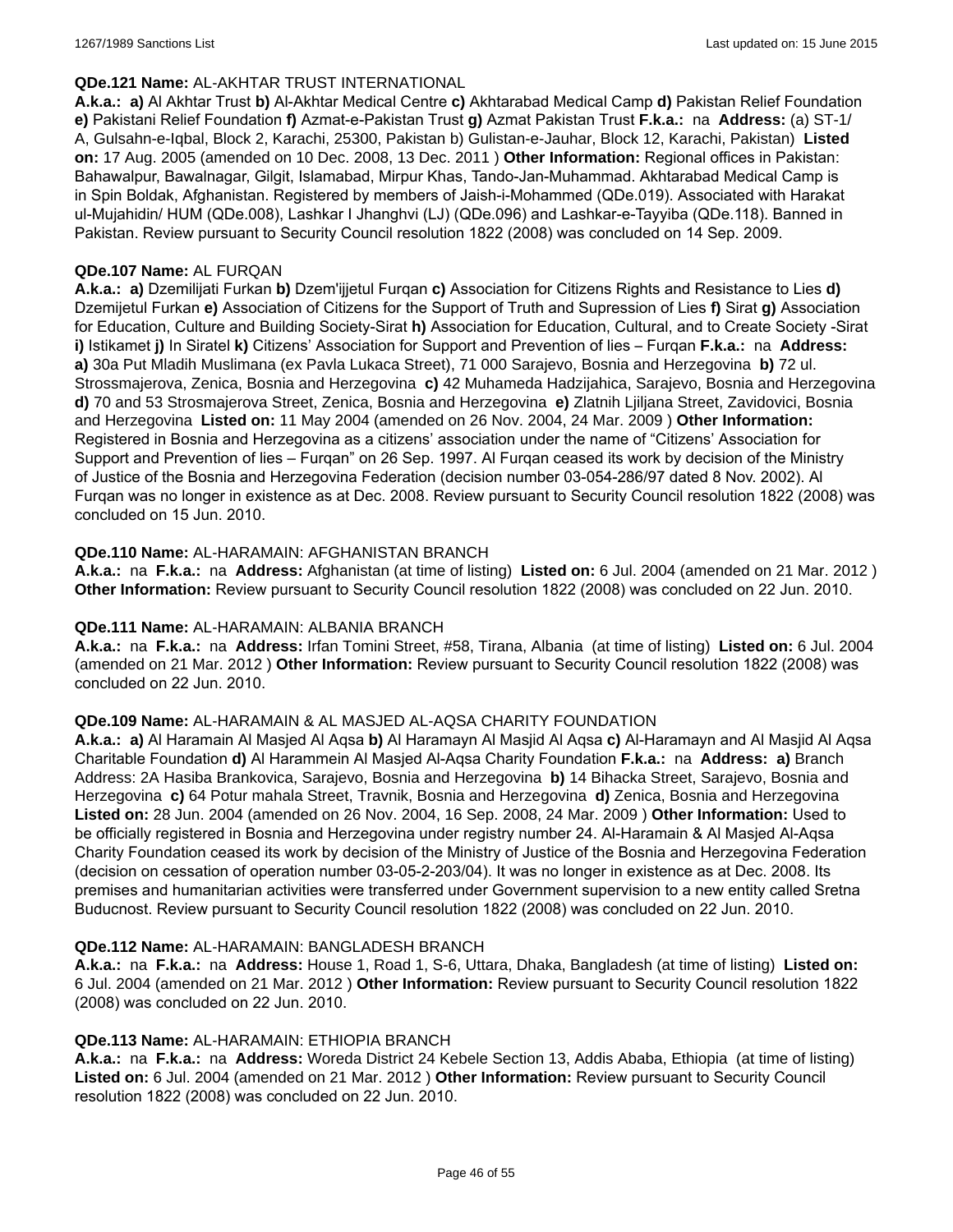#### **QDe.103 Name:** AL-HARAMAIN FOUNDATION (INDONESIA)

**A.k.a.:** Yayasan Al-Manahil-Indonesia **F.k.a.:** na **Address:** (Jalan Laut Sulawesi Blok DII/4, Kavling Angkatan Laut Duren Sawit, Jakarta Timur 13440 Indonesia (at time of listing); Tel.: 021-86611265 and 021-86611266; Fax.: 021-8620174) **Listed on:** 26 Jan. 2004 (amended on 21 Mar. 2012 ) **Other Information:** Review pursuant to Security Council resolution 1822 (2008) was concluded on 22 Jun. 2010.

### **QDe.104 Name:** AL-HARAMAIN FOUNDATION (PAKISTAN)

**A.k.a.:** na **F.k.a.:** na **Address:** House #279, Nazimuddin Road, F-10/1, Islamabad, Pakistan (at time of listing) **Listed on:** 26 Jan. 2004 (amended on 21 Mar. 2012 ) **Other Information:** Review pursuant to Security Council resolution 1822 (2008) was concluded on 19 Oct. 2009.

#### **QDe.116 Name:** AL-HARAMAIN FOUNDATION (UNION OF THE COMOROS)

**A.k.a.:** na **F.k.a.:** na **Address:** B/P: 1652 Moroni, Union of the Comoros (at time of listing) **Listed on:** 28 Sep. 2004 (amended on 21 Mar. 2012 ) **Other Information:** Review pursuant to Security Council resolution 1822 (2008) was concluded on 22 Jun. 2010.

### **QDe.071 Name:** AL-HARAMAIN ISLAMIC FOUNDATION

**A.k.a.: a)** Vazir **b)** Vezir **F.k.a.:** na **Address: a)** (64 Poturmahala, Travnik, Bosnia and Herzegovina) **b)** Sarajevo, Bosnia and Herzegovina **Listed on:** 13 Mar. 2002 (amended on 26 Dec. 2003, 16 Sep. 2008, 16 Jun. 2011 ) **Other Information:** Under criminal investigation by the authorities of Bosnia and Herzegovina as of Nov. 2007. Employees and associates include Najib Ben Mohamed Ben Salem Al-Waz (listed under permanent reference number QDi.104). Review pursuant to Security Council resolution 1822 (2008) was concluded on 22 Jun. 2010.

### **QDe.072 Name:** AL-HARAMAIN ISLAMIC FOUNDATION (SOMALIA)

**A.k.a.:** na **F.k.a.:** na **Address:** Somalia **Listed on:** 13 Mar. 2002 (amended on 13 Dec. 2011, 15 Jun. 2015 ) **Other Information:** Review pursuant to Security Council resolution 1822 (2008) was concluded on 22 Jun. 2010.

### **QDe.114 Name:** AL-HARAMAIN: THE NETHERLANDS BRANCH

**A.k.a.:** Stichting Al Haramain Humanitarian Aid **F.k.a.:** na **Address:** Jan Hanzenstraat 114, 1053SV, Amsterdam, The Netherlands (at time of listing) **Listed on:** 6 Jul. 2004 (amended on 13 Apr. 2012, 15 Jun. 2015 ) **Other Information:** Review pursuant to Security Council resolution 1822 (2008) was concluded on 28 Jun. 2010.

#### **QDe.105 Name:** AL-HARAMAYN FOUNDATION (KENYA)

**A.k.a.:** na **F.k.a.:** na **Address: a)** Nairobi, Kenya (at time of listing) **b)** Garissa, Kenya (at time of listing) **c)** Dadaab, Kenya (at time of listing) **Listed on:** 26 Jan. 2004 (amended on 21 Mar. 2012 ) **Other Information:** Review pursuant to Security Council resolution 1822 (2008) was concluded on 22 Jun. 2010.

#### **QDe.106 Name:** AL-HARAMAYN FOUNDATION (TANZANIA)

**A.k.a.:** na **F.k.a.:** na **Address: a)** P.O. Box 3616, Dar es Salaam, Tanzania (at time of listing) **b)** Tanga , Tanzania (at time of listing) **c)** Singida , Tanzania (at time of listing) **Listed on:** 26 Jan. 2004 (amended on 21 Mar. 2012 ) **Other Information:** Review pursuant to Security Council resolution 1822 (2008) was concluded on 22 Jun. 2010.

#### **QDe.002 Name:** AL-ITIHAAD AL-ISLAMIYA / AIAI

### **Name (original script):** الاسلامي الاتحاد

**A.k.a.:** na **F.k.a.:** na **Address:** na **Listed on:** 6 Oct. 2001 (amended on 21 Dec. 2007, 13 Dec. 2011, 18 Mar. 2013 ) **Other Information:** Reported to have operated in Somalia and Ethiopia and to have merged with Harakat Al-Shabaab Al-Mujaahidiin (Al-Shabaab), which was accepted as an affiliate of Al-Qaida (QDe.004) by Aiman Muhammed Rabi al-Zawahiri (QDi.006) in Feb. 2012, and is also subject to the sanctions measures set out in Security Council resolution 1844 (2008) concerning Somalia and Eritrea (see www.un.org/sc/committees/751/ index.shtml). Leadership included Hassan Abdullah Hersi Al-Turki (QDi.172) and Hassan Dahir Aweys (QDi.042). AIAI has received funds through the Al-Haramain Islamic Foundation (Somalia) (QDe.072). Review pursuant to Security Council resolution 1822 (2008) was concluded on 21 Jun. 2010.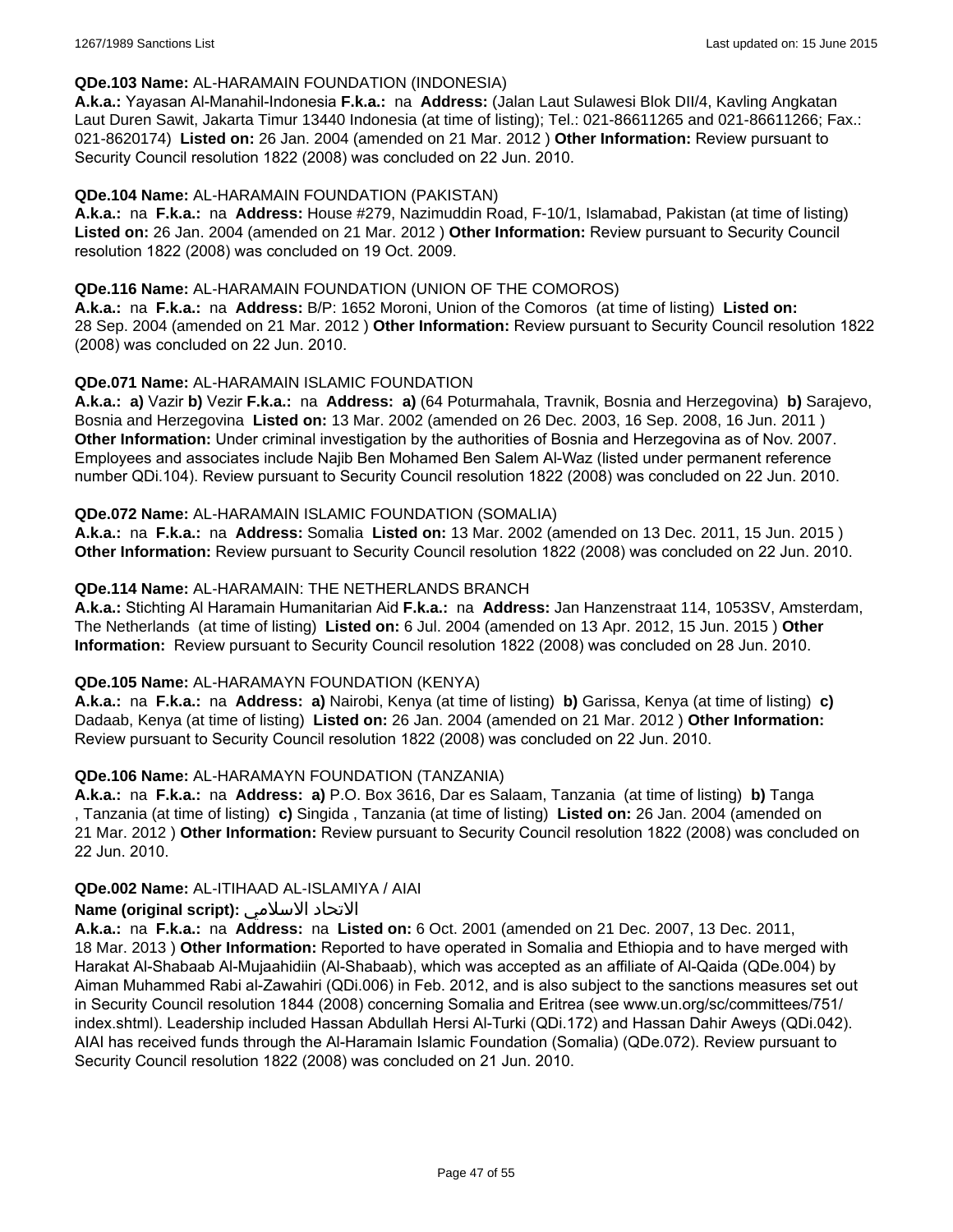#### **QDe.004 Name:** AL-QAIDA

#### **Name (original script):** القاعدة

**A.k.a.: a)** "The Base" **b)** Al Qaeda **c)** Islamic Salvation Foundation **d)** The Group for the Preservation of the Holy Sites **e)** The Islamic Army for the Liberation of Holy Places **f)** The World Islamic Front for Jihad Against Jews and Crusaders **g)** Usama Bin Laden Network **h)** Usama Bin Laden Organization **i)** Al Qa'ida **j)** Al Qa'ida/Islamic Army (formerly listed as) **F.k.a.:** na **Address:** na **Listed on:** 6 Oct. 2001 (amended on 5 Mar. 2009, 21 Mar. 2012 ) **Other Information:** Review pursuant to Security Council resolution 1822 (2008) was concluded on 21 Jun. 2010.

### **QDe.115 Name:** AL-QAIDA IN IRAQ

### القاعده في العراق **:(script original (Name**

**A.k.a.: a)** AQI **b)** al-Tawhid **c)** the Monotheism and Jihad Group **d)** Qaida of the Jihad in the Land of the Two Rivers **e)** Al-Qaida of Jihad in the Land of the Two Rivers **f)** The Organization of Jihad's Base in the Country of the Two Rivers **g)** The Organization Base of Jihad/Country of the Two Rivers **h)** The Organization Base of Jihad/ Mesopotamia **i)** Tanzim Qa'idat Al-Jihad fi Bilad al-Rafidayn **j)** Tanzeem Qa'idat al Jihad/Bilad al Raafidaini **k)** Jama'at Al-Tawhid Wa'al-Jihad **l)** JTJ **m)** Islamic State of Iraq **n)** ISI **o)** al-Zarqawi network **p)** Islamic State in Iraq and the Levant **F.k.a.:** na **Address:** na **Listed on:** 18 Oct. 2004 (amended on 2 Dec. 2004, 5 Mar. 2009, 13 Dec. 2011, 30 May 2013, 14 May 2014, 2 Jun. 2014 ) **Other Information:** Review pursuant to Security Council resolution 1822 (2008) was concluded on 25 May 2010.

### **QDe.129 Name:** AL-QAIDA IN THE ARABIAN PENINSULA (AQAP)

### القاعدة في جزيرة العرب **:(script original (Name**

**A.k.a.: a)** Al-Qaida of Jihad Organization in the Arabian Peninsula **b)** Tanzim Qa'idat al-Jihad fi Jazirat al-Arab **c)** Al-Qaida Organization in the Arabian Peninsula (AQAP) **d)** Al-Qaida in the South Arabian Peninsula **e)** Ansar al-Shari'a (AAS) **F.k.a.:** Al-Qaida in Yemen (AQY) **Address:** na **Listed on:** 19 Jan. 2010 (amended on 4 Oct. 2012, 15 Jun. 2015 ) **Other Information:** AQAP is a regional affiliate of Al-Qaida (QDe.004) and an armed group operating primarily in Arabian Peninsula. Location: Yemen. Alternative location: Saudi Arabia (2004 – 2006). Formed in Jan. 2009 when Al-Qaida in Yemen combined with Saudi Arabian Al-Qaida operatives. Leader of AQAP is Nasir 'abd-al-Karim 'Abdullah Al-Wahishi (QDi.274). Ansar al-Shari'a was formed in early 2011 by AQAP and has taken responsibility for multiple attacks in Yemen against both government and civilian targets.

#### **QDe.005 Name:** AL RASHID TRUST

**A.k.a.: a)** Al-Rasheed Trust **b)** Al Rasheed Trust **c)** Al-Rashid Trust **d)** Aid Organization of the Ulema, Pakistan **e)** Al Amin Welfare Trust **f)** Al Amin Trust **g)** Al Ameen Trust **h)** Al-Ameen Trust **i)** Al Madina Trust **j)** Al-Madina Trust **F.k.a.:** na **Address: a)** Kitas Ghar, Nazimabad 4, Dahgel-Iftah, Karachi, Pakistan (Kitas Ghar, Nazimabad 4, Dahgel-Iftah, Karachi, Pakistan) **b)** Jamia Maajid, Sulalman Park, Melgium Pura, Lahore, Pakistan (Jamia Maajid, Sulalman Park, Melgium Pura, Lahore, Pakistan) **c)** (Office Dha'rbi-M'unin, Top Floor, Dr. Dawa Khan Dental Clinic Surgeon, Main Baxae, Mingora, Swat, Pakistan) **d)** (Kitab Ghar, Darul Ifta Wal Irshad, Nazimabad No. 4, Karachi, Pakistan, Phone 6683301; Phone 0300-8209199; Fax 6623814 ) **e)** (302b-40, Good Earth Court, Opposite Pia Planitarium, Block 13a, Gulshan -l Igbal, Karachi, Pakistan; Phone 4979263 ) **f)** (617 Clifton Center, Block 5, 6th Floor, Clifton, Karachi, Pakistan; Phone 587-2545) **g)** (j) 605 Landmark Plaza, 11 Chundrigar Road, Opposite Jang Building, Karachi, Pakistan; Phone 2623818-19 ) **h)** (Jamia Masjid, Sulaiman Park, Begum Pura, Lahore, Pakistan; Phone 042-6812081 ) **i)** (Kitas Ghar, Nazimabad 4, Dahgel-Iftah, Karachi, Pakistan, Kitas Ghar, Nazimabad 4, Dahgel-Iftah, Karachi, Pakistan ) **j)** (Jamia Maajid, Sulalman Park, Melgium Pura, Lahore, Pakistan, Jamia Maajid, Sulalman Park, Melgium Pura, Lahore, Pakistan ) **k)** (Office Dha'rbi-M'unin, Opposite Khyber Bank, Abbottabad Road, Mansehra, Pakistan ) **l)** (Office Dha'rbi-M'unin ZR Brothers, Katcherry Road, Chowk Yadgaar, Peshawar, Pakistan ) **m)** (Office Dha'rbi-M'unin, Rm No. 3, Moti Plaza, Near Liaquat Bagh, Muree Road, Rawalpindi, Pakistan) **Listed on:** 6 Oct. 2001 (amended on 21 Oct. 2008, 10 Dec. 2008, 13 Dec. 2011 ) **Other Information:** Headquarters are in Pakistan. Operations in Afghanistan: Herat Jalalabad, Kabul, Kandahar, Mazar Sherif. Also operations in Kosovo, Chechnya. Involved in the financing of Al-Qaida and the Taliban. Until 21 Oct. 2008, this entity appeared also as "Aid Organization of the Ulema, Pakistan" (QDe.073), listed on 24 Apr. 2002 and amended on 25 Jul. 2006. The two entries Al Rashid Trust (QDe.005) and Aid Organization of the Ulema, Pakistan (QDe.073) were consolidated into this entity on 21 Oct. 2008. Founded by Mufti Rashid Ahmad Ledahyanoy (deceased). Associated with Jaish-i-Mohammed (QDe.019). Banned in Pakistan since Oct. 2001. Despite the closure of its offices in Pakistan in February 2007 it has continued its activities. Review pursuant to Security Council resolution 1822 (2008) was concluded on 6 May 2010.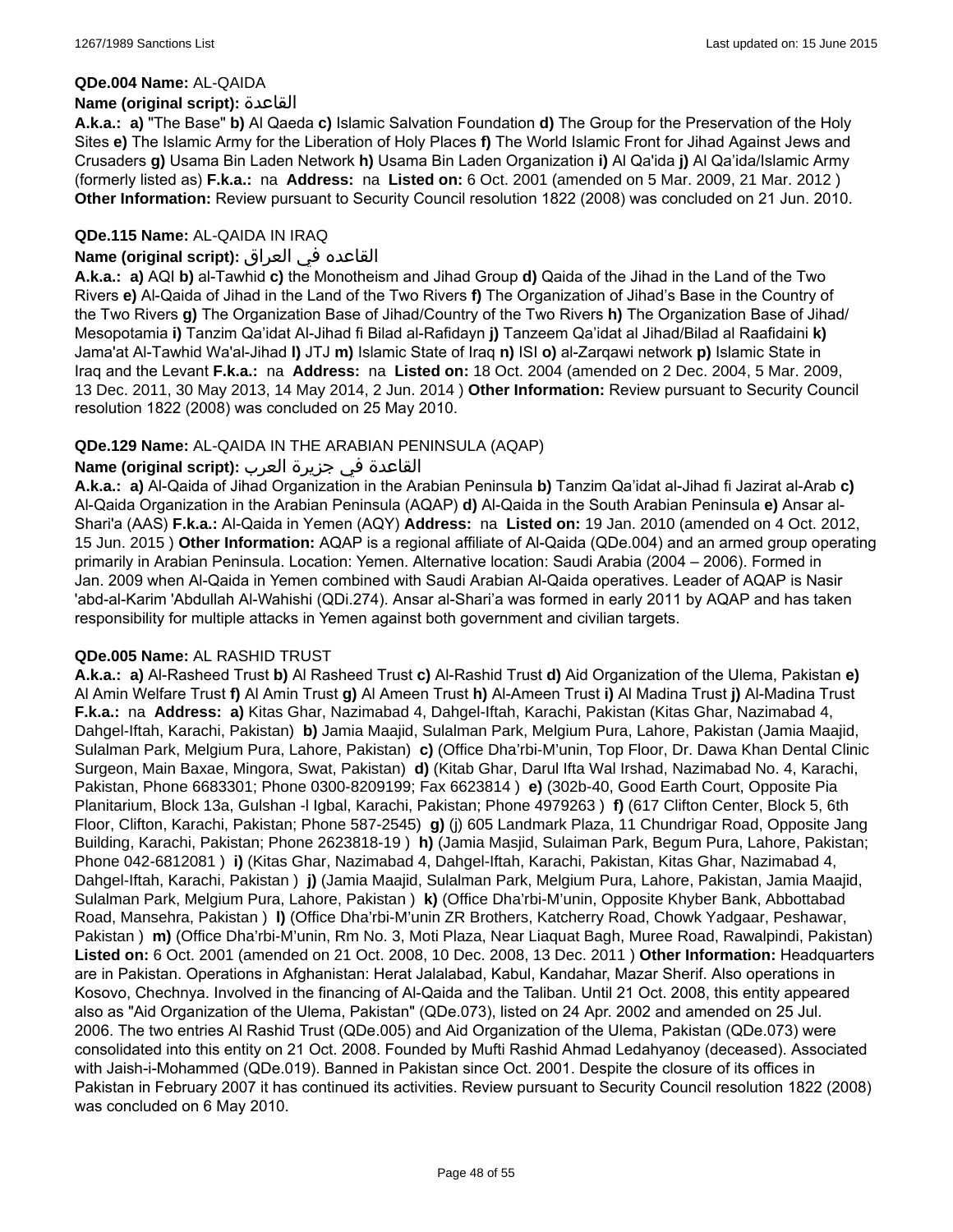### **QDe.146 Name:** ANSAR AL CHARIA BENGHAZI

### أنصار الشريعة - بنغازي **:(script original (Name**

**A.k.a.: a)** الشريعة أنصار) Ansar al Charia) **b)** Ansar al-Charia **c)** Ansar al-Sharia **d)** Ansar al-Charia Benghazi **e)** Ansar al-Sharia Benghazi **f)** بليبيا الشريعة أنصار) Ansar al Charia in Libya (ASL)) **g)** الشريعة أنصار كتيبة) Katibat Ansar al Charia) **h)** Ansar al Sharia **F.k.a.:** na **Address: a)** (Operates in Benghazi, Libya) **b)** (Support network in Tunisia) **Listed on:** 19 Nov. 2014 **Other Information:** Associated with the Organization of Al-Qaida in the Islamic Maghreb (QDe.014), Al Mourabitoun (QDe.141), Ansar al-Shari'a in Tunisia (AAS-T) (QDe.143), and Ansar al Charia Derna (QDe.145). The leader is Mohamed al-Zahawi (not listed). Runs training camps for foreign terrorist fighters travelling to Syria, Iraq and Mali.

### **QDe.145 Name:** ANSAR AL CHARIA DERNA

### أنصار الشريعة – درنة **:(script original (Name**

**A.k.a.: a)** Ansar al-Charia Derna **b)** Ansar al-Sharia Derna **c)** الشريعة أنصار) Ansar al Charia) **d)** Ansar al-Sharia **e)** Ansar al Sharia **F.k.a.:** na **Address: a)** (Operates in Derna and Jebel Akhdar, Libya ) **b)** (Support network in Tunisia) **Listed on:** 19 Nov. 2014 **Other Information:** Associated with the Organization of Al-Qaida in the Islamic Maghreb (QDe.014), Ansar al-Shari'a in Tunisia (AAS-T) (QDe.143) and Ansar al Charia Benghazi (QDe.146). Runs training camps for foreign terrorist fighters travelling to Syria and Iraq.

### **QDe.143 Name:** ANSAR AL-SHARI'A IN TUNISIA (AAS-T)

**A.k.a.: a)** Ansar al-Sharia in Tunisia **b)** Ansar al-Shari'ah in Tunisia **c)** Ansar al-Shari'ah **d)** Ansar al-Sharia **e)** Supporters of Islamic Law **f)** Al-Qayrawan Media Foundation **F.k.a.:** na **Address:** Tunisia **Listed on:** 23 Sep. 2014 **Other Information:** A Tunisian armed group with links to the Organization of Al-Qaida in the Islamic Maghreb (QDe.014). The leader is Seifallah ben Hassine (QDi.333).

# **QDe.098 Name:** ANSAR AL-ISLAM

# **Name (original script):** الاسلام أنصار

**A.k.a.: a)** Devotees of Islam **b)** Jund al-Islam **c)** Soldiers of Islam **d)** Kurdistan Supporters of Islam **e)** Supporters of Islam in Kurdistan **f)** Followers of Islam in Kurdistan **g)** Kurdish Taliban **h)** Soldiers of God **i)** Ansar al-Sunna Army **j)** Jaish Ansar al-Sunna **k)** Ansar al-Sunna **F.k.a.:** na **Address:** na **Listed on:** 24 Feb. 2003 (amended on 31 Mar. 2004, 5 Mar. 2009, 18 Mar. 2009, 21 Oct. 2010, 13 Dec. 2011 ) **Other Information:** The founder is Najmuddin Faraj Ahmad (QDi.226). Associated with Al-Qaida in Iraq (QDe.115). Located and primarily active in northern Iraq but maintains a presence in western and central Iraq. Review pursuant to Security Council resolution 1822 (2008) was concluded on 21 Jun. 2010.

### **QDe.135 Name:** ANSAR EDDINE

### **Name (original script):** الدين انصار

**A.k.a.:** Ansar Dine **F.k.a.:** na **Address:** Mali **Listed on:** 20 Mar. 2013 **Other Information:** Was founded in December 2011 by Iyad ag Ghali (QDi.316). Linked to the Organization of Al-Qaida in the Islamic Maghreb (QDe.014) and Mouvement pour l'Unification et le Jihad en Afrique de l'Ouest (MUJAO) (QDe.134). Associated with Abdelmalek Droukdel (QDi.232).

### **QDe.142 Name:** ANSARUL MUSLIMINA FI BILADIS SUDAN

### أنصار المسلمین في بلاد السودان **:(script original (Name**

**A.k.a.: a)** Ansaru **b)** Ansarul Muslimina fi Biladis Sudan **c)** Jama'atu Ansaril Muslimina fi Biladis Sudan (JAMBS) **d)** Jama'atu Ansarul Muslimina fi Biladis-Sudan (JAMBS) **e)** Jamma'atu Ansarul Muslimina fi Biladis-Sudan (JAMBS) **f)** Vanguards for the Protection of Muslims in Black Africa **g)** Vanguard for the Protection of Muslims in Black Africa **F.k.a.:** na **Address:** Nigeria **Listed on:** 26 Jun. 2014 **Other Information:** Terrorist and paramilitary group established in 2012 and operating in Nigeria. Associated with the Organization of Al-Qaida in the Islamic Maghreb (AQIM) (QDe.014), Jama'atu Ahlis Sunna Lidda'Awati Wal-Jihad (Boko Haram) (QDe.138) and Abubakar Mohammed Shekau (QDi322).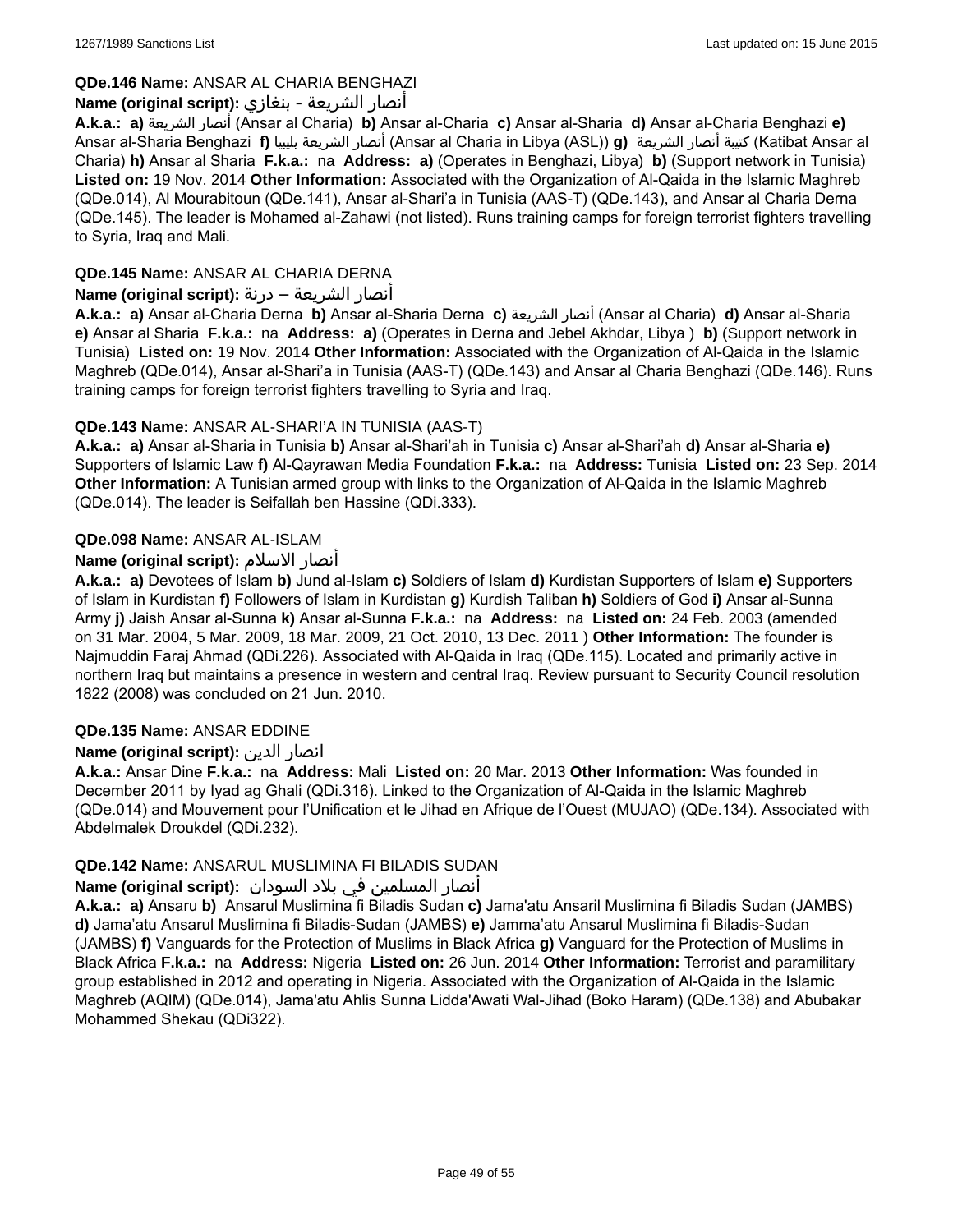#### **QDe.006 Name:** ARMED ISLAMIC GROUP

#### الجماعة الاسلامية المسلحة **:(script original (Name**

**A.k.a.: a)** Al Jamm'ah Al-Islamiah Al- Musallah **b)** GIA **c)** Groupe Islamique Armé **F.k.a.:** na **Address:** Algeria **Listed on:** 6 Oct. 2001 (amended on 7 Apr. 2008, 13 Dec. 2011 ) **Other Information:** Review pursuant to Security Council resolution 1822 (2008) was concluded on 21 Jun. 2010.

#### **QDe.007 Name:** ASBAT AL-ANSAR

#### **Name (original script):** الأنصار عصبة

**A.k.a.:** na **F.k.a.:** na **Address:** Ein el-Hilweh camp, Lebanon **Listed on:** 6 Oct. 2001 (amended on 30 Jan. 2009, 13 Dec. 2011 ) **Other Information:** Active in northern Iraq. Associated with Al-Qaida in Iraq (QDe.115). Review pursuant to Security Council resolution 1822 (2008) was concluded on 21 Jun. 2010.

#### **QDe.093 Name:** BENEVOLENCE INTERNATIONAL FOUNDATION

**A.k.a.: a)** Al Bir Al Dawalia **b)** BIF **c)** BIF-USA **d)** Mezhdunarodnyj Blagotvoritel'nyl Fond **F.k.a.:** na **Address: a)** 8820 Mobile Avenue, IA, Oak Lawn, Illinois, 60453, United States of America **b)** P.O. Box 548, Worth, Illinois, 60482, United States of America **c)** (Formerly located at) 9838 S. Roberts Road, Suite 1W, Palos Hills, Illinois, 60465, United States of America **d)** (Formerly located at) 20-24 Branford Place, Suite 705, Newark, New Jersey, 07102, United States of America **e)** P.O. Box 1937, Khartoum, Sudan **f)** Bangladesh **g)** (Gaza Strip) **h)** Yemen **Listed on:** 21 Nov. 2002 (amended on 24 Jan. 2003, 28 Apr. 2011, 18 May 2012 ) **Other Information:** Employer Identification Number (United States of America): 36-3823186. Review pursuant to Security Council resolution 1822 (2008) was concluded on 22 Jun. 2010.

### **QDe.102 Name:** DJAMAT HOUMAT DAAWA SALAFIA (DHDS)

#### جماعة حماة الدعوة السلفية **:(script original (Name**

**A.k.a.:** Djamaat Houmah Al-Dawah Al-Salafiat **F.k.a.:** Katibat el Ahouel **Address:** Algeria **Listed on:** 11 Nov. 2003 (amended on 26 Nov. 2004, 7 Apr. 2008, 25 Jan. 2010, 13 Dec. 2011 ) **Other Information:** Associated with the Armed Islamic Group (GIA) (QDe.006) and the Organization of Al-Qaida in the Islamic Maghreb (QDe.014). Review pursuant to Security Council resolution 1822 (2008) was concluded on 30 Jul. 2009.

#### **QDe.088 Name:** EASTERN TURKISTAN ISLAMIC MOVEMENT (ETIM)

**A.k.a.: a)** The Eastern Turkistan Islamic Party **b)** The Eastern Turkistan Islamic Party of Allah **c)** Islamic Party of Turkestan **d)** Djamaat Turkistan **F.k.a.:** na **Address:** na **Listed on:** 11 Sep. 2002 (amended on 3 Oct. 2008, 13 Dec. 2011 ) **Other Information:** Active in China, South Asia and Central Asia. Review pursuant to Security Council resolution 1822 (2008) was concluded on 20 May 2010.

#### **QDe.003 Name:** EGYPTIAN ISLAMIC JIHAD

#### الجهاد الاسلامي المصري **:(script original (Name**

**A.k.a.: a)** Egyptian Al-Jihad **b)** Jihad Group **c)** New Jihad **d)** Al-Jihad **e)** Egyptian Islamic Movement **F.k.a.:** na **Address:** na **Listed on:** 6 Oct. 2001 (amended on 5 Mar. 2009, 13 Dec. 2011 ) **Other Information:** Co-founded by Aiman Muhammed Rabi al-Zawahiri (QDi.006), who was also its military leader. Review pursuant to Security Council resolution 1822 (2008) was concluded on 21 Jun. 2010.

#### **QDe.131 Name:** EMARAT KAVKAZ

#### **Name (original script):** Эмират Кавказ

**A.k.a.:** na **F.k.a.:** na **Address:** na **Listed on:** 29 Jul. 2011 **Other Information:** Mainly active in the Russian Federation, Afghanistan and Pakistan. Led by Doku Khamatovich Umarov (QDi.290)

#### **QDe.091 Name:** GLOBAL RELIEF FOUNDATION (GRF)

**A.k.a.:** na **F.k.a.:** na **Address: a)** 9935 South 76th Avenue, Unit 1, Bridgeview, Illinois, 60455, United States of America **b)** P.O. Box 1406, Bridgeview, Illinois, 60455, United States of America **Listed on:** 22 Oct. 2002 (amended on 26 Nov. 2004, 20 Dec. 2005, 25 Jul. 2006, 24 Mar. 2009, 11 Mar. 2010, 25 Mar. 2010, 28 Apr. 2011, 21 Feb. 2012, 14 Feb. 2014 ) **Other Information:** Other Foreign Locations: Afghanistan, Bangladesh, Eritrea, Ethiopia, India, Iraq, West Bank and Gaza, Somalia and Syria. Federal Employer Identification Number (United States of America): 36-3804626. Review pursuant to Security Council resolution 1822 (2008) was concluded on 21 Jun. 2010.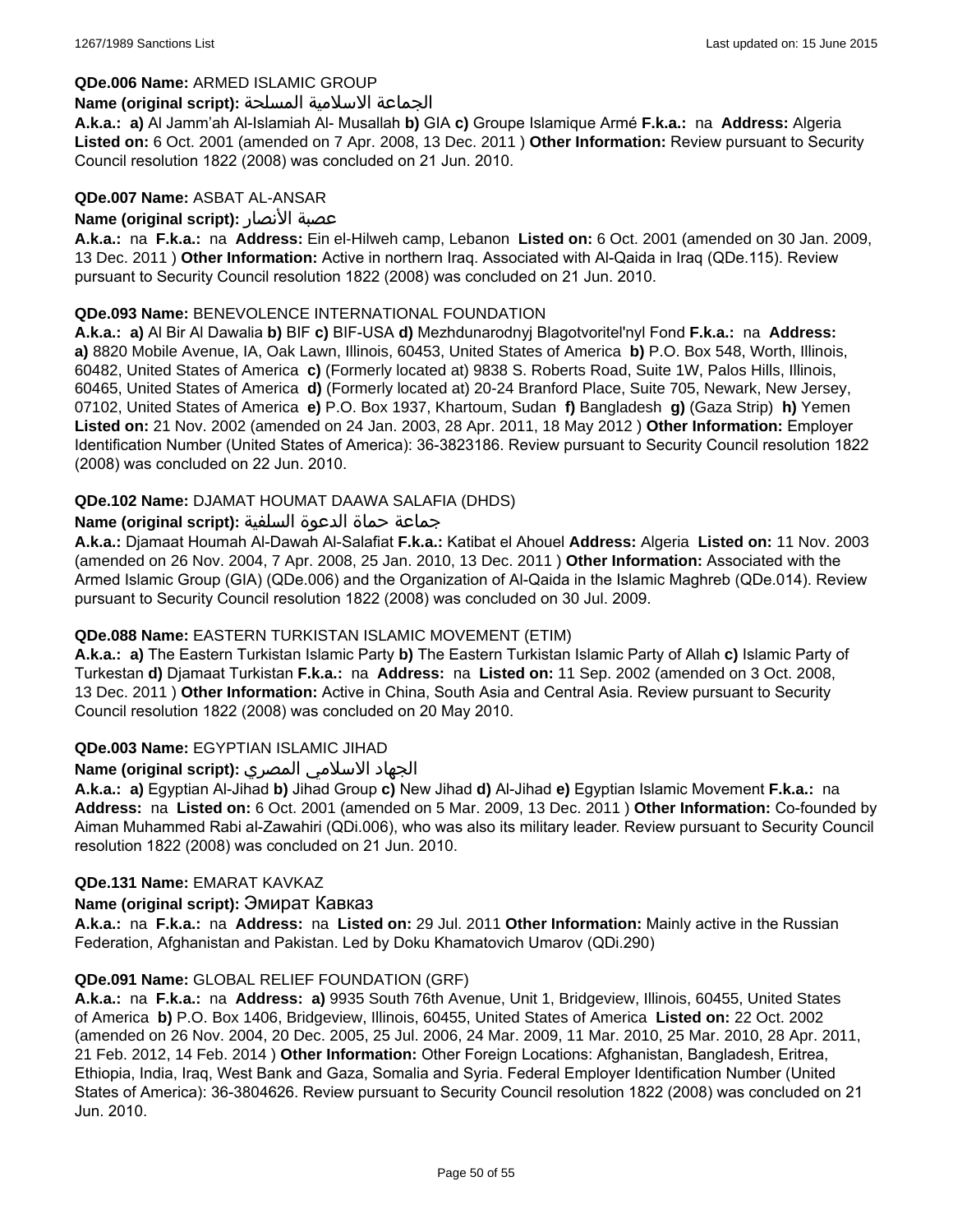### **QDe.130 Name:** HARAKAT-UL JIHAD ISLAMI

### حرکت الجہاد الاسلامی **:(script original (Name**

**A.k.a.: a)** HUJI **b)** Movement of Islamic Holy War **c)** Harkat-ul-Jihad-al Islami **d)** Harkat-al-Jihad-ul Islami **e)** Harkatul-Jehad-al-Islami **f)** Harakat ul Jihad-e-Islami **F.k.a.: a)** Harakat-ul-Ansar **b)** HUA **Address:** na **Listed on:** 6 Aug. 2010 (amended on 13 Dec. 2011 ) **Other Information:** Was established in Afghanistan in 1980. In 1993, Harakat-ul Jihad Islami merged with Harakat ul-Mujahidin (QDe.008) to form Harakat ul-Ansar. In 1997, Harakat-ul Jihad Islami split from Harakat ul-Ansar and resumed using its former name. Operations are in India, Pakistan and Afghanistan. Banned in Pakistan.

#### **QDe.008 Name:** HARAKAT UL-MUJAHIDIN / HUM

**A.k.a.: a)** Al-Faran **b)** Al-Hadid **c)** Al-Hadith **d)** Harakat Ul-Ansar **e)** HUA **f)** Harakat Ul- Mujahideen **F.k.a.:** na **Address:** Pakistan **Listed on:** 6 Oct. 2001 (amended on 13 Dec. 2011 ) **Other Information:** Associated with Jaishi-Mohammed (QDe.019), Lashkar i Jhangvi (LJ) (QDe.096) and Lashkar-e-Tayyiba (QDe.118). Active in Pakistan and Afghanistan. Banned in Pakistan. Review pursuant to Security Council resolution 1822 (2008) was concluded on 21 Jun. 2010.

### **QDe.147 Name:** HILAL AHMAR SOCIETY INDONESIA (HASI)

**A.k.a.: a)** Yayasan Hilal Ahmar **b)** Indonesia Hilal Ahmar Society for Syria **F.k.a.:** na **Address:** na **Listed on:** 13 Mar. 2015 **Other Information:** Ostensibly humanitarian wing of Jemaah Islamiyah (QDe.092). Operates in Lampung, Jakarta, Semarang, Yogyakarta, Solo, Surabaya and Makassar, Indonesia. Has been recruiting, funding and facilitating travel of foreign terrorist fighters to Syria. Not affiliated with the humanitarian group International Federation of the Red Cross and Red Crescent Societies (IFRC).

#### **QDe.009 Name:** ISLAMIC ARMY OF ADEN

**A.k.a.:** na **F.k.a.:** na **Address:** na **Listed on:** 6 Oct. 2001 **Other Information:** Review pursuant to Security Council resolution 1822 (2008) was concluded on 9 Jul. 2010.

### **QDe.099 Name:** ISLAMIC INTERNATIONAL BRIGADE (IIB)

**A.k.a.: a)** The Islamic Peacekeeping Brigade **b)** The Islamic Peacekeeping Army **c)** The International Brigade **d)** Islamic Peacekeeping Battalion **e)** International Battalion **f)** Islamic Peacekeeping International Brigade **F.k.a.:** na **Address:** na **Listed on:** 4 Mar. 2003 (amended on 13 Dec. 2011 ) **Other Information:** Linked to the Riyadus-Salikhin Reconnaissance and Sabotage Battalion of Chechen Martyrs (RSRSBCM) (QDe.100) and the Special Purpose Islamic Regiment (SPIR) (QDe.101). Review pursuant to Security Council resolution 1822 (2008) was concluded on 17 May 2010.

#### **QDe.119 Name:** ISLAMIC JIHAD GROUP

**A.k.a.: a)** Jama'at al-Jihad **b)** Libyan Society **c)** Kazakh Jama'at **d)** Jamaat Mojahedin **e)** Jamiyat **f)** Jamiat al-Jihad al-Islami **g)** Dzhamaat Modzhakhedov **h)** Islamic Jihad Group of Uzbekistan **i)** al-Djihad al-Islami **j)** Zamaat Modzhakhedov Tsentralnoy Asii **k)** Islamic Jihad Union **F.k.a.:** na **Address:** na **Listed on:** 1 Jun. 2005 (amended on 19 Apr. 2006, 20 Feb. 2008, 13 Dec. 2011 ) **Other Information:** Founded and led by Najmiddin Kamolitdinovich Jalolov (deceased) and Suhayl Fatilloevich Buranov (deceased). Associated with the Islamic Movement of Uzbekistan (QDe.010) and Emarat Kavkaz (QDe.131). Active in the Afghanistan/Pakistan border area, Central Asia, South Asia region and some European States. Review pursuant to Security Council resolution 1822 (2008) was concluded on 20 May 2010.

#### **QDe.010 Name:** ISLAMIC MOVEMENT OF UZBEKISTAN

**A.k.a.:** IMU **F.k.a.:** na **Address:** na **Listed on:** 6 Oct. 2001 (amended on 13 Dec. 2011 ) **Other Information:** Associated with the Eastern Turkistan Islamic Movement (QDe.088), Islamic Jihad Group (QDe.119) and Emarat Kavkaz (QDe.131). Active in the Afghanistan/Pakistan border area, northern Afghanistan and Central Asia. Review pursuant to Security Council resolution 1822 (2008) was concluded on 21 Jun. 2010.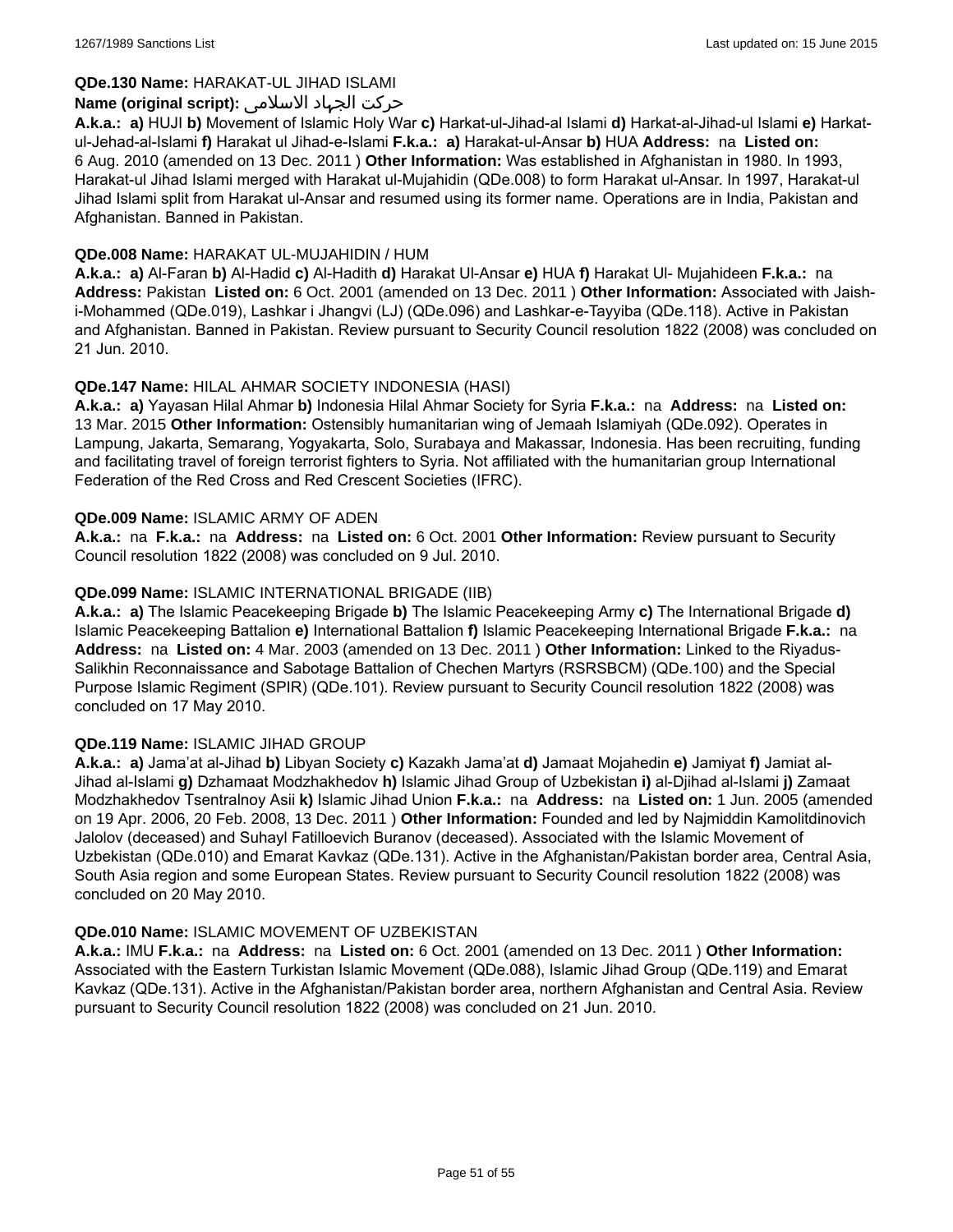#### **QDe.019 Name:** JAISH-I-MOHAMMED

**A.k.a.:** Army of Mohammed **F.k.a.:** na **Address:** Pakistan **Listed on:** 17 Oct. 2001 (amended on 13 Dec. 2011 ) **Other Information:** Based in Peshawar and Muzaffarabad, Pakistan Associated with Harakat ul-Mujahidin / HUM (QDe.008), Lashkar-e-Tayyiba (QDe.118), Al-Akhtar Trust International (QDe.121), and Harakat-ul Jihad Islami (QDe.130). Banned in Pakistan. Review pursuant to Security Council resolution 1822 (2008) was concluded on 21 Jun. 2010.

#### **QDe.138 Name:** JAMA'ATU AHLIS SUNNA LIDDA'AWATI WAL-JIHAD

**A.k.a.: a)** Jama'atu Ahlus-Sunnah Lidda'Awati Wal Jihad **b)** Jama'atu Ahlus-Sunna Lidda'Awati Wal Jihad **c)** جماعة والجهاد للدعوة السنة أهل **d)** Boko Haram **e)** Western Education is a Sin **F.k.a.:** na **Address:** Nigeria **Listed on:** 22 May 2014 **Other Information:** Affiliate of Al-Qaida (QDe.004), and the Organization of Al-Qaida in the Islamic Maghreb (AQIM) (QDe.014). Associated with Jama'atu Ansarul Muslimina Fi Biladis-Sudan (Ansaru). The leader is Abubakar Shekau.

#### **QDe.020 Name:** JAM'YAH TA'AWUN AL-ISLAMIA

**A.k.a.: a)** Society of Islamic Cooperation **b)** Jam'iyat Al Ta'awun Al Islamiyya **c)** Jit **F.k.a.:** na **Address:** Kandahar City, Afghanistan **Listed on:** 17 Oct. 2001 (amended on 13 Dec. 2011 ) **Other Information:** Founded by Usama Mohammad Awad bin Laden (deceased) in 2001. Review pursuant to Security Council resolution 1822 (2008) was concluded on 21 Jun. 2010.

### **QDe.092 Name:** JEMAAH ISLAMIYAH

**A.k.a.: a)** Jema'ah Islamiyah **b)** Jemaah Islamiya **c)** Jemaah Islamiah **d)** Jamaah Islamiyah **e)** Jama'ah Islamiyah **F.k.a.:** na **Address:** na **Listed on:** 25 Oct. 2002 (amended on 13 Dec. 2011 ) **Other Information:** Operates in Southeast Asia, including Indonesia, Malaysia and the Philippines. Associated with the Abu Sayyaf Group (QDe.001). Review pursuant to Security Council resolution 1822 (2008) was concluded on 25 May 2010.

### **QDe.133 Name:** JEMMAH ANSHORUT TAUHID (JAT)

**A.k.a.: a)** Jemaah Anshorut Tauhid **b)** Jemmah Ansharut Tauhid **c)** Jem'mah Ansharut Tauhid **d)** Jamaah Ansharut Tauhid **e)** Jama'ah Ansharut Tauhid **f)** Laskar 99 **F.k.a.:** na **Address:** (Jl. Semenromo number 58, 04/XV Ngruki, Cemani, Grogol, Sukoharjo, Jawa Tengah, Indonesia, Telephone: 0271-2167285, Email: info@ansharuttauhid.com) **Listed on:** 12 Mar. 2012 **Other Information:** Founded and led by Abu Bakar Ba'asyir (QDi.217). Established on 27 Jul. 2008 in Solo, Indonesia. Associated with Jemmah Islamiya (JI) (QDe.092). Website: http:/ansharuttauhid.com/

#### **QDe.118 Name:** LASHKAR-E-TAYYIBA

**A.k.a.: a)** Lashkar-e-Toiba **b)** Lashkar-i-Taiba **c)** al Mansoorian **d)** al Mansooreen **e)** Army of the Pure **f)** Army of the Righteous **g)** Army of the Pure and Righteous **h)** Paasban-e-Kashmir **i)** Paasban-i-Ahle-Hadith **j)** Pasbane-Kashmir **k)** Pasban-e-Ahle-Hadith **l)** Paasban-e-Ahle-Hadis **m)** Pashan-e-ahle Hadis **n)** Lashkar e Tayyaba **o)** LET **p)** Jamaat-ud-Dawa **q)** JUD **r)** Jama'at al-Dawa **s)** Jamaat ud-Daawa **t)** Jamaat ul-Dawah **u)** Jamaat-ul-Dawa **v)** Jama'at-i-Dawat **w)** Jamaiat-ud-Dawa **x)** Jama'at-ud-Da'awah **y)** Jama'at-ud-Da'awa **z)** Jamaati-ud-Dawa **aa)** Falah-i-Insaniat Foundation (FIF) **F.k.a.:** na **Address:** na **Listed on:** 2 May 2005 (amended on 3 Nov. 2005, 10 Dec. 2008, 14 Mar. 2012 ) **Other Information:** Associated with Hafiz Muhammad Saeed (QDi.263) who is the leader of Lashkar-e-Tayyiba. Review pursuant to Security Council resolution 1822 (2008) was concluded on 8 Jun. 2010.

#### **QDe.096 Name:** LASHKAR I JHANGVI (LJ)

**A.k.a.:** na **F.k.a.:** na **Address:** na **Listed on:** 3 Feb. 2003 (amended on 13 Dec. 2011 ) **Other Information:** Based primarily in Pakistan's Punjab region and in the city of Karachi. Active in Pakistan although banned as at 2010. Review pursuant to Security Council resolution 1822 (2008) was concluded on 21 Jun. 2010.

### **QDe.011 Name:** LIBYAN ISLAMIC FIGHTING GROUP

# الجماعة الاسلامية المقاتلة الليبية **:(script original (Name**

**A.k.a.:** LIFG **F.k.a.:** na **Address:** Libyan Arab Jamahiriya **Listed on:** 6 Oct. 2001 (amended on 5 Mar. 2009, 13 Dec. 2011 ) **Other Information:** Members in Afghanistan merged with Al-Qaida (QDe.004) in Nov. 2007. Review pursuant to Security Council resolution 1822 (2008) was concluded on 21 Jun. 2010.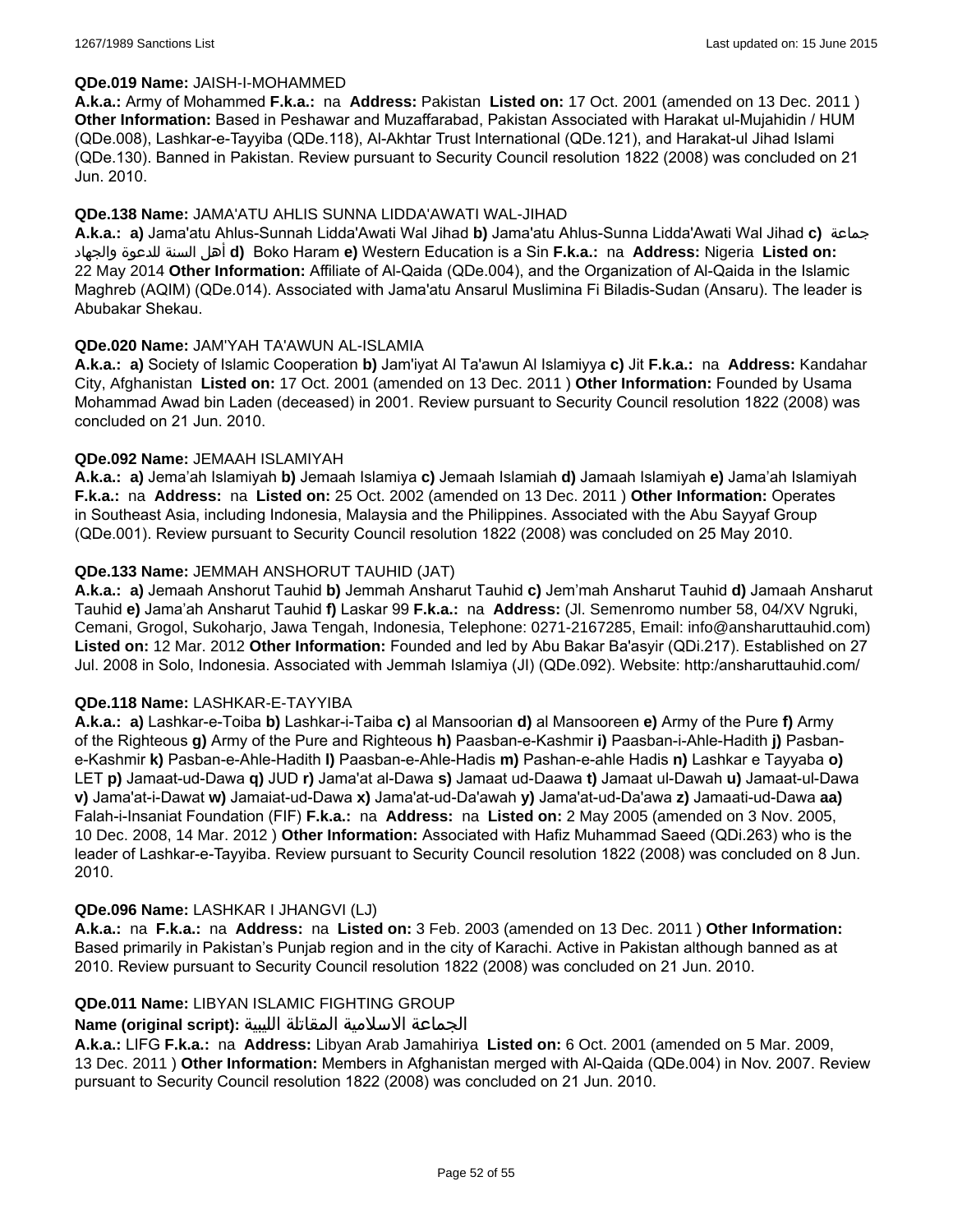### **QDe.012 Name:** MAKHTAB AL-KHIDAMAT

### **Name (original script):** الخدمات مكتب

**A.k.a.: a)** MAK **b)** Al Kifah **F.k.a.:** na **Address:** na **Listed on:** 6 Oct. 2001 (amended on 5 Mar. 2009, 13 Dec. 2011 ) **Other Information:** Absorbed into Al-Qaida (QDe.004). Review pursuant to Security Council resolution 1822 (2008) was concluded on 21 Jun. 2010.

### **QDe.089 Name:** MOROCCAN ISLAMIC COMBATANT GROUP

#### الجماعة الاسلامية المغربية المقاتلة **:(script original (Name**

**A.k.a.: a)** Groupe Islamique Combattant Marocain **b)** GICM **F.k.a.:** na **Address:** Morocco **Listed on:** 10 Oct. 2002 (amended on 5 Mar. 2009 ) **Other Information:** Associated with the Organization of Al-Qaida in the Islamic Maghreb (QDe.014). Review pursuant to Security Council resolution 1822 (2008) was concluded on 20 May 2010.

### **QDe.136 Name:** MUHAMMAD JAMAL NETWORK (MJN)

### شبكة محمد جمال **:(script original (Name**

**A.k.a.: a)** Muhammad Jamal Group **b)** Jamal Network **c)** Abu Ahmed Group **d)** Al-Qaida in Egypt (AQE) **F.k.a.:**  na **Address:** Operates in Egypt, Libya and Mali **Listed on:** 21 Oct. 2013 **Other Information:** Terrorist and paramilitary group established by Muhammad Jamal al Kashif (QDi.318) in 2011 and linked to Al-Qaida (QDe.004), Aiman al-Zawahiri (QDi.006), and the leadership of Al-Qaida in the Arabian Peninsula (AQAP) (QDe.129) and the Organization of Al-Qaida in the Islamic Maghreb (AQIM) (QDe.014). Funded and supported by AQAP. Multiple terrorist training camps in Egypt and Libya. Reportedly acquiring weapons, conducting training and establishing terrorist groups in the Sinai, Egypt. Training suicide bombers, foreign fighters and planning terrorist attacks in Egypt, Libya and elsewhere as of Sep. 2013. MJN members were reported to be involved in the attack on the United States Mission in Benghazi, Libya, on 11 Sep. 2012.

**QDe.134 Name:** Mouvement pour l'Unification et le Jihad en Afrique de l'Ouest (MUJAO)

حركة التوحيد والجهاد في غرب إفريقيا **:Name (original script)** 

**A.k.a.:** na **F.k.a.:** na **Address: a)** Mali **b)** Algeria **Listed on:** 5 Dec. 2012 **Other Information:** Associated with The Organization of Al-Qaida in the Islamic Maghreb (QDe.014) and Mokhtar Belmokhtar (QDi.136). Active in the Sahel/Sahara region.

#### **QDe.021 Name:** RABITA TRUST

**A.k.a.:** na **F.k.a.:** na **Address:** (a) Room 9a, 2nd Floor, Wahdat Road, Education Town, Lahore, Pakistan b) Wares Colony, Lahore, Pakistan (at time of listing)) **Listed on:** 17 Oct. 2001 (amended on 21 Mar. 2012 ) **Other Information:** Wa'el Hamza Abd al-Fatah Julaidan (QDi.079) served as its Director General. Banned in Pakistan. Review pursuant to Security Council resolution 1822 (2008) was concluded on 21 Jun. 2010.

### **QDe.128 Name:** RAJAH SOLAIMAN MOVEMENT

**A.k.a.: a)** Rajah Solaiman Islamic Movement **b)** Rajah Solaiman Revolutionary Movement **F.k.a.:** na **Address: a)** Barangay Mal-Ong, Anda, Pangasinan Province, Philippines **b)** Sitio Dueg, Barangay Maasin, San Clemente, Tarlac Province, Philippines **c)** Number 50, Purdue Street, Cubao, Quezon City, Philippines **Listed on:** 4 Jun. 2008 (amended on 13 Dec. 2011 ) **Other Information:** Founded and headed by Hilarion Del Rosario Santos III (QDi.244). Associated with the Abu Sayyaf Group (QDe.001), Jemaah Islamiyah (QDe.092) and Khadafi Abubakar Janjalani (QDi.180). Review pursuant to Security Council resolution 1822 (2008) was concluded on 13 May 2010.

### **QDe.070 Name:** REVIVAL OF ISLAMIC HERITAGE SOCIETY

### جمعية احياء التراث الاسلامي **:(script original (Name**

**A.k.a.: a)** Revival of Islamic Society Heritage on the African Continent **b)** Jamia Ihya ul Turath **c)** RIHS **d)** Jamiat Ihia Al-Turath Al-Islamiya **e)** Al-Furqan Foundation Welfare Trust **f)** Al-Furqan Welfare Foundation **F.k.a.:**  na **Address: a)** Pakistan **b)** Afghanistan **Listed on:** 11 Jan. 2002 (amended on 25 Jul. 2006, 5 Mar. 2009, 13 Dec. 2011, 15 Jun. 2015 ) **Other Information:** NOTE: Only the Pakistan and Afghanistan offices of this entity are designated. Associated with Abu Bakr al-Jaziri (QDi.058) and Afghan Support Committee (ASC) (QDi.069). Review pursuant to Security Council resolution 1822 (2008) was concluded on 8 Jun. 2010.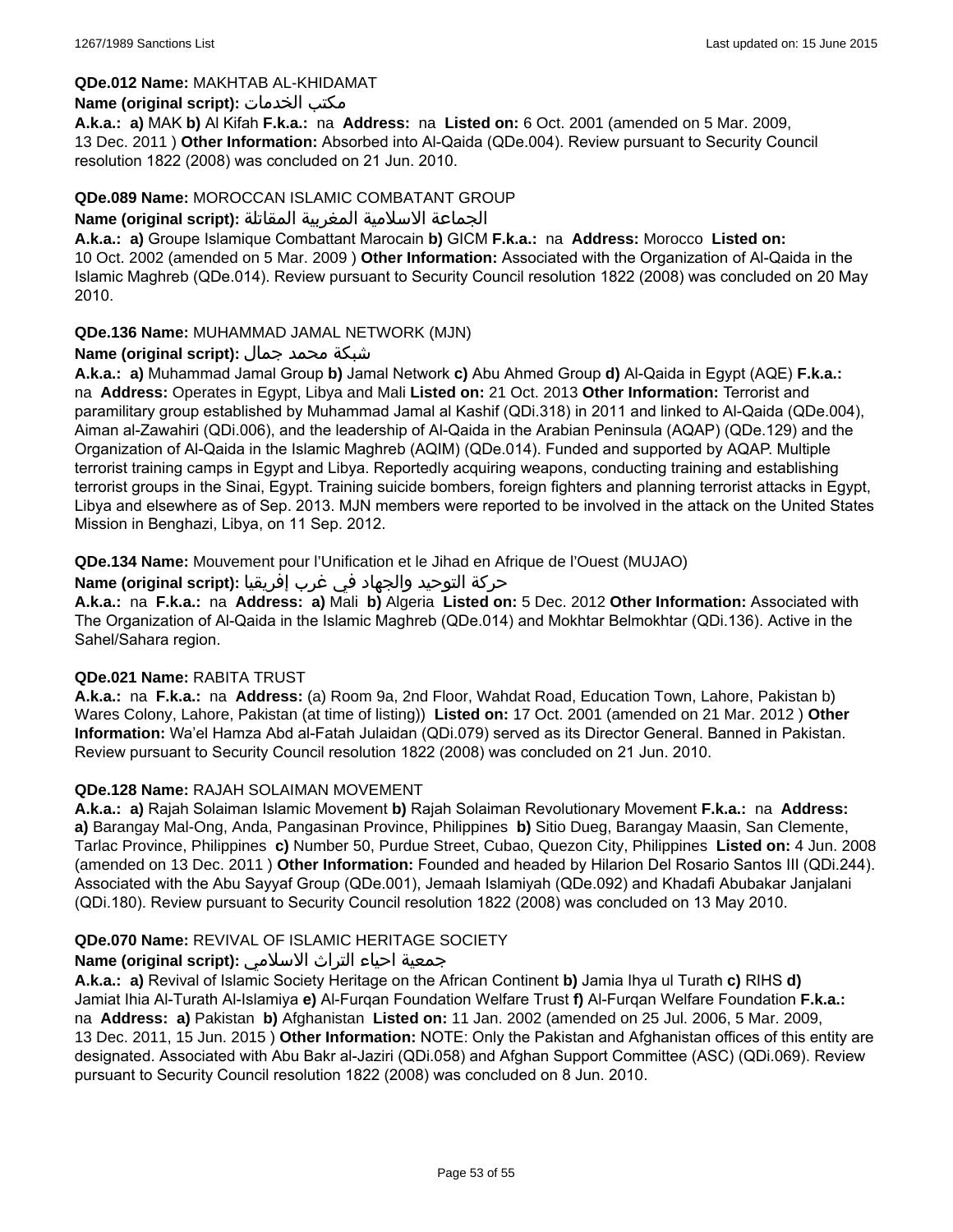### **QDe.100 Name:** RIYADUS-SALIKHIN RECONNAISSANCE AND SABOTAGE BATTALION OF CHECHEN MARTYRS (RSRSBCM)

**A.k.a.: a)** Riyadus-Salikhin Reconnaissance and Sabotage Battalion **b)** Riyadh-as-Saliheen **c)** The Sabotage and Military Surveillance Group of the Riyadh al-Salihin Martyrs **d)** Firqat al-Takhrib wa al-Istitla al-Askariyah li Shuhada Riyadh al-Salihin **e)** Riyadus-Salikhin Reconnaissance and Sabotage battalion of Shahids (martyrs) **F.k.a.:** na **Address:** na **Listed on:** 4 Mar. 2003 (amended on 25 Jul. 2006, 13 Dec. 2011 ) **Other Information:** Associated with the Islamic International Brigade (IIB) (QDe.099), the Special Purpose Islamic Regiment (SPIR) (QDe.101) and Emarat Kavkaz (QDe.131). Review pursuant to Security Council resolution 1822 (2008) was concluded on 17 May 2010.

### **QDe.101 Name:** SPECIAL PURPOSE ISLAMIC REGIMENT (SPIR)

**A.k.a.: a)** The Islamic Special Purpose Regiment **b)** The al-Jihad-Fisi-Sabililah Special Islamic Regiment **c)** Islamic Regiment of Special Meaning **F.k.a.:** na **Address:** na **Listed on:** 4 Mar. 2003 (amended on 25 Jul. 2006, 13 Dec. 2011 ) **Other Information:** Linked to the Islamic International Brigade (IIB) (QDe.099) and the Riyadus-Salikhin Reconnaissance and Sabotage Battalion of Chechen Martyrs (RSRSBCM) (QDe.100). Review pursuant to Security Council resolution 1822 (2008) was concluded on 17 May 2010.

### **QDe.108 Name:** TAIBAH INTERNATIONAL-BOSNIA OFFICES

**A.k.a.: a)** Taibah International Aid Agency **b)** Taibah International Aid Association **c)** Al Taibah, Intl. **d)** Taibah International Aide Association **F.k.a.:** na **Address: a)** 6 Avde Smajlovica Street, Novo Sarajevo, Bosnia and Herzegovina **b)** 26 Tabhanska Street, Visoko, Bosnia and Herzegovina **c)** 3 Velika Cilna Ulica, Visoko, Bosnia and Herzegovina **d)** 26 Tabhanska Street, Visoko, Bosnia and Herzegovina **Listed on:** 11 May 2004 (amended on 24 Mar. 2009 ) **Other Information:** In 2002-2004, Taibah International – Bosnia offices used premises of the Culture Home in Hadzici, Sarajevo, Bosnia and Herzegovina. The organization was officially registered in Bosnia and Herzegovina as a branch of Taibah International Aid Association under registry number 7. Taibah International – Bosnia offices ceased its work by decision of the Ministry of Justice of the Bosnia and Herzegovina Federation (decision on cessation of operation number 03-05-2-70/03). Review pursuant to Security Council resolution 1822 (2008) was concluded on 21 Jun. 2010.

# **QDe.132 Name:** TEHRIK-E TALIBAN PAKISTAN (TTP)

# تحریک طالبان پاکستان **:(script original (Name**

**A.k.a.: a)** Tehrik-I-Taliban Pakistan **b)** Tehrik-e-Taliban **c)** Pakistani Taliban **d)** Tehreek-e-Taliban **F.k.a.:** na **Address:** na **Listed on:** 29 Jul. 2011 (amended on 15 Jun. 2015 ) **Other Information:** Tehrik-e Taliban is based in the tribal areas along the Afghanistan/Pakistan border. Formed in 2007, its leader is Maulana Fazlullah (QDi.352).

### **QDe.014 Name:** THE ORGANIZATION OF AL-QAIDA IN THE ISLAMIC MAGHREB

### تنظيم القا عدة ببلاد المغرب الاسلامي **:(script original (Name**

**A.k.a.: a)** AQIM **b)** Al Qaïda au Maghreb islamique (AQMI) **F.k.a.: a)** Le Groupe Salafiste pour La Prédication et le Combat (GSPC) **b)** Salafist Group For Call and Combat **Address: a)** Algeria **b)** Mali **c)** Mauritania **d)** Morocco **e)** Niger **f)** Tunisia **Listed on:** 6 Oct. 2001 (amended on 26 Apr. 2007, 7 Apr. 2008, 17 Jul. 2009, 13 Dec. 2011 ) **Other Information:** Headed by Abdelmalek Droukdel (QDi.232). Zone of operation includes Algeria and parts of Mali, Mauritania, Niger, Tunisia and Morocco. Review pursuant to Security Council resolution 1822 (2008) was concluded on 21 Jun. 2010.

### **QDe.090 Name:** TUNISIAN COMBATANT GROUP

### الجماعة التونسية المقاتلة **:(script original (Name**

**A.k.a.: a)** Groupe Combattant Tunisien **b)** Groupe Islamiste Combattant Tunisien **c)** GICT **F.k.a.:** na **Address:** Tunisia **Listed on:** 10 Oct. 2002 (amended on 26 Nov. 2004, 5 Mar. 2009, 13 Dec. 2011 ) **Other Information:** Associated with the Organization of Al-Qaida in the Islamic Maghreb (QDe.014). Review pursuant to Security Council resolution 1822 (2008) was concluded on 6 May 2010.

### **QDe.068 Name:** UMMAH TAMEER E-NAU (UTN)

**A.k.a.:** na **F.k.a.:** na **Address:** (a) Street 13, Wazir Akbar Khan, Kabul, Afghanistan b) Pakistan) **Listed on:** 24 Dec. 2001 (amended on 13 Dec. 2011 ) **Other Information:** Its directors included Mahmood Sultan Bashir-Ud-Din (QDi.055), Majeed Abdul Chaudhry (QDi.054) and Mohammed Tufail (QDi.056). Banned in Pakistan. Review pursuant to Security Council resolution 1822 (2008) was concluded on 21 Jun. 2010.